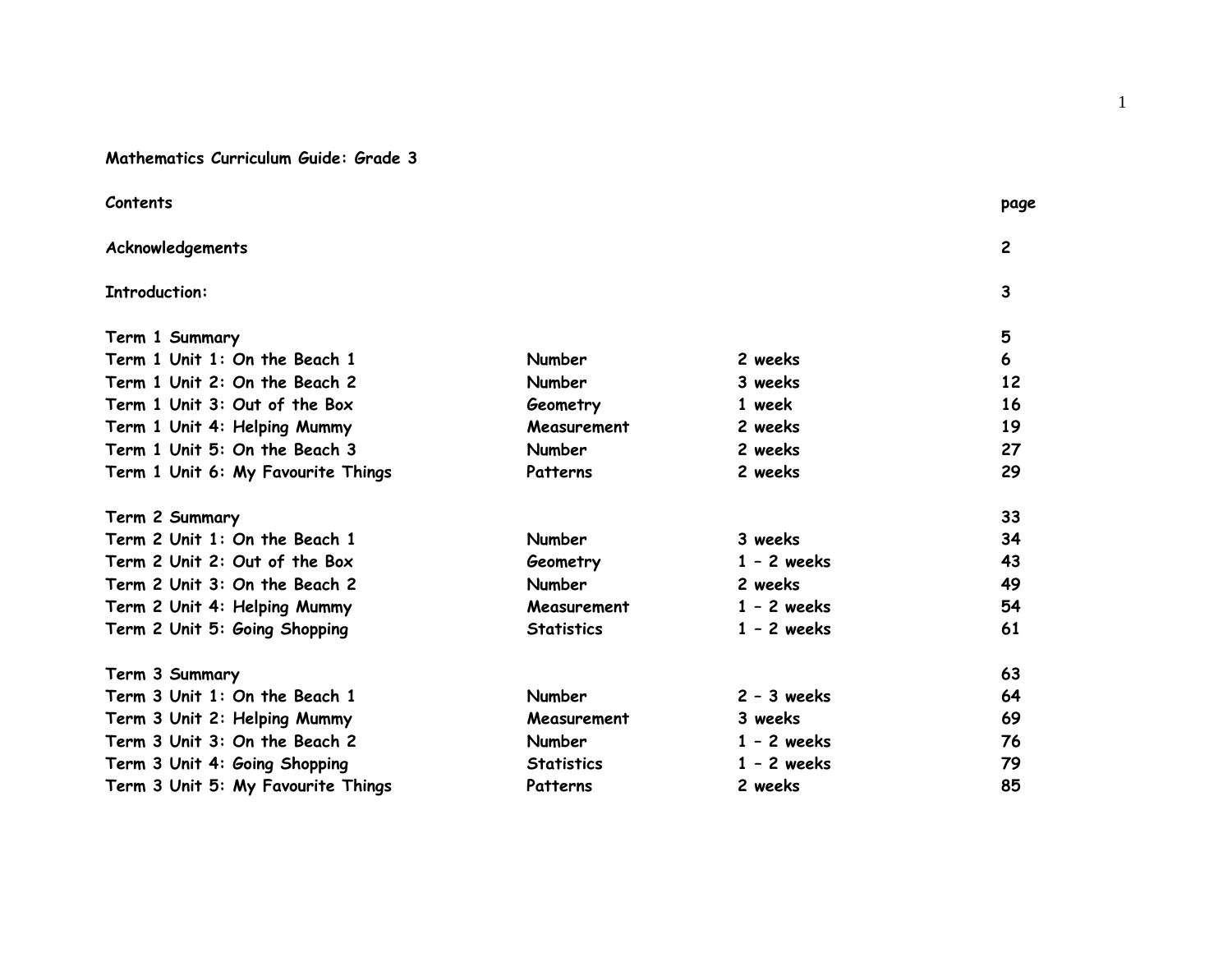| Exemplary Lesson Plan Term 1 | 88 |
|------------------------------|----|
| Exemplary Lesson Plan Term 2 |    |
| Exemplary Lesson Plan Term 3 |    |

#### **ACKNOWLEDGEMENTS**

Developing curriculum material for our students to experience meaningful learning on the pursuit for mathematics education in school is a work that involves contribution by certain persons and institutions. While space will not allow for mentioning every contributor explicitly, one cannot avoid listing the following names.

| Player             | Field/School                                 |
|--------------------|----------------------------------------------|
| Lindsay Howard     | Curriculum Consultant under the DIFD Project |
| Martha Carbon      | Teacher/Woodford Hill Primary                |
| Sylma Moses        | Teacher/Goodwill Primary                     |
| Junior Drigo       | Teacher/Giraudel Primary                     |
| Allie Walter       | Teacher/Grand Bay Primary                    |
| Tricia Tavernier   | Teacher/Convent Prep                         |
| Joycelyn Panthier  | Teacher/Roseau Primary                       |
| Matsuyo Utsunomiya | Japanese UN Volunteer/Curriculum Unit        |
| Sariah Robin       | North East Comprehensive                     |

Simon Sharplis, Mathematics Education Officer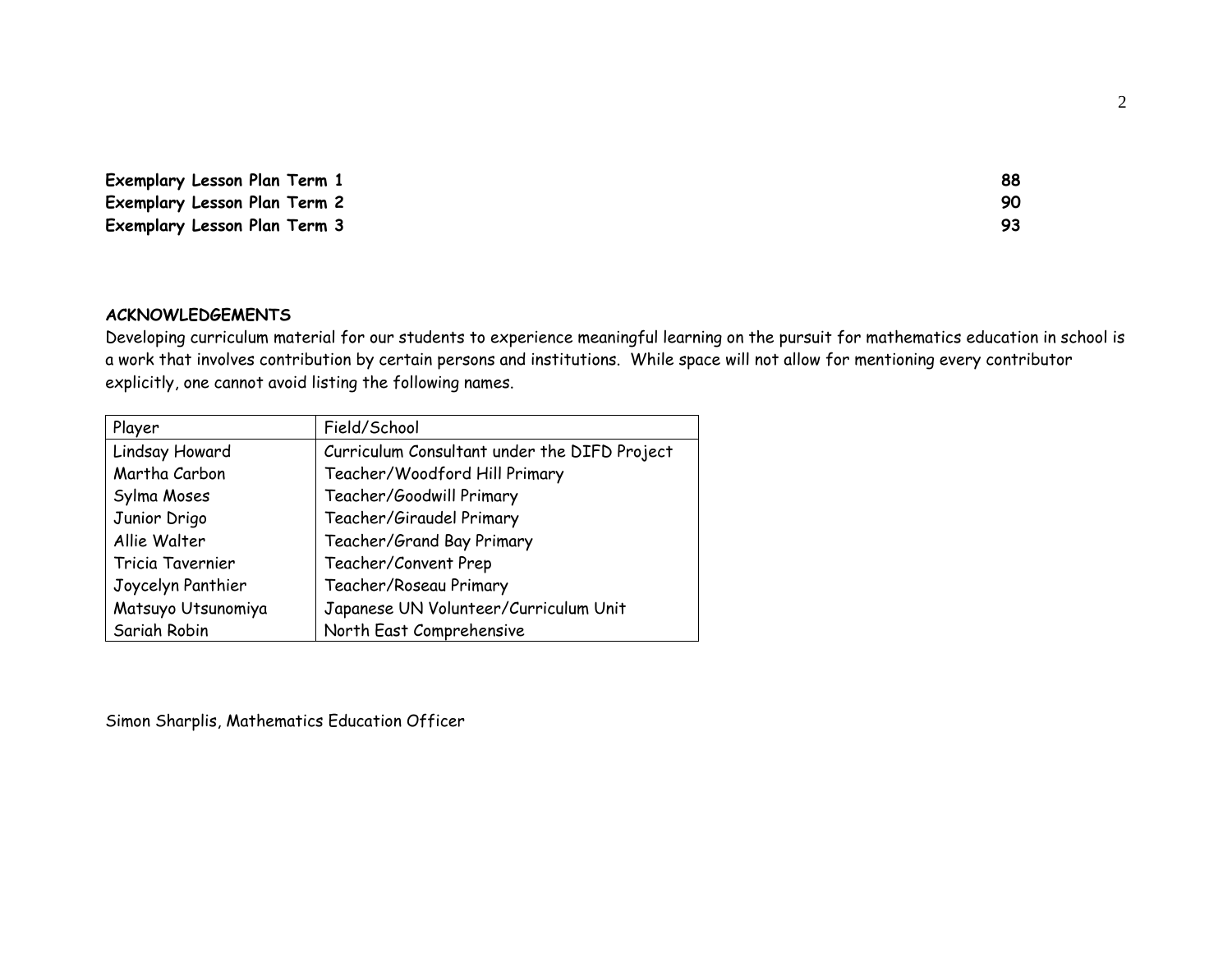#### **Introduction:**

## **Definition**

The question as to what is mathematics arises when we seek to understand the bases/roots of our human activities. Mathematics can well be regarded as the foundation stone of many of our human activities. Mathematics deals with a collection of objects which includes points, lines, numbers and events all of which are basic notions in our thinking. The concern is not so much with the objects themselves as with the relationships and patterns they show.

The study of mathematics involves observing, discovering and investigating patterns and relationships especially as illustrated and modelled in the real world.

# Purpose of Mathematics for life in our world

It provides the capacity to

- Think in precise terms
- Develop (process/problem solving) skills, that are needed for:
	- Making connections
	- Reasoning
	- Communicating
	- Problem solving
- $\blacksquare$ Have confidence in building or interpreting quantitative descriptions

# **Contribution of Mathematics to the Curriculum**

Mathematics provides a foundation for productive discourse especially in the sciences and to some extent in the humanities.

It offers fuel for:

- Creativity
- Originality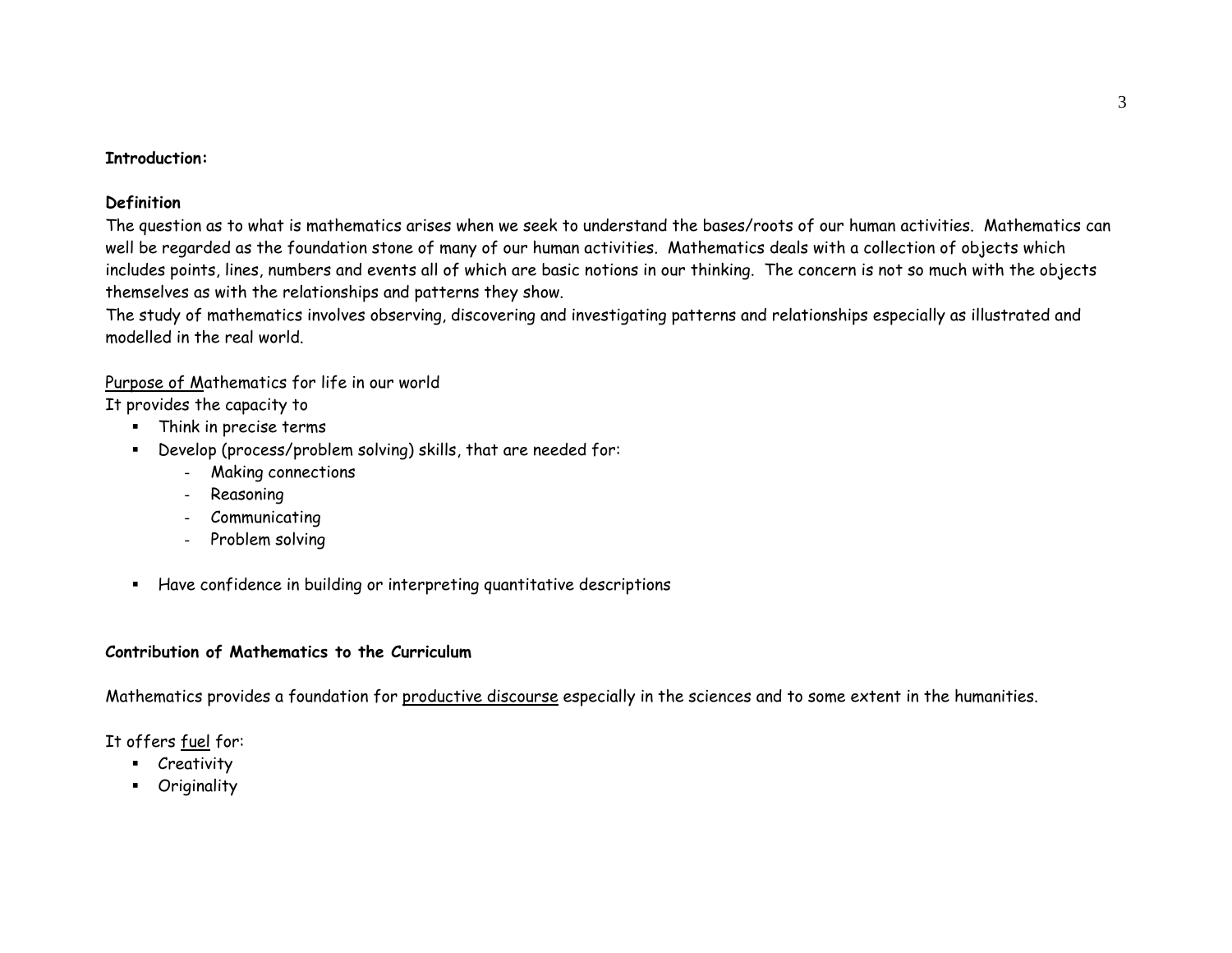$\blacksquare$ Imagination

### **The Subject Strands:**

- Number
- Geometry
- Measurement
- Statistics and data handling
- Patterns, functions and algebra

# **Integration**

# **Across subjects**

Mathematics concepts can be integrated into almost all other subjects of the national Curriculum and conversely mathematics can integrate concepts, skills and attitudes of other subjects. For example:

- Social Studies and HFLE: Social issues and trends that form the basis of life can provide the raw data needed for Statistics/Data Handling.
- In mathematics, students learn to estimate and make accurate measurements which are skills required to engage in learning experiences in Science. Measuring time is a life skill integrated into all subjects.
- Mathematics has its own vocabulary and mathematical literacy needs to be acquired in the early grades. This reinforces and consolidates the learning in Language Arts.
- Mathematics is about problem solving, mathematics contributes to the development of life skills and the holistic development of the learner.

# **Thematic Integration**

It is possible to use a thematic approach to integrate across and within subject areas. For example, Nature provides opportunities for thematic integration not only across strands in mathematics but across other subjects.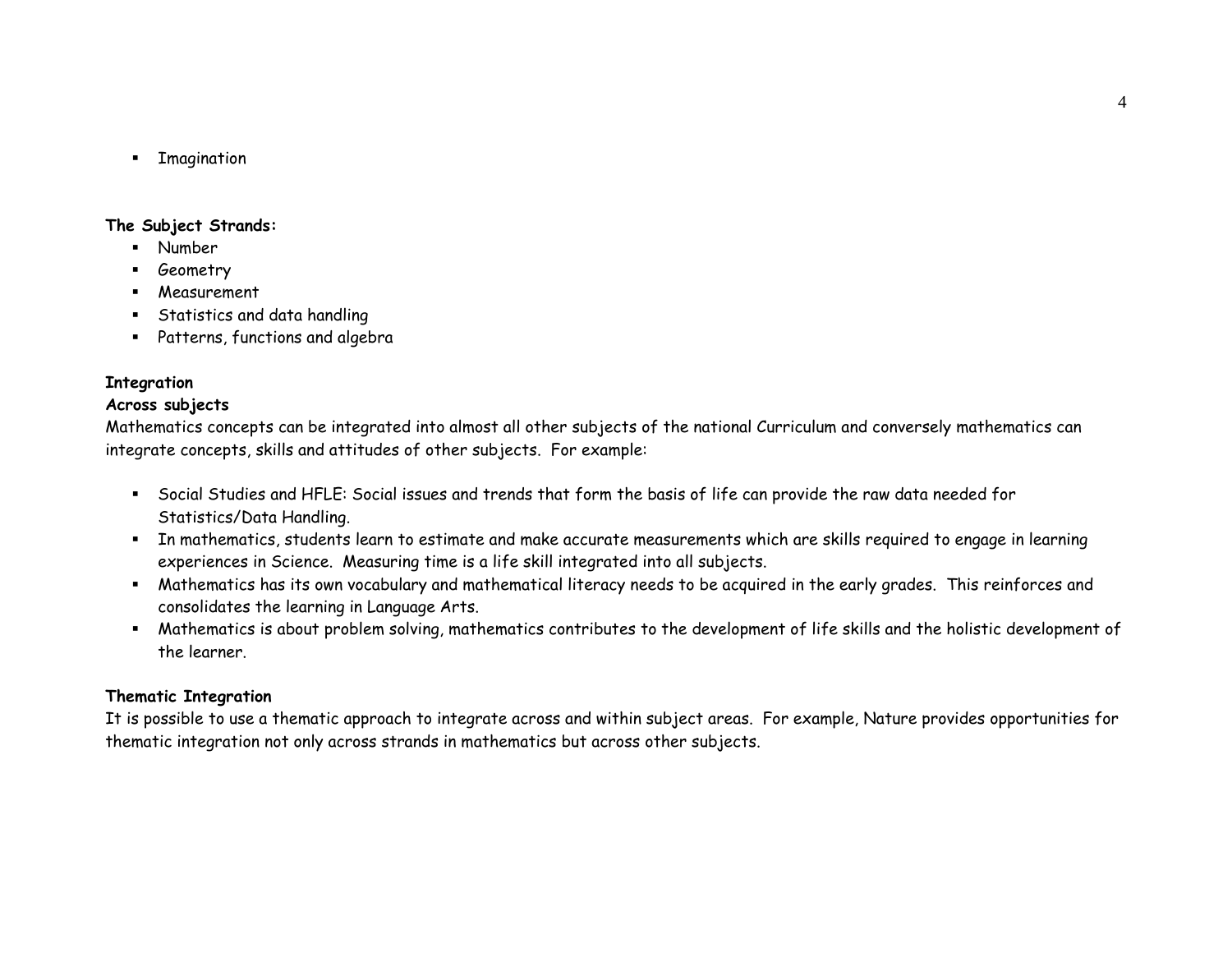| TERM 1 SUMMARY                                             |                 |  |  |  |  |  |
|------------------------------------------------------------|-----------------|--|--|--|--|--|
|                                                            | No. of          |  |  |  |  |  |
| <b>UNITS</b>                                               | <b>SESSIONS</b> |  |  |  |  |  |
| UNIT 1: ON THE BEACH 1 - Number                            |                 |  |  |  |  |  |
| ATI:LOI                                                    | 16              |  |  |  |  |  |
| Success Criteria 1 - 4                                     |                 |  |  |  |  |  |
| UNIT 2: ON THE BEACH 2 - Number (place value)              | 24              |  |  |  |  |  |
| Success criteria 1 - 5                                     |                 |  |  |  |  |  |
| UNIT 3: OUT OF THE BOX - geometry (3-D shapes)             | 8               |  |  |  |  |  |
| Successive Criteria: 1 - 2                                 |                 |  |  |  |  |  |
| UNIT 4: HELPING MUMMY - measurement (length)               | 16              |  |  |  |  |  |
| Success Criteria: 1 - 4                                    |                 |  |  |  |  |  |
| UNIT 5: ON THE BEACH 3 - number (comparison/investigation) | 16              |  |  |  |  |  |
| Successive Criteria: 5 - 7                                 |                 |  |  |  |  |  |
| UNIT 6: MY FAVOURITE THINGS - patterns                     | 16              |  |  |  |  |  |
| Successive Criteria: 1 - 3                                 |                 |  |  |  |  |  |
|                                                            | 96              |  |  |  |  |  |

5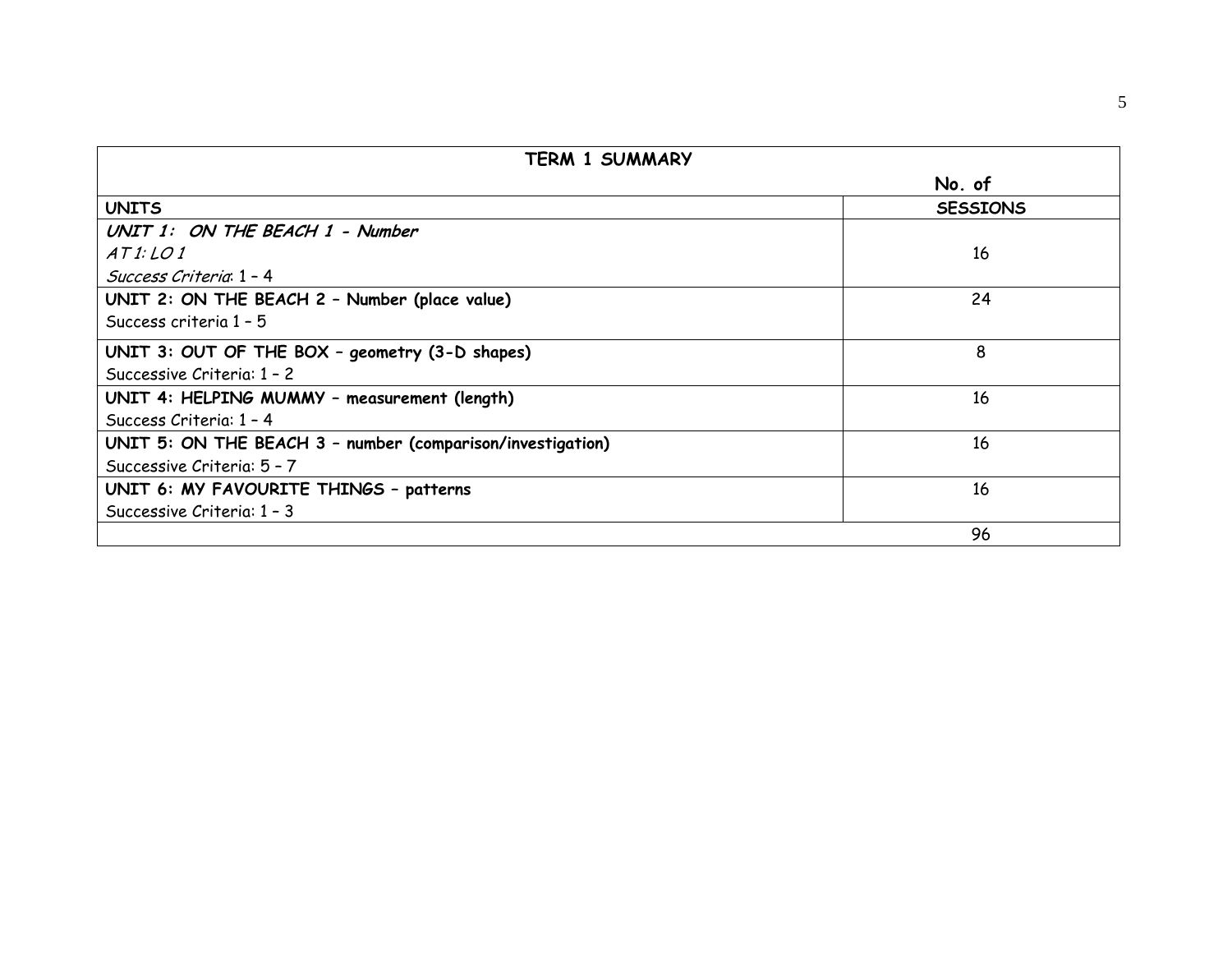# **UNIT PLAN WITH SUGGESTED TEACHING, LEARNING & ASSESSMENT ACTIVITIES**

#### **TERM 1 STRAND 1 Number UNIT 1: ON THE BEACH**

# **AT 1 LO 1: Demonstrate an understanding of number up to 1 000 Success Criteria**

- **1.** Count and build sets up to 1 000 objects in a variety of ways
- **2.** Count in a variety of ways: counting forward, counting backwards, skip counting, counting on
- **3.** Count by 2's, 5's, 10's, 20's, 25's, and 100's
- **4.** Identify, use and write numbers up to 1 000 and represent them in a variety of ways

#### **ACTIVITIES**

#### **Count and build sets up to 1 000 objects in a variety of ways**

- 1.1 Students listen as a story is related in which some items were on a vehicle going from one town to another. At some point the vehicle is shaken in such a manner that some fall off and left scattered on a flat surface. A passer by approaches. She wants to find their number. Students are asked to suggest what she can do. Students are given a pile of (up to 1000) items such as beads, seeds, beans, buttons, pebbles, nuts, sheets of papers. They are allowed to take items one by one from the pile and count aloud as they do so. A supportive environment for students to learn skills and strategies in finding a number.
- 1.2Students work with other cases and build a picture as the one below, but going as close to 1000 as is needed.

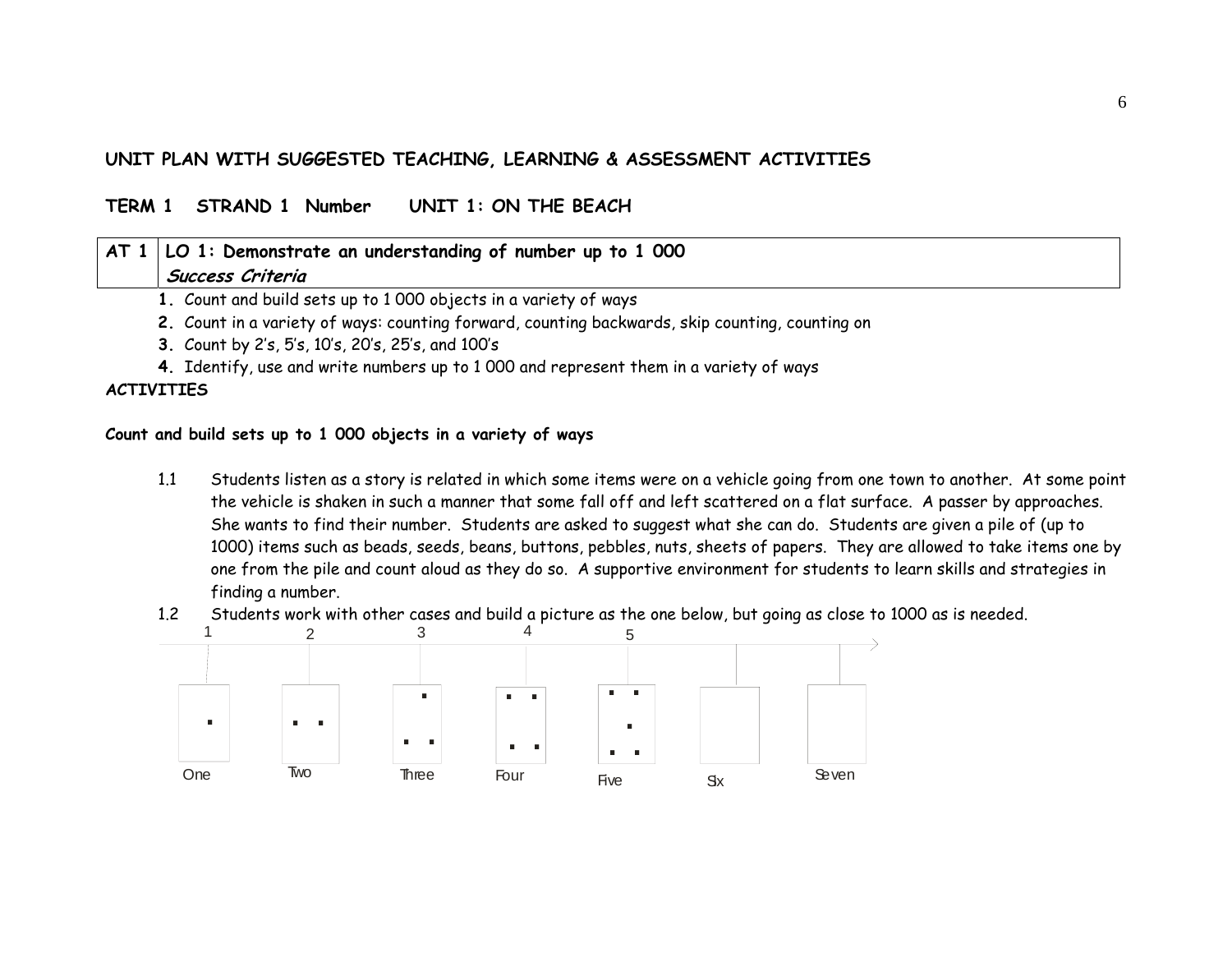Students are reminded that (i) the dots stand for any objects – e.g., fruits, buttons, grains, coconuts, spoons, books, words, letters, boxes, animals, birds, plants, stars, galaxies, flowers – and (ii) the same information is contained in each of the three ways/ forms in which each number appears.

Students are led to see that the numbers can appear on a square as shown and are led to complete the square.

| $\mathbf{1}$ | $\overline{2}$ | $\mathbf{3}$ | $\overline{4}$      | 5                                                                   | $6 \mid 7 \mid$    | 8 <sup>1</sup> | 9  | 10         |
|--------------|----------------|--------------|---------------------|---------------------------------------------------------------------|--------------------|----------------|----|------------|
| 11           | 12             |              | $\overline{13} 14 $ | 15                                                                  | $16 \frac{17}{18}$ |                | 19 | 20         |
| 21           |                |              |                     | $\sqrt{22 \mid 23 \mid 24 \mid 25 \mid 26 \mid 27 \mid 28 \mid 29}$ |                    |                |    | $\vert$ 30 |
| 31           | 32             |              |                     |                                                                     |                    |                |    |            |
|              |                |              |                     |                                                                     |                    |                |    |            |
|              |                |              |                     |                                                                     |                    |                |    |            |
|              |                |              |                     |                                                                     |                    |                |    |            |
|              |                |              |                     |                                                                     |                    |                |    |            |
|              |                |              |                     |                                                                     |                    |                |    |            |
|              |                |              |                     |                                                                     |                    |                |    |            |

Students are engaged in discussing the order of the numbers. They note, for example, that 100 comes before 101, or 101 comes after 100. The numbers are covered with cards. Students asks which card comes in the  $5^{th}$  position, the  $95^{th}$ position, etc. Students note general rules, example, smaller numbers come before larger ones, or larger numbers come after smaller ones.

- 1.3 Students are given straws or beads to represent numbers. A ten can be represented by a bundle of ten straws or placing ten beads in a cup, and a hundred by 10 bundles of 10 straws. Students use these straws to make numbers.
- 1.4Students are given number cards e.g.



They use these numbers to represent three-digit numbers.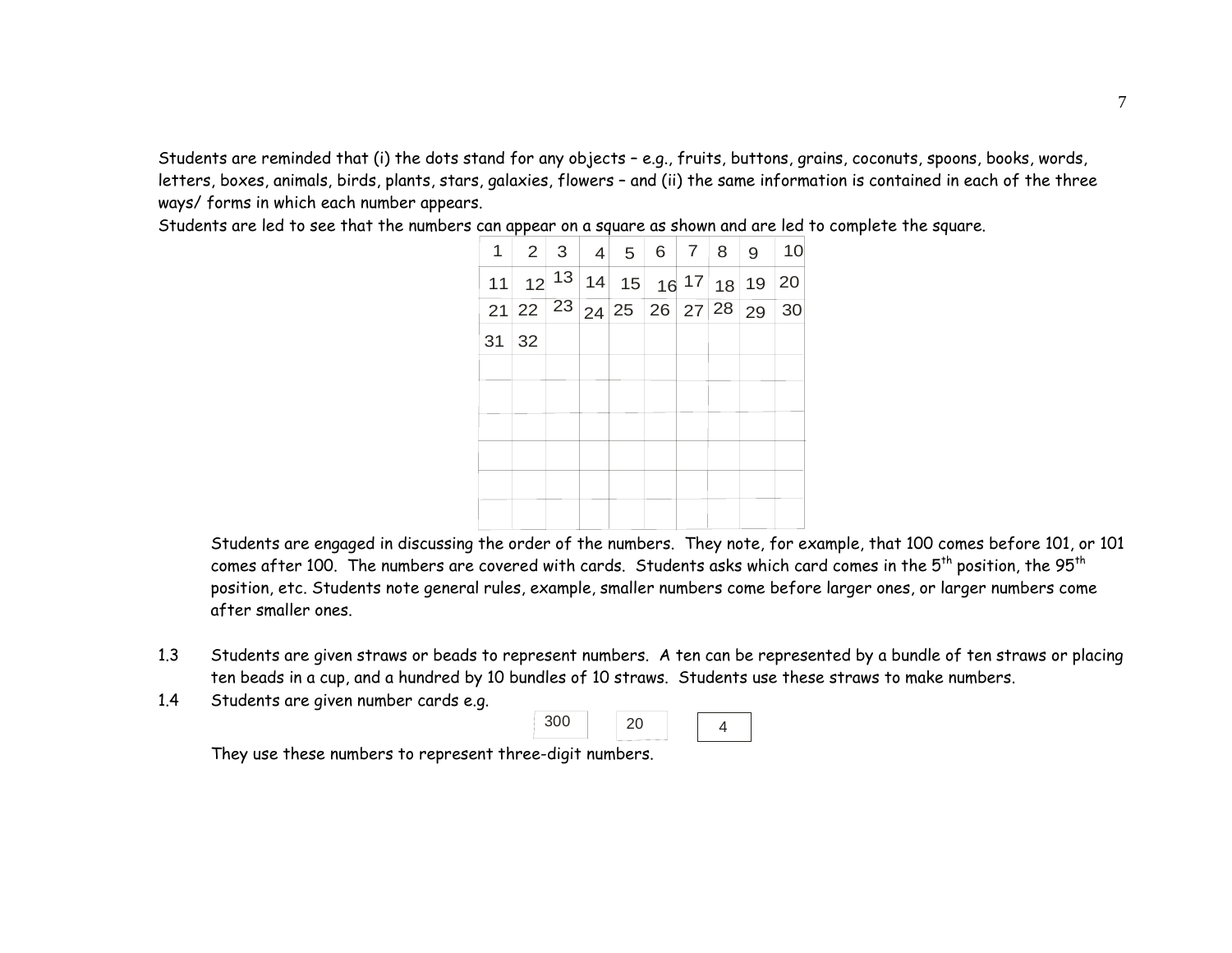1.5Students work in pairs. One student writes down a number and the other has to write it down in words.

#### **Count in a variety of ways: counting forward, counting backwards, skip counting, counting on**

- 2.1 Students play oral game. They are placed in a circle. The rule of the game is to add 3. Students continue. If someone gives the wrong answer, that student is out. The last student is the winner.
- 2.2 Students play game "Simon says." They stand in a semi-circle (or in another fashion) with a leader to begin. Only when the leader says "Simon says" before a command must the student react as says. Use is made of such expressions as "Simon says 'count backward from a hundred'", "Stop", "Simon says 'stop'", "Count by 2's". The person who does not respond to Simon says or does otherwise is out. The game continues until the class comes to a winner.
- 2.3Use number chart: students are given 100 number squares in which they are to fill in the missing numbers

| 1  | 3               | 5  | $\overline{7}$ | 9  |  |
|----|-----------------|----|----------------|----|--|
| 11 | 13              | 15 | 17             | 19 |  |
| 21 | $\overline{23}$ | 25 | 27             | 29 |  |
| 31 | 33              | 35 | 37             |    |  |
| 41 | 43              | 45 | 47             |    |  |
|    |                 |    |                |    |  |
|    |                 |    |                |    |  |
|    |                 |    |                |    |  |
|    |                 |    |                |    |  |
|    |                 |    |                |    |  |
|    |                 |    |                |    |  |

2.4 Students observe as teacher makes 100 number squares, cut out the numbers, divide students in groups. Students arranged by 3, 4, 5. They are given example (such as  $45 - 47 -$ ) to fill out the missing numbers.

**Count by 2's, 5's, 10's, 20's, 25's, and 100's**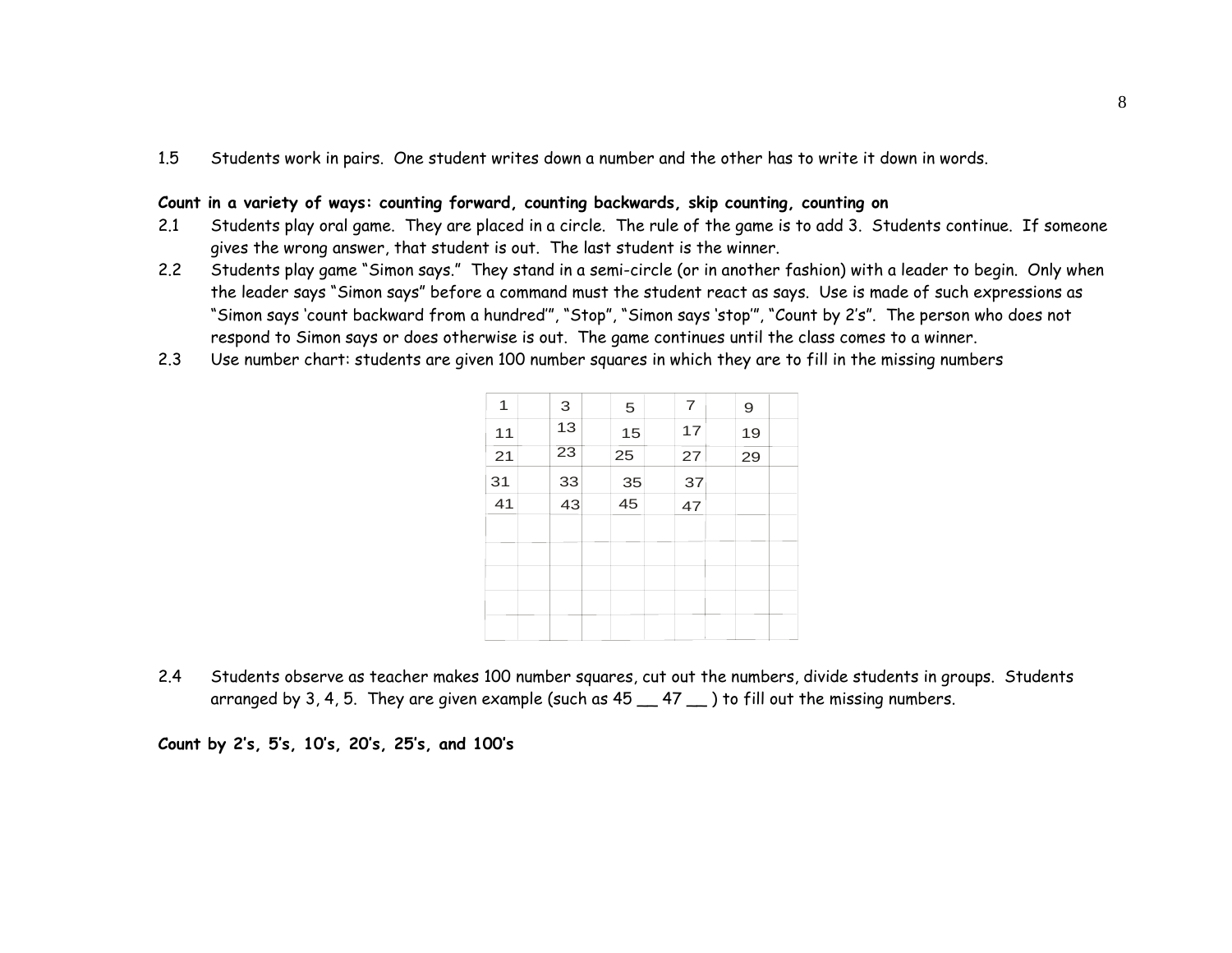- 3.1 Students listen as a story is related in which some items were arranged in 2's and were on a vehicle going from one place to another. At some point the vehicle flips in such a manner that some fall off and left, not completely scattered, but partially ordered in 2's, on a flat surface. A passer by approaches. He wants to find their number. Students are asked to suggest how he can count them and are prompted to say "by 2's." Students are given a pile of (up to 1000) items such as beads, seeds, beans, buttons, pebbles, nuts, sheets of papers. They are allowed to take items one by one from the pile and count aloud as they do so. By being related such stories, they are afforded a supportive environment to learn skills and strategies in finding a number.
- 3.2Students are placed in groups. Each group given a die, different coloured counters (red, etc) and a game board.

| 2  | 4                                       | 5  | 6           | 10 <sup>°</sup> | 12 <sup>2</sup> | 15  |
|----|-----------------------------------------|----|-------------|-----------------|-----------------|-----|
| 20 | 24                                      | 25 | 30          | 45              | 46              | 50  |
| 55 | 62                                      |    | 70 75 80 92 |                 |                 | 100 |
|    | 120   140   165   200   220   242   250 |    |             |                 |                 |     |
|    | 300 320 340 355 360 400 402             |    |             |                 |                 |     |

Students take turns to roll the dice. Whatever number is thrown, the player covers a multiple of this number on the board with his counter. The first player to cover four squares in a row on the board with his counter wins.

#### **Identify, use and write numbers up to 1 000 and represent them in a variety of ways**

4.1 Students are given flash cards with numbers in words and figures. They match words to figures by playing game tea cup and saucer: e.g.

| 136 | One hundred and thirty-six  |
|-----|-----------------------------|
|     |                             |
|     | Nine hundred and forty-nine |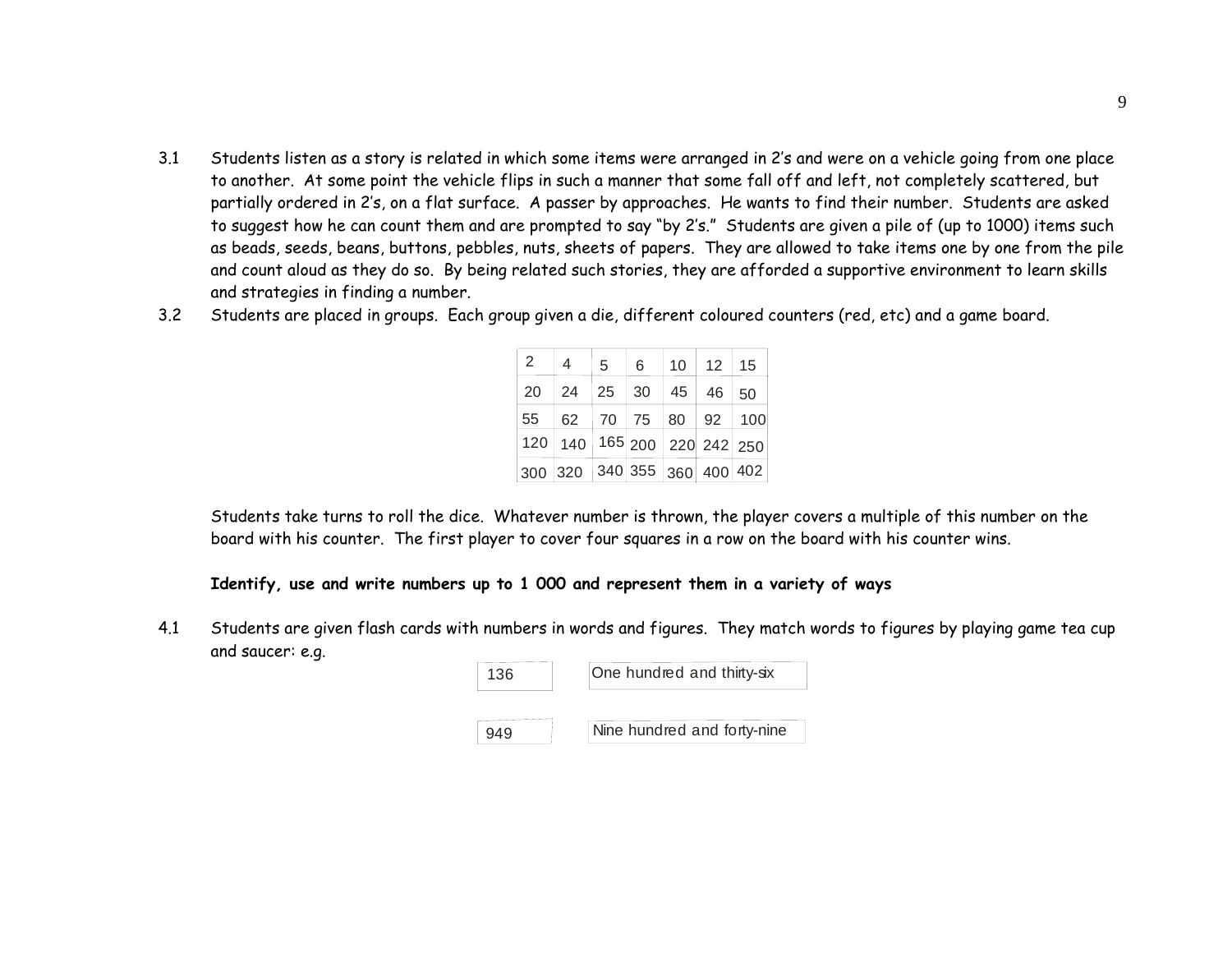- 4.2 Students match numbers to words: three hundred sixteen (361); six hundred thirty-one (163); one hundred sixty-three (136); three hundred sixty-one (636); one hundred thirty-six (316).
- 4.3Students are presented with a number chart.

| $\vert$ 189 $\vert$ 283 $\vert$ 675 $\vert$ 419 $\vert$ 872 $\vert$ 340 $\vert$ 700 $\vert$ |  |  |  |
|---------------------------------------------------------------------------------------------|--|--|--|
| $ 375 $ 777   79 $ 679 82$ $ 892 100 $                                                      |  |  |  |
| $\boxed{613}$ 4   870   79   706   113   9                                                  |  |  |  |
| $100954$   14   927   78   152   60                                                         |  |  |  |

Students are allowed to (i) shade numbers greater than 500 but less than 1 000 and (ii) describe patterns that appear.

- 4.4 Students use number riddles to identify numbers e.g. guess the numbers when hints are given. (i) I am a 3-digit number; (ii) I am less than 300 but more than 250; (iii) I can be shared into two equal groups; (iv) My last digit is 8; (v) My middle number is one less than 8. What number am I?
- 4.5 Bingo games: Students are placed in groups of four. They are given a bingo board (as shown below), counters and a different card from a set of bingo cards.

|   | 2  | 6 | 12 |
|---|----|---|----|
| 3 | 5  | 6 |    |
| 8 | 3  | 5 | 11 |
| 4 | 10 | 9 | 6  |

Students roll the dice and the number shown is covered on the bingo board. First player that has a covered row wins. Variation: roll dice twice and appropriate sum, difference or product is covered on the board.

4.6 [Use of game] Students play number games. Numbers are written both in words and figures on number cards. Students are handed the ones written in words and the ones written in figures are placed in their desks. Students with cards go to the front of the class and (individually) read the number written on their card. Students are asked to look in their desk to find the card with the number written in figures. Individual students are then invited to come up to the front of the class and match the card to the words.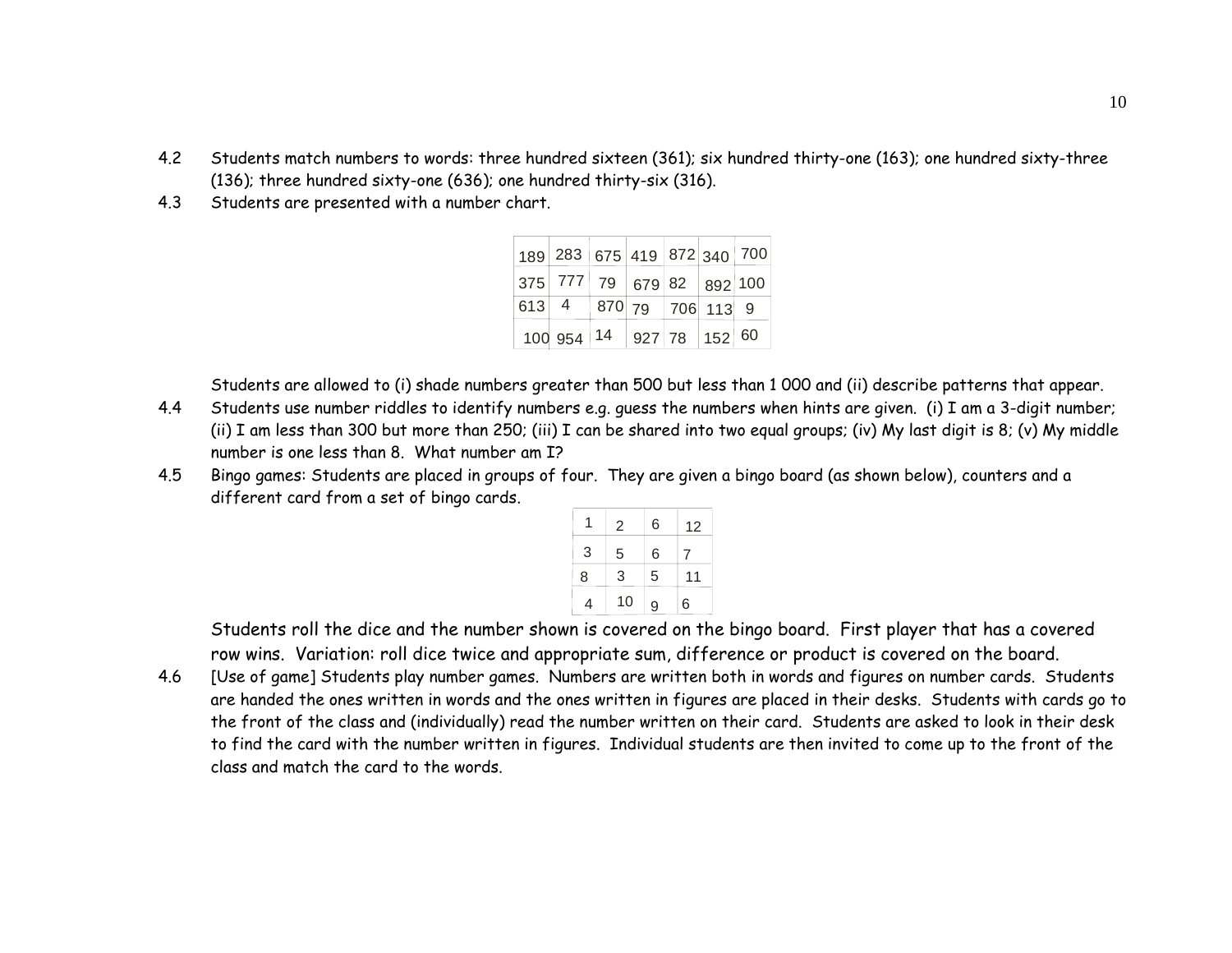#### **RESOURCES**

Base ten materials, flash cards, fruits, counters, bottle tops, straws, bingo game cards, fraction pies, etc.

#### **ASSESSMENT**

- 1. Shown some expression (such as 80, 70, \_\_, \_\_, 40 and 776, 777, 778, \_\_, \_\_, \_\_) with missing numbers, can fill in the missing numbers.
- 2. Can use
	- a. hundred square to count by different numbers, example, by 5, 10
	- b. number track or number line drawn on the floor to count backwards by 2, 3, 4, 5 beginning with the biggest number. (Skip from the beginning number to the one that follows)
- 3. Shown a number, can write the word. For example, write the word
	- a. 50 \_\_\_\_\_\_\_ b. 68 \_\_\_\_\_
- 4. Shown a word for a number, can write the figure. For example, write the number
	- a. Eighty-nine \_\_\_\_\_\_ b. three hundred and seventeen \_\_\_\_\_\_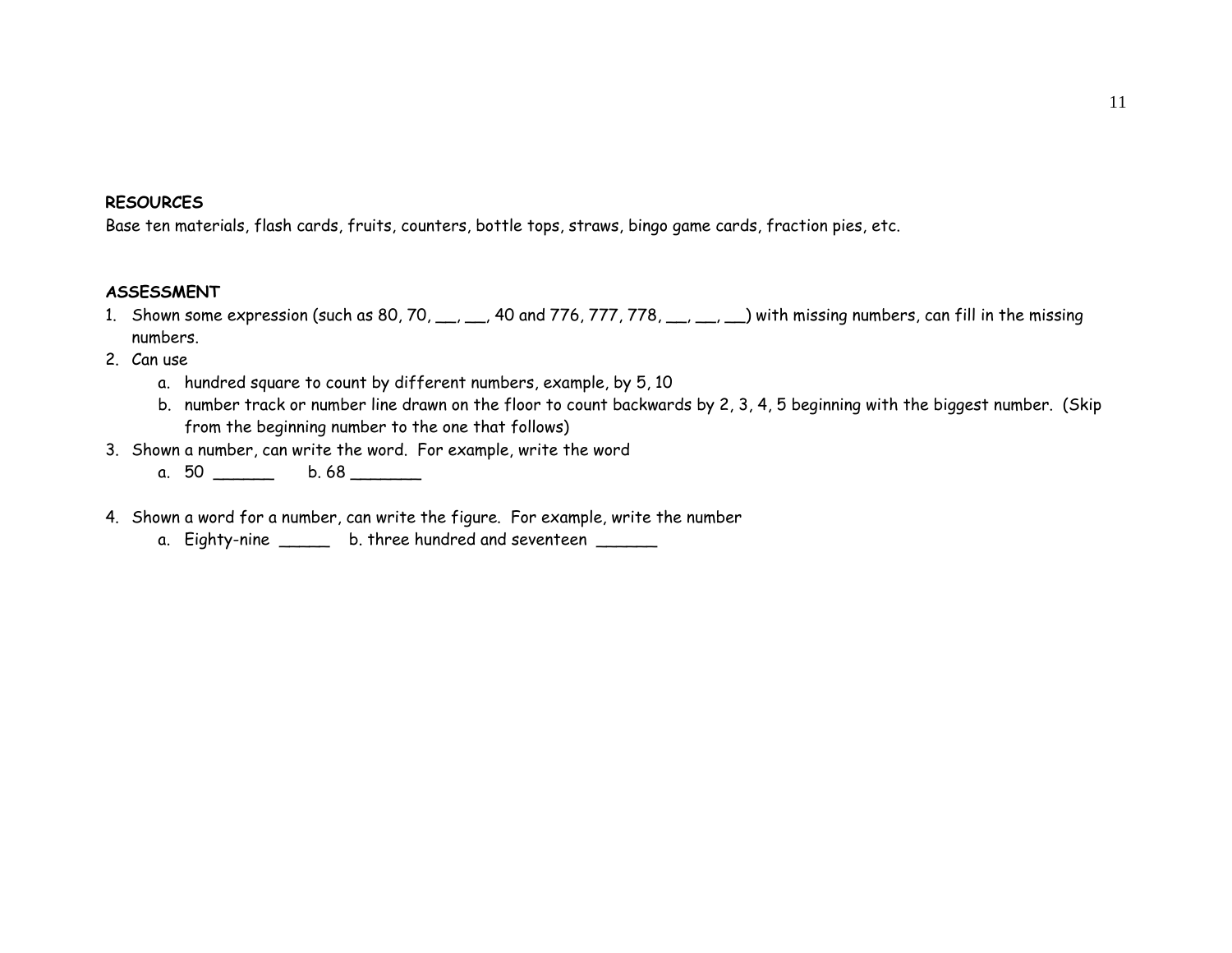#### **TERM 1 STRAND 1 Number UNIT 2: ON THE BEACH 2**

# **AT 1 LO 2: Create and solve simple problems using place value and whole number concepts Success Criteria**

- **1.** Use number lines to round off 2-digit numbers to the nearest 10
- **2.** Find the place value of any number up to 3-digits
- **3.** Write 2 and 3-digit numbers in expanded forms
- **4.** Create and solve problems involving place value
- **5.** Classify numbers as even and odd

#### **ACTIVITIES**

#### **Use number lines to round off 2-digit numbers to the nearest 10**

1.1 Students are shown two numbers, say, 10, 20 which are multiples of 10 and asked to put these numbers in order (or say which comes first on the number line). They observe as these numbers appear on the number line, as illustrated below.



Students are questioned to suggest which number comes exactly midway between these two numbers. Once they say 15, they are led to notice that 15 is close to 10 and also close to 20. They are asked, "Is it closer to 10 than to 20?" Once they say, "No," they are pressed to see that 15 is as close to 10 as it is to 20. (Example, if your home is at 10, your friend's home is at 20 and the school is at 15, both you and your friend would have to walk or travel the same distance to get to school.) It is the midway between 10 and 20. Students are shown other examples of pairs of multiples of 10 (such as 20 and 30, 30 and 40 and so on), as illustrated below, and asked to mark the midway for each.

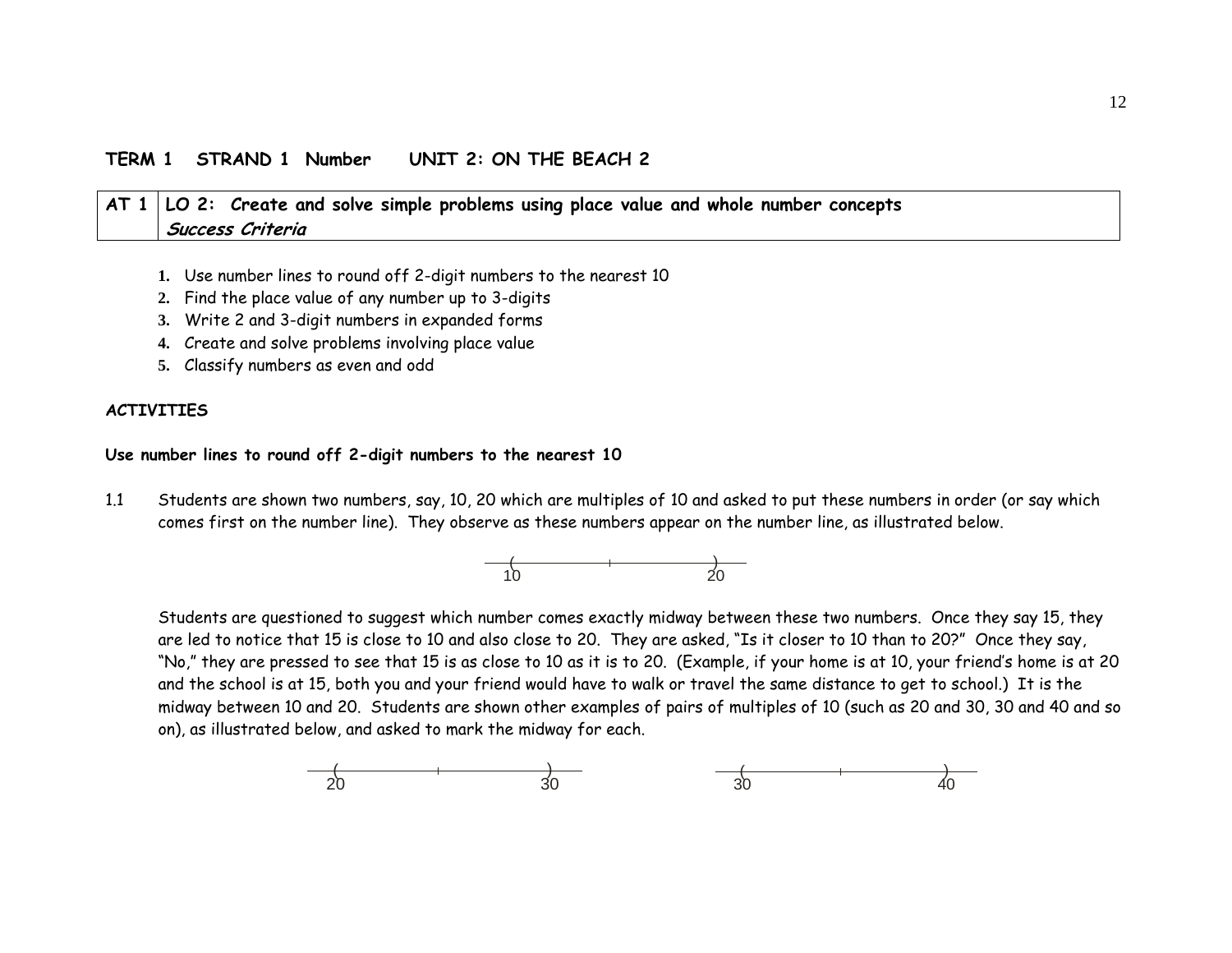- 1.2 Students are asked to revisit the pair 10, 20 as shown on the number line. They are related a story in which Cynthia is at 12 when she notices that it is about to rain. To get shelter, she can run either to 10 or to 20. Students are asked to reveal whether they would advise Cynthia to run to 10 or 20 and why. This leads to a discussion which makes clear that while 12 is close to 10 and also to 20, it is closer to 10. Students are asked, "What do you get if you round 12 to the nearest 10?" They are led to see that the answer is 10.
- 1.3 Students are shown a picture as below and asked to look at it and suggest a number on it which is closer to 20 than 10. For the choice of number, they are asked to say why it is closer to 20.



Suppose the number suggested is 16. Students are asked to imagine that Roy is at 16 when he hears that a hurricane is coming and that every one must go quickly to the nearest shelter. If Roy can get shelter at 10 and also at 20, to which number would we advise him to go and why. Students are asked, "What do you get if 16 is rounded to the nearest 10?"

1.4 Students are related a story in which Shirley is returning home from a party. She knows that her mum might ask her about the people who were at the party, example, what their number was. She thinks that although the number is 49, it is better to keep 50 in her mind, because it is easier to remember. Students are shown a picture as illustrated below and asked to show roughly where 49 lies. They are asked to explain why we get 50 when 49 is rounded to the nearest 10.



- 1.5 Students are related a story in which a class is on a trip from 10 to 20 on the number line. Midway on that trip, they must get to the nearest shelter to avoid some unpleasantness. The class can get shelter at both 10 and 20. Students are asked to suggest the number to which they would ask their teacher take the class and why. They are asked, "What do we get when 15 is rounded to the nearest 10?"
- 1.6 Students are engaged in a discussion in which they suggest what they think would be the rules in rounding numbers. They are led to say (i) always round to the number that you are closer to and (ii) when you are midway, round to the bigger number.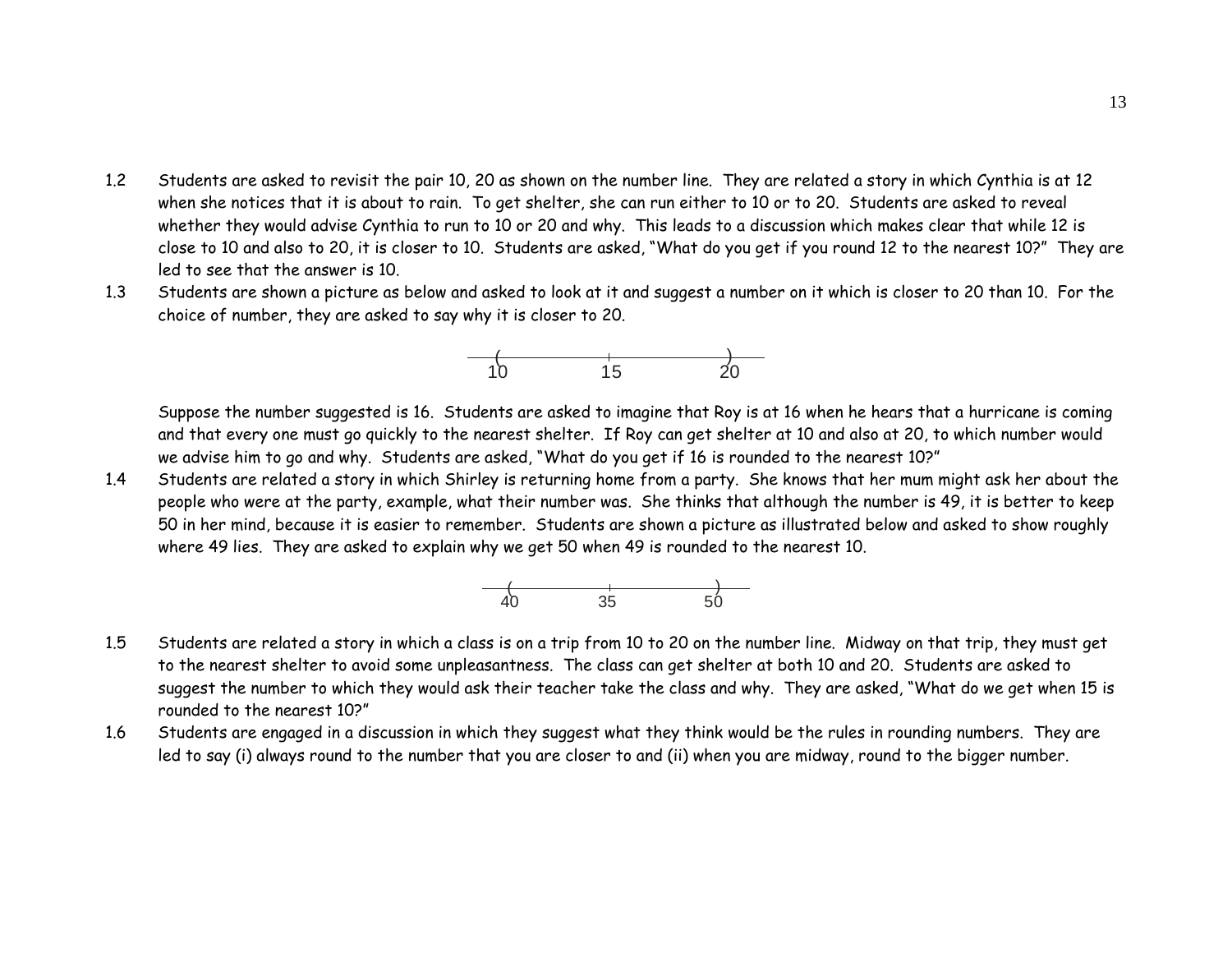#### **Find the place value of any number up to 3-digits**

- 2.1 Students are related a story in which Roger is in the company of some stars. He knows their number is 153. His friend says their number is 1 hundred + 5 tens + 3 ones. Students are asked to suggest whether what Roger's friend says is the same thing and why. They are led to understand that the '1' in 153 means 1 hundred, the '5' means 5 tens and the '3' means 3 ones.
- 2.2 Students are related a story in which Alice finds some nice things. She knows their number is 464. Students are engaged in discussing the 4's in this number, their places in the number and their values. They are led to see that the '4' in the hundreds place means 4 hundred and the '4' in the ones place means 4 ones.
- 2.3 Students are related a story in which Mark is telling his mum about digits and their values. He says that if it is in the hundreds place, a digit means that many hundreds; so if the digit '9' is in the hundreds place, as it is in 901, it means 9 hundred. Students are asked to suggest if Mark is correct and to suggest other examples he could use.

#### **Write 2 and 3-digit numbers in expanded forms**

- 3.1 Students are asked to revisit the story in which Roger is in the company of some stars and knows their number is 153. They are questioned to make use of the place value chart and reveal the number as 100 + 50 + 3.
- 3.2Students are given opportunity to put other 2 and 3-digit numbers in their expanded forms.

#### **Create and solve problems involving place value**

- 4.1 Students are related a story in which while Johnny is ready about stars, he finds their number is reported to be 300 + 40 + 5. Students asked to put the number in its shortened form.
- 4.2 Students are related a story in which Sonia counts her oranges and finds that their number is 271. Student are asked to reveal whether their number is greater than or less than 217.
- 4.3 Students are related a story in which, in a match with Australia, West Indies scored 518. They are pointed to a particular digit in this number and asked to reveal its value.

#### **Classify numbers as even and odd**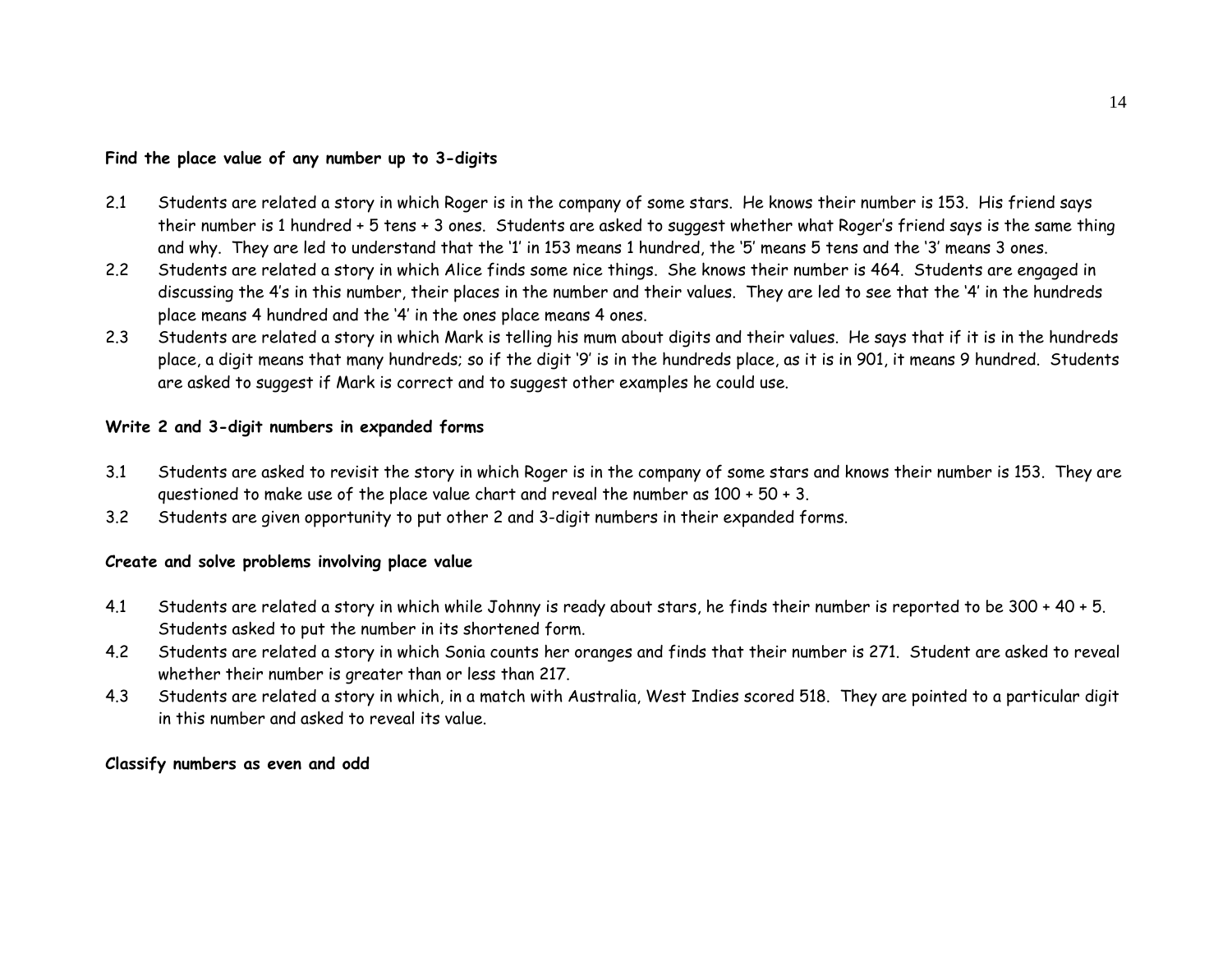Students are related a story in which Sharline has some nice things (marbles, say) she wants to share between her two friends, Chad and Bernard, so that each has the same number. Students are shown various numbers (1, 2, 3, 4, 5, 6, 7, 8, 9, 10, 11, 12, …) that Sharline may have and are asked to find in which case a remainder of 1 is left and in which case no remainder is left. In each case where no remainder is left, students are led to ask why no remainder is left. They are led to say the reason is that the number is an even number. Similarly, when a remainder of 1 is left, students are led to say this is because the number is odd.

Students observe as the numbers  $(1, 2, 3, 4, 5, 6, 7, 8, 9, 10, 11, 12, 13, 14, ...)$  appear on the chalkboard. They watch as these numbers then split into two groups.



They are questioned to suggest how we could describe each group. They are led to say that numbers in the first group each leaves no remainder after division by 2. Numbers in the second group each leaves the same remainder of 1 after division by 2. This means in the counting numbers we have even numbers and odd numbers.

#### **RESOURCES**

Base ten materials, number lines, counting chart, crayons, markers

#### **ASSESSMENT**

1. Shown a place value chart, can use it to complete a statement. Example: Fill in

| Hundreds <sup>Tens</sup> |          | Ones |      |
|--------------------------|----------|------|------|
|                          |          |      |      |
|                          | hundreds | tens | ones |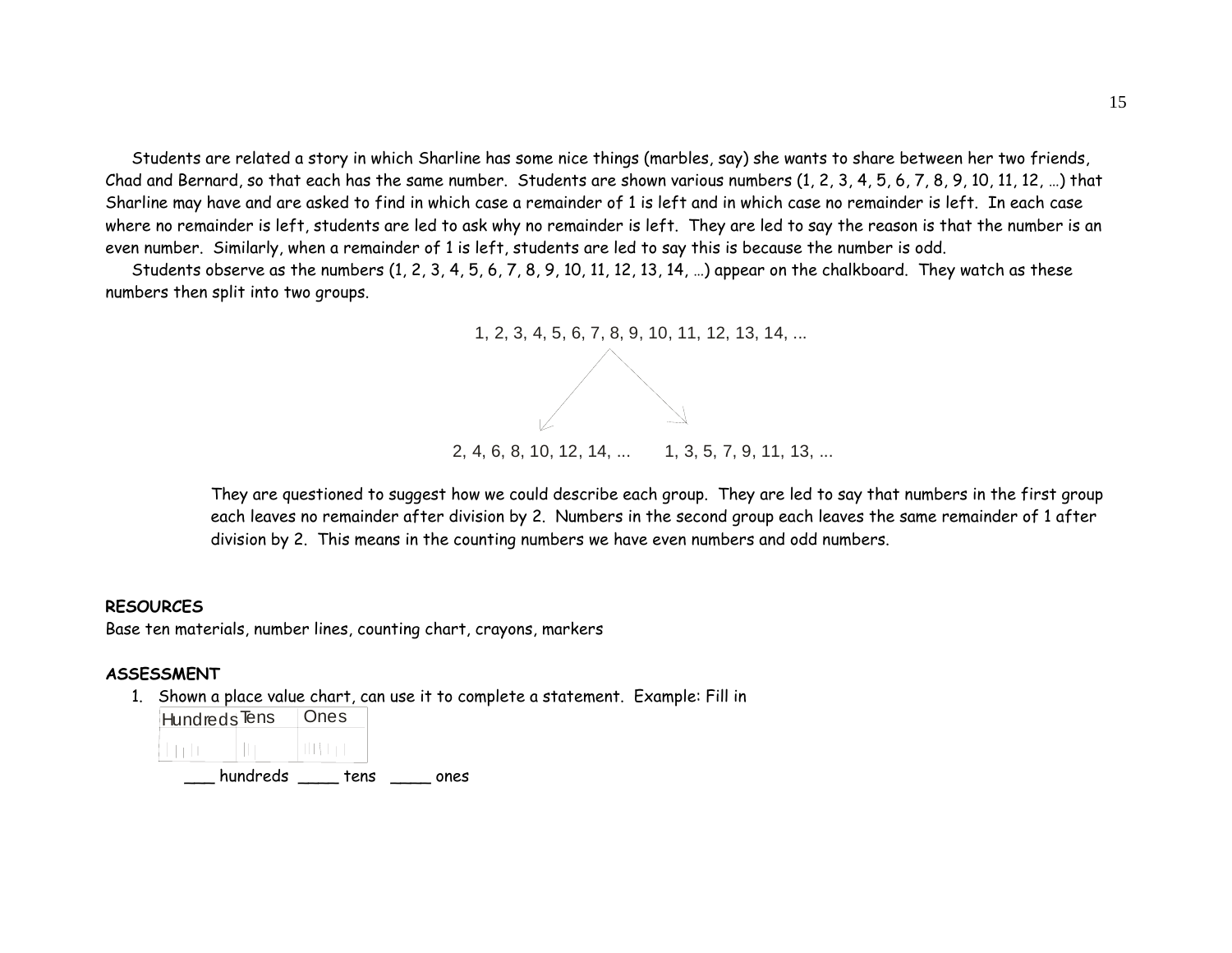\_\_\_\_\_ + \_\_\_\_\_\_ + \_\_\_\_\_\_\_\_ = \_\_\_\_\_\_\_

- 2. Shown a number in its expanded form, can reveal the shortened form. Example: Put in missing number
	- a.  $400 + 50 + 3 =$  \_\_\_\_\_ b. 627 = \_\_\_\_\_ + \_\_\_\_ + \_\_\_\_
- 3. Shown a number of one of the digits underlined, can indicate the value of that digit. Example: Identify the position of the underlined digit.
	- a. 90 b. 501
- 4. Shown a list of numbers, can reveal the even (or odd) numbers from it.
- 5. Shown two numbers, can reveal the even (or odd) numbers between them.

# **TERM 1 STRAND 2 Geometry UNIT 3: OUT OF THE BOX**

|  |                  |  |  | $\vert$ AT 2 $\vert$ LO 1: Classify and identify by name the properties of regular 3-D shapes |  |
|--|------------------|--|--|-----------------------------------------------------------------------------------------------|--|
|  | Success Criteria |  |  |                                                                                               |  |

1. Sort examples of the cube, cuboid, cylinder, cone and spheres

2. Identify and discuss the properties (faces, edges and vertices) of regular 3-D shapes

# **ACTIVITIES**

#### **Sort examples of the cube, cuboid, cylinder, cone and spheres**

Students are allowed to bring in various examples of objects similar to (or models of) 3-D shapes. Students are engaged in sorting these shapes, using terms such as 'cubes', 'cuboids', 'cylinders', 'cones' and 'spheres'.

Students are given drawn shapes and allowed to group these shapes. Students are given drawings of various 3-D shapes and allowed to colour these shapes in different colours. Example: cubes coloured red, cone coloured blue, etc.

Students observe as teacher draws shapes. They are then asked to name the shapes.

Students observe as teacher writes the name of shape. They are then asked to draw the shapes.

Students draw examples of objects in the environment and write the solid shape of which it is a model. Example, in one space they draw an orange and next to it in an adjacent space they write 'sphere'.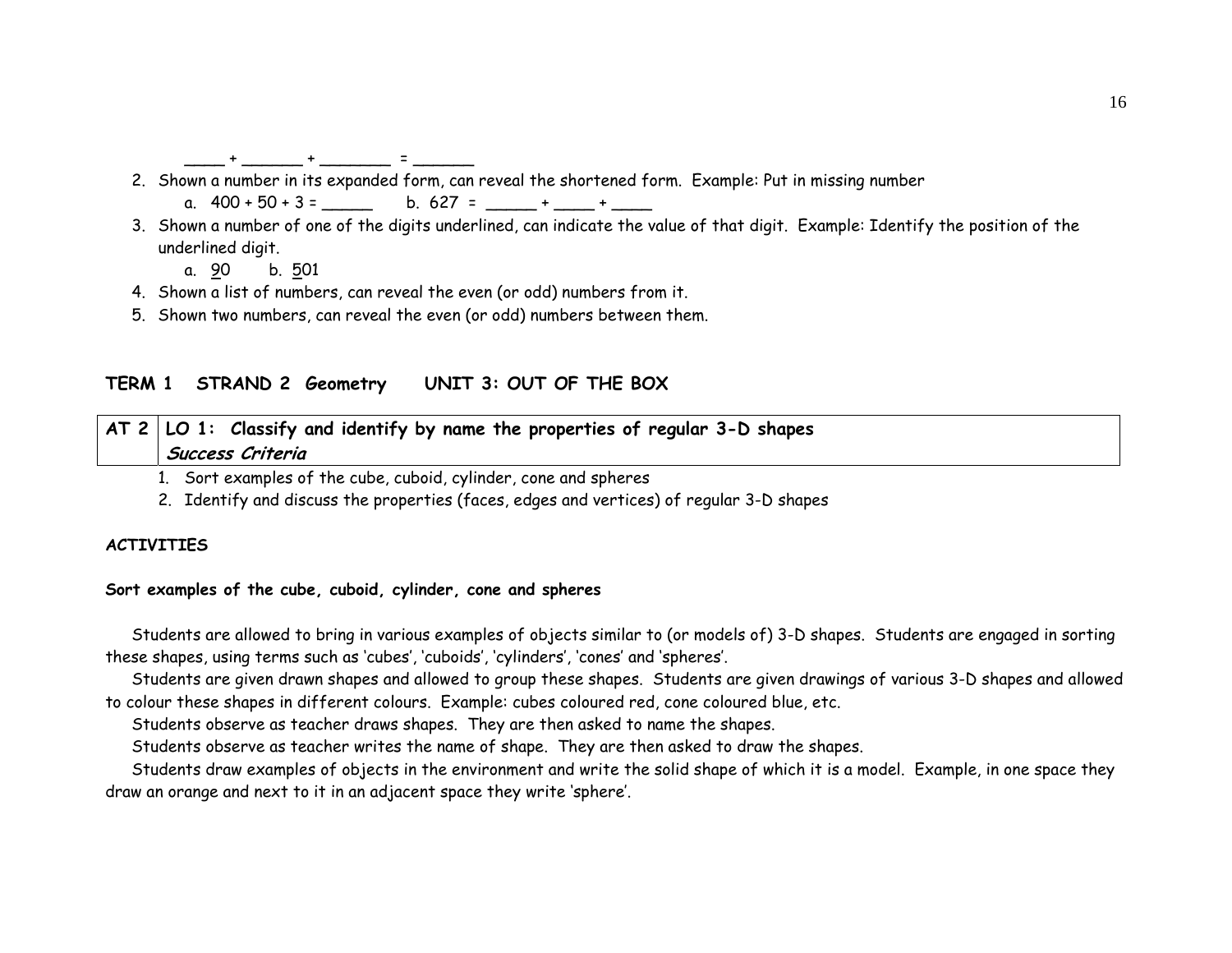Students are given a list of objects and names of various 3-D shapes. For each object, students decide what geometric shape it is like, by ticking the appropriate space. [cp. Bright sparks 3 page 104]

# **Identify and discuss the properties (faces, edges and vertices) of regular 3-D shapes**

- 2.1 Students are set in groups and given various 3-D shapes. Students draw up table to label # of faces, edges, vertices.
- 2.2 Students are told a story in which, to win a prize, someone had the challenge to come up with a solid shape using some faces. Students are given a solid shape and some faces and asked to indicate (example, by colouring) which of the faces are needed to make the solid shape. This is done for a cube and repeated for a cuboid, a cylinder, a triangular prism.

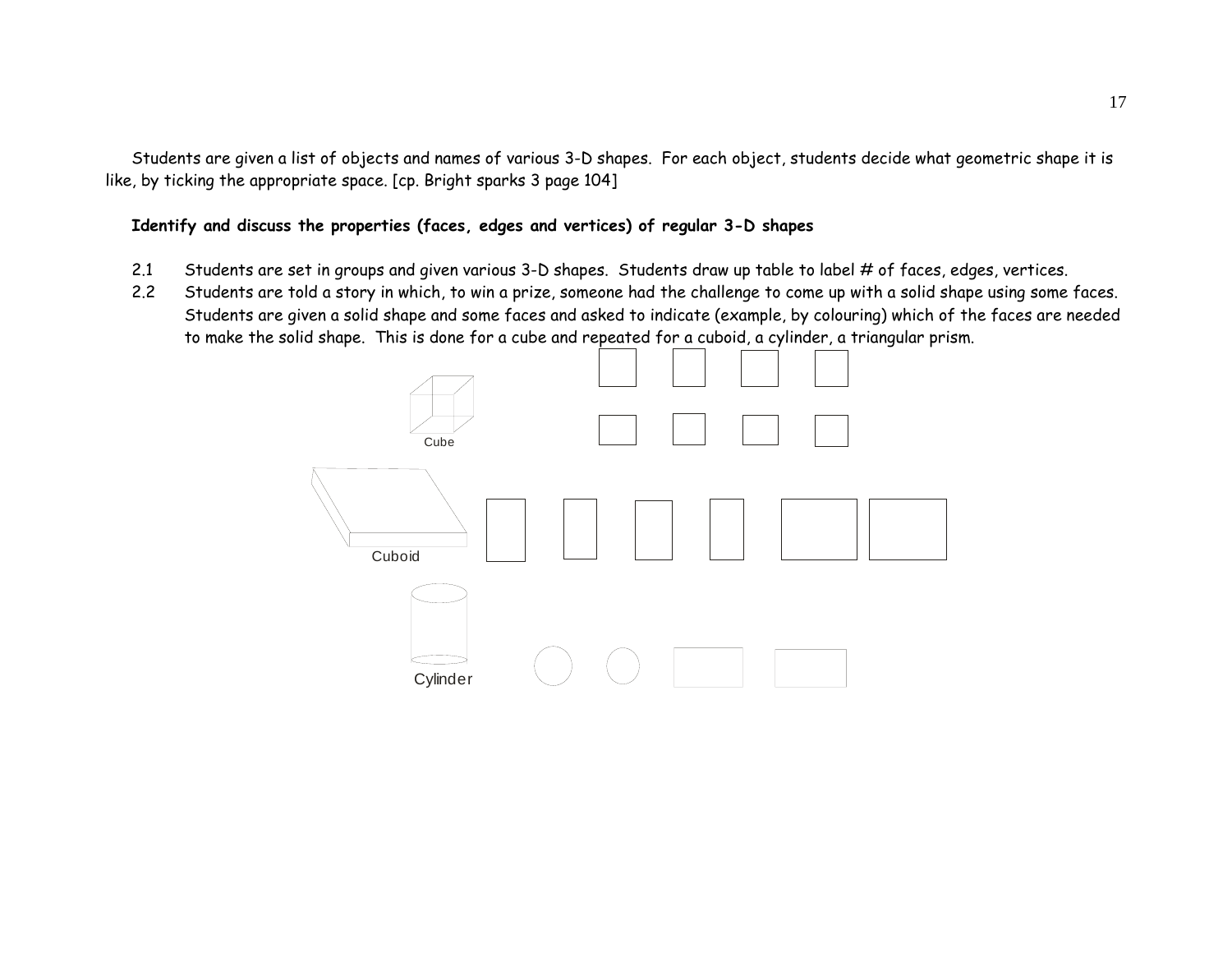

### **RESOURCES**

Paper, scissors, ruler, crayon, cut-out shapes, 3-D shapes

#### **ASSESSMENT**

- 1. Shown a list of shapes in some order, such as a cube, a cylinder, a cone, a cuboid, a sphere and a list of names, such as cone, sphere, cube, cylinder, cuboid, can match the shapes to their names.
- 2. Given a table such as what follows, can complete the table

| Name of shape | No. of faces | No. of edges | No. of vertices |
|---------------|--------------|--------------|-----------------|
| Cylinder      |              |              |                 |
| Cone          |              |              |                 |
| Cube          |              |              |                 |
| Cuboid        |              |              |                 |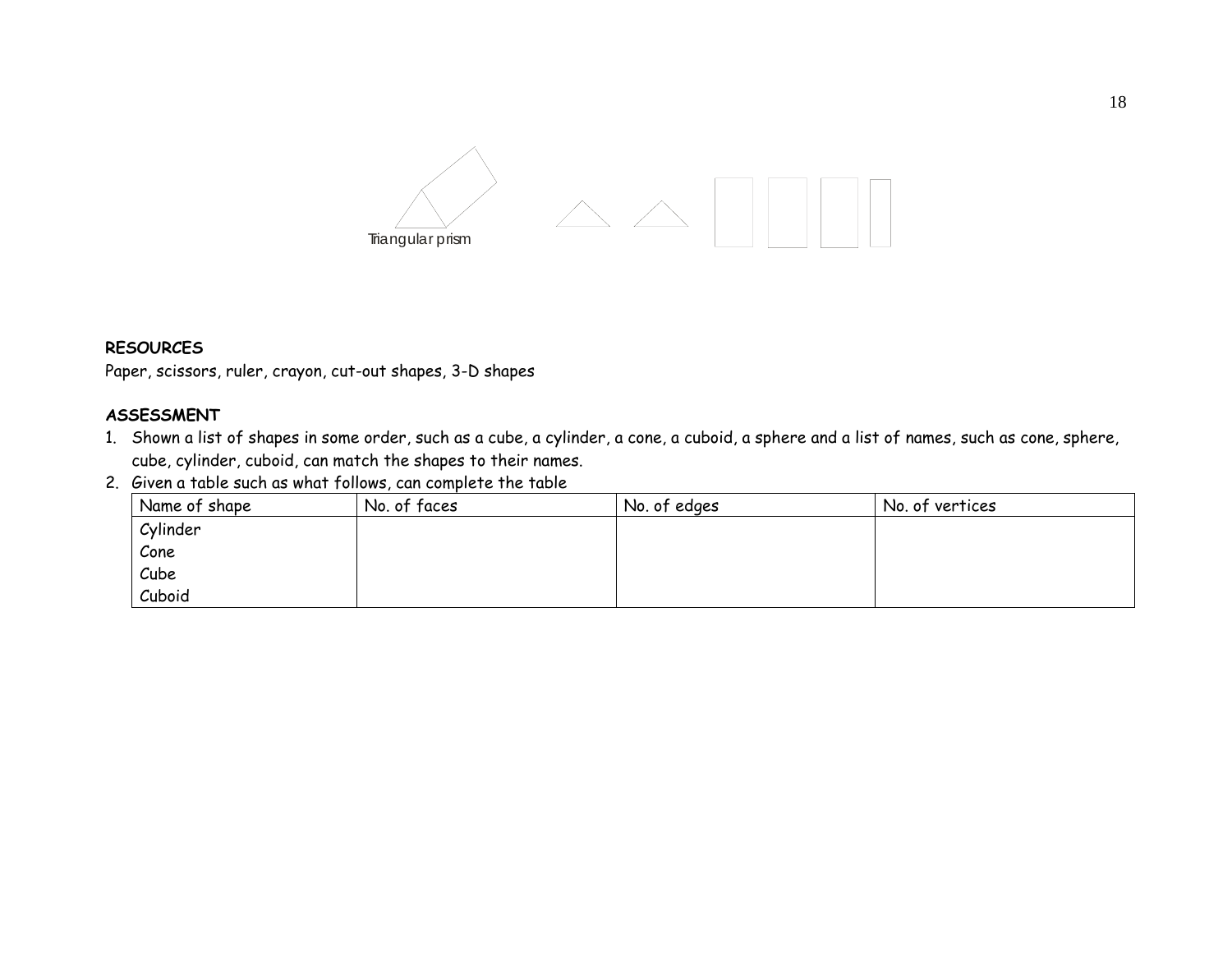## **TERM 1 STRAND 3 Measurement UNIT 3: HELPING MUMMY**

| AT 3   LO 1: Estimate and accurately measure lengths and distances using standard units                                               |
|---------------------------------------------------------------------------------------------------------------------------------------|
| Success Criteria                                                                                                                      |
| 1. Compare estimates, measure and record length in metres                                                                             |
| 2. Select appropriate instruments to measure length                                                                                   |
| 3. Identify, discuss and explain the concept of perimeter and use measurements and addition to find the perimeter of simple<br>shapes |
| A Solve cinnle need life problems neleted to length                                                                                   |

4. Solve simple real life problems related to length

#### **ACTIVITIES**

#### **Compare estimates, measure and record length and distance in metres**

1.1 Students are shown (or are involved in making) an arrangement in which a string is tied to two poles, as illustrated.



They are led to see that between the two poles is a distance. They such and such the distance is related to the length of the string. It is the length of the string when the string is stretch. We can say (give, find, express) the distance in metres if we know how long a metre is. Students are shown a metre and asked to guess the distance in metres. They are then involved in using an appropriate instrument (e.g. a metre rule or a measuring tape) to find a better (or more accurate) reading of the distance. They then change the position of one of the poles by unwinding some of the strings. They proceed to guess the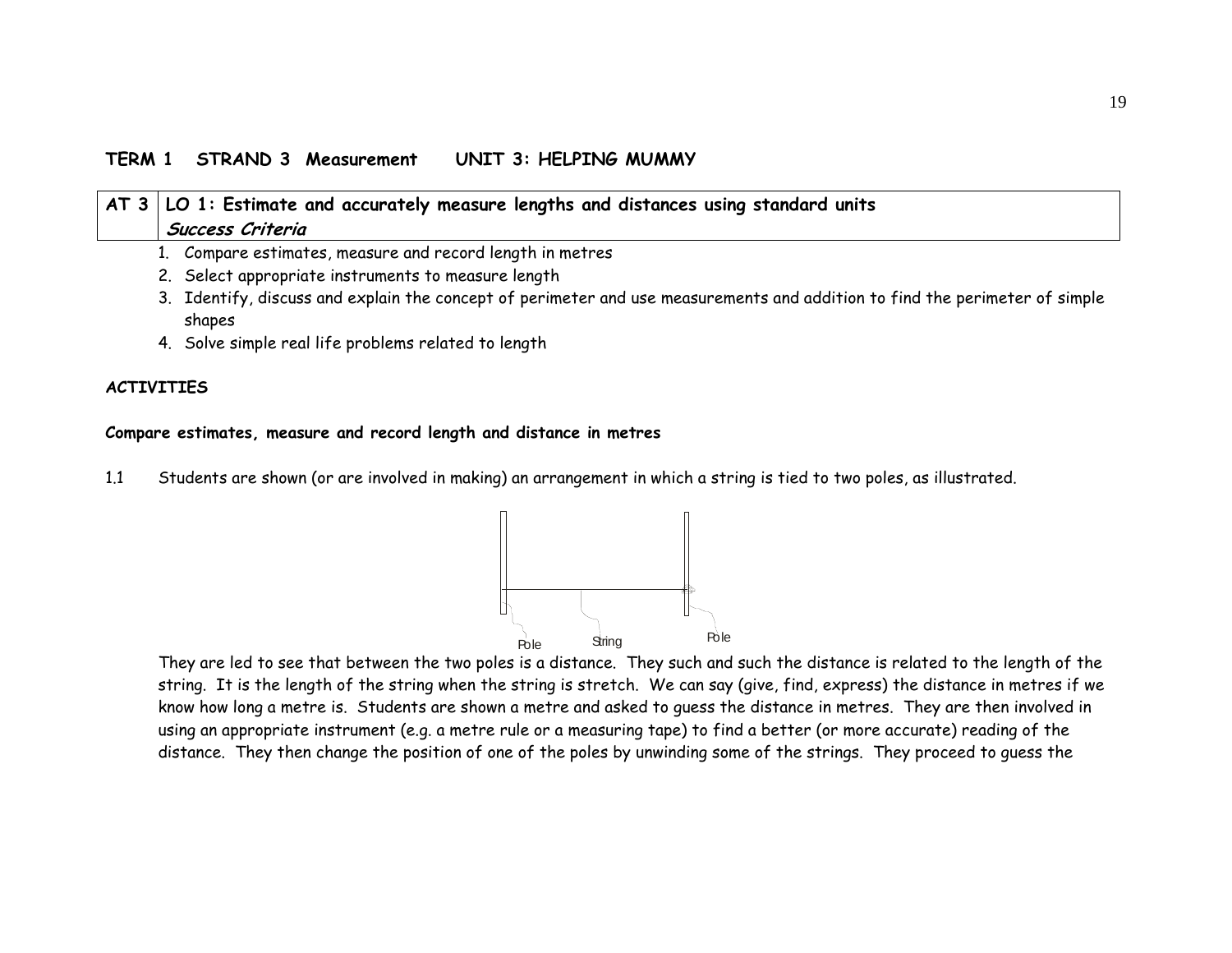distance and then to measure more accurately using the instrument. They continue in this way to get data and complete a table, as suggested below.

| Trial          | <b>Distance</b><br>(by guessing) | Distance<br>(by measuring) |
|----------------|----------------------------------|----------------------------|
|                |                                  |                            |
| $\mathfrak{p}$ |                                  |                            |
| 3              |                                  |                            |
|                |                                  |                            |
| 5              |                                  |                            |

- 1.2 Students are placed in groups. They are allowed to estimate and record the heights of various students and then use an appropriate instrument (possibly metre ruler) to find the actual height. Students compare each other's heights.
- 1.3 Students told a story in which someone enters a yard and finds sticks or flowers of various lengths. Their lengths are found, first by estimation and then more accurately using an instrument.



Students perform this task and use their results to complete the table.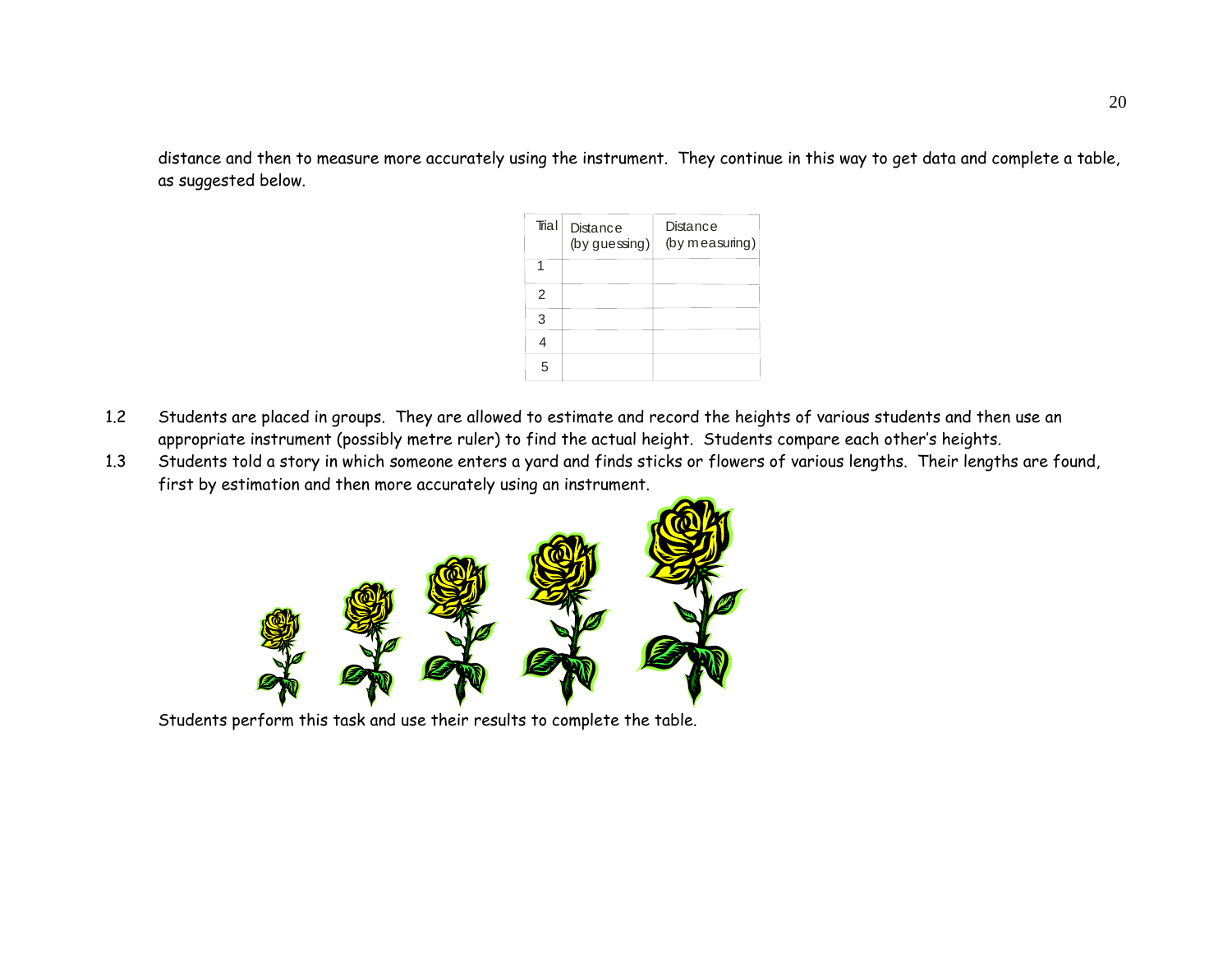|   | <b>Flower</b> Height<br>$(by$ guessing) | Height<br>(by measuring) |
|---|-----------------------------------------|--------------------------|
|   |                                         |                          |
| 2 |                                         |                          |
| 3 |                                         |                          |
|   |                                         |                          |
| 5 |                                         |                          |

1.4 Students are told a story in which two friends are in a conversation about a rod or a stick. One says (decides, infers) that the rod or stick is longer today than how it was yesterday. When asked how he knows, his response is that he measured it. [Because of the space or opportunity measurement creates for knowledge, it is important to have measurement. How is having a measurement possible? We must be granted an instrument if we are not to avoid a measurement. By an instrument in this sense is meant, for example, a metre rule. Precision can appear in the measurement. find a way to bring precision into the measurement we (let ourselves) take at a point.

#### **Select appropriate instruments to measure length and distance**

- 2.1 Students form groups and are asked to name various things (instruments) we use to measure length (or distance). They are involved in class discussion on group findings.
- 2.2 Students placed in groups and given various measuring instruments (ruler, tape measure, etc.). They are allowed to measure various things in the classroom.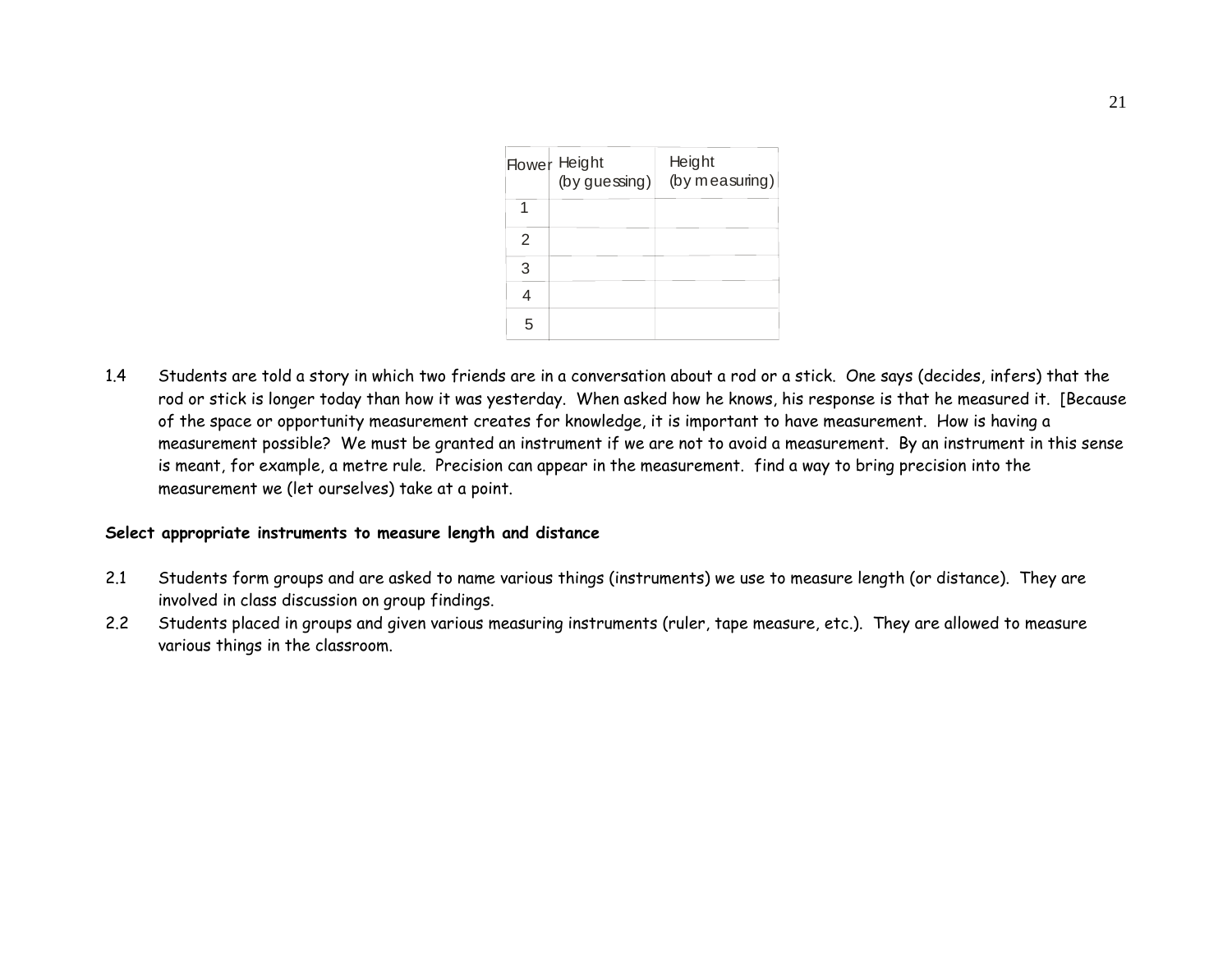# **Identify, discuss and explain the concept of perimeter and use measurements and addition to find the perimeter of simple shapes**

- 3.1 Students are told a story in which Mr. Jones has a garden that he wants to fence to prevent goats and other animals from entering. They are asked to suggest what he must do before buying the wire for the fence. Students are such and such the distance around something (e.g. an island or a piece of paper or any other shape) is its perimeter.
- 3.2Students are shown a picture of Mr. Jones garden and asked to find the distance around the garden, or the garden's perimeter.



3.3Students are placed in groups and given cut-outs of different shapes. They measure lengths and find perimeter.



They measure lengths and find perimeter

- 3.4 Through appropriate stories, students are given situations in which measurements are to be made and they suggest in which unit (e.g. mm, cm, m). Examples: (i) a grain of rice (ii) The distance from Portsmouth to Grand Bay (or from their home to school) (iii) the length of a football field (iv) the length of a pillow.
- 3.5 Students are given worksheets with a few problems. They sit in groups, discuss the problems and come up with solutions. Examples: (a) The length of one side of a rectangle is 8 cm. If the width is 5 cm, what is the perimeter of the rectangle? (a) A square has a perimeter of 16 cm. What is the length of a side of the square?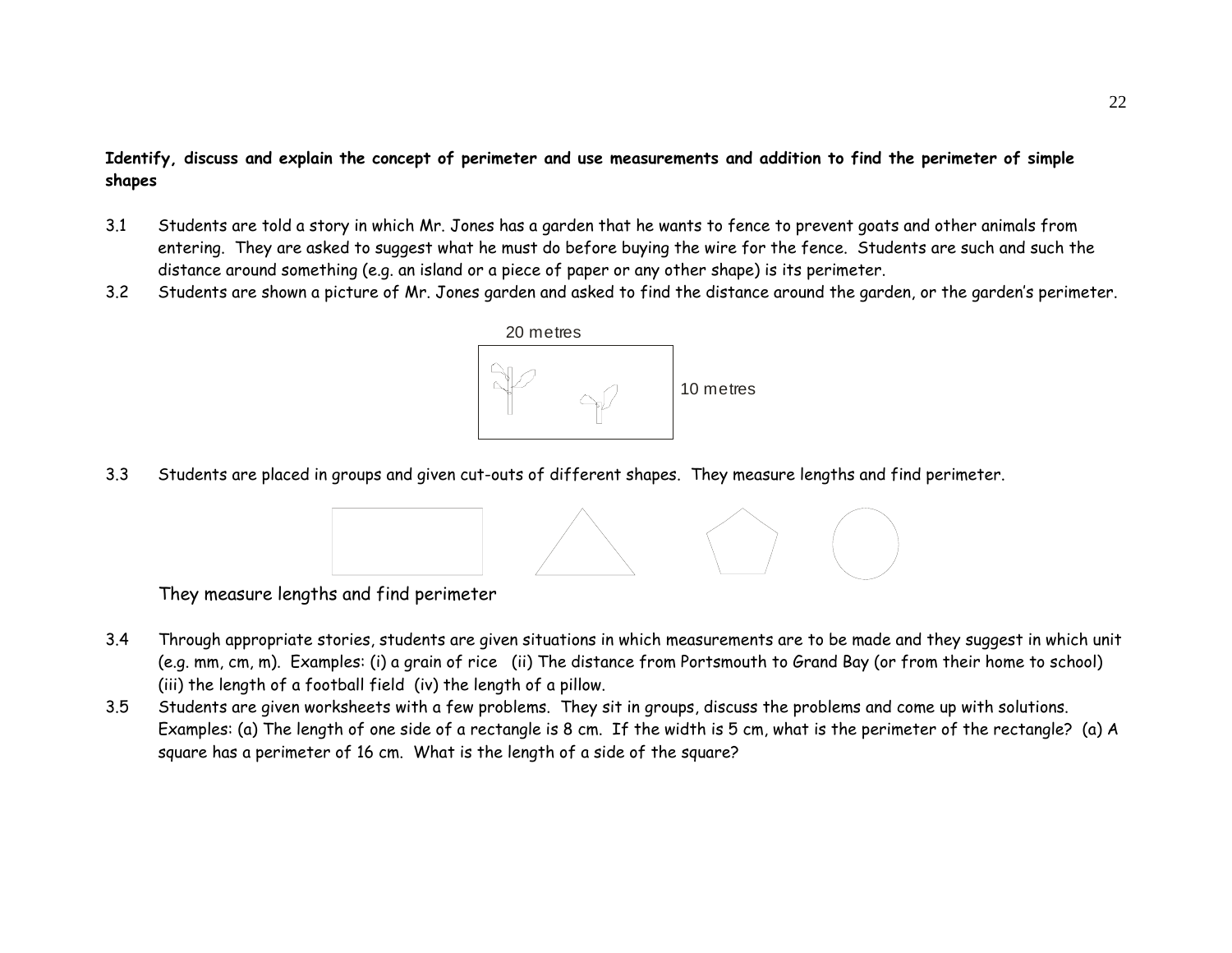#### **Solve simple real life problems related to length and distance**

- 4.1 Students are related a story in which when Alicia stretches a rubber (or elastic) band an additional 6 cm, and observes it is now 16 cm. They are asked to reveal the length before it was stretched.
- 4.2 Students are related a story in which Chad has two cards, a red and a blue. The red card is 4 cm wide and 9 cm long. The blue card is 6 cm wide and 8 cm long. Chad wonders which of the two cards has the longest distance around it. Students are asked to help Chad solve the problem by drawing the cards and then measuring the distances using a string or a ruler.

#### **RESOURCES**

Metre rule, tape line, strip, rulers, school yard, building, classroom, objects in classroom

#### **ASSESSMENT**

1. Shown a table with missing items, can complete the table. Example: Complete the table

| Object             | Unit of measure |
|--------------------|-----------------|
| Desk               |                 |
| Classroom floor    |                 |
| School yard        |                 |
| <b>Finger nail</b> |                 |
| Pencil point       |                 |

2. Shown regular shapes with dimensions indicated, can find the perimeter. Example: Find the perimeter of the following shapes



- 3. Posed with a simple problem related to length, can solve the problem. Example: Solve these
	- a. Mother bought 3 m of cloth for Joan's skirt and 3 m 75 cm for the blouse. How much cloth was bought? Length of cloth bought =  $\frac{1}{2}$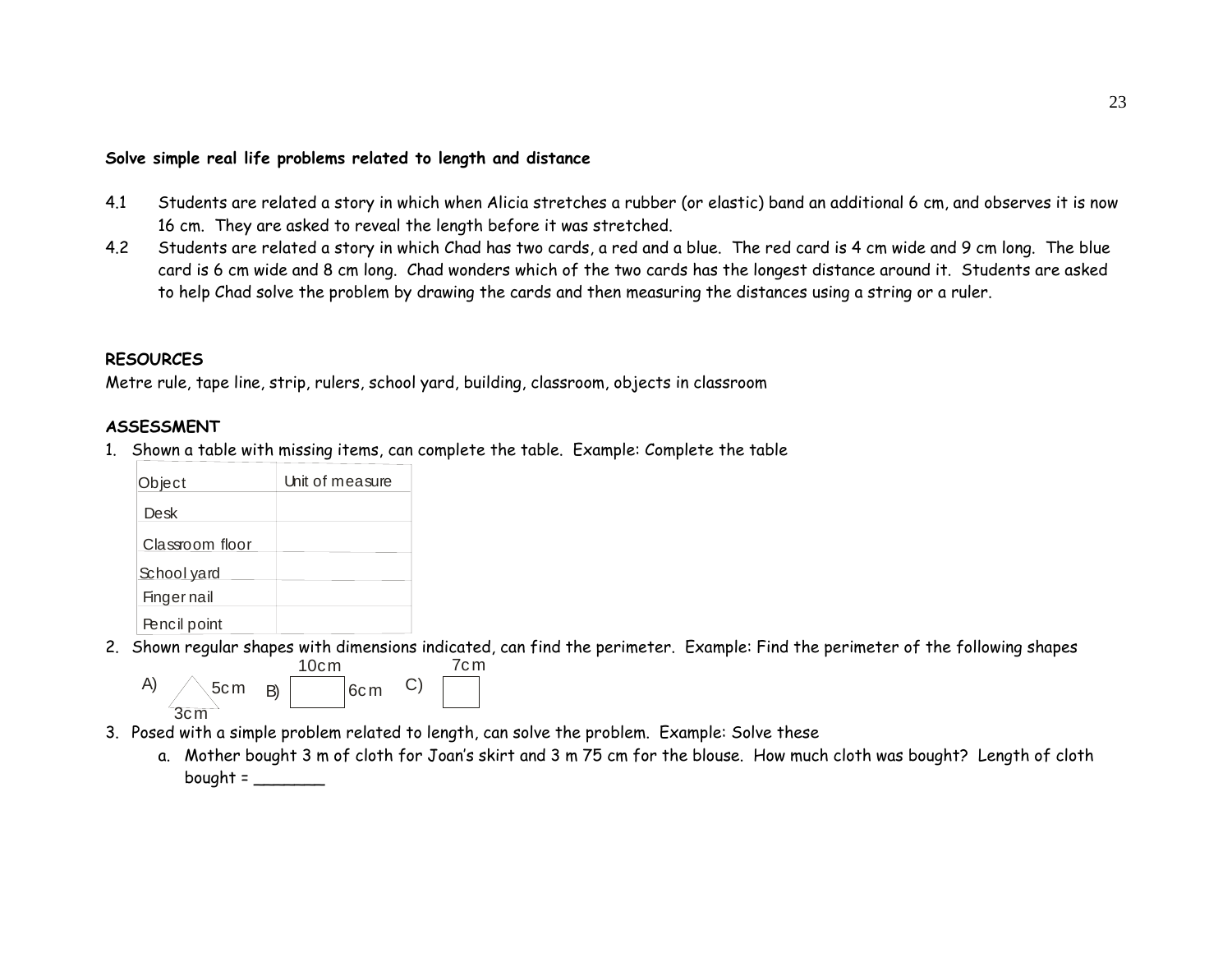b. Joan walked around the flower garden twice. How far did she walk?



c. Tom threw the cricket ball 9m 50cm to Ray who threw it 2m 60cm. Did it reach Ravi who was 12m away?

The throws were  $\text{m}$   $\text{m}$   $\text{m}$   $\text{m}$   $\text{m}$   $\text{m}$ Answer: \_\_\_\_\_\_m \_\_\_\_cm

# **AT 3 LO 2: Use 2-D shapes to cover surfaces Success Criteria**

- 1. Cover 2-D shapes with squares and rectangles
- 2. Count the squares, rectangles that just cover a 2-D shape

#### **ACTIVITIES**

# **Cover 2-D shapes with squares and rectangles**

1.1 Students are given cut-out shapes of various sizes and allowed to work in groups using cut-outs to cover different surfaces such as their desks, book, teacher's desk, etc.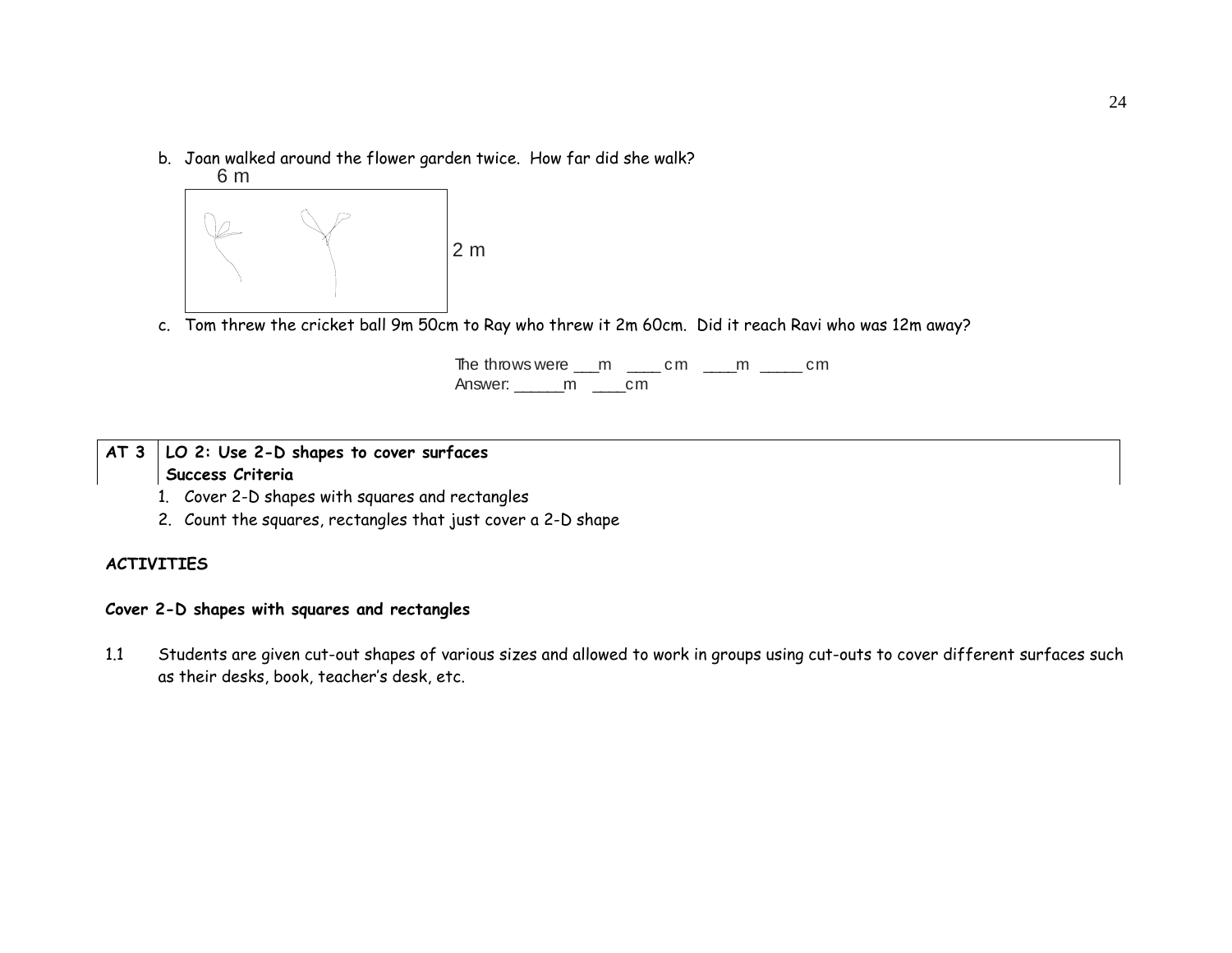

#### **Count the squares, rectangles that just cover a 2-D shape**

- 2.1 Students are related a story in which some friends, Debra, Theodore and Cleme worked as a group using cut-out squares or rectangles to cover various surfaces. The group is now left with the task of revealing the number that just covers each surface. Students asked to help this group by counting squares or rectangles that cover each surface.
- 2.2 Students are each given a piece of squared paper of the same size. They are allowed to design a tile pattern and colour it. They cover different surfaces in the classroom using the tiles. They use the recorded measurements to arrange the items in order of area from biggest to smallest.
- 2.3 Students are questioned to appreciate that when it is covered, each surface has (reveals) a number of unit squares that just covers it. This number is the area. Students are led to make statements such as: Area of surface = \_\_\_ small squares or area = \_\_\_\_ unit squares.

#### **RESOURCES**

Desks, cut-outs, exercise books, graph paper, crayons, scissors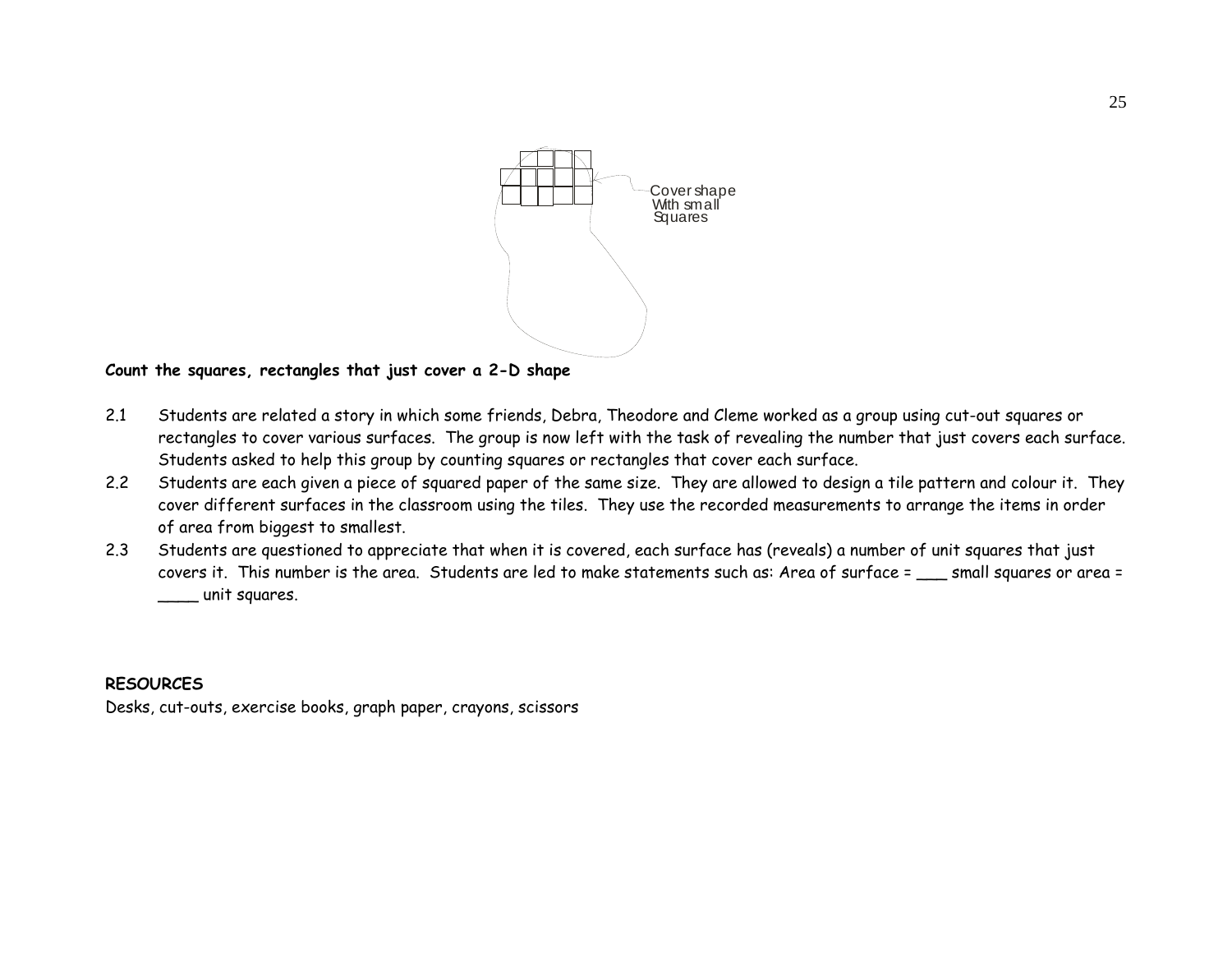#### **ASSESSMENT**

- 1. Shown a surface, can cover it using cut-out squares or rectangles.
- 2. Shown a covered surface, can count the squares that just cover it and reveal the number found as the area of the shape. Example: What is the area of these shapes



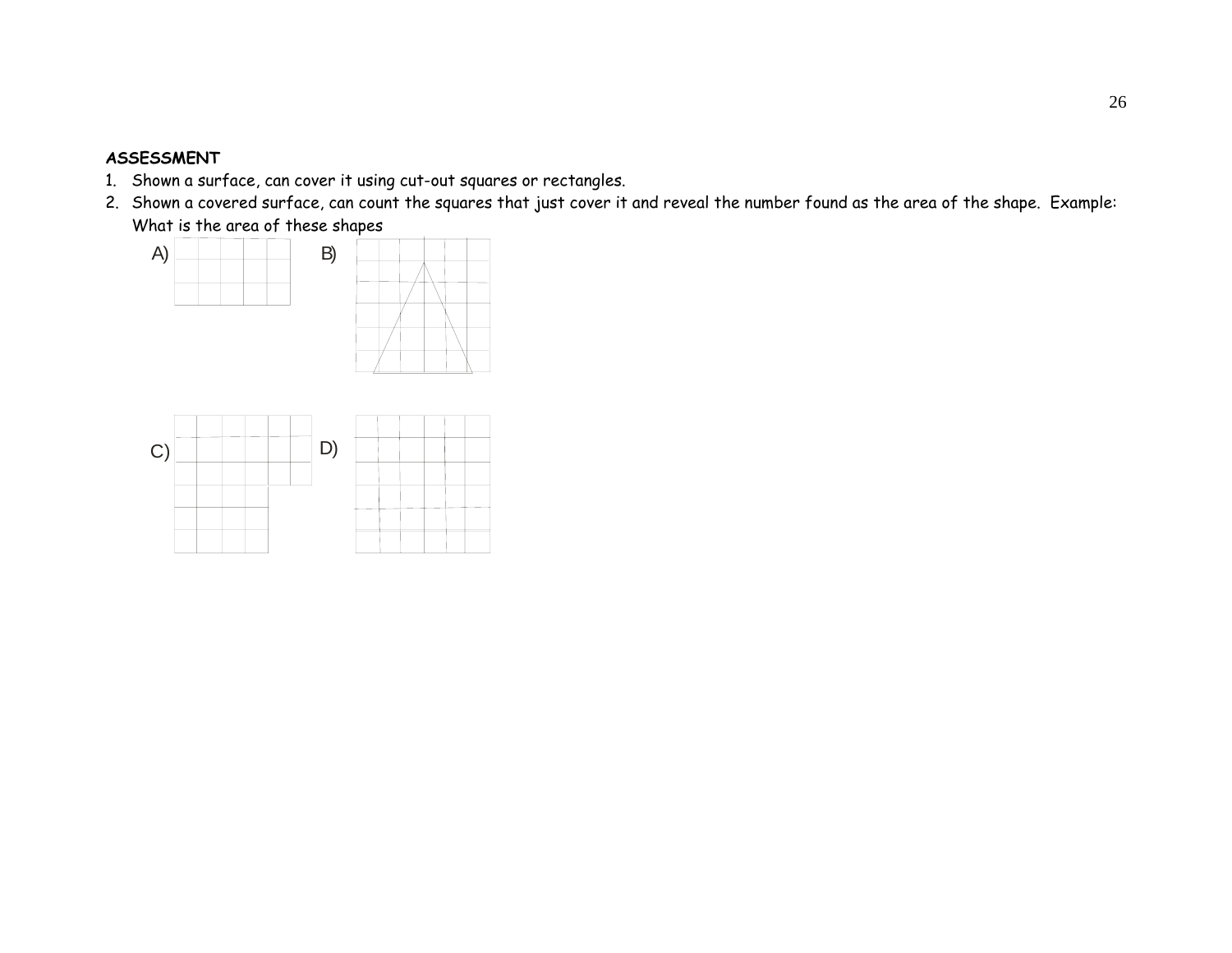# **TERM 1 STRAND 1 Number UNIT 1: ON THE BEACH 3**

| $\vert$ AT 1 $\vert$ LO 1: Demonstrate an understanding of number up to 1 000<br>Success Criteria |
|---------------------------------------------------------------------------------------------------|
| 5. Compare and order sets of numbers up to 1 000 and represent them in a variety of ways          |
| 6. Use a calculator, pen and pencil procedure or mental strategies to investigate number concept  |
| 7. Create and solve problems involving whole number concepts                                      |

# **ACTIVITIES**

#### **Compare and order sets of numbers up to 1 000 in a variety of ways**

- 5.1 In looking for examples of comparisons, students introduced to use of signs more than (>) and less than (<). They note an example of a comparison is the expression 1 < 2, in which the less than sign occurs. Another example occurs when we write 246 > 241 to say of 246 that it is greater than 241.
- 5.2Students are given number cards and are allowed to arrange these numbers from biggest to smallest, smallest to biggest.
- 5.3Students are given number puzzles and are allowed to order the numbers from biggest to smallest, smallest to biggest.
- 5.4 Students are grouped according to number. Ex. groups of 2, 4, 5, 6. In this way, students get to observe and compare numbers (decide which is smallest and biggest)
- 5.5 Students are given a list of numbers to order from smallest to largest: (i) 636, 210, 336, 987, 263; (ii) 733, 721, 701, 373; (iii) 103, 130, 133, 131, 123
- 5.6 Students are given a list of numbers to arrange from largest to smallest: (i) 555, 595, 505, 515; (ii) 929, 979, 901, 945; (iii) 876, 531, 111, 463
- 5.7 (i) Students compare numbers using the signs more than and less than. Example: using each set of numbers below, write number sentences using the signs < or >. (a) 58 and 51 (b) 106 and 160 (c) 395 and 398 (ii) Tickets to a movie are numbered in order. Write the missing ticket numbers

| Ticket | Ticket          | Ticket | Ticket | Ticket | Ticket |
|--------|-----------------|--------|--------|--------|--------|
|        |                 |        |        |        |        |
| 20     | $^{\sim}$<br>-- |        |        |        | 25     |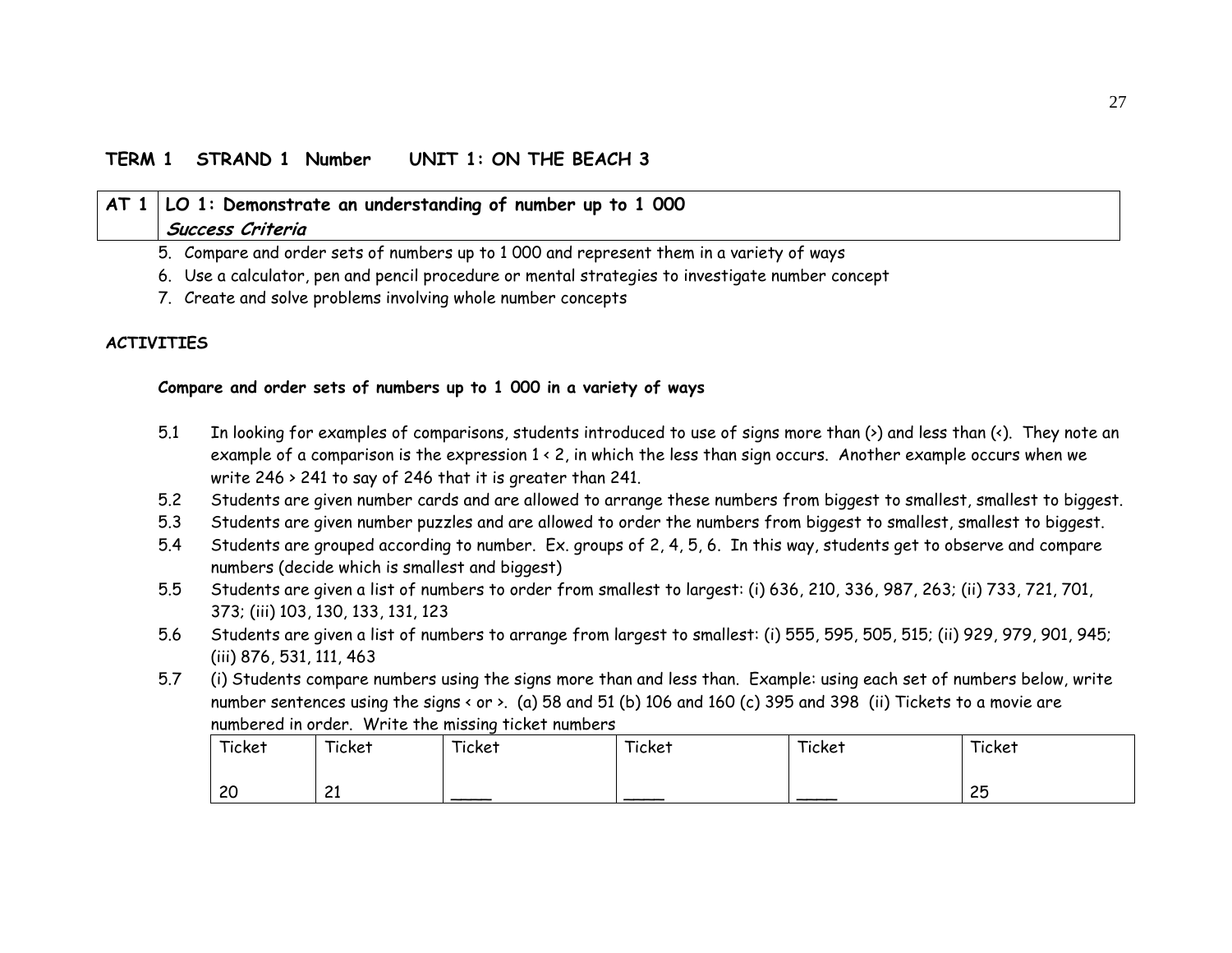| Ticket | Ticket | Ticket | Ticket | Ticket | Ticket |
|--------|--------|--------|--------|--------|--------|
|        |        |        |        | 99     | 100    |

#### **Use a calculator, pen and pencil procedure or mental strategies to investigate number concept**

- 6.1 Students are placed in groups. Each group is given a calculator (or at least 2 calculators per group). Students familiarise themselves with the buttons on the calculator. The class identifies the digits 0 – 9, addition, subtraction and equal sign. Students are taught number concepts through calculator use. Example: Teacher: input 5000 on your calculator. Subtract 100 from this number. Write down your answer. Continue subtracting 100 until zero is reached. Explain what you have done.
- 6.2 Students are given cards with sums on them. In groups, students are allowed to work out the problem, first with mental procedure then with pencil and paper: ex.  $10 + 5 =$   $\therefore$  20 + 10 =  $\therefore$
- 6.3Students are given calculators. They hear teacher read examples such as " $10 + \_\_\_\_$  = 20". They use calculator to work out the examples.

#### **Create and solve problems involving whole number concepts**

- 7.1 Students are told a story in which Susan picked 98 oranges and Sam picked 89 oranges. They are asked to decide (i) who picked more and (ii) how many more.
- 7.2 Students are related a story in which Rock observes that the mangoes in his kitchen are spread so that 2 are on the table, 4 on the counter and 6 in the fridge. He wants to find their number. Students are asked to help Rock find their number.
- 7.3Mr. George is 47. His son is 29 years younger. How old is his son?

#### **RESOURCES**

Flash cards, calculator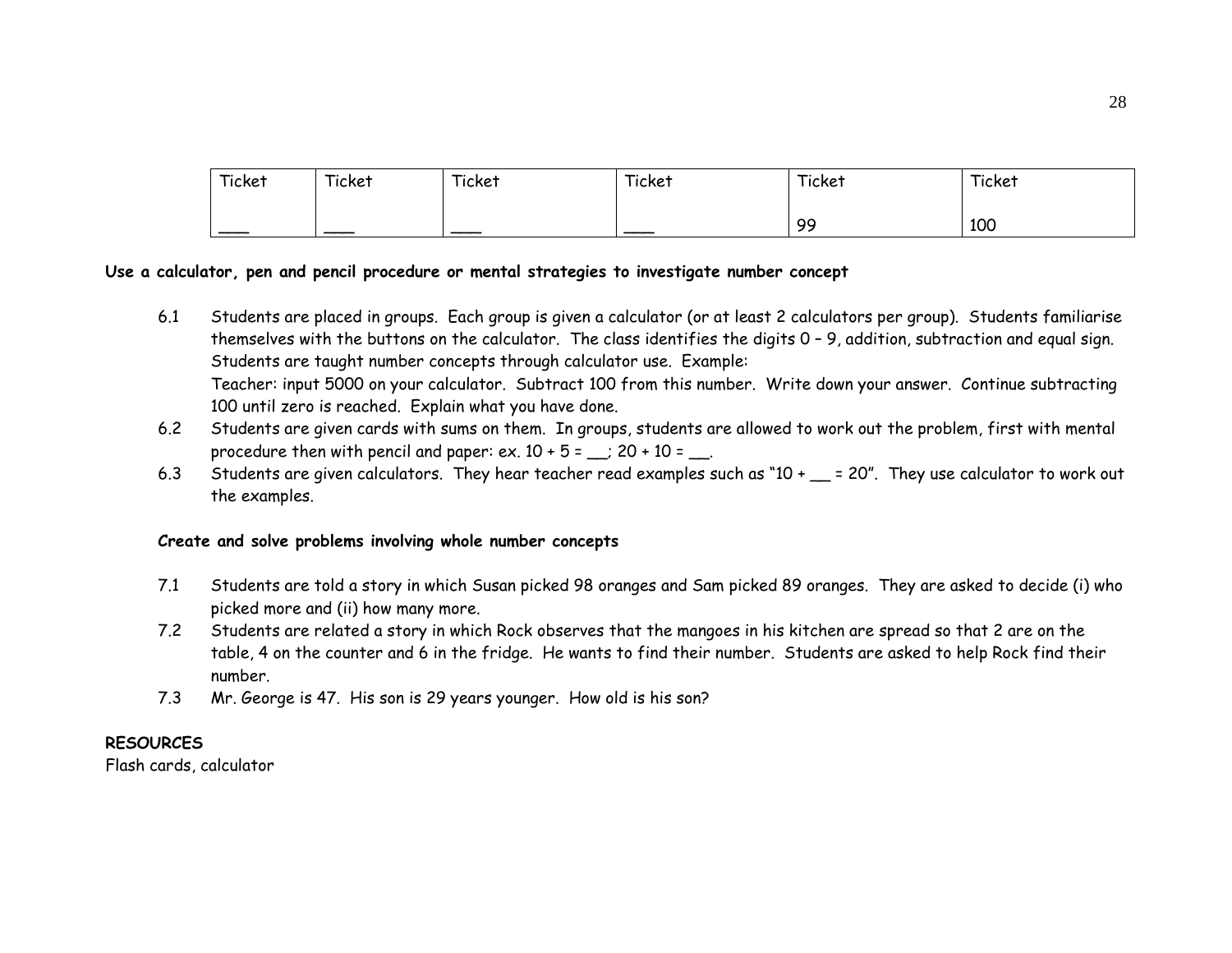#### **ASSESSMENT**

- 5. Shown some numbers, can write them in order of size. For example,
	- a. Write these numbers in order of size. Start with the smallest number: 89, 53, 68, 107, 75, 128
	- b. Write the numbers in order of size. Start with the largest: 711, 117, 171, 173, 107
- 6. Shown numbers in a pattern, can continue the pattern. For example, continue the pattern

|--|--|

# **TERM 1 STRAND 5 Patterns, Functions & Algebra UNIT 4: MY FAVOURITE THINGS**

# **AT 5 LO 1: Use diagrams to show relation of one number to another in familiar contexts Success Criteria**

- 1. Describe how one number behaves when another number increases or decreases
- 2. Predict the outputs for simple inputs (e.g. 'add 3' 'multiply by 2' etc. and vice versa
- 3. Solve problems by looking for relationships or patterns

# **ACTIVITIES**

# **Describe how one number behaves when another number increases or decreases**

1.1 In an exercise some Grade 3 students pretend the world is a box in which are some "nice things," say, flowers. (This could be thought of as the world's population.) It can pass through a tunnel that they call a function machine.

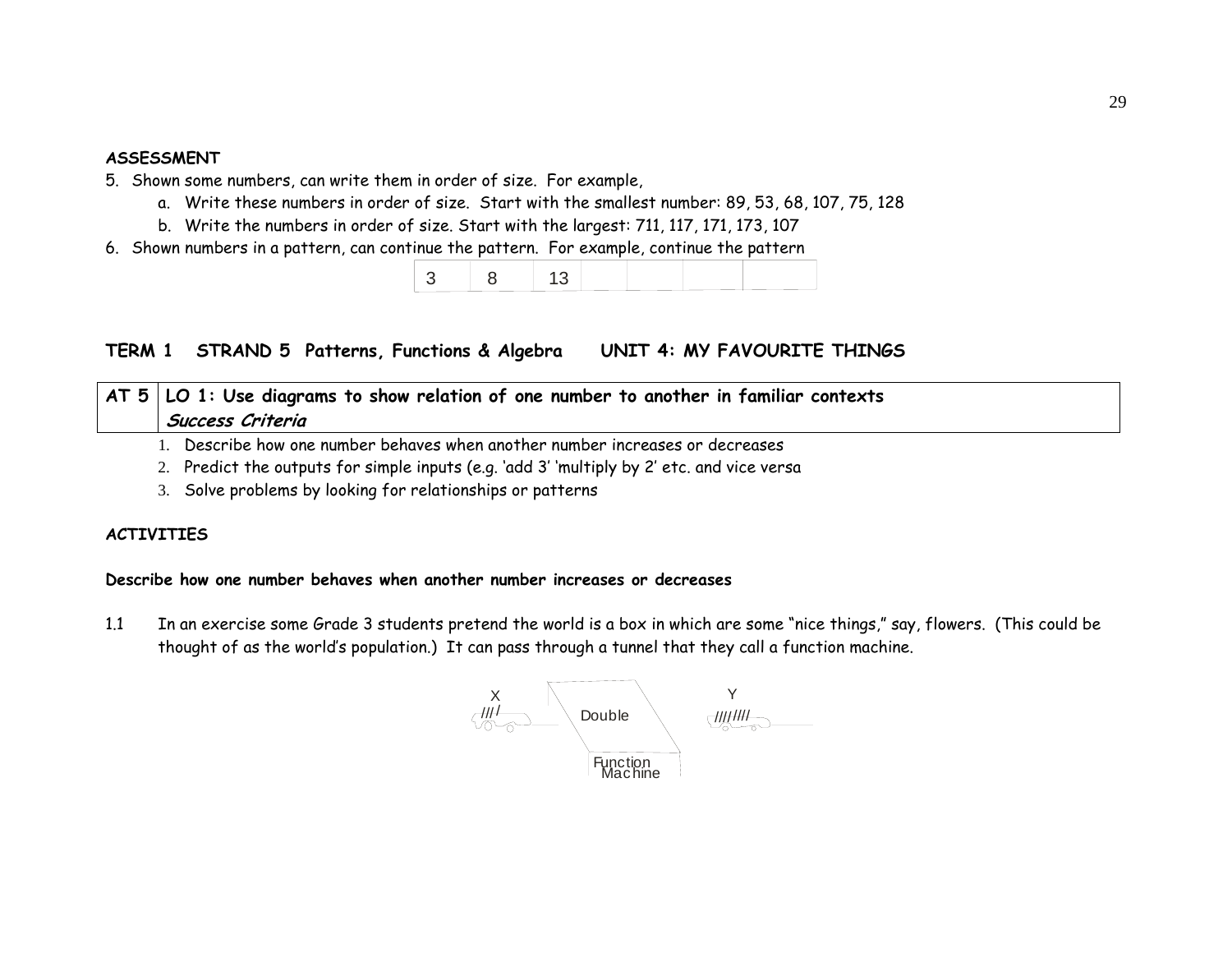Before the world enters the tunnel, a count is taken of the flowers in it. Then the world passes through the tunnel. It does so with the result that the flowers in it are affected – their number increases. (The world's population increases.) In a particular exercise, students of Grade 3 found that the two sets of numbers are as shown below.



Students look for a pattern. They observe a pattern. They see that the number that comes out is always double (twice) the number that goes in. They talk about how the number after behaves when the number before goes from, say, 1 to 2.

**Predict the outputs for simple inputs (e.g. 'add 3', 'multiply by 2', etc. and vice versa)** 

- 2.1 For the example above, students predict the number after when the number before is found (or given). They solve problems by working out what the number before is if the number after is, say, 20 or some other number.
- 2.2Students given opportunity to be involved in constructing a "triangle-looking" system on the classroom floor as illustrated….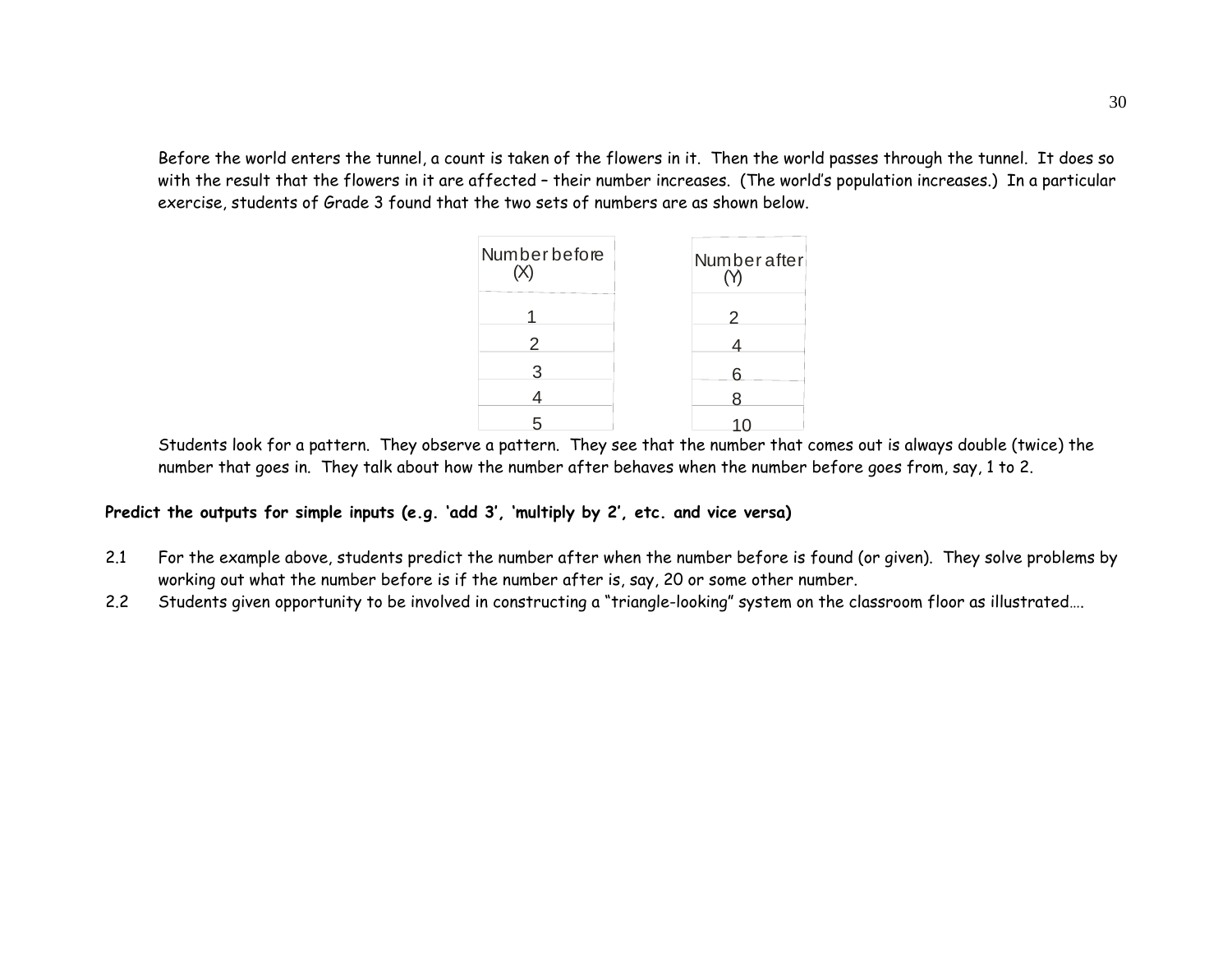

Make equal-sized steps to get from the pole to the slider along the horizontal line, counting the steps as they are made. Then do the same to go along the slider from where it crosses the horizontal line to where it meets the sloping line. The exercise is used to get a table of values, as the example below.

| How many steps up?     |  |   |
|------------------------|--|---|
| How many steps across? |  | ∸ |

Students are asked questions based on the table. If I take twice as many steps up, the number of steps across will also be twice as many. Students asked to predict the number of steps across when the number of steps up is given, or to predict the number of steps up when the number of steps across is given.

#### **Solve problems by looking for relationships or patterns**

- 3.1 Students are told a story in which John has 2 new ideas after the first day of school, 4 new ideas after the second day and 6 new ideas after the third day. Students work out the number John is likely to have after (i) the seventh day of school, (ii) the tenth day of school.
- 3.2 Students are told a story in which Alice has 4 hens the first time her friend David comes by to see her. She has 13 hens the second time David appears. She has 22 hens the third time David shows up. Students work out the number she is likely to have on the fifth occasion that David comes.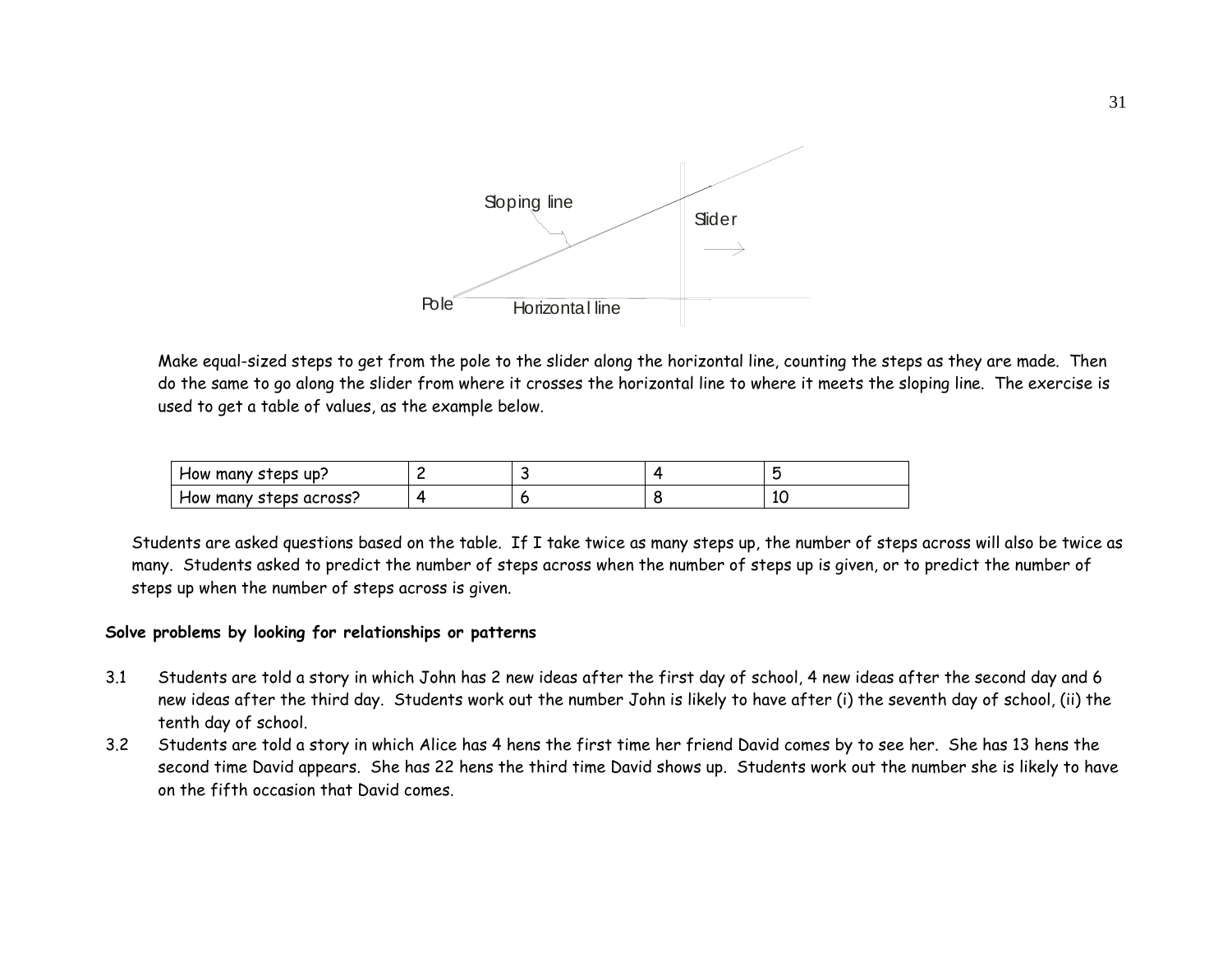#### **RESOURCES**

Material to construct model function machine, various objects that can be used as 'nice things'.

# **ASSESSMENT**

1. Shown a picture of a function machine and a table with some numbers missing, can complete the table. For example, can complete the table for the following arrangement.



- 2. Shown an arrangement as above, can identify the connection between the two sets of numbers.
- 3. Shown arrangements or sequences as illustrated below, can complete
	- a.  $2, 4, 6, 8, \underline{\qquad \qquad }$
	- b.  $29, 27, 25, 23, \underline{\hspace{1cm}}$
	- c.  $14, 18, 22, 26, \underline{\hspace{1cm}}$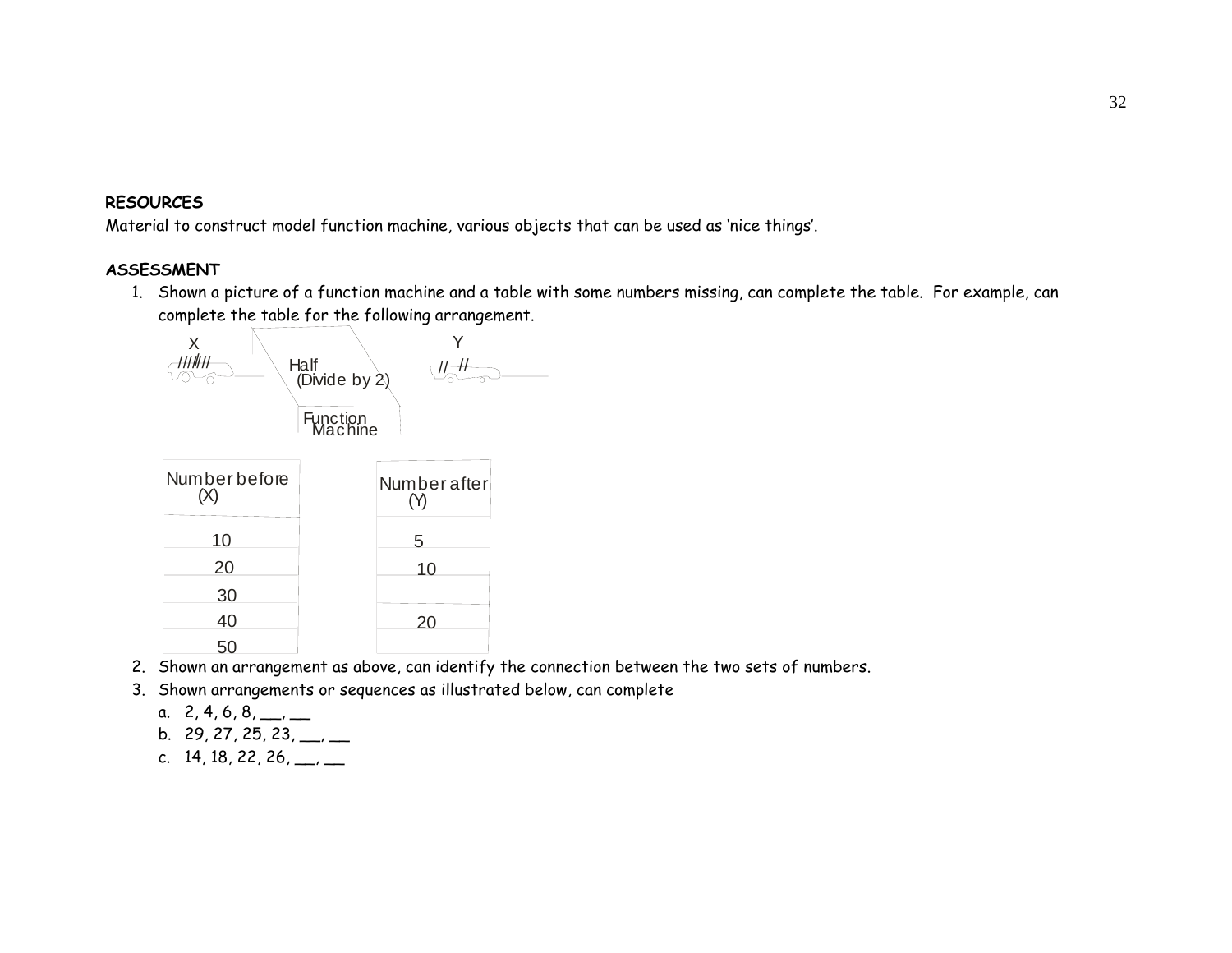| <b>TERM 2 SUMMARY</b>   |                 |
|-------------------------|-----------------|
|                         | No. of          |
| <b>UNITS</b>            | <b>SESSIONS</b> |
| UNIT 1: ON THE BEACH 1  | 24              |
| ATl: LO3                |                 |
| Success Criteria 1 - 4  |                 |
| UNIT 2: OUT OF THE BOX  | 10              |
| AT 2: LO 2              |                 |
| Success criteria: 1 - 4 |                 |
| UNIT 3: ON THE BEACH 2  | 16              |
| AT 1: LO 3              |                 |
| Success criteria: 5 - 7 |                 |
| UNIT 4 : HELPING MUMMY  | 12              |
| AT3: LO3                |                 |
| Success criteria: 1 - 3 |                 |
|                         |                 |
| AT 3: LO 4              |                 |
| Success criteria: 1 - 4 |                 |
| UNIT 5: GOING SHOPPING  | 12              |
| AT 4: LO 1              |                 |
| Success criteria: 1 - 3 |                 |
|                         | 74              |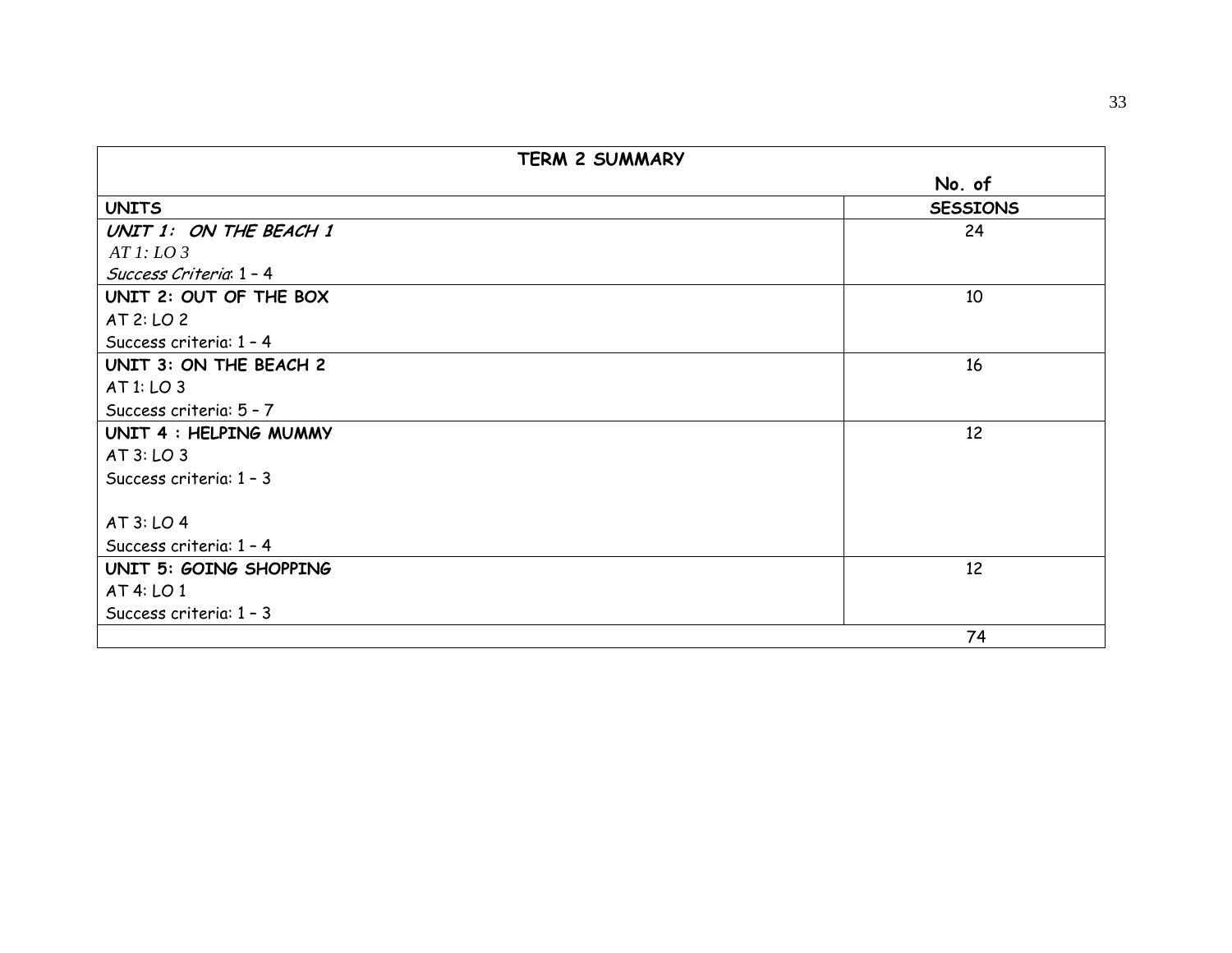# **UNIT PLAN WITH SUGGESTED TEACHING, LEARNING & ASSESSMENT ACTIVITIES**

# **TERM 2 STRAND 1 Number UNIT 1: ON THE BEACH 1**

| $\vert$ AT 1 $\vert$ LO 3: Create and solve real life problems involving addition and subtraction with numbers up to 1 000 and |
|--------------------------------------------------------------------------------------------------------------------------------|
| involving multiplication and division of one and two digit numbers                                                             |
| Success Criteria                                                                                                               |

- 1. Explain and use several strategies to recall the basic facts for addition and subtraction up to 20.
- 2. Discuss and use several strategies to add a 1, 2 or 3-digit number to a 1, 2 or 3 digit number, without and with regrouping, totals up to 1 000, in real life situations.
- 3. Discuss and use several strategies to subtract a 1, 2 or 3-digit number from a 3-digit number, without and with regrouping in real life settings.
- 4. Create and solve problems involving addition and subtraction of whole numbers with totals up to 1 000.

#### **ACTIVITIES**

#### **Explain and use several strategies to recall the basic facts for addition and subtraction up to 20**

- 1.1 Drills: Use flashcards with basic addition and subtraction facts.
- 1.2The ten game: A student jumps on a number and then can only go to another number if it will make 10.

| 3 | 5 | 9  | 3 |
|---|---|----|---|
| 4 | 2 | 10 | 4 |
| 5 | 7 | 1  | 8 |
| 8 | 5 | 0  | 6 |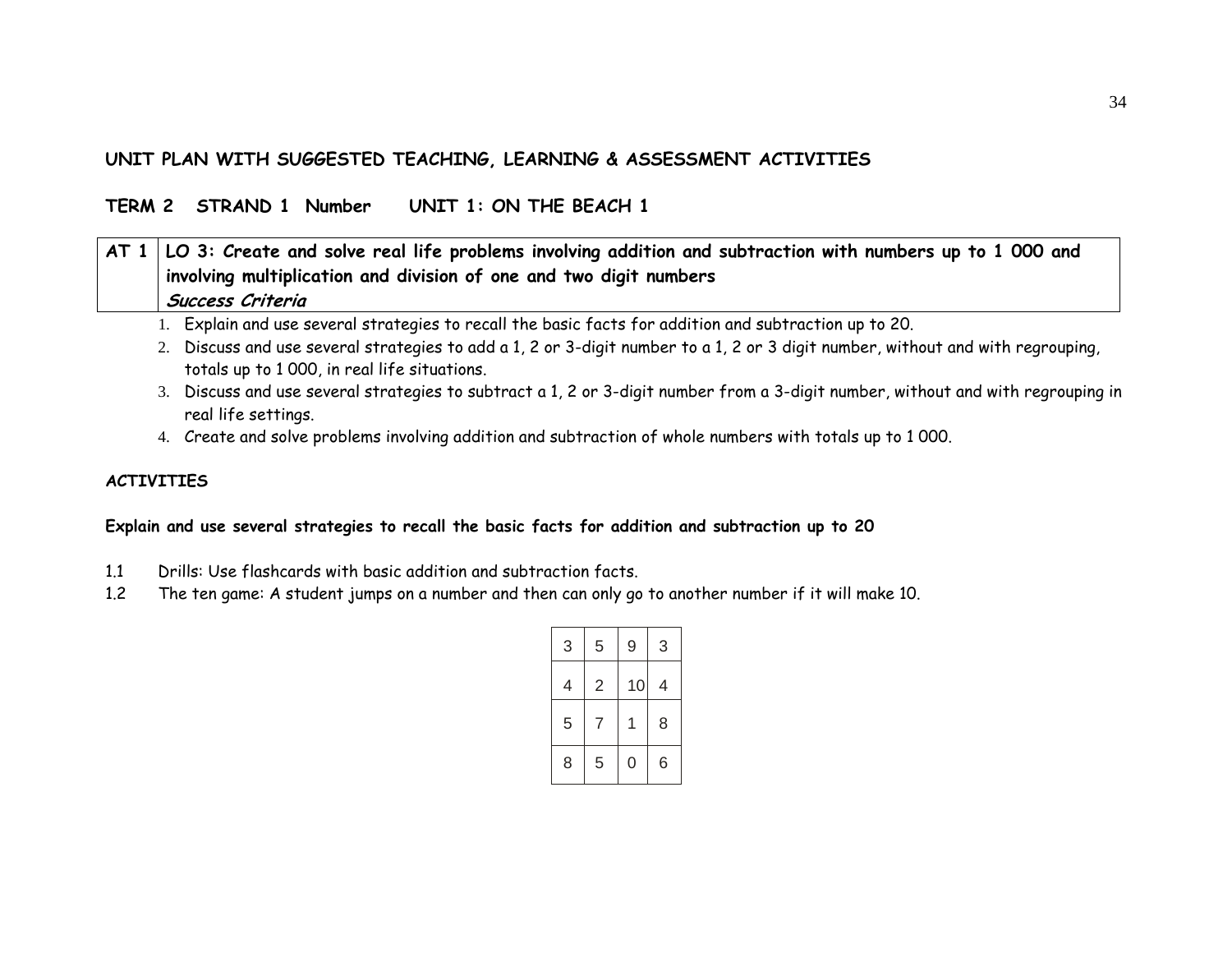1.3 Students are introduced to the addition game "Make Twenty." This is a game in which 2 to 4 players using 4 sets of number cards (0 to 20) proceed according to the following rule. Each player is dealt three cards and the rest of the cards are placed in a face down pile.

The first player picks up a card from the pile and checks to see if he/ she is able to make 20 (that is, if he/ she has numbers that add to 20) and still discard one card. If he cannot, he discards a card (face up) and player two picks up a card from the face down pile or picks up the top card in the discard pile. A player who makes 20 wins 5 points. The first player to get 20 points wins.

Variation: Deal 8 cards to each player and try to make as many combinations that make 20 as possible. Combinations can be put down as soon as they are made. The game ends when one player has no cards left after discarding one and putting down the combinations to 20. Winner has the most sets to make 20.

# **Discuss and use several strategies to add a 1, 2 or 3-digit number, without and with regrouping, totals up to 1 000, in real life situations**

2.1 Number noughts and crosses: Students work in pairs and draw noughts and crosses board.



Players take turn to write down one of the numbers 0, 1, 2, 3, 4, 5, 6, 7, 8, 9 in one of the free squares on the board. No number can be written twice. The first player to complete a line which adds to 11 wins. Variation: First to make line adding to 12, 13, etc wins.

2.2Students are involved as teacher demonstrates addition with and without regrouping using base ten materials.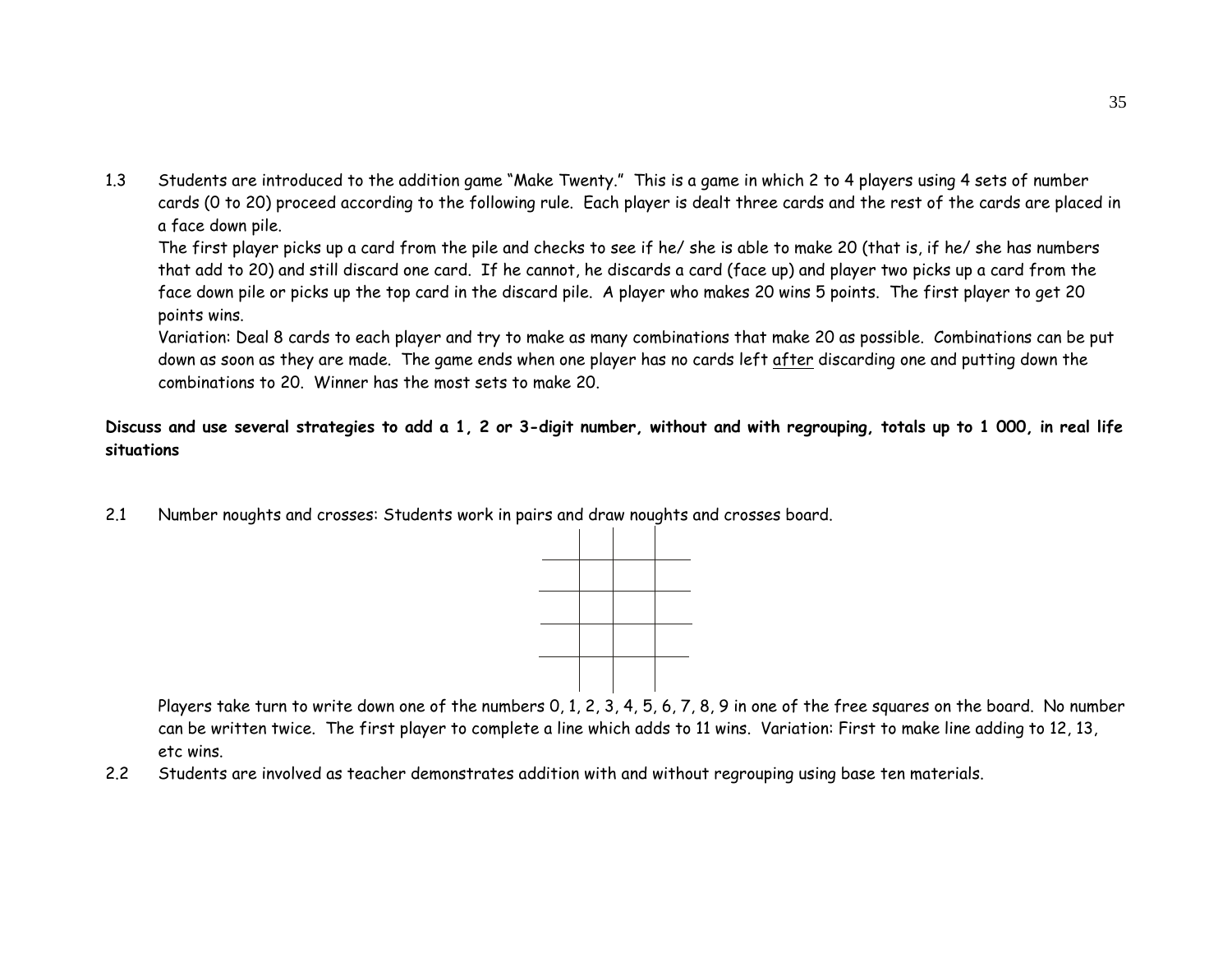

 Students are involved as teacher deals with addition of a single digit number and a two digit number. This time there is an 2.3exchange from units to tens (carrying). As before, use is made of materials to demonstrate how to add, say, 45 + 9: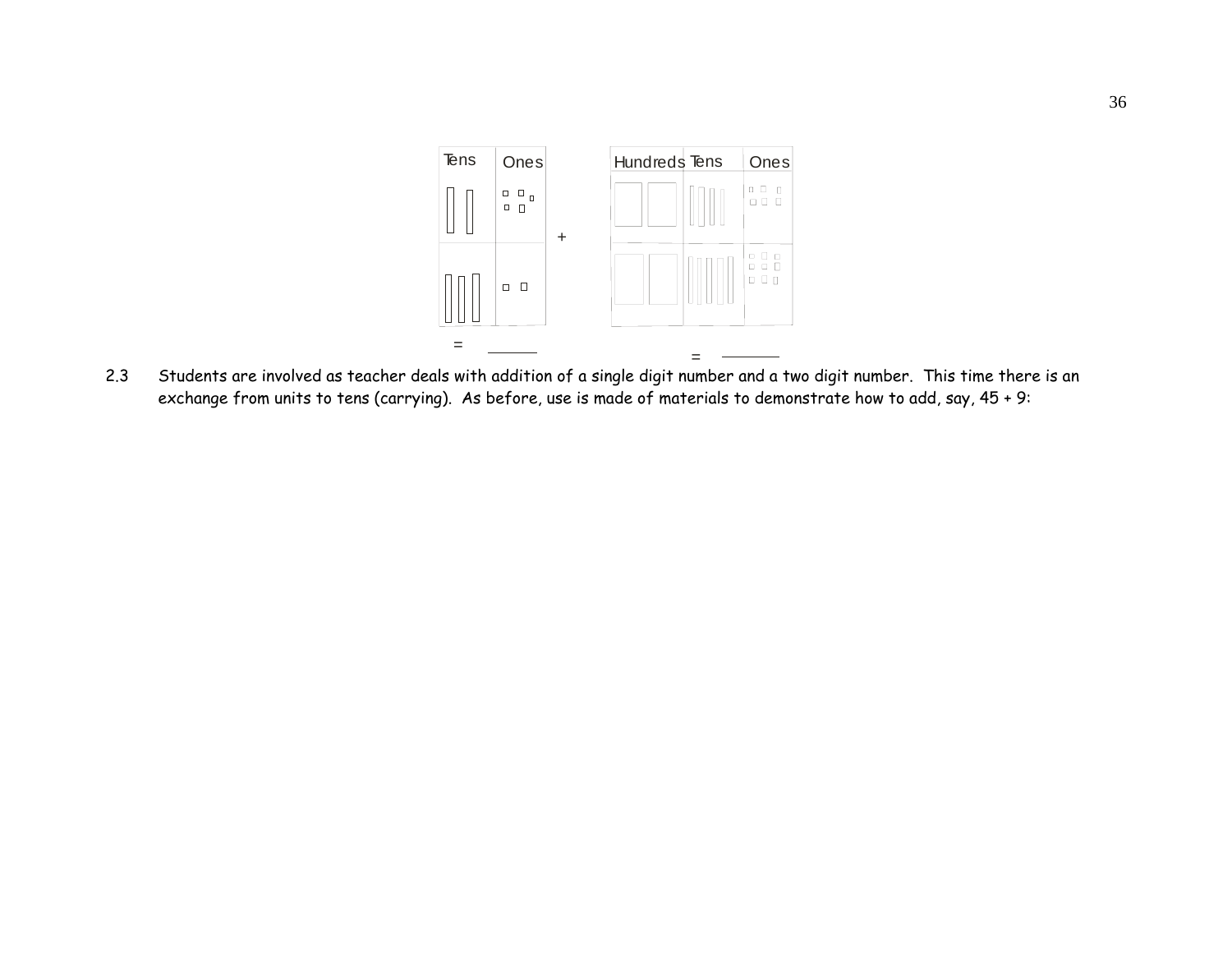

Students do some examples in a similar way, only recording the answer once they have found it using the materials.

2.4 Students are shown how the written technique is related to use of material. For example with 45 + 9: Add the ones and exchange ten ones for one ten. Record the 4 in the ones column of the answer.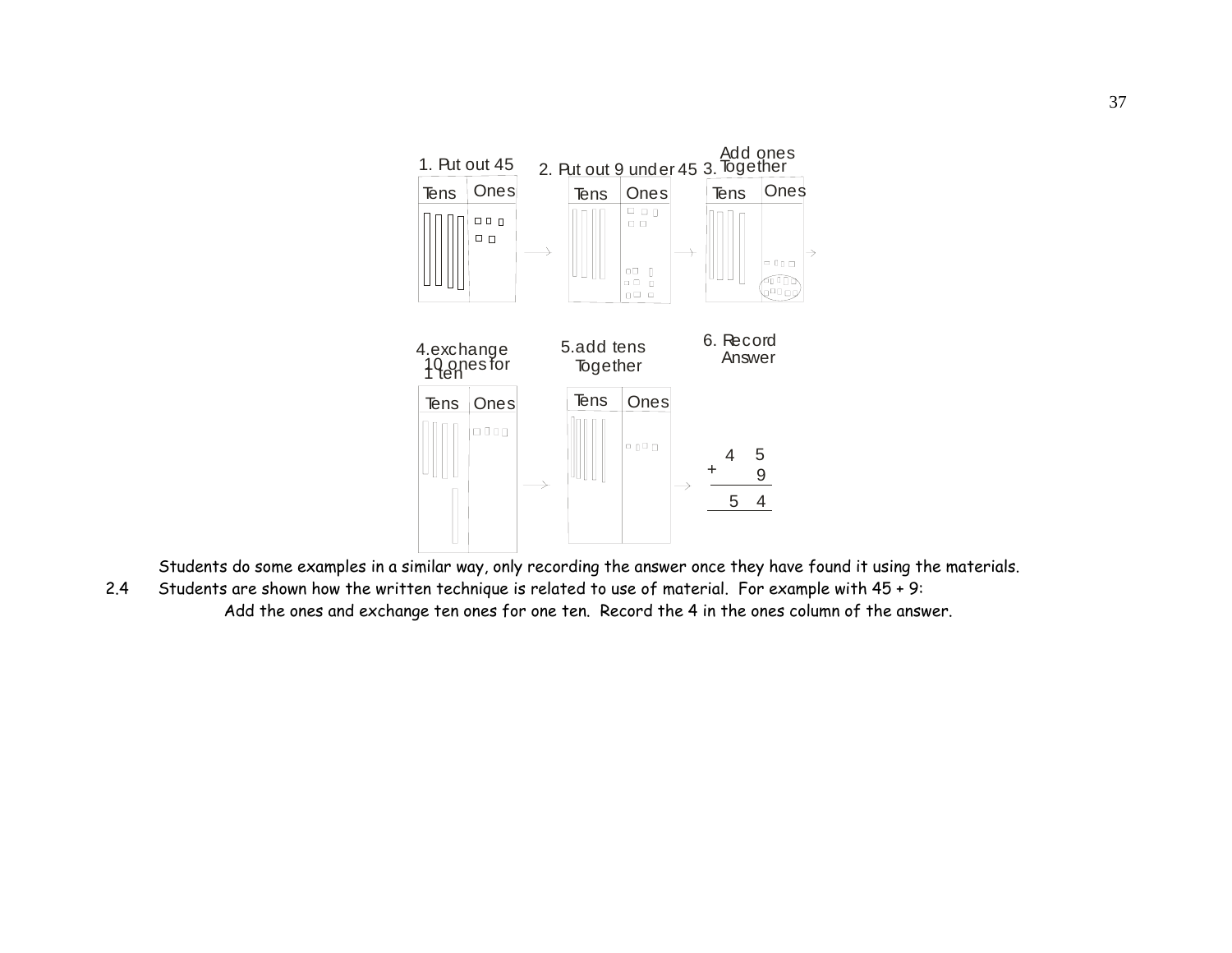

Write the ten in the tens column. Add the tens. Record the 5 in the tens column of the answer.



2.5 Students are involved in adding 2 digit numbers to 2 digit numbers with regrouping. Again they are allowed to model steps using their base 10 materials.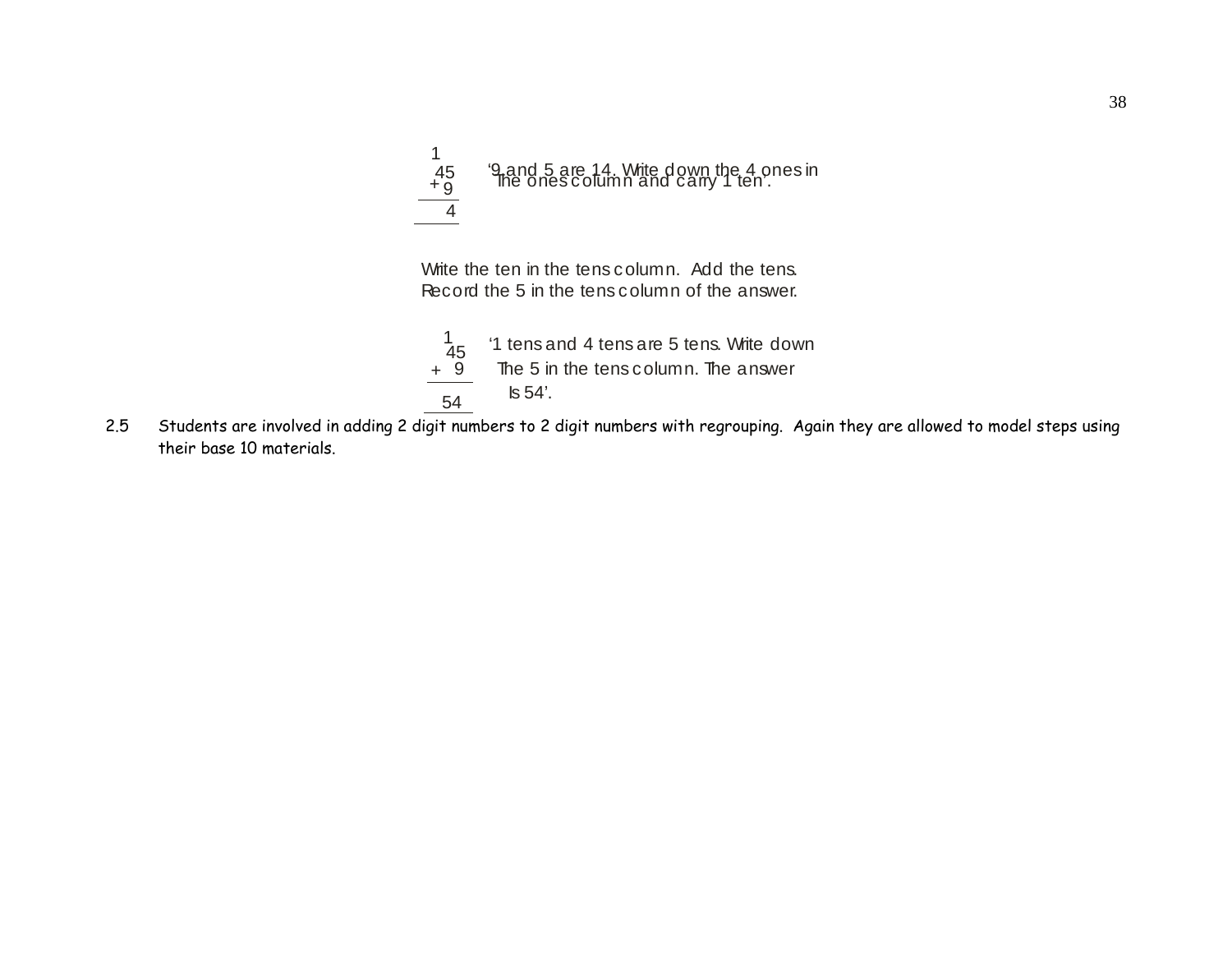

ten you put there and a "4" in the answer space of the ones column for the four ones left. Look at the tens column on your mat. You have 1 ten on top, 3 from the 36 and 4 more from the 48.

See how your paper shows the same thing?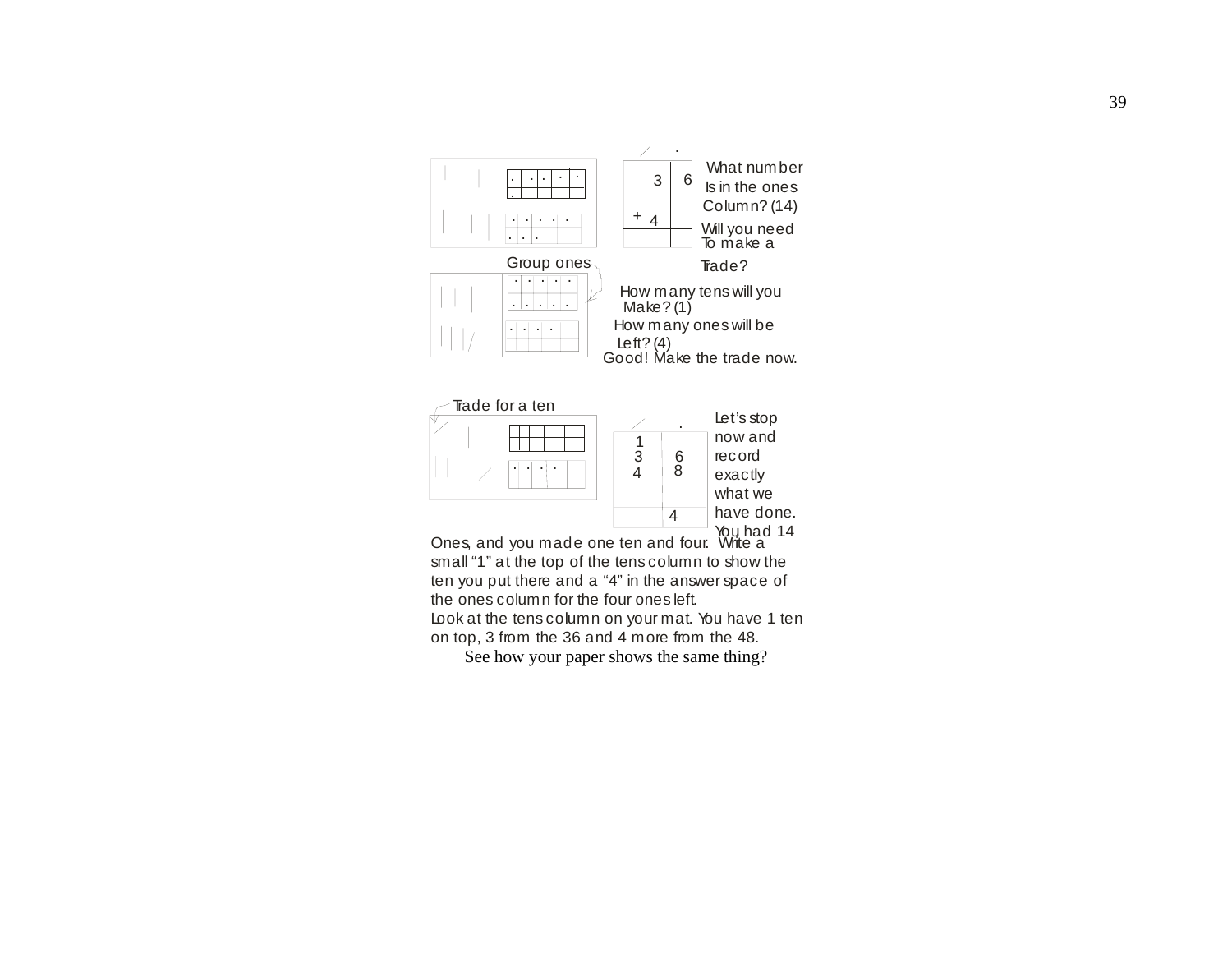

 Once students have made the connection from the base 10 model to the symbols, they are engaged in doing additions without the use of the materials.

## **Discuss and use several strategies to subtract a 1, 2 or 3-digit number from a 3-digit number, without and with regrouping in real life settings**

- 3.1 Students observe as real life problem is written on the board. Example: Mary went to the furniture shop and she bought a table for 395 dollars and a sofa for 544 dollars. How much did she pay in total? Class discussion to ensure understanding. Divide class into groups where each group comes up with solution to the problem. Students present solution orally. They are asked to say (i) which solution is best and (ii) why.
- 3.2 Students are engaged in making use of problem solving strategies, including (i) act it out (ii) draw diagrams (iii) write number sentences (iv) Guess and check. They are challenged to find faster ways.
- 3.3Students observe as teacher demonstrates subtraction of numbers using base 10 materials (with and without regrouping).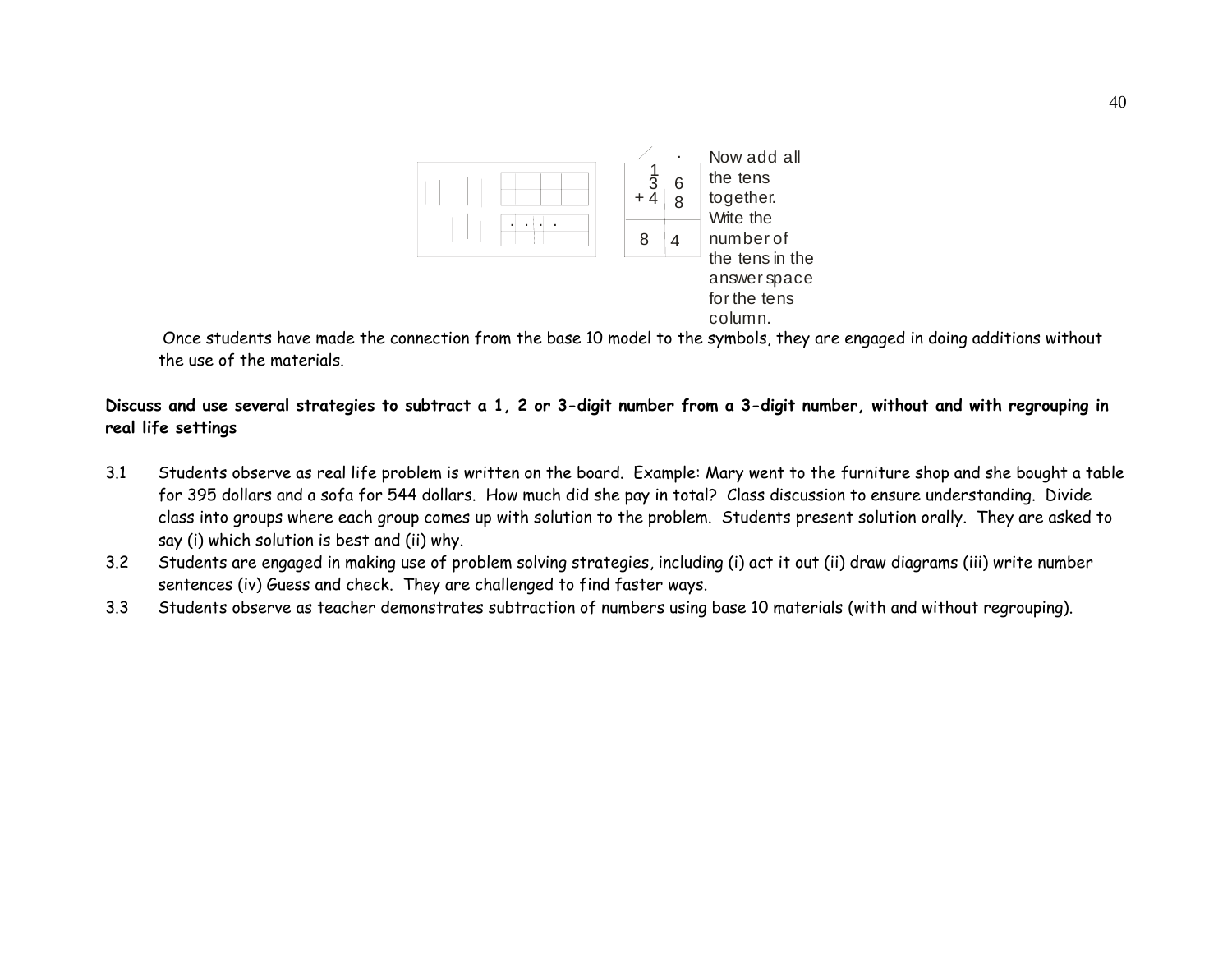



#### **Create and solve problems involving addition and subtraction of whole numbers with totals up to 1 000**

- 4.1 Students are presented with problem situation. The problems are solved together using different strategies. Example: (A) Jack picked 273 oranges. Tommy picked 83 more than Jack. (i) How many oranges did Tommy pick? (ii) How many oranges do they have altogether? (B) Mary had 142 letters to share. She dropped 13. How many did she share?
- 4.2In groups students create simple problems involving subtraction. Groups can make subtraction problem books for display.
- 4.3 Students are presented with a puzzle such as an incomplete magic square, where the numbers in each row, column and diagonal add up to the same total. Students complete the magic square and proceed to make examples of their own

| 6  | 19 | 20 |    |
|----|----|----|----|
| 17 | 12 | 11 | 14 |
| 13 | 16 |    | 10 |
| 18 |    | 8  |    |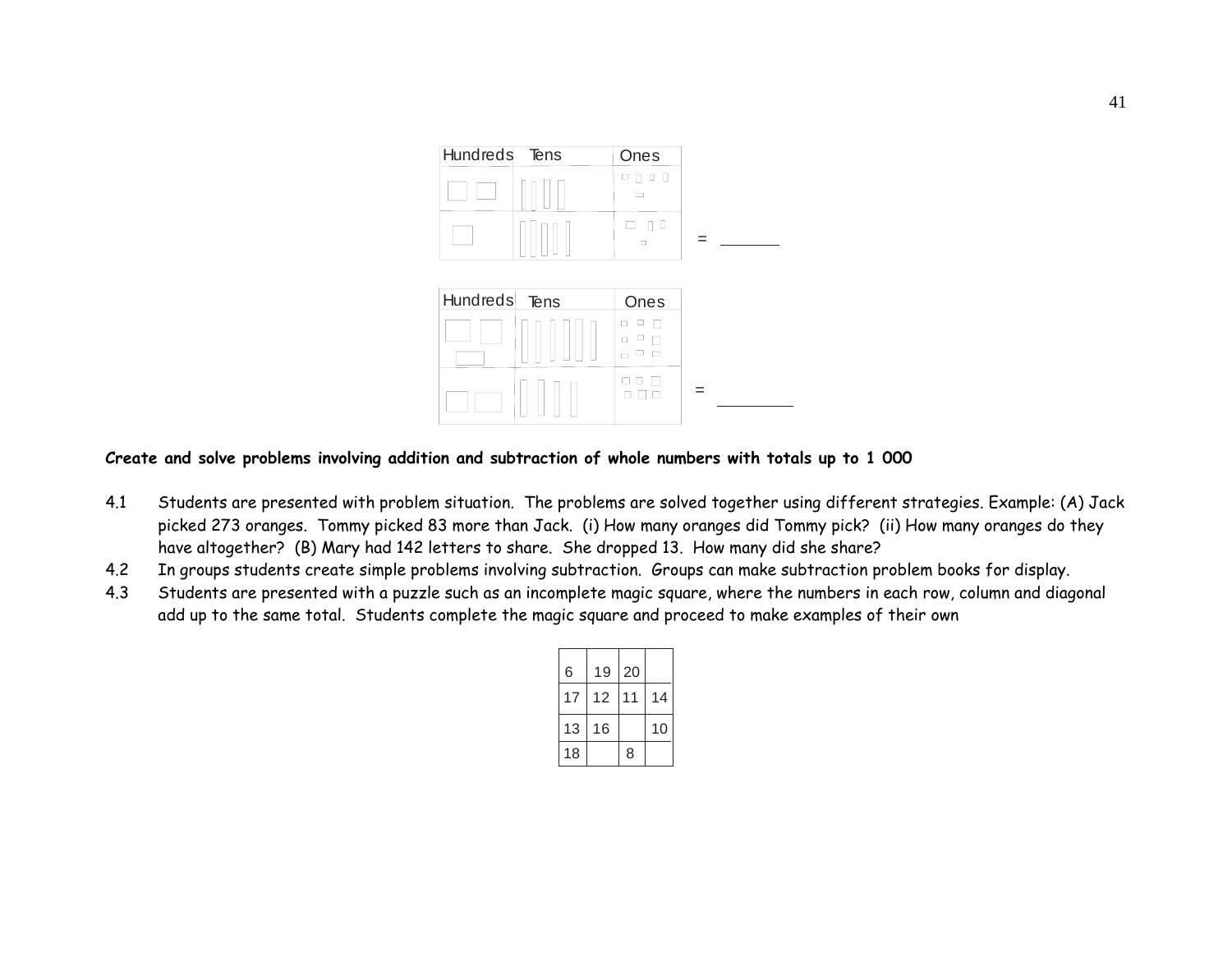#### **RESOURCES**

Flashcards, base 10 materials, bingo and card games

## **ASSESSMENT**

- 1. Shown a number, can work out the number that must be added to it to get a particular result. For example, (i) can say what must be added to 4 to get 10; (ii) can find the number if told 3 plus the number is 9.
- 2. Can answer question in a story of subtraction. Lead had 468 marbles. She gave 56 to Donna. Example: How many marbles does she have now?
- 3. Can handle completion type items involving the basic operation of addition and subtraction. For example, can complete the following tables.



| Number | - 3 |
|--------|-----|
| 10     |     |
|        | 6   |
|        | 4   |
| 5      |     |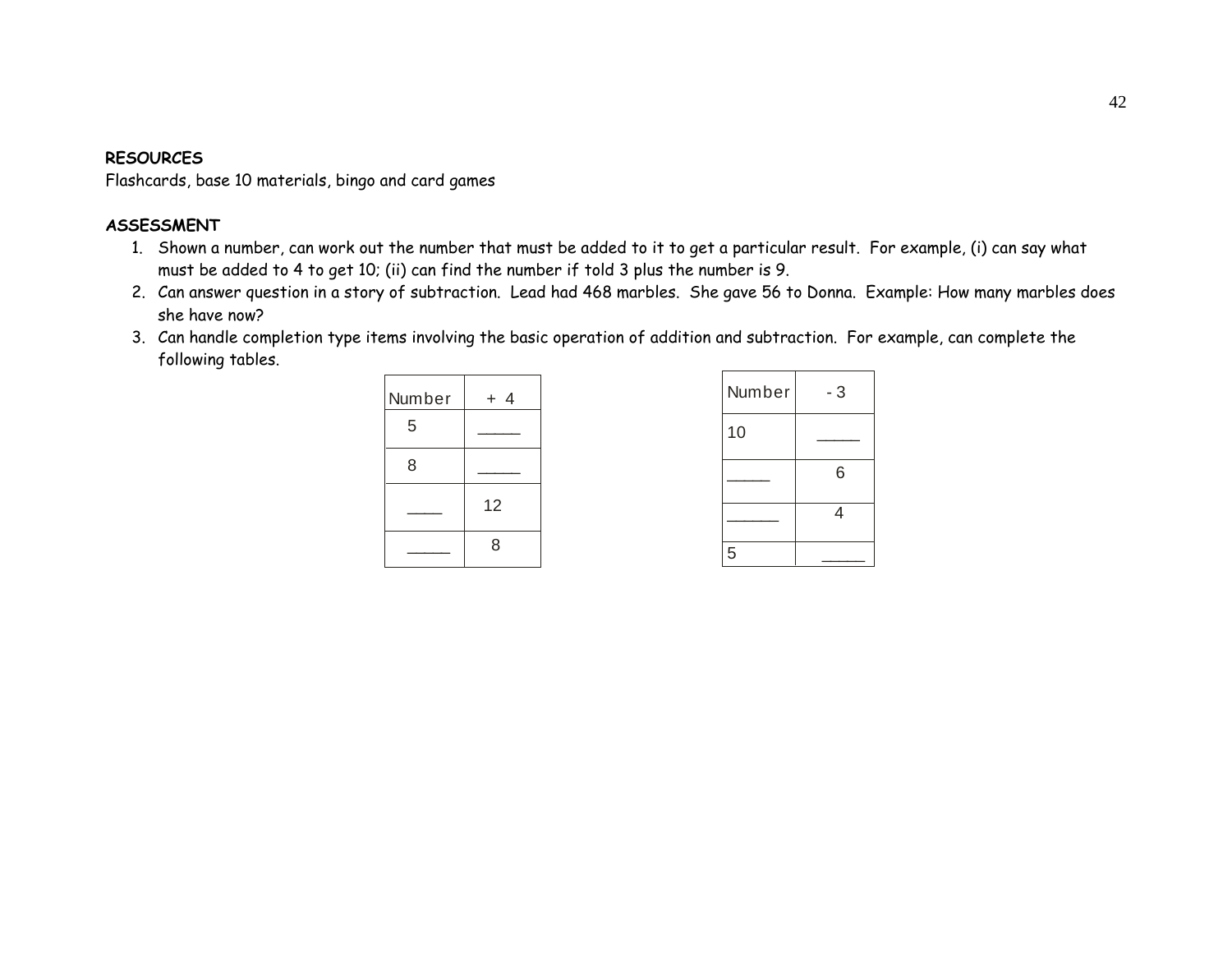# **AT 2 LO 2: Investigate properties of 2-D shapes in terms of sides and lines of symmetry Success Criteria**

- 1. Identify and name and draw curves and line segments
- 2. Define and show lines of symmetry
- 3. Investigate and draw lines of symmetry in cut-outs and diagrams
- 4. Make tessellation patterns of different types of simple 2-D shapes using cut-outs

#### **ACTIVITIES**

#### **Identify and name and draw curves and line segments**

- 1.1 Students are told a story in which some boys and girls decided they were going to look for lines. Students talk about where lines are found. They cite illustrations such as wires between electrical poles, telephone lines, cloth lines. Students observe as a straight line and a curve line (a curve) appear (that is, are drawn) on the chalkboard. For each line, they are asked to say if it is straight or curve. Students engaged in sorting lines as straight lines or curves. Students introduced to the term line segment, as any part of a straight line. Students engaged in discussing the difference between straight lines, curves and line segments. Students given exercise in which for each example they write: line, line segment or curve.
- 1.2 Students are told a story in which someone says lines are important. Students are engaged in discussing why lines are important. They are led to say without lines we cannot make triangles and other 2-D shapes. Lines are needed to get the sides of a triangle.
- 1.3 Students are given or shown shapes as diagrams or cut-outs and asked to discuss (talk about) their sides (e.g. how many they are, whether they are of the same length and if not which is longer or shorter; which has more sides, etc.)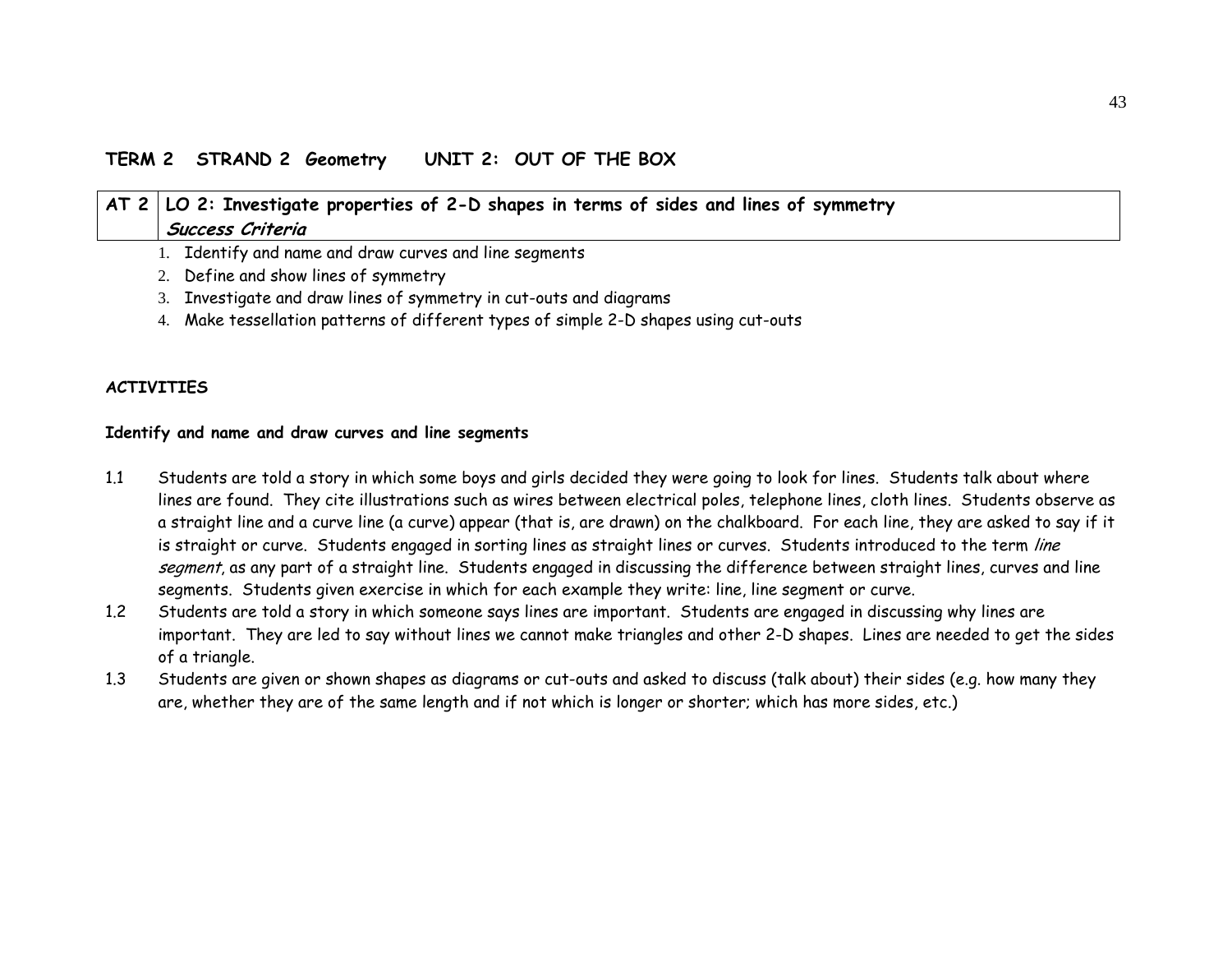#### **Define and show lines of symmetry**

- 2.1 Students are led to arrive at the following definition. Let a line appear so that the shape has two parts and both parts are spread evenly about the line. Then the line is a line of symmetry.
- 2.2 Students are asked to think of A and B as two parts of a shape. Between these parts let a line appear as shown. Is this line a line of symmetry?



2.3 Students are asked to suppose now that a storm passes and with the effect that the shape is left missing a piece, say, from part B, as shown. Is the line still a line of symmetry?

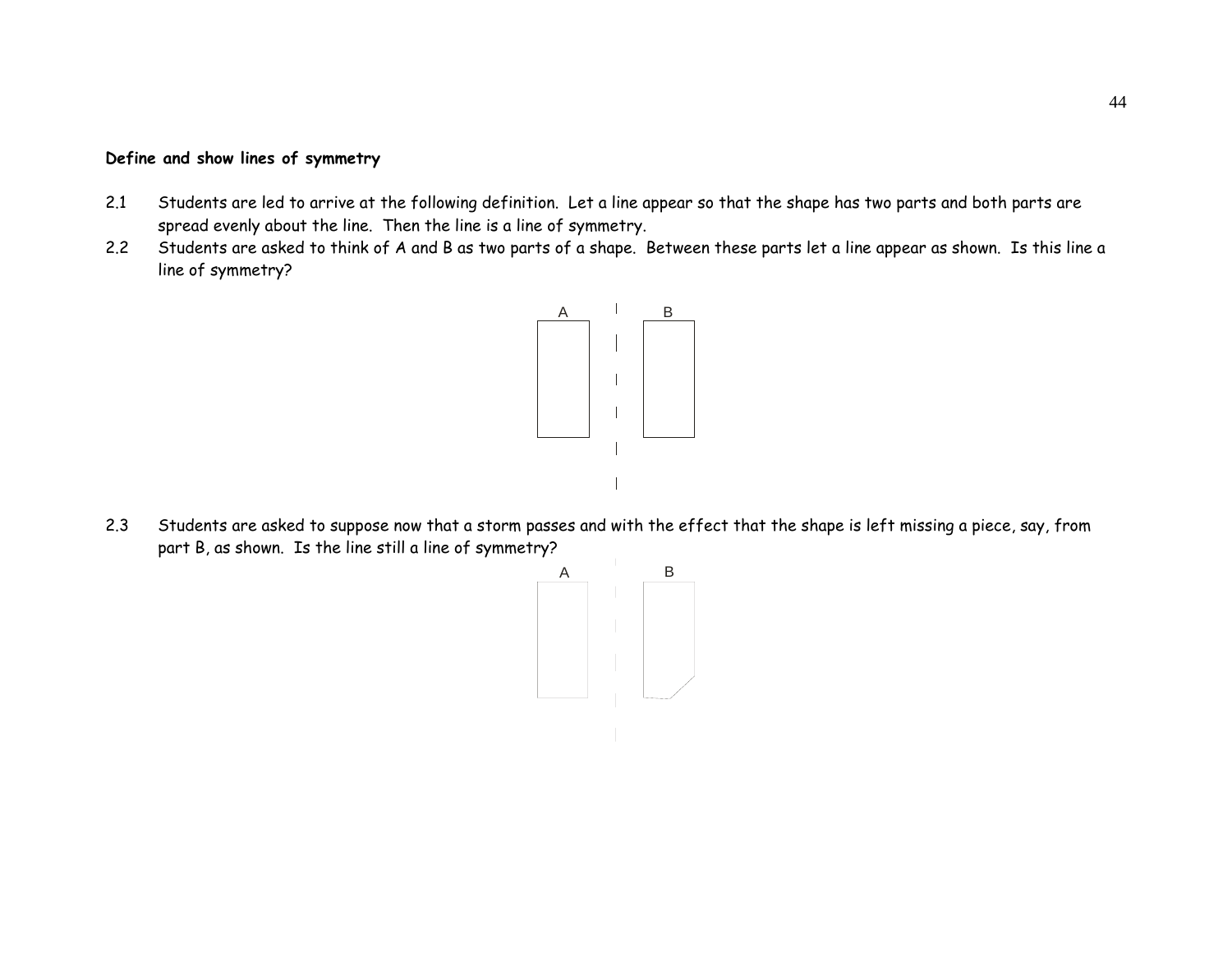2.4 Students observe as teacher places an object in front of a plane mirror. They are posed with questions to let them see that when it is put through a reflection (in other words, reflected), the object gives an image that looks the same as itself. This is illustrated letting students see a picture as shown.



**Mirror** 

Students are involved in a discussion of the fact that the image they see when they stand in front of a mirror looks the same as themselves. Students are led to say that the reason the object looks the same is that it has reflection symmetry. (The mirror line is a line of symmetry.)

- 2.5 Students are shown a leaf (or some leaves). They are questioned on the lines they see associated with the leaf. They are led to say that one of the lines is (or serves as) a line of symmetry. They observe as (the teacher acts such that) a piece is cut from the leaf. Students are helped to observe that depending on how the cut happens, the line of symmetry disappears; it no longer serves as a line of symmetry. Students are engaged to come up with a definition such as: a line is (or serves as) a line of symmetry if the two parts on both sides of the line can be positioned so that they cover each other exactly.
- 2.6 Students are given cut-out shapes, including rectangles, triangles, circles. They observe as teacher demonstrates and explains how we identify lines of symmetry by paper folding. Students are asked to find out which of the cut-outs have lines of symmetry.
- 2.7Students use cut-out shapes to show lines of symmetry in real life situations – e.g. books, pineapples, butterflies.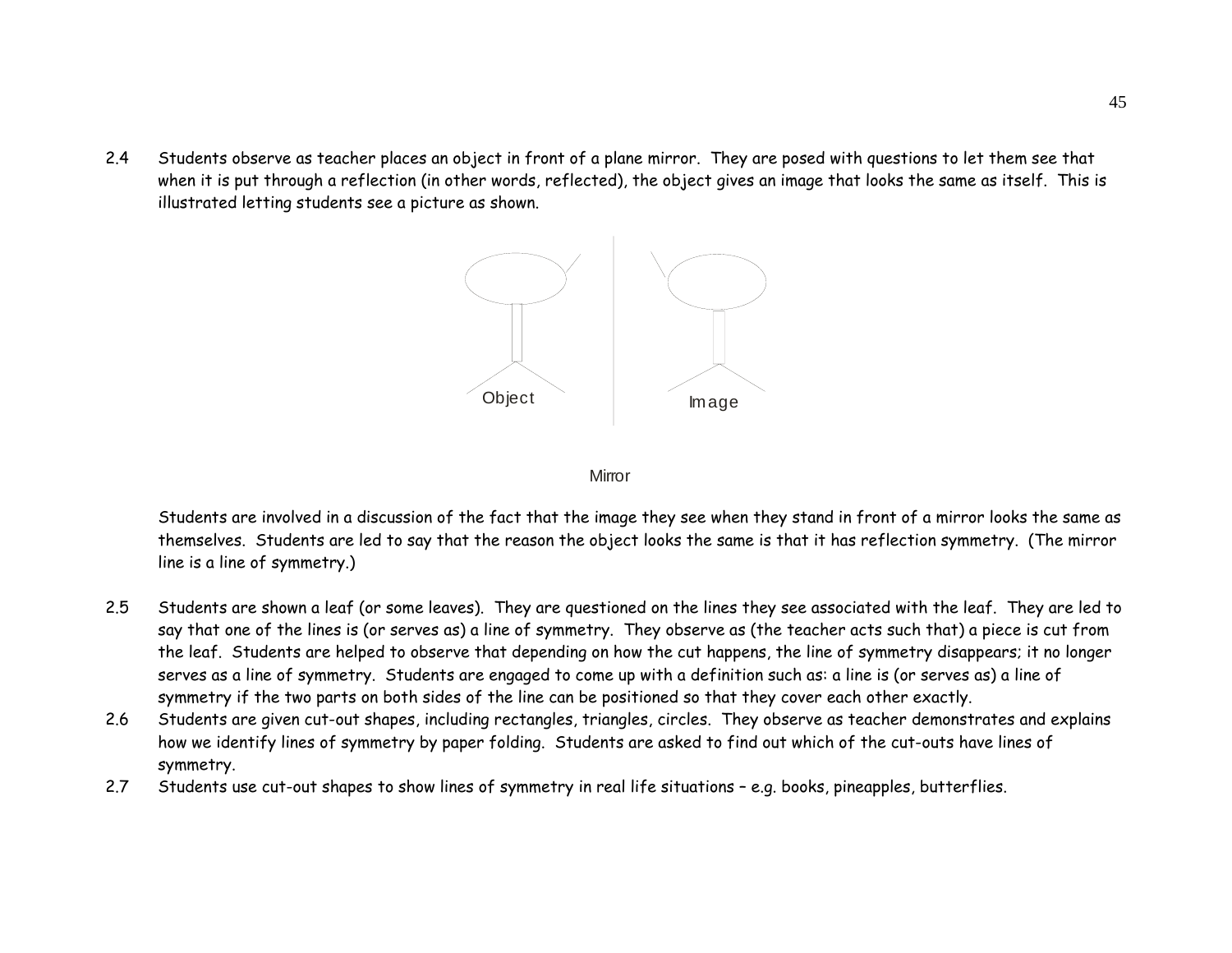2.8Students trace pictures and complete them to show that the dotted line becomes a line of symmetry.

#### **Investigate and draw lines of symmetry in cut-outs and diagrams**

- 3.1 Students are told a story in which an investigation of a line of symmetry happens by some friends when they hear that the mathworld is one with lines of symmetry in it. The investigation creates opportunity for students (i) to supply examples of shapes having lines of symmetry, (ii) illustrate ways in which the symmetry (or even spread) is broken, (iii) to see that the line of symmetry disappears if the symmetry is broken.
- 3.2 Students told a story in which someone falls from a tree and thereby loses one of his arms. Students discuss whether this means his body loses its symmetry (even spread) and explain why the line is no longer a line of symmetry.



#### **Make tessellation patterns of different types of simple 2-D shapes using cut-outs**

- 4.1 Students are told a story in which some friends consider what they can do with shapes and when someone says, "I have an idea," they are introduced to the idea of a tessellation pattern. Students talk about what a tessellation pattern is.
- 4.2Students are given cut-out shapes. They trace shapes to form patterns of their own. They also colour the patterns.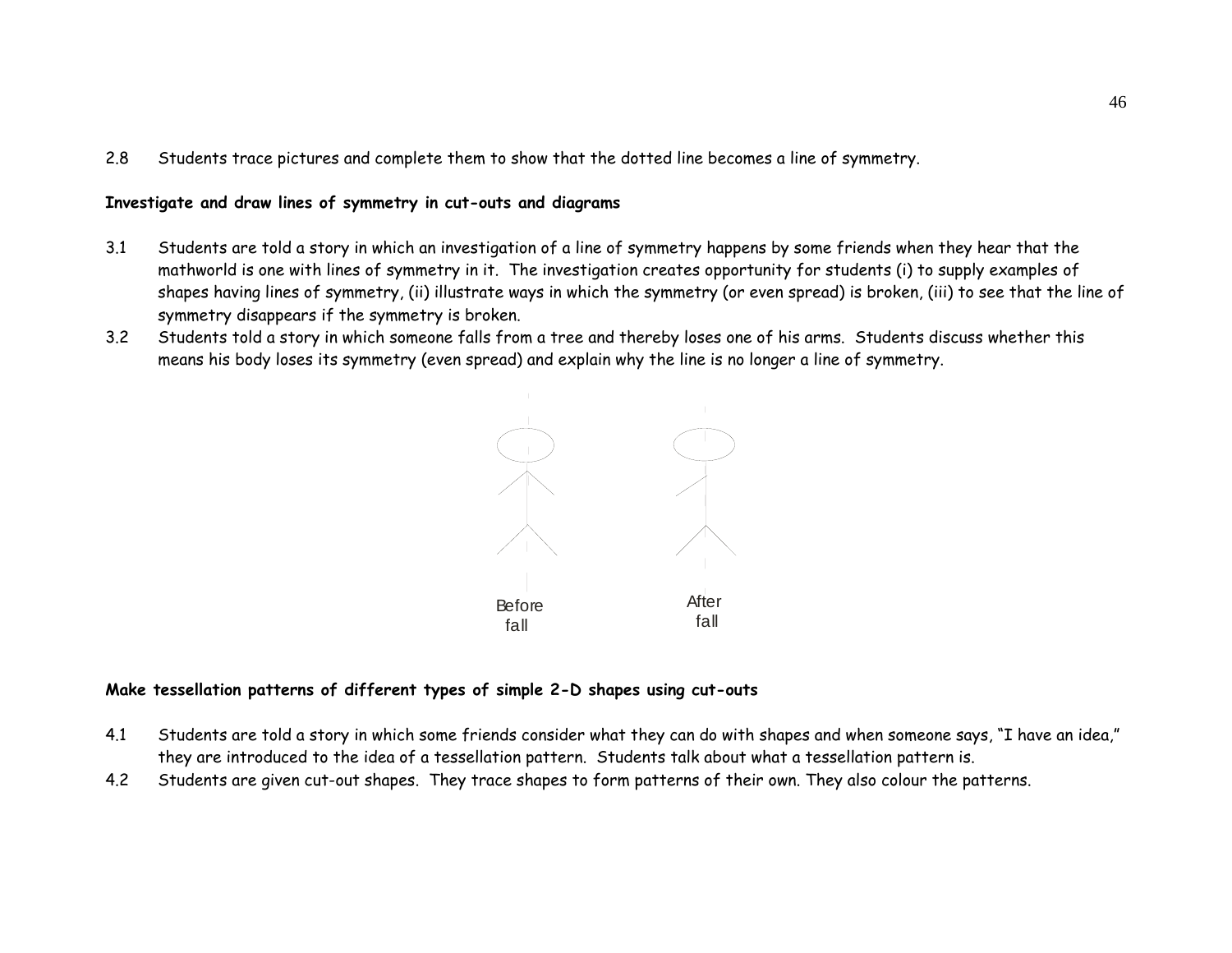[Include examples of tessellation patterns.]

#### **RESOURCES**

Cut-out shapes, diagrams, crayons, manila paper or construction paper

## **ASSESSMENT**

1. Shown curves and line segments, can identify which are curves and which are line segments, e.g., by writing (C) next to curves and (L) next to line segments. For example, can write (C) next to the curves and (L) next to the line segments of each of the following.



2. Given some shapes, can complete each to make it symmetrical. For example, can complete these shapes to make each symmetrical.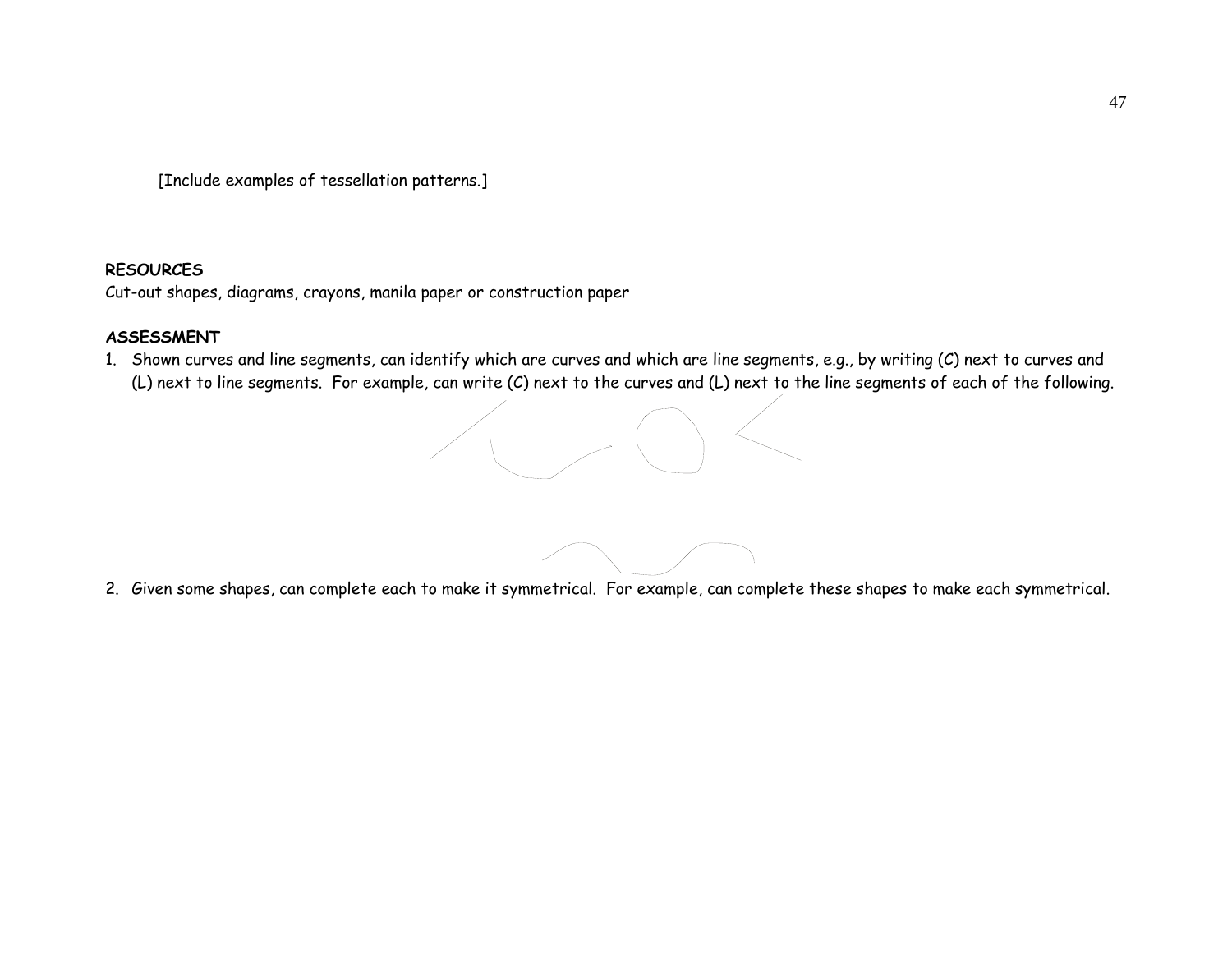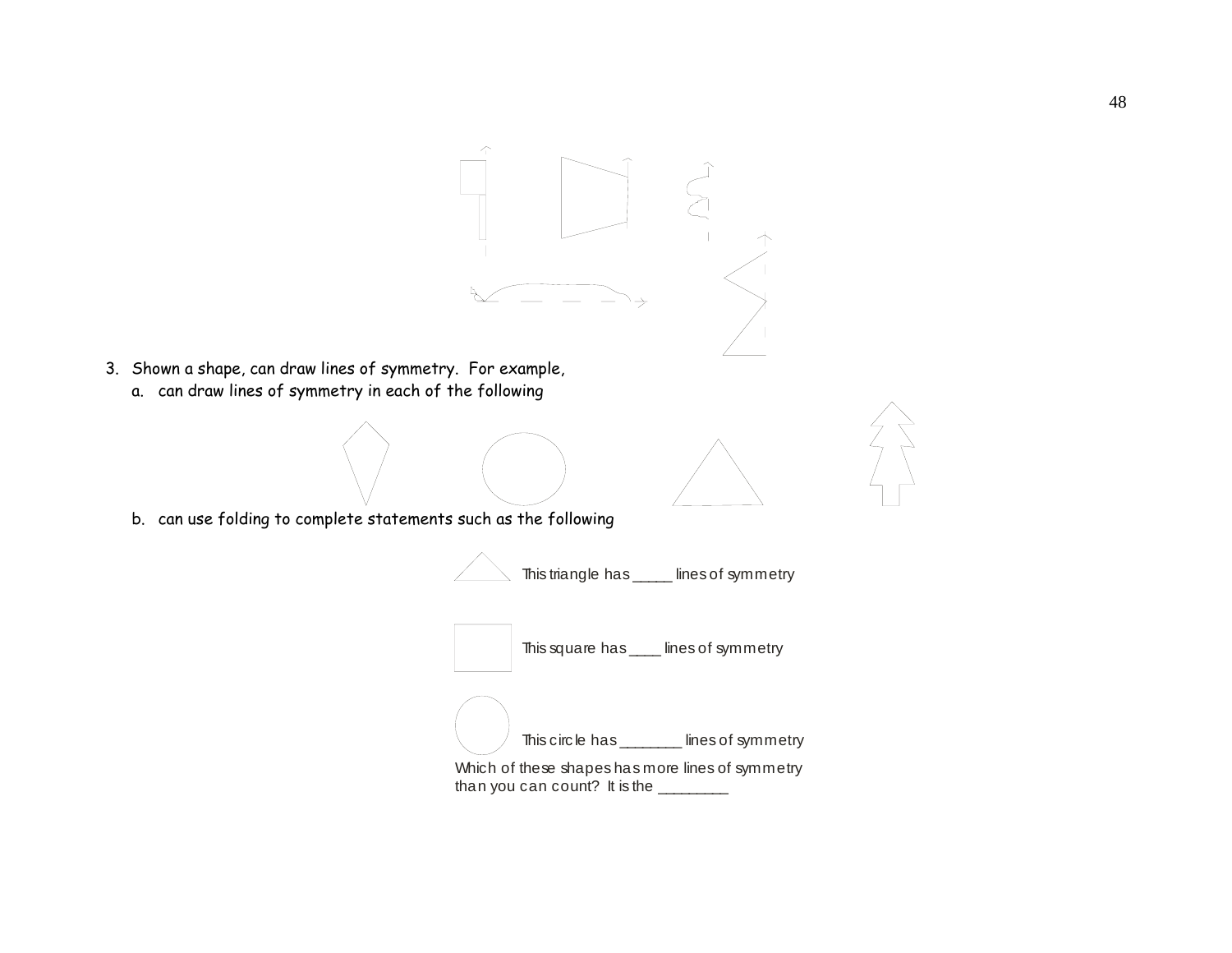4. Shown a pattern to be continued or completed, can complete or continue the pattern. For example, can continue the following



| $\mid$ AT 1 $\mid$ LO 3: Create and solve real life problems involving addition and subtraction with numbers up to 1 000 and |
|------------------------------------------------------------------------------------------------------------------------------|
| involving multiplication and division of one and two digit numbers                                                           |
| Success Criteria                                                                                                             |

- 5. Use several strategies (e.g., concrete objects, skip counting, properties of multiplication, bingo and card games) to develop the multiplication basic facts for the 2, 3, 4, 5, 6, 8 and 10 times table.
- 6. Discuss and use a variety of strategies to solve simple problems involving multiplication and division of 2-digit numbers by 1-digit numbers in real life settings.
- 7. Discuss and use mental computation strategies or the calculator to carry out calculations where necessary.

## **ACTIVITIES**

**Use several strategies (e.g., concrete objects, skip counting, properties of multiplication, bingo and card games) to develop the multiplication basic facts for the 2, 3, 4, 5, 6, 8 and 10 times table** 

5.1 Students are given objects on their desks and asked to make '2 groups of 3'. They are asked to give a number sentence that represents this story. They write 3 + 3 = 6. They are questioned or led to remember this is not the only way to represent the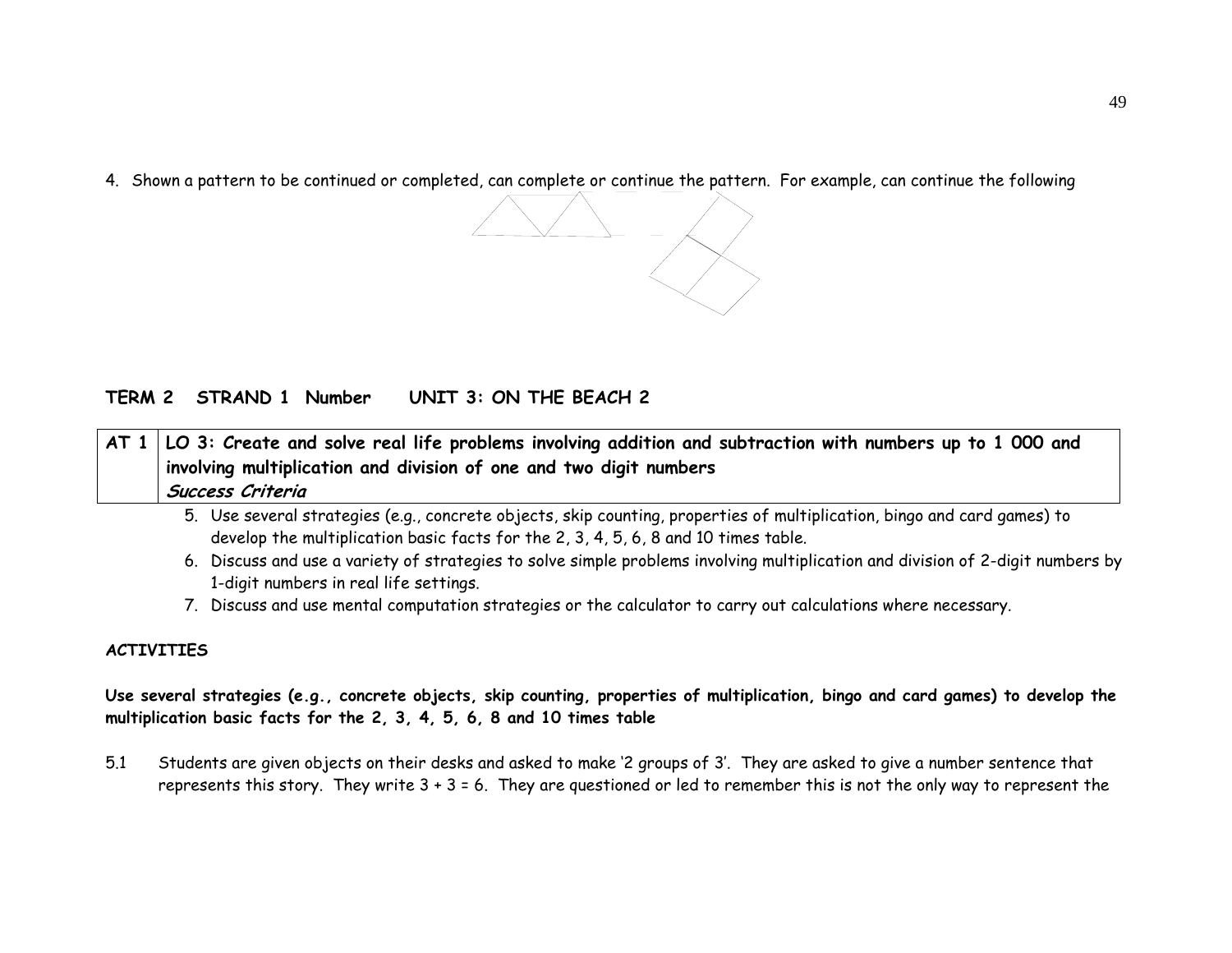story, that there is a way which involves multiplication. They are led to remember that to say '2 groups of 3' we write 2×3. So another way is the number sentence 2×3 = 6. **Teacher note**: In addressing multiplication, one has to answer three questions: (i) To what number does the multiplication happen? (ii) By what number does the multiplication? (iii) For what number does the multiplication happen?

- 5.2 Students are told a story in which some friends enter a room in which are 3 nice things (such as cookies). They ask what can happen to the number 3. To answer this question, someone introduces the word *multiplication*. The person says multiplication can happen to 3. Students are allowed to see that the multiplication that happens to 3 can happen by any other number, that, for example, it can happen by 2. Students are introduced to the sign for multiplication. Students are introduced to the following rules. **The number by which the multiplication happens comes before the multiplication** sign. Thus in the expression 2×3, the multiplication happens by 2. **The number to which the multiplication happens comes after the multiplication sign**. Thus in the expression  $2\times3$ , the multiplication happens to 3. Students are shown some number expressions such as  $1\times4$ ,  $3\times2$ ,  $5\times3$ , 6 $\times2$ , 8 $\times2$ , 3 $\times4$ , 4 $\times2$ , 6 $\times6$ , 2 $\times9$ , 5 $\times7$ , 3 $\times1$ , 10 $\times2$ , 2 $\times10$ , 20 $\times1$ . For each, they are asked to indicate to which number the multiplication happens and by which number it happens.
- 5.3 For what number does the multiplication happen? To let them see the answer, students are engaged in saying what the expression 2×3 gives. They draw out that the expression gives another way to say 2 groups of 3 each. They use concrete objects (such as bottle tops) to show or illustrate it as (°°°), (°°°). Armed with this illustration, students are ready to be asked, "How many do we get if we put these groups together?" To find the answer, students count. They make the statement, "2×3 is 6". For the expressions (i) 1×4, (ii) 3×2, (iii) 5×3, (iv) 6×2, (v) 8×2, (vi) 3×4, (vii) 4×2, (viii) 6×6, (ix) 2×9, (x) 5×7, (xi) 3×1, (xii)  $10\times2$ , (xiii) 2×10, (xiv) 20×1, students (a) make an illustration that indicates what each expression gives, (b) they proceed to count to figure out the answer or result for each and (c) for each they make a statement, " $\_\_\_ \times \_\_$  is  $\_\_$ ".
- 5.4 Completing the expression: Students complete simple number expressions or sentences for multiplication that happens by 2. For example:  $2 \times \_$  is the same as \odots 2. Or:  $2 \times \_$  = \odots Students continue as suggested below to build the 2 times multiplication table.

| $2x1$ is | $2x7$ is  |
|----------|-----------|
| $2x2$ is | $2x8$ is  |
| $2x3$ is | $2x9$ is  |
| $2x4$ is | $2x10$ is |
| $2x5$ is | $2x11$ is |
| $2x6$ is | $2x12$ is |
|          |           |

Multiplication that happens by 2 gives us a table of numbers called the 2 times multiplication table.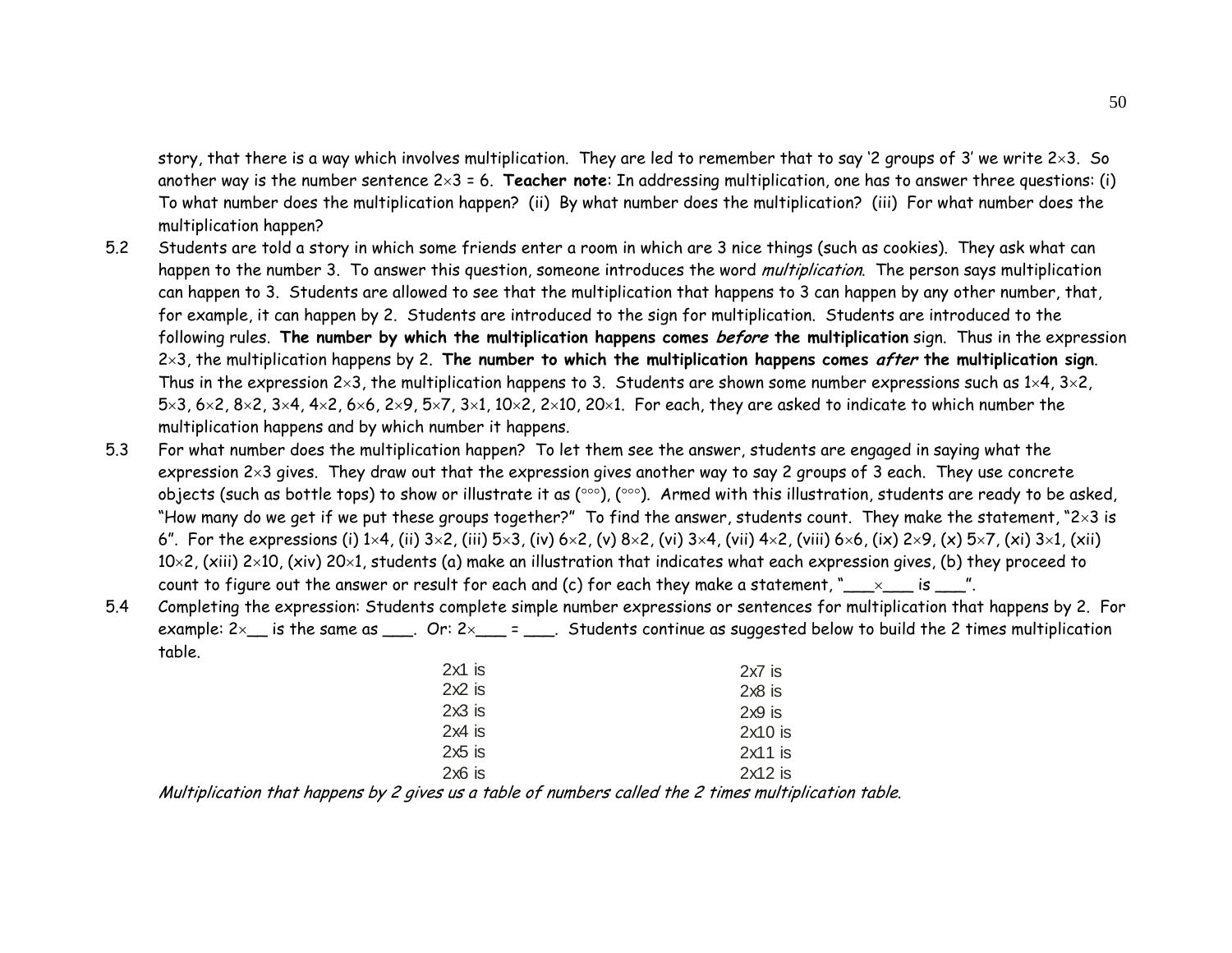- 5.5Students are engaged in giving a story or illustration for saying '4×5 is 20'.
- 5.6Students engaged in the use of multiplication tables to complete results

|  | 25 |    |
|--|----|----|
|  |    | 56 |

5.7 Students investigate what is the same and what is different about adding and multiplying. For the two number sentences 4 + 4 = 8 and  $2\times4$  = 8, students talk about these two cases in terms of what happens to 4. They are led to note that in one case 4 is added by itself. In another case, 4 is multiplied by 2.

**Discuss and use a variety of strategies to solve simple problems involving multiplication and division of 2-digit numbers by 1 digit numbers in real life settings** 

6.1 Students are related a story in which Cordelle is at a Kabouwé Festival. In his sight appear 5 Kabouwés, each with 4 tires. His attention is drawn to the tires. He wants to find their number. Students discuss a problem-solving strategy that involves drawing a picture or a diagram, as illustrated below.



Students are led to see that for us the picture suggests that the number Cordelle seeks is in the expression 5×4 or the expression  $4 + 4 + 4 + 4 + 4$ , that it is 20.

6.2 Students are related a story in which Lisa is in a garden. In her sight appear 6 spiders, each having 8 legs. Her attention is drawn to the legs. She wants to find their number. Students are asked to show how Lisa could solve this problem.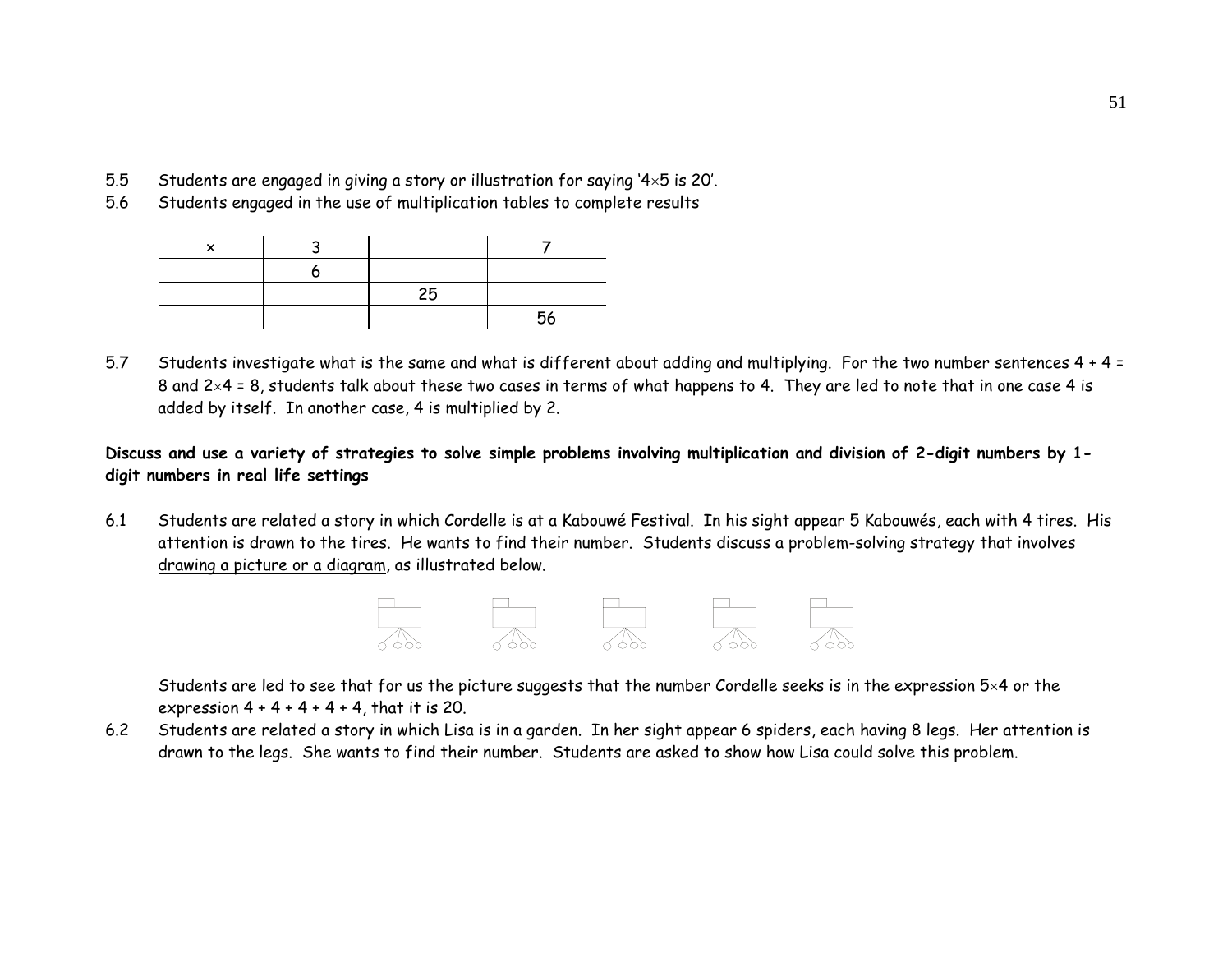6.3 Students are related a story in which Jacinta is at a party when she sees someone coming with 12 cakes to put on 3 plates. How many on each plate? Students are led to see that to help us work out the answer, we can use a picture or diagram as illustrated below.



6.4Guess and check. I think of a number, then multiply it by 9. The answer is 315. What was my number?

#### **Discuss and use mental computation strategies or the calculator to carry out calculations when necessary**

7.1 Students are engaged in using calculator to complete number sentences such a

$$
1 \times 90 + 21 =
$$
  

$$
12 \times 90 + 31 =
$$
  

$$
123 \times 90 + 41 =
$$

Students describe the pattern they notice and predict the answer for the next number sentence in the sequence

7.2 Students play the game "Speedy Calculator Controller" with 2 – 4 persons. The players aim to make the calculator show a selected number by pressing only a specific set of keys. The players select the number and the keys to be pressed. Example: "make the calculator show 150 by pressing only the 3, 7, +, - and = keys." The player who obtains the number with the least number of presses wins the game.

Players can modify the game by varying the number and/ or the keys to be pressed. They can also play a series of games, with the overall winner being the person with the most wins.

7.3Students use a calculator to investigate whether, when each of a, b is a number, we find that  $a \times b$  is the same as  $b \times a$ . Example, they find 43×21 and then 21×43 and based on the result decide whether we would be making a correct statement if we write:  $43\times21 = 21\times43$ . They proceed to try other statements.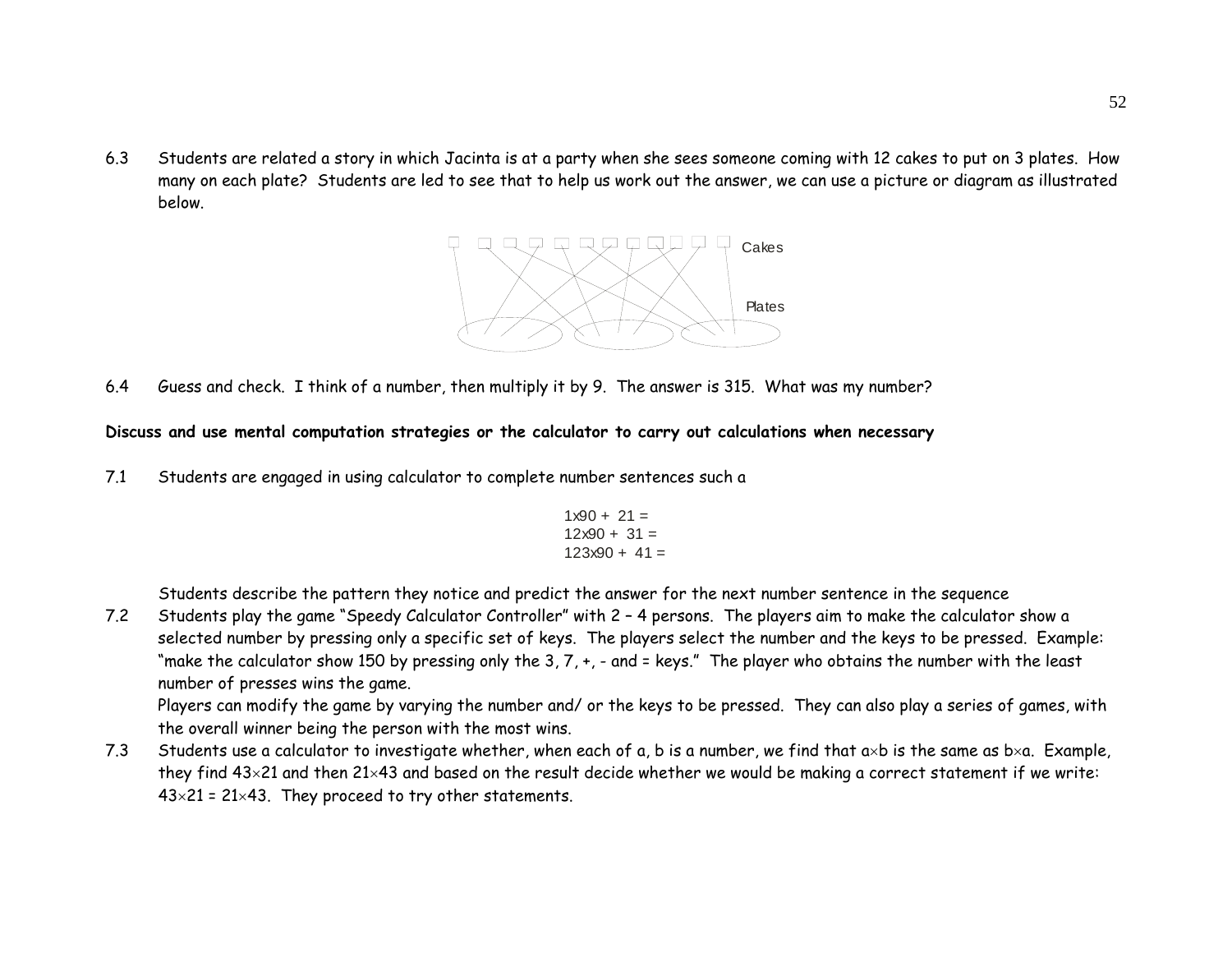- 7.4 Students are shown a number sentence such as 27∗19∗81 = 432. Students proceed with the calculator to reveal which operation keys were pressed.
- 7.5 Mental strategy: Students are led to see that instead of trying to work out 6 of 99 (or 6×99) directly, we could first consider 6 of 100 (that is, 6×100), which is 6 more than the answer we seek. This means the problem is 600 – 6 and the answer is 594.
- 7.6Students are walked through other example. To work out  $4\times11$ , we could first consider  $4\times10$ , which is 4 less than the answer we seek. This suggests that the problem is 40 + 4 and the answer is 44.

#### **RESOURCES**

Flashcards, base 10 materials, bingo and card games

#### **ASSESSMENT**

- 1. Shown a number, can work out the number that must be added to it to get a particular result. For example, (i) can say what must be added to 4 to get 10; (ii) can find the number if told 3 plus the number is 9.
- 2. Can answer question in a story of subtraction. Lead had 468 marbles. She gave 56 to Donna. Example: How many marbles does she have now?
- 3.Can handle completion type items involving the basic operations: For example, can complete the following tables.

| Number | x5 |
|--------|----|
| 1      |    |
| 3      |    |
|        | 25 |
|        | 40 |

| Number | divided by 2 |
|--------|--------------|
| 8      |              |
| 10     |              |
| 16     |              |
|        |              |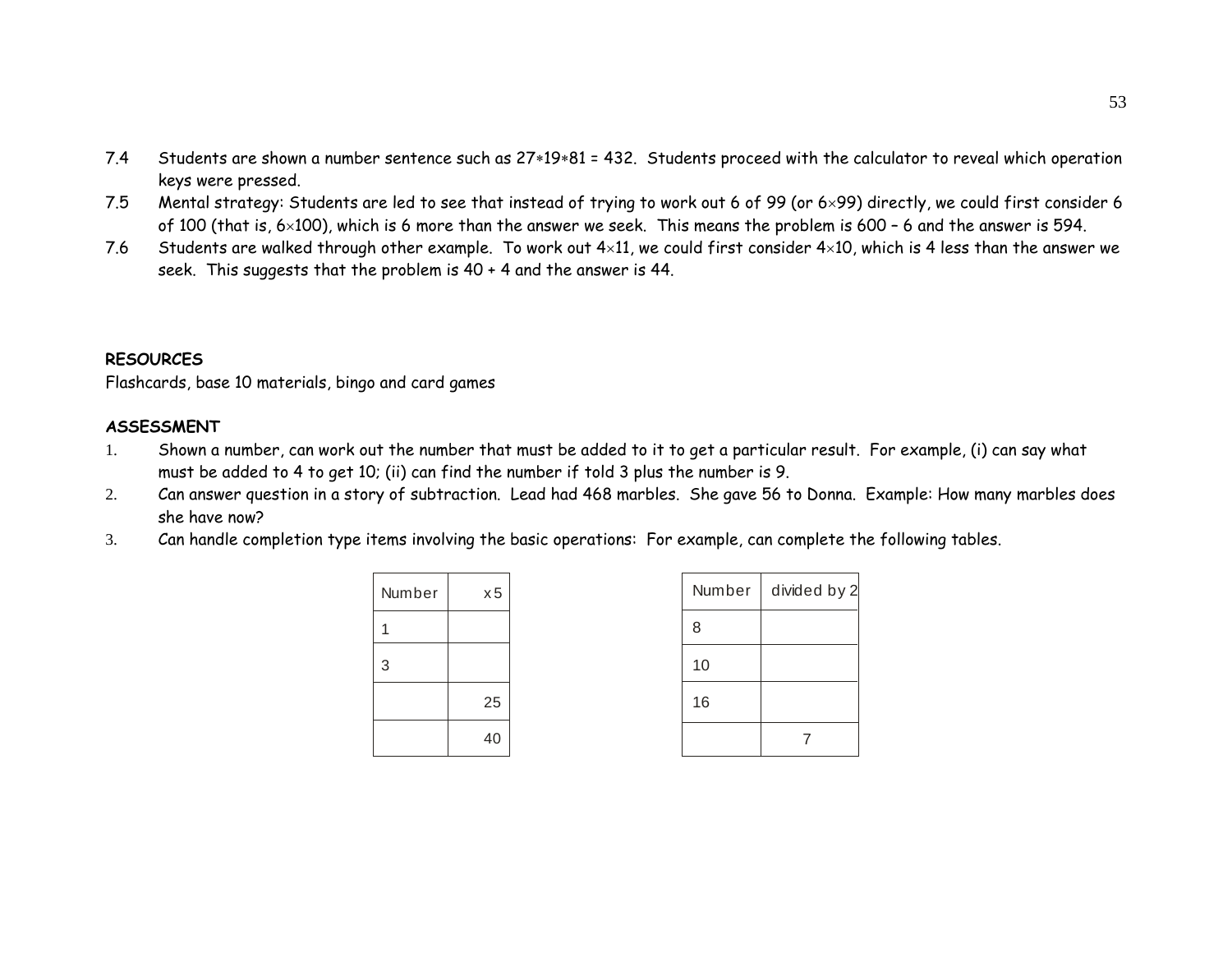- 4.The student can describe how the multiplication sign is used in an expression of the form  $x$ , For example, in the expression  $3\times4$ , the student can say 'Since 3 comes before the sign, the multiplications happens by 3. And since 4 comes after the sign, the multiplication happens to 4.'
- 5.Given an expression such as  $3\times4$ , the student can say (i) the multiplication happens to 4; (ii) the multiplication happens by 3; (ii) the multiplication happens for 12.
- 6. Given that a multiplication happens by a number between 2 and 8, the student can construct the resulting multiplication table. For example, if told that the multiplication happens by 5, the student can build the 5 times table.

## **TERM 2 STRAND 3 Measurement UNIT 4: HELPING MUMMY**

| $AT$ 3   LO 3: Create and solve real life problems involving basic standard units of capacity |
|-----------------------------------------------------------------------------------------------|
| Success Criteria                                                                              |

- 1. Sort and order containers with various fractions of the litre (1/4,  $\frac{1}{2}$ ,  $\frac{3}{4}$ )
- 2. Solve problems involving the litre as a unit of capacity.
- 3. Solve simple real life problems involving capacity.

## **ACTIVITIES**

#### Sort and order containers with various fractions of the litre  $(\frac{1}{4}, \frac{1}{2}, \frac{3}{4})$

1.1 Students are told a story in which Nadine's mother draws her attention to some glasses on the table and ask Nadine to bring one of them so she can be given some orange juice. Nadine wants to use glass B rather than glass A. Students are asked to suggest why.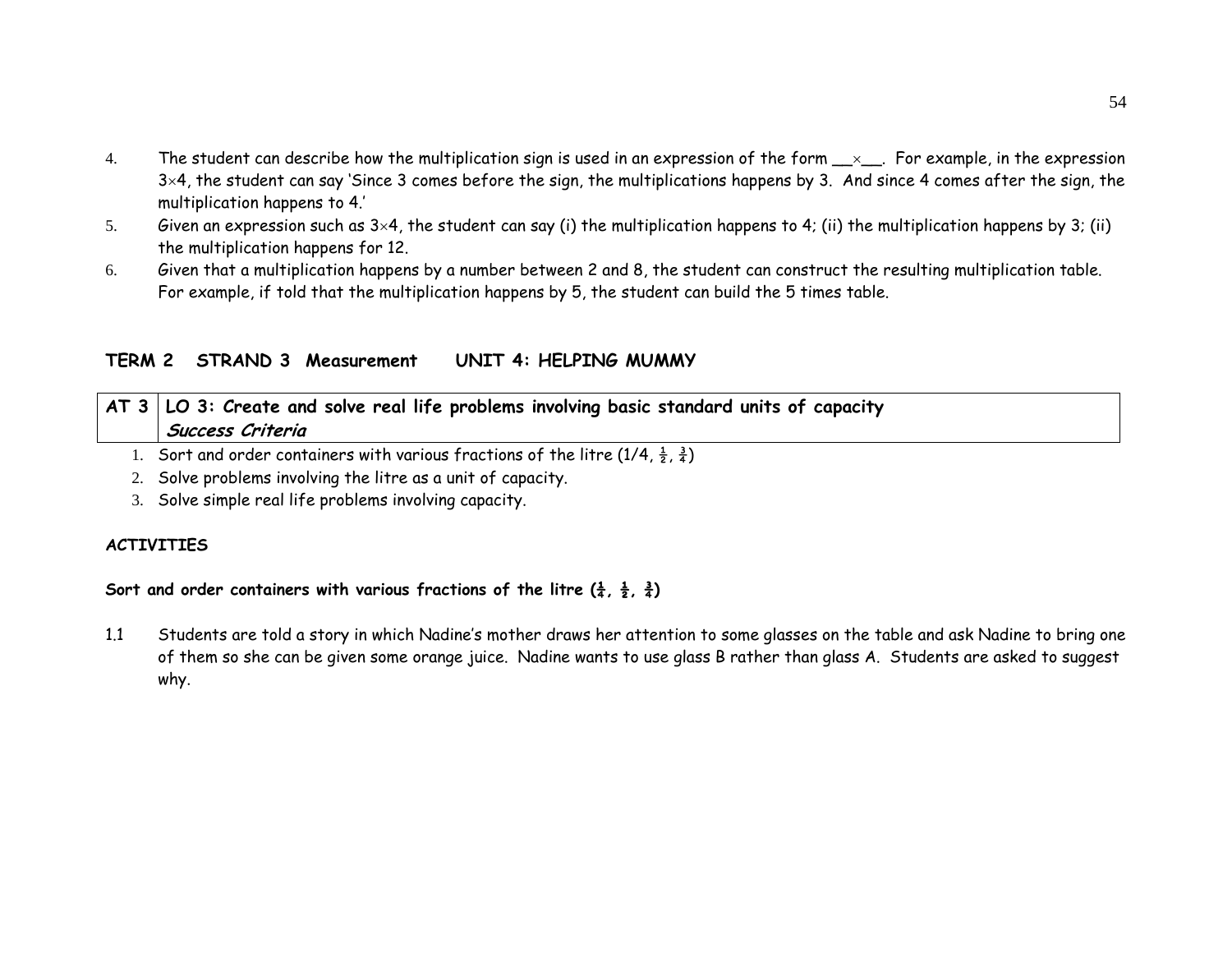

- 1.2 Students are questioned to realise that each container's capacity can be measured. To measure the capacity, we use a unit called the litre. Students are shown a bottle whose capacity is 1 litre and asked to estimate the capacities of other bottles (chosen so that reasonable estimates might be  $\frac{1}{4}$  litre,  $\frac{1}{2}$  litre,  $\frac{1}{4}$  litre, etc.). Students proceed to check how close their estimates were by carrying out an exercise to see how many of a smaller bottle must be poured into a litre bottle to completely fill it, or how many litre bottles must be poured into a larger bottle to completely fill it.
- 1.3Students.

#### **Solve problems involving the litre as a unit of capacity**

- 2.1 Students are related a story in which Shana had a bottle with 1 000 litres of water. They are asked to find the number of 50 litres she could take away from it.
- 2.2Students are given capacities 12  $\ell$ , 9  $\ell$ , 5  $\ell$ , 17  $\ell$ , 2  $\ell$ , 14  $\ell$ . They are asked to reveal which of these capacities add up to 25  $\ell$ .
- 2.3Students are told a story in which Ann observes that container A holds 2 / of water, container B holds 4 / and container C holds 6%. Students are asked to say how much the containers hold altogether.

#### **Solve simple real life problems involving capacity**

3.1 Students are shown a container marked as illustrated and told it holds 5 litres. Students work out how many litres of red paint are in the container.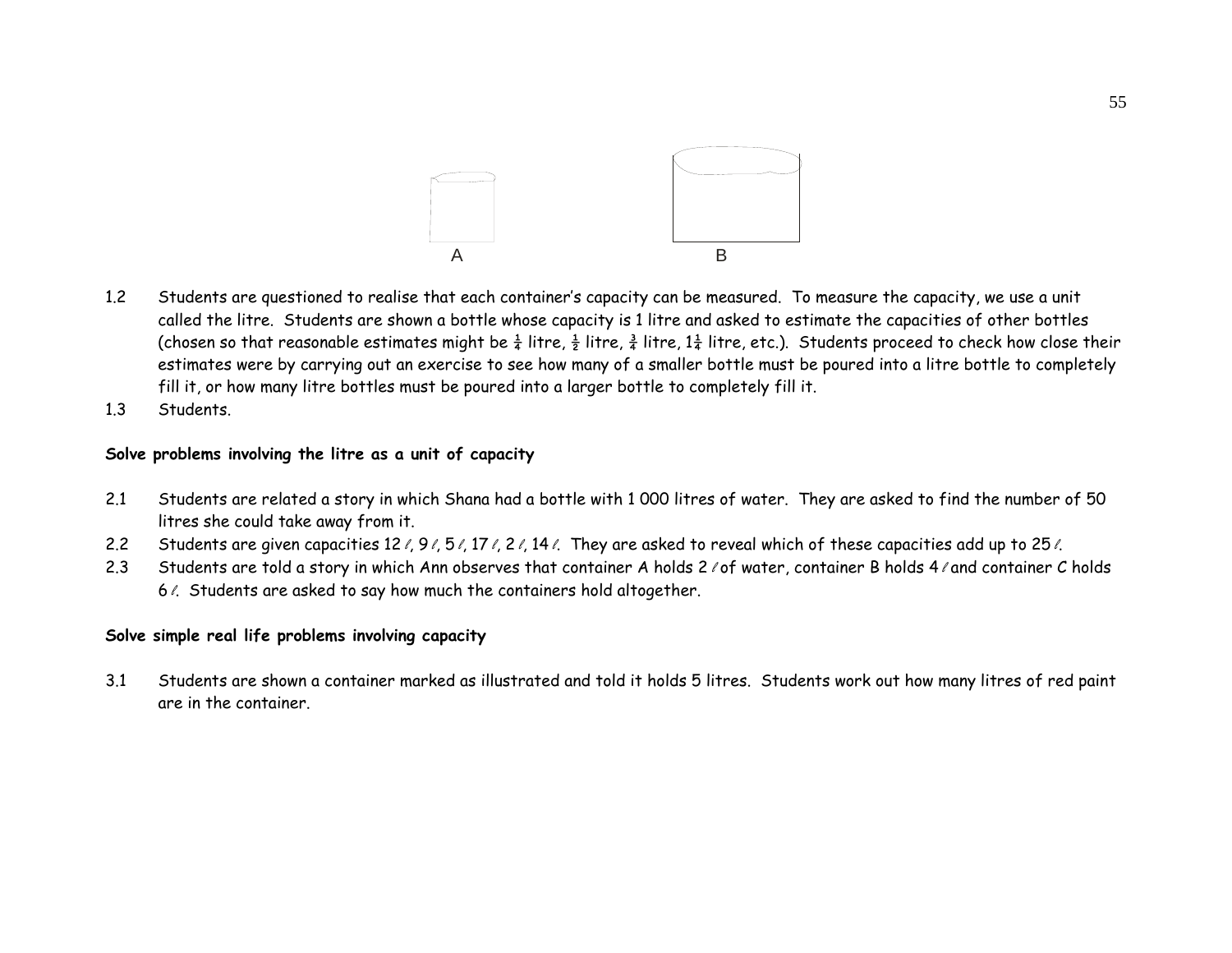

Students are related a story in which someone takes  $1\frac{1}{2}$  litres of red paint from the container. They proceed to work out how many litres are left.

3.2 Students are related a story in which Jesse and Kay were planning a party. They wanted 1 litre of ice cream for 8 children. There were 40 children invited to the party. How many litres of ice cream should they buy?

# **RESOURCES**

Bottles, capacity containers, tea/ table spoons, different liquids

# **ASSESSMENT**

- 1. Shown some containers graduated in millimetres, can indicate which holds a given simple fraction. Told that the containers below measure millimetres, for example, can indicate
	- a. Which container is  $\frac{1}{4}$  of a litre full.
	- b. Which container is half a litre full.
	- c. Which container holds 1 litre.
	- d. Which container has more than  $\frac{1}{2}$  a litre but less than 1 litre.



2. The students of grade 3 are planning a class party. They want 1 litre of ice cream for every 8 children. If there are 40 students in the class, how many litres of ice cream should they buy?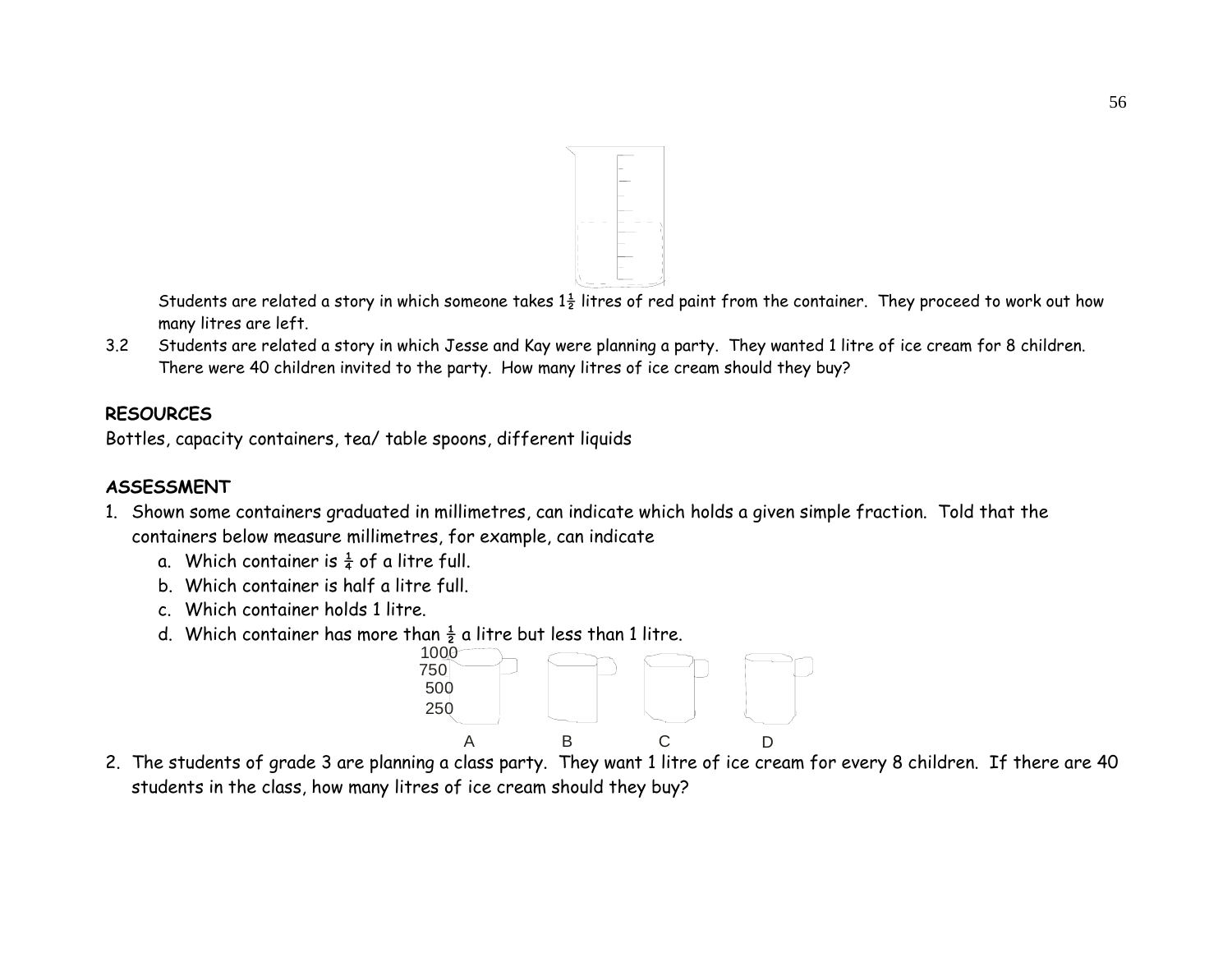- 3. Which of the following holds less than 1 litre?
	- a. A bottle of perfume b. a bath tub c. an ice pop d. a bottle of wine e. eye drops f. a kitchen sink g. a tub of ice cream

# **AT 3 LO 4: Estimate and accurately measure mass using standard units Success Criteria**

- 1. Compare estimates, measure and record the mass of everyday things using the kg as the unit of measure
- 2. Identify and discuss situations in everyday life where the kg is used as the unit of measure.
- 3. compare the mass of two or three objects
- 4. solve simple real life problems related to mass

## **ACTIVITIES**

## **Compare estimates, measure and record the mass of everyday things using the Kg as the unit of measure**

1.1 Beforehand, students are allowed to bring in items such as a bag of sand, a small coconut, grapefruit, etc. For each item students guess what its mass is and proceed to find the mass using an instrument. They use their results to complete a worksheet

| Object     | Mass<br>$(by$ guessing) | Mass<br>(by measuring) |
|------------|-------------------------|------------------------|
| Dasheen    |                         |                        |
| Coconut    |                         |                        |
| Breadfruit |                         |                        |
| Grapefruit |                         |                        |
| Pawpaw     |                         |                        |

Students discuss how good their estimates were.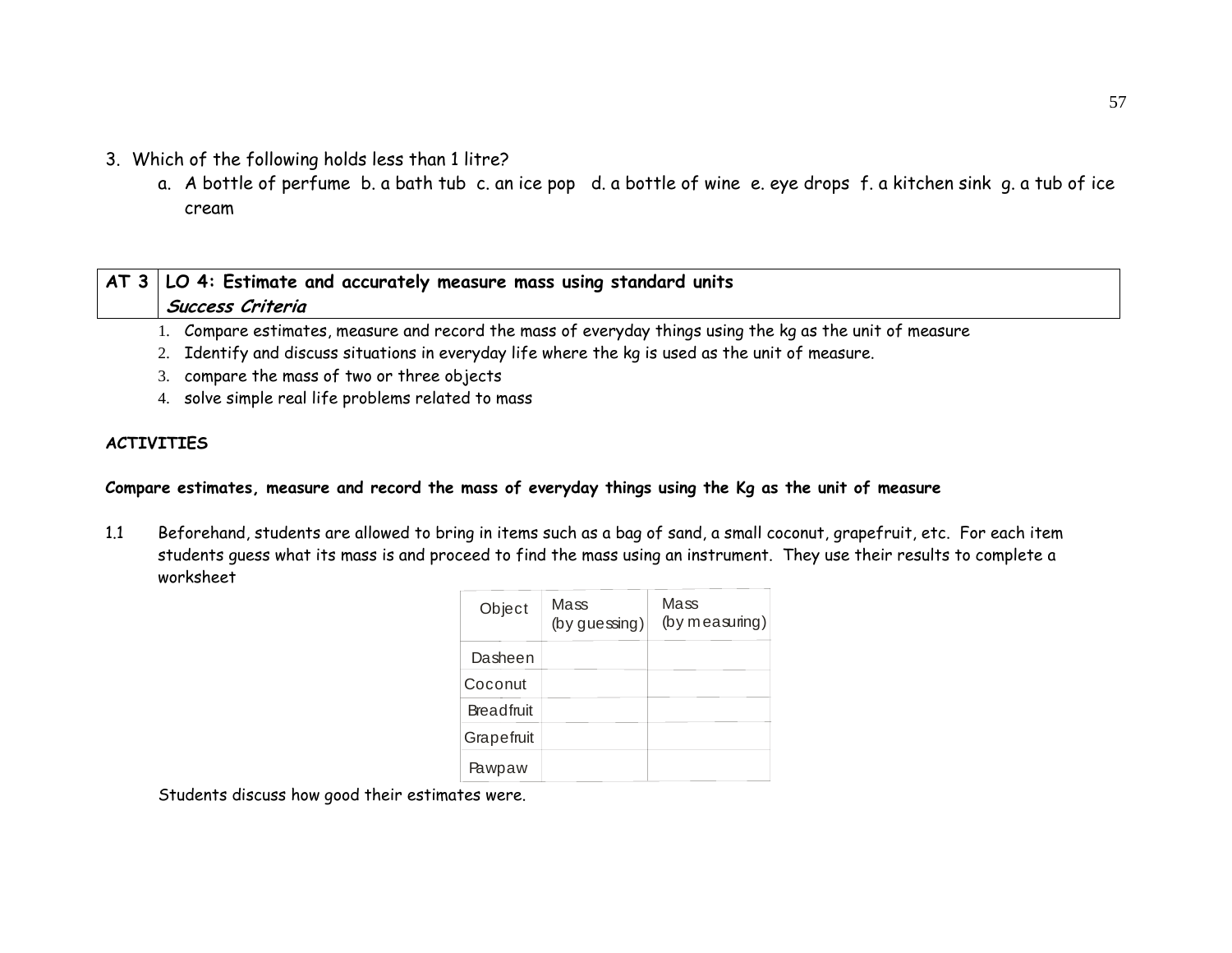#### **Identify and discuss situations in everyday life where the Kg is used as the unit of measure**

- 2.1 Students work in groups where they discuss and list different situations where the kg is used as a unit of measure.
- 2.2 Students are presented with pictures of things from the environment. Students identify the objects they would use the kg to measure.
- 2.3 Students are given a kilogram scale. They measure the mass of each student in small group/ class. The information is displayed in a table or chart.

#### **Compare the mass of two or three objects**

Students are allowed to bring in various objects – e.g. orange, banana, marble, stone, different snacks. They object are placed into pairs. Students pick the heavier or lighter object and then check by using a balance or scale.

Students are presented with a series of pictures. They identify the heavier and lighter objects. For example, identify the heavier ones:



Identify the lighter ones: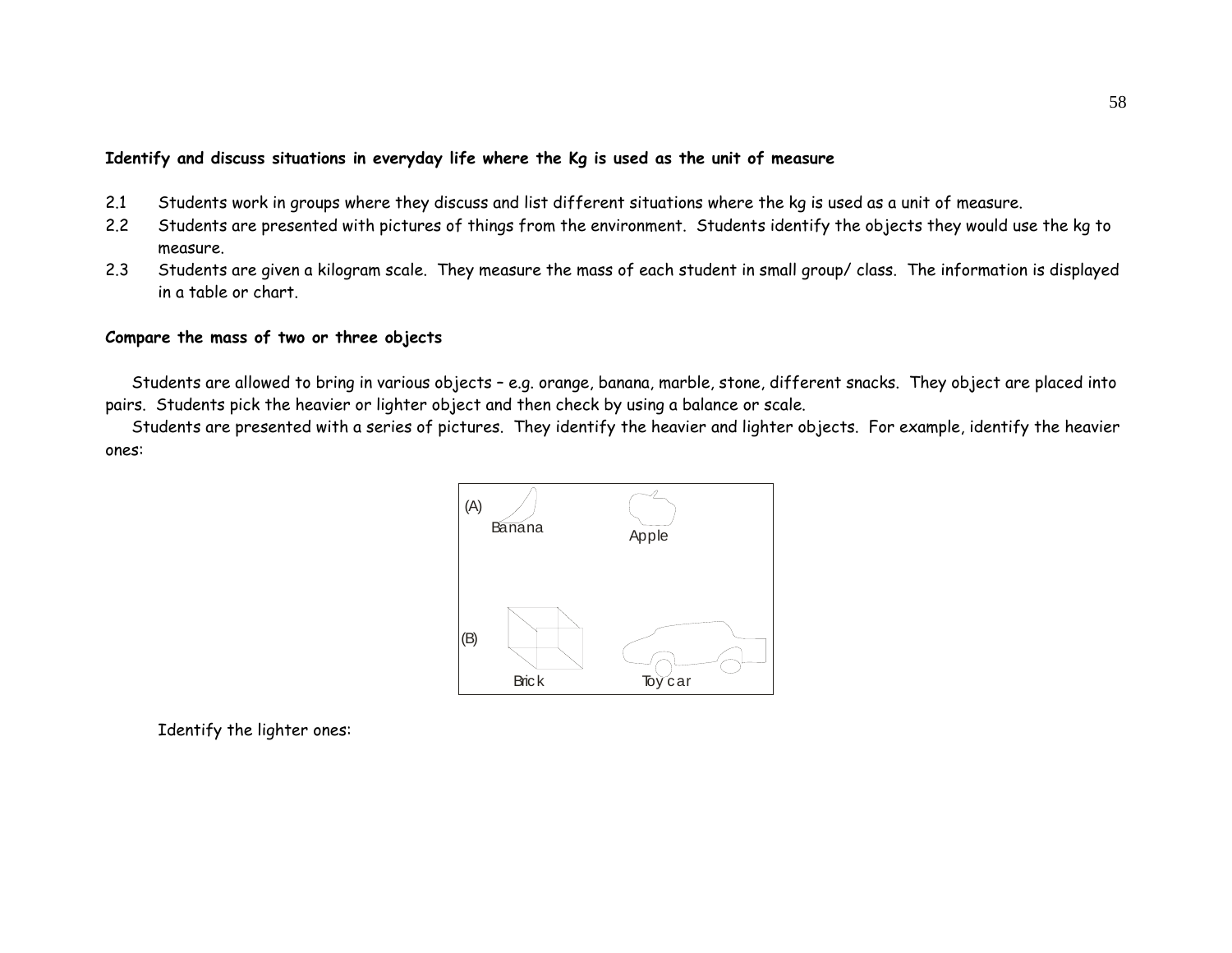

#### **Solve simple real life problems related to mass**

- 4.1 Students role play a huckster buying produce to ship overseas. They are presented with problems based on the role play.
- 4.2 Students are presented with a scenario of a butcher selling meat and work on problem based on the situation. Example:
	- (i) John bought 8 kg of meat. Peter bought 5 kg more than him. How many kg of meat did Peter buy?
	- (ii) One quarter of the cow weighed 65 kg. If he sold  $\frac{3}{4}$  of the cow, how many kg of meat was sold?
	- (iii) One cow weighed 227 kg. The other one weighed 60 kg less. How heavy was the other cow?
	- (iv) Mr. Joe sells his meat at \$ 5.00 a kg. The other butcher sells his at \$ 5.25 a kg. Whose meat would you buy and why.

#### **RESOURCES**

Kilogram scale, different scales (kitchen, bathroom, concrete materials), balance, shop items from shop corner

#### **ASSESSMENT**

1. Shown some items, can write down what could be used for the weight of each. For example, can indicate what could be used for each of these (g or kg)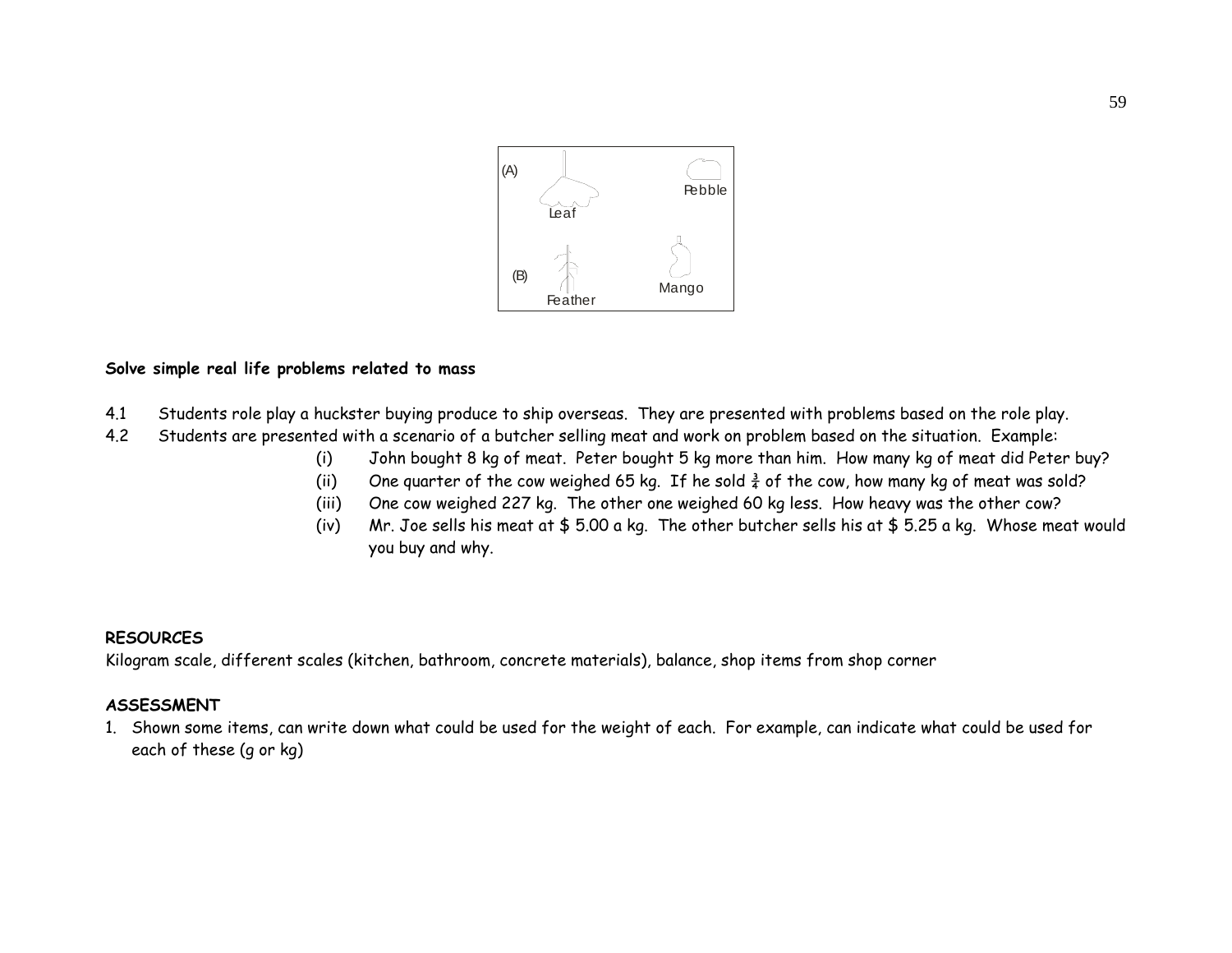

2. Choose the best unit of measure for each of the following.



3. Mrs. Loving bought 22kg of fish to share equally among her 6 neighbours. How many kilograms will each receive if she took 4kg for herself?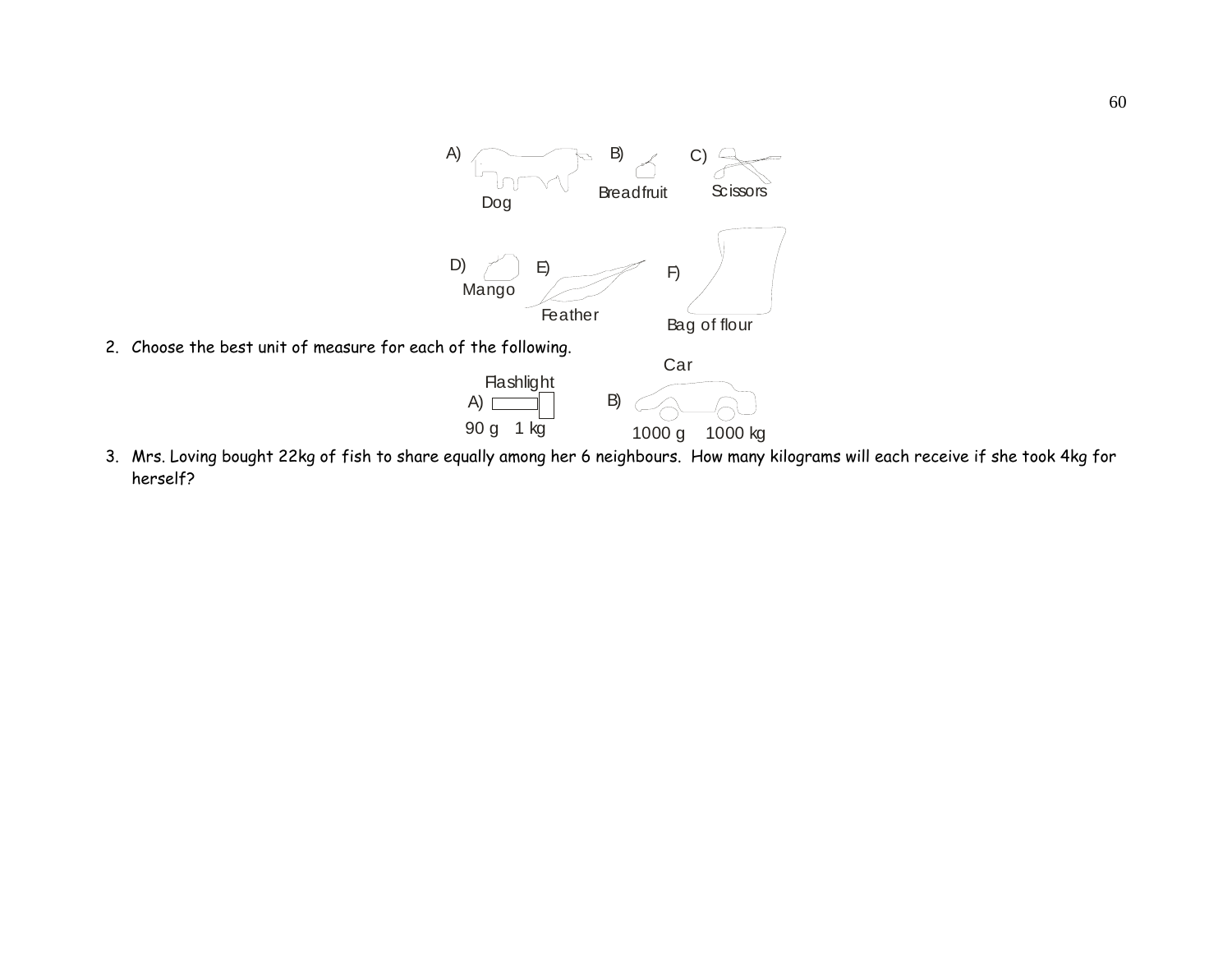#### **AT 4 LO 1: Collect data through observation and interview and record results.**

- 1. Explain when it is appropriate to use observation and interview to collect data.
- 2. Collect sets of data related to their interest through observation and simple interviews.
- 3. Use number statements to record collected data.

#### **ACTIVITIES**

#### **Explain when it is appropriate to use observation and interview to collect data**

- 1.1 Students are allowed to talk about themselves. They are asked to suggest ways we could get information about these persons.  $\rightarrow$  asking questions and observing (looking at) the person.
- 1.2 Students are allowed to get into groups. Each group is given a table containing a few questions. Example: How tall are you? What is your favourite game? Etc.

#### **Collect sets of data related to their interest through observation and simple interviews**

- 2.1 Students are asked to interview each other about their likes and dislikes. They are allowed to represented collected information in a table.
- 2.2 Students are asked to say what kind of juice they have for snack/ lunch. They are involved in recording this information on a table.
- 2.3Students allowed to interview family members in terms of occupation. They put this information together in class.

#### **Use number statements to record collected data**

Students are allowed to say what they would like to be when they grow up. With collected information they are allowed to say # of students who would want to be a teacher, doctor, nurse, farmer, banker.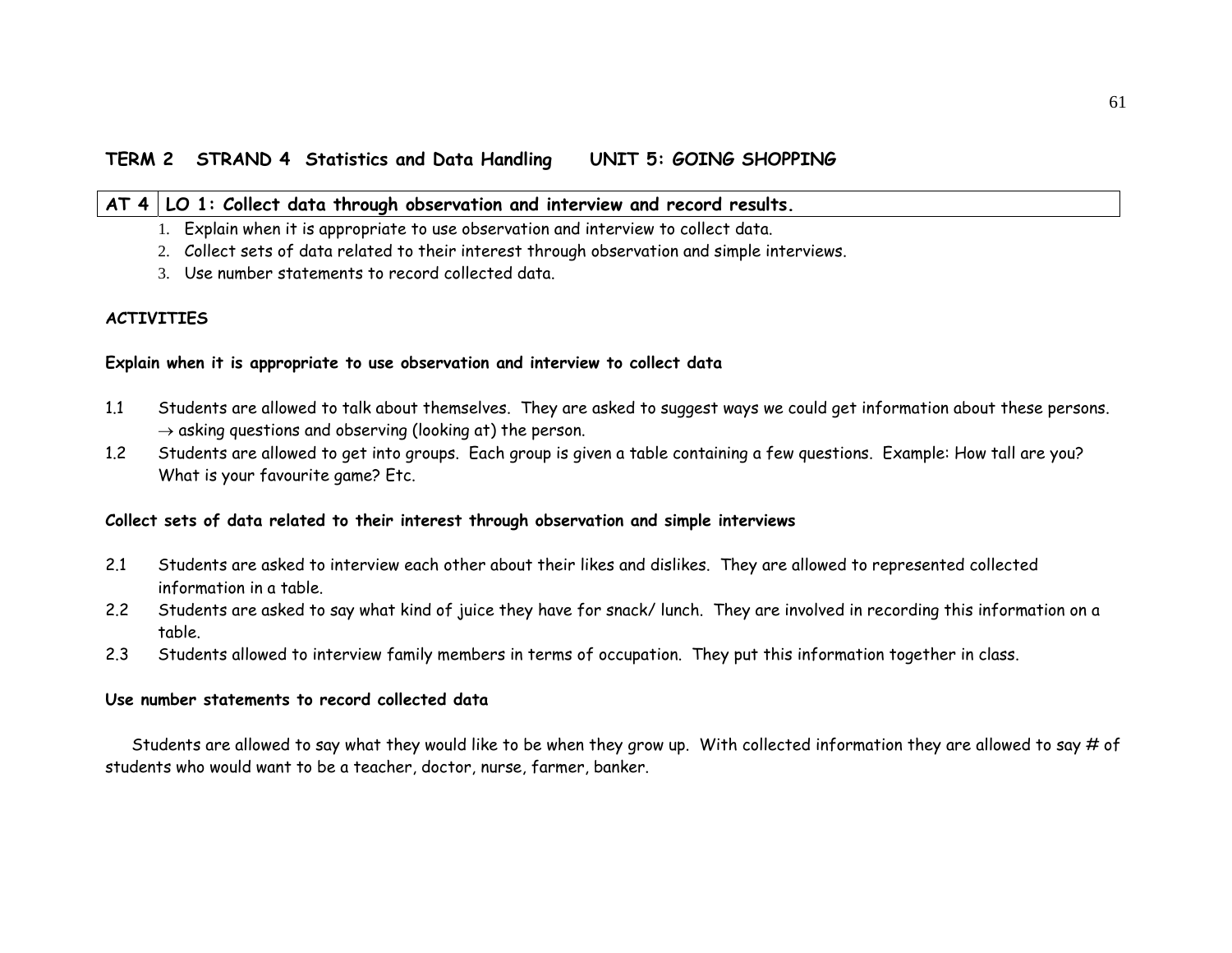As groups, students are allowed to carry out an investigation as to how many students are in each class from K – 6. Example: There are students in K.

Students are asked to say the number of persons in their family. This is recorded in a table. Students are allowed to write the number of persons each child has in his or her family. Ex: John has \_\_\_ persons in his family.

Students are allowed to say the number of girls and boys in each class and in the school.

### **RESOURCES**

Tally charts, pictographs, bar graphs, worksheets, concrete objects

## **ASSESSMENT**

1. The students of grade 3 were asked to select a class president. They wrote their results on a tally table.

| Candidates          | Tally | <b>Candidates Number</b> |    |
|---------------------|-------|--------------------------|----|
| <b>Ruel Ryan</b>    |       | Ruel                     |    |
| Leah Drew           |       | Leah                     | 12 |
| Dianna Catin        |       | Dianna                   | 8  |
| <b>Isaiah Rolle</b> |       | <b>Isaiah</b>            | 3  |

- 2. Use the table to answer the questions.
	- a. \_\_\_ got the least votes.
	- b. Dianna received \_\_\_ votes.
	- c. \_\_\_\_ was chosen as the class president.
	- d. What can you say about Leah based on the tally chart?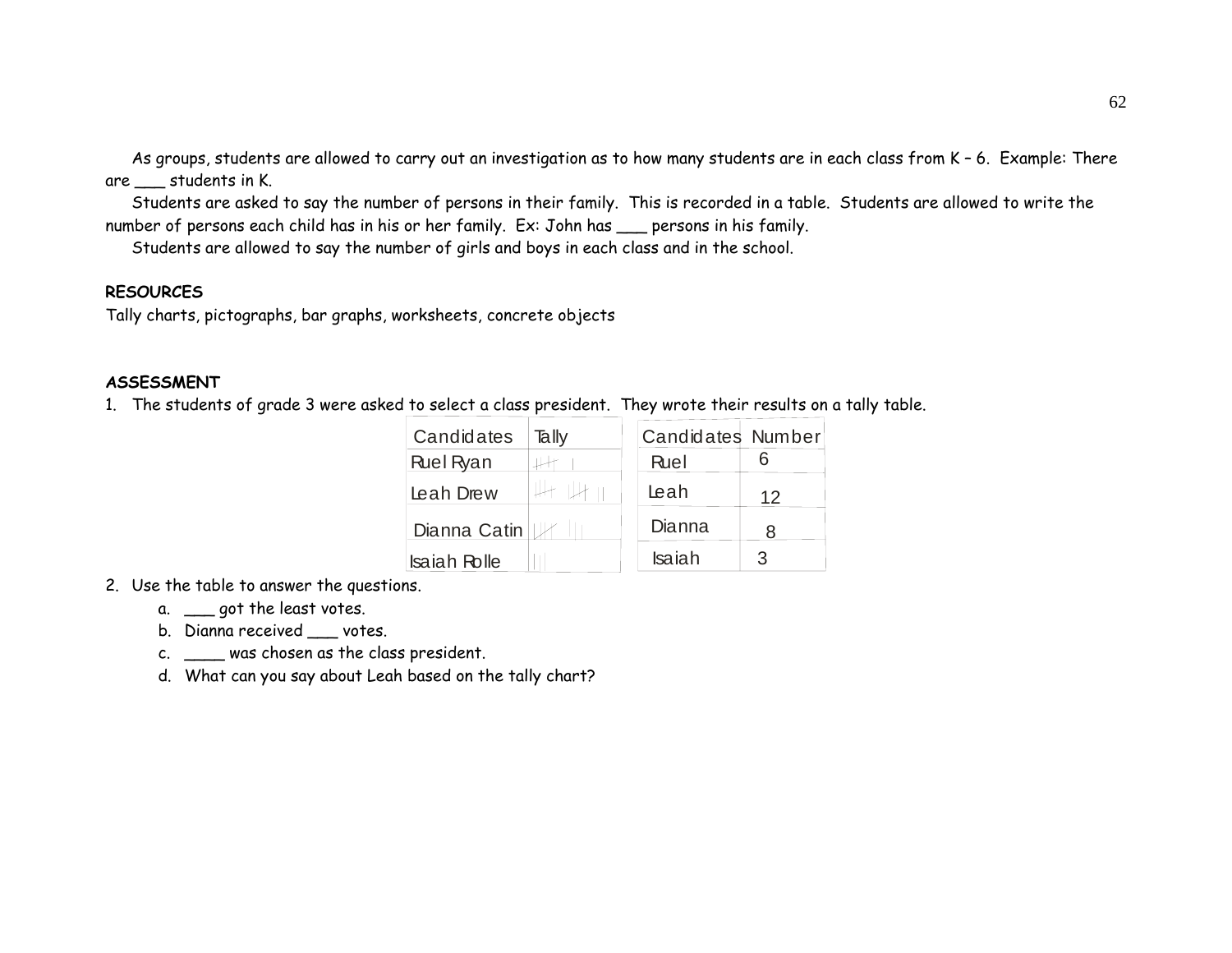| <b>TERM 3 SUMMARY</b>       |                 |
|-----------------------------|-----------------|
|                             | No. of          |
| <b>UNITS</b>                |                 |
|                             | <b>SESSIONS</b> |
| UNIT 1: ON THE BEACH 1      | 18              |
| ATl: LO4                    |                 |
|                             |                 |
| Success Criteria 1 - 5      |                 |
| UNIT 2: HELPING MUMMY       | 24              |
| AT 3: LO 5                  |                 |
| Success criteria: 1 - 3     |                 |
| AT 3: LO 6                  |                 |
| Success criteria: 1 - 4     |                 |
| UNIT 3: ON THE BEACH 2      | 12              |
| AT 1: LO 3                  |                 |
| Success criteria: 5 - 7     |                 |
| UNIT 4: GOING SHOPPING      | 12 <sup>2</sup> |
| AT 4: LO 2                  |                 |
| Success criteria: 1 - 3     |                 |
| UNIT 5: MY FAVOURITE THINGS | 16              |
| AT 5: LO 2                  |                 |
| Success criteria: 1 - 3     |                 |
|                             | 82              |
|                             |                 |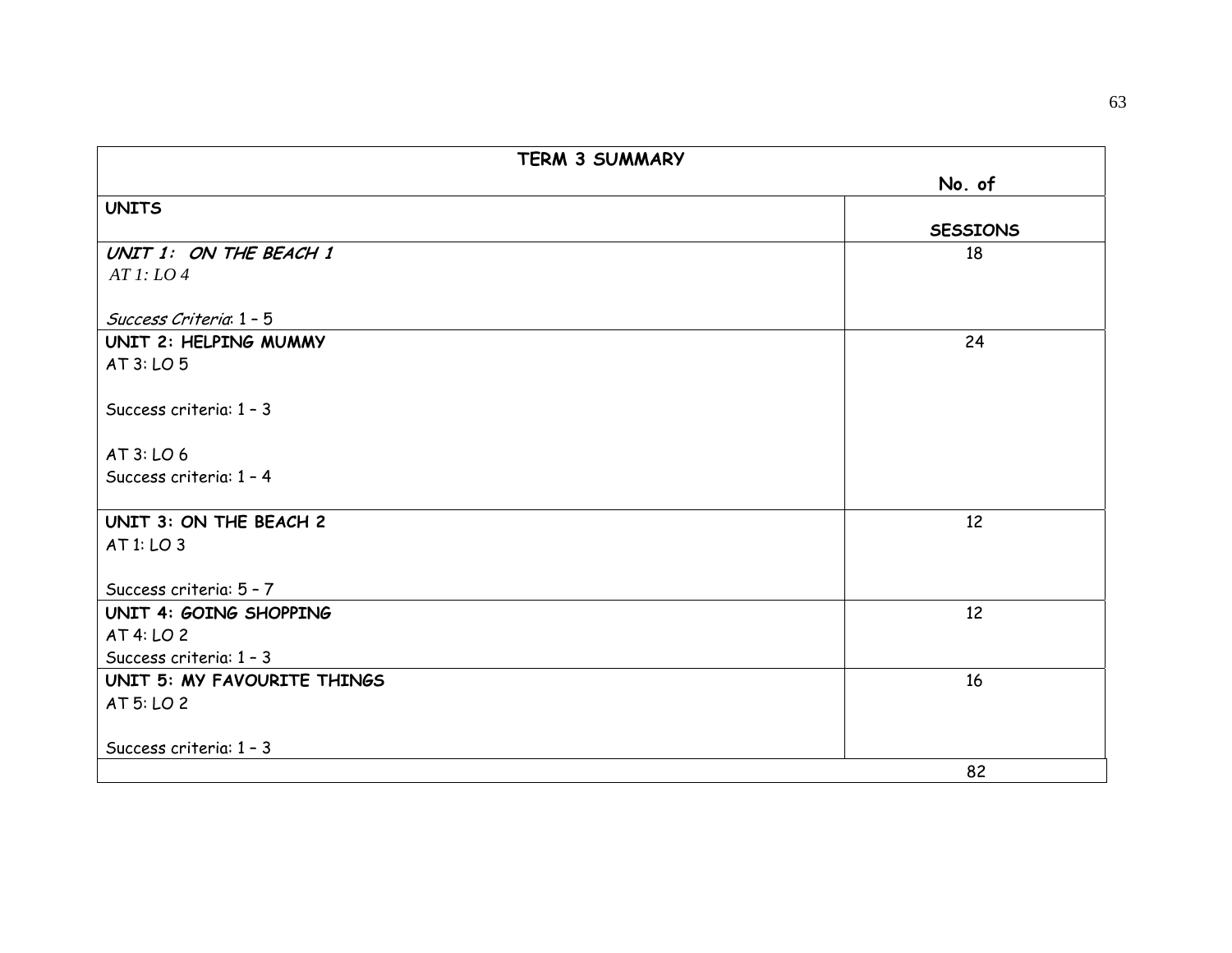## **UNIT PLAN WITH SUGGESTED TEACHING, LEARNING & ASSESSMENT ACTIVITIES**

## **TERM 3 STRAND 1 Number UNIT 1: ON THE BEACH**

| $AT 1   LO 4$ : Use and write fractions in a variety of ways in real life situations                                             |
|----------------------------------------------------------------------------------------------------------------------------------|
| Success Criteria                                                                                                                 |
| 1. Identify, discuss and compare simple fractions using concrete materials (halves, thirds, quarters, eighths)                   |
| 2. Discuss and write, in words and numerals, the proper fraction that corresponds to a pictorial or concrete representation of a |
| fraction of a whole.                                                                                                             |
| 3. Discuss and describe real life situations that involve fractions of a whole.                                                  |
| 4. Calculate a fraction of a group of objects, using concrete objects, pictures/diagrams in real life settings.                  |

5. Create and solve problems involving simple fractions.

### **ACTIVITIES**

#### **Identify, discuss and compare simple fractions (halves, thirds, quarters, eighths) using concrete materials**

1.1 Students are told stories in which things are broken, whether intentionally or not. For example, in one story in which some persons on a boat are fishing, so much fish is caught that the net is broken. In another story in which some persons are about to have a meal, a whole bread is broken. In yet another story, an island experiences an earthquake and the earthquake is so strong that the island is broken into two pieces/ parts.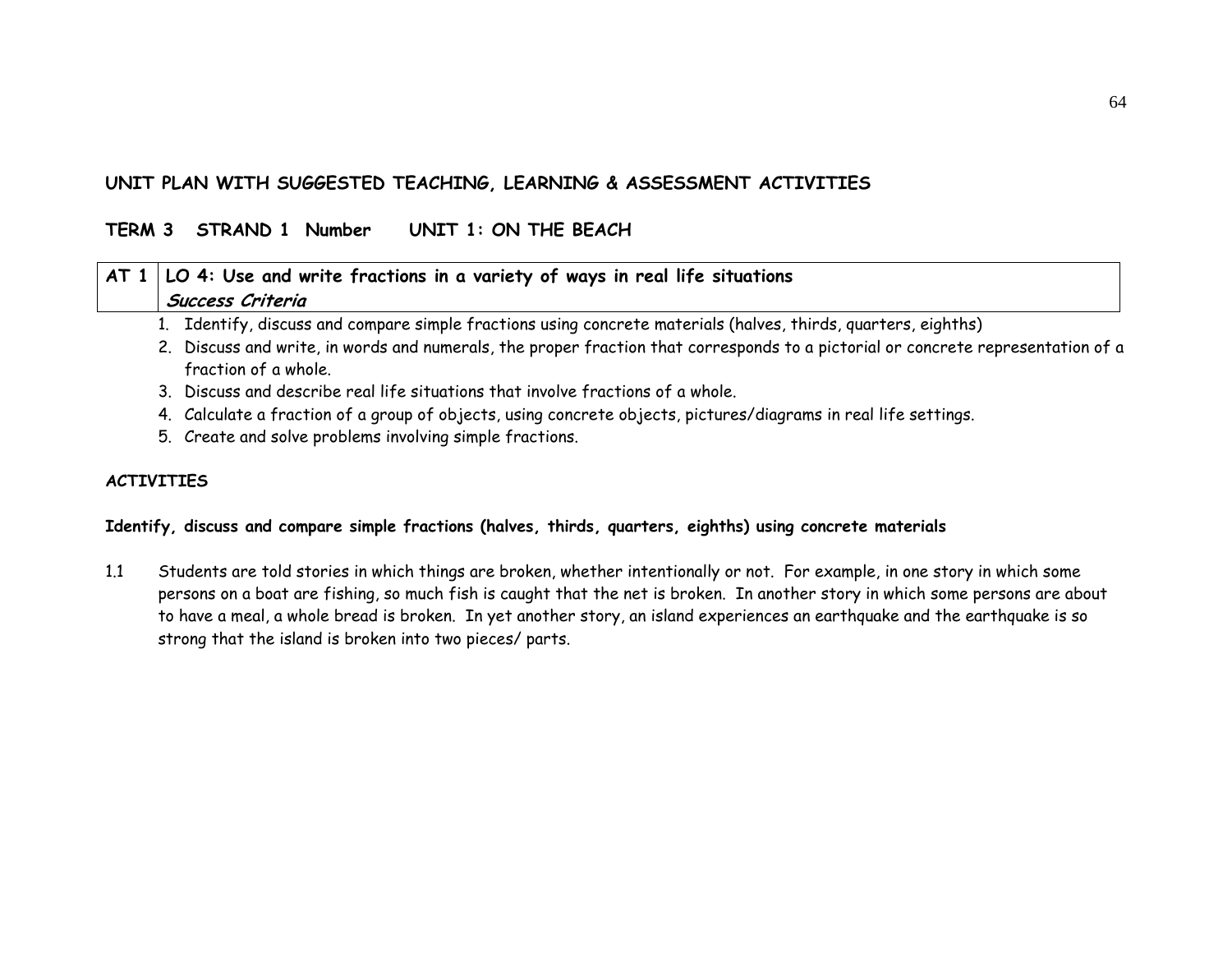

Students are reminded (led to recall) that when something is broken, each part/ piece is a fraction. Students watch as different things are broken. They are involved to say that each piece shown is a fraction. When a number is broken, for example, each part is a fraction. Present different whole objects e.g. fruits, bread, cake. Students are shown a picture as illustrated below and they are asked to read what it says.



Here the whole bread involves 16 pieces; it can be broken into 16 pieces. If we take 2 of these pieces, we can say 2 is a part of 16, or 2 is a fraction of 16. But 16 has many fractions. So we must say which fraction of 16 that 2 is. To answer this question, we can use pictures, as shown below.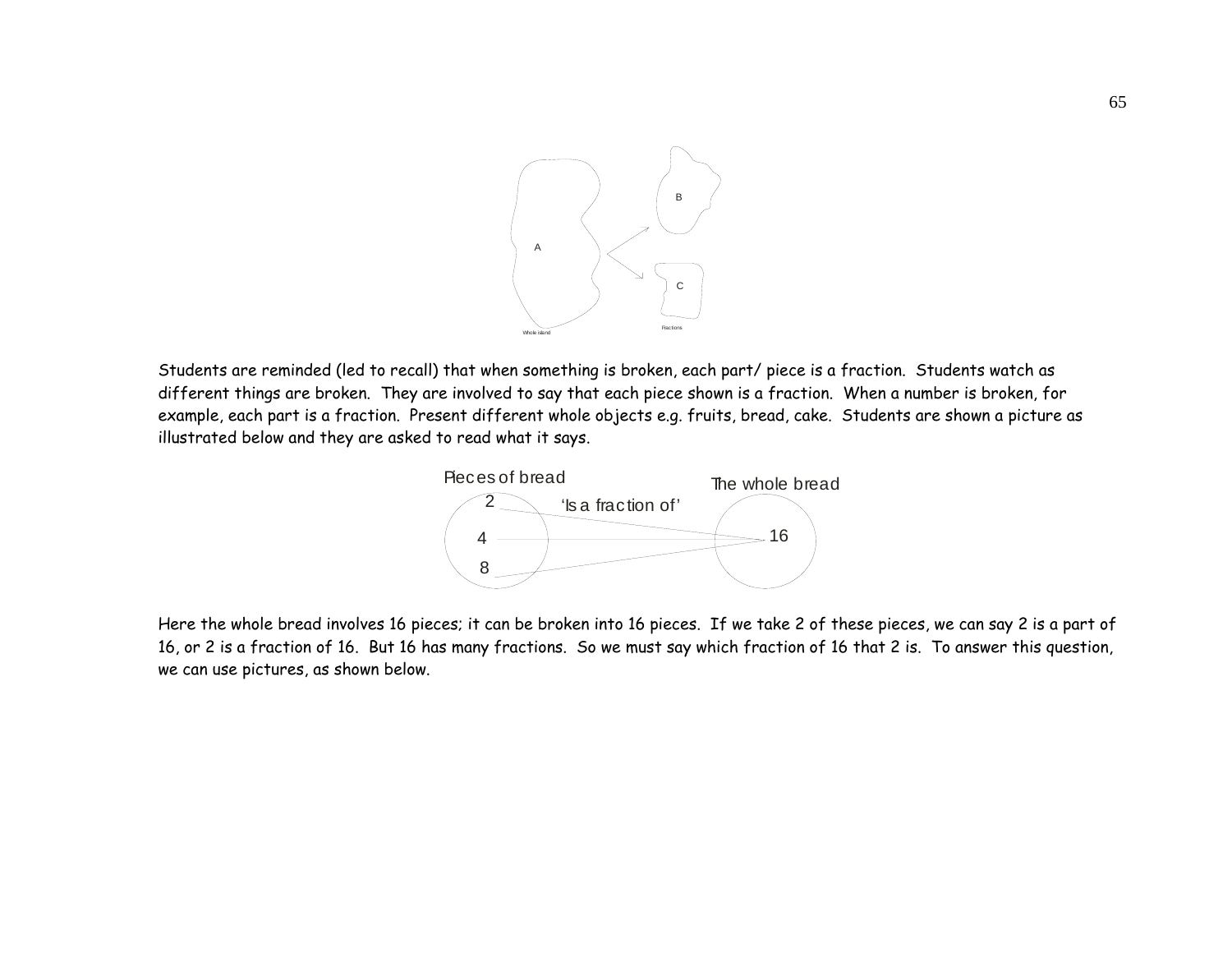

This shows that 2 is one-eighth of 16. In other words, 2 is  $^{\tfrac{1}{8}}$  of 16

Students are pointed to various numbers and (in each case) asked to say which fraction of a particular number it is. Example, they are pointed to 5 (on the part of a number line stretching from 0 to 10) or in some other picture as illustrated above and they are allowed to say what fraction of 10 is 5.

1.2Students are given cut-outs of various simple fractions. They indicate whether the fraction is any of the following:

| ۰ | $-$ | ______ | __ |
|---|-----|--------|----|

**Discuss and write in words and numerals the proper fraction that corresponds to a pictorial or concrete representation of a fraction of a whole** 

- 2.1 Students are given cut-out fractions of items such as grapefruit. They show one-quarter  $(\frac{1}{4})$  of the item, one-half  $(\frac{1}{2})$  of the item, three-quarters  $(\frac{3}{4})$  of the item, etc.
- 2.2Students are given fraction chart and allowed to colour the indicated fractions.

 $\frac{1}{2}$ 

2.3Students are allowed to make picture for  $\frac{1}{2}$ , 1/3,  $\frac{1}{4}$ , 1/8

#### **Discuss and describe real life situations that involve fractions of a whole**

3.1 Students are related a story in which Marie has a cake that she wants to separate into quarters for sharing. Students discuss the pieces that result and the number of persons who get a piece of this cake.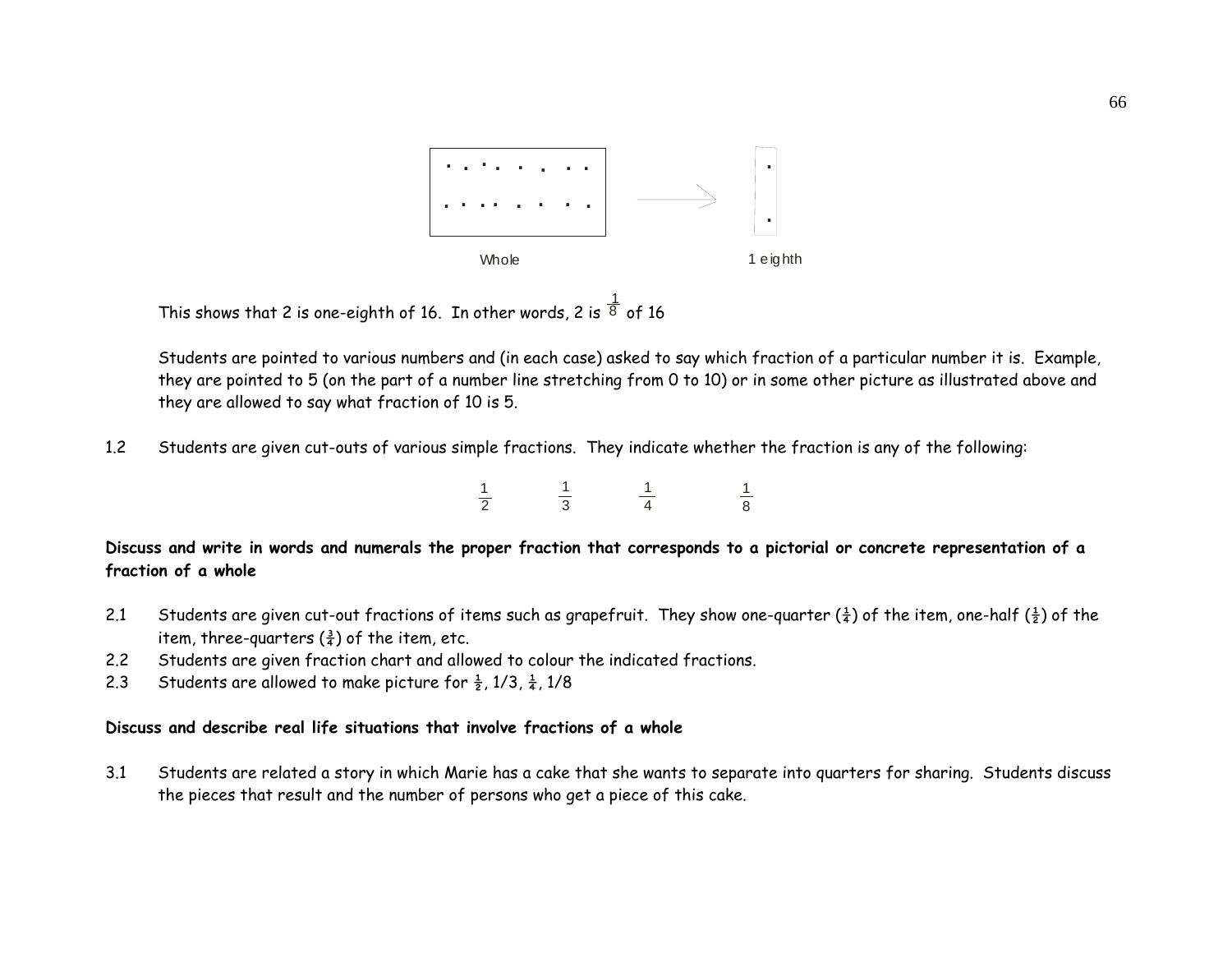## **Calculate a fraction of a group of objects using concrete objects, pictures/ diagrams in real life settings**

- 4.1 Students are told a story in which a teacher is singing a song that she wants her students to learn. At the end of the lesson, 10 of the 15 students are singing the song. Students are asked to reveal what fraction of the class picked up the song.
- 4.2 Students are told a story in which some friends are on an outing. At some point on that outing a wind blows so that 5 of the 20 friends are left without their hats. Students are asked to reveal the fraction of the friends that was left without their hats.

#### **Create and solve problems involving simple fractions**

5.1 Students are presented with a scenario in which John took one side of the pizza illustrated.



Students proceed to complete statements such as:

- (i)  $\hspace{0.15cm}$  John took  $\equiv$  of the pizza.
- (ii) John left  $\stackrel{\square}{\equiv}$  of the pizza.
- (iii) My brother ate 1/8 of the pizza and then ate 1/8 more. What fraction of the pizza did he eat?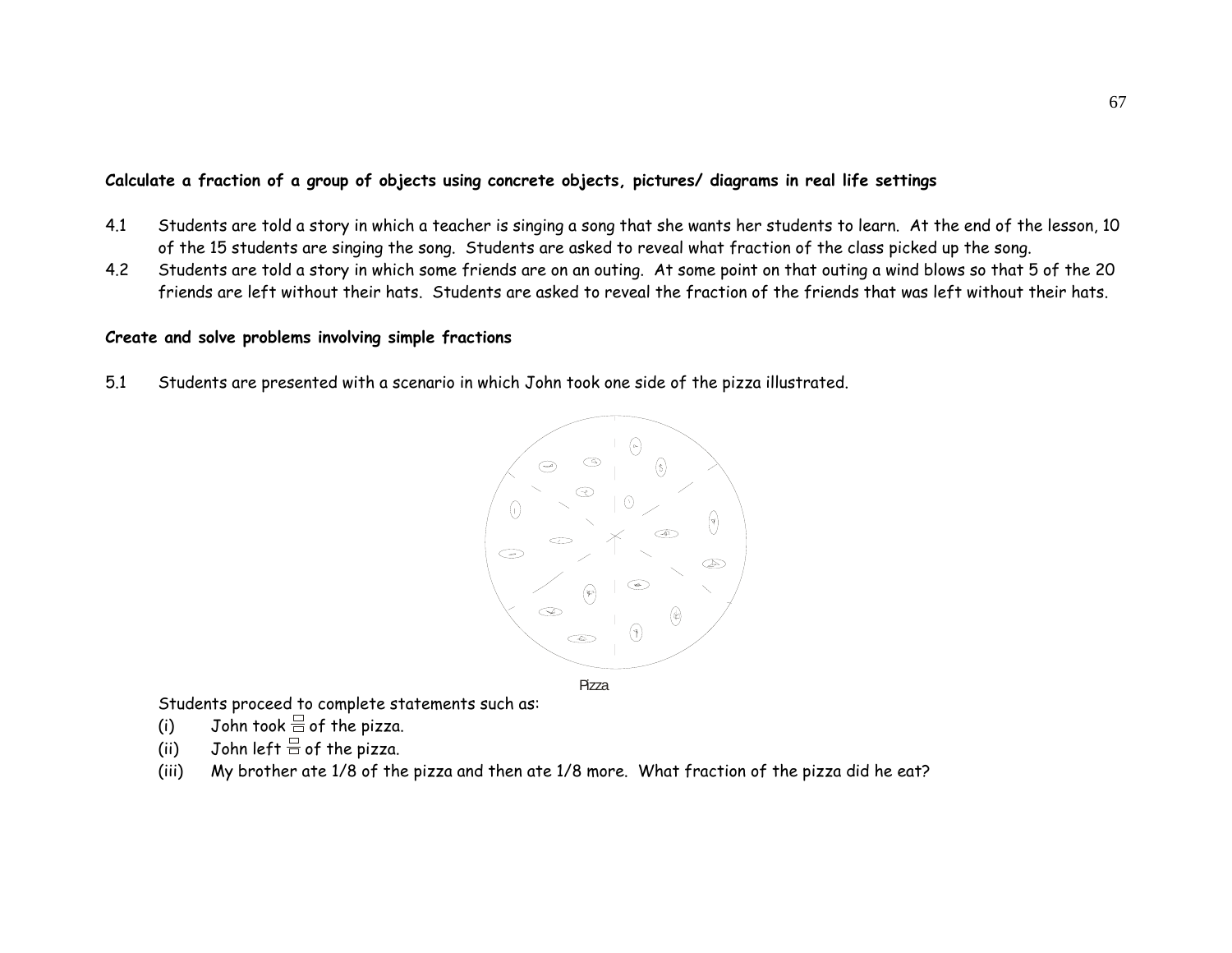- (iv) My dad and sister together ate  $\frac{1}{2}$  of the pizza. Did they eat more or less than my brother? (Students may be asked to make a drawing to help if they are not sure.)
- 5.2Students are related a story in which on Monday  $\frac{1}{2}$  of the class play cricket and on Wednesday 1/3 of the class play cricket. On which day did more students play?

#### **RESOURCES**

Fruits, bottle tops, straws, stones, drawings, cut-outs

## **ASSESSMENT**

1. Shown some shapes with fraction shaded, can indicate the fraction shaded. For example, can indicate what fraction of each of the following shapes has been shaded.



2. Shown a fraction, can show it as a drawing. For example, can draw these fractions

A) 
$$
\frac{5}{10}
$$
 B)  $\frac{3}{4}$  C)  $\frac{6}{8}$  D)  $\frac{1}{2}$ 

3. Shown a whole, can select a specified fraction. For example, can circle the following:

A) 
$$
\frac{1}{4}
$$
 Of 12 biscuits

- B) dended 19 lollipops<br>3
- 4. For a given whole that one has, can indicate the fraction left when a specified number is given away. For example, can answer the following:

Mary had 10 mangoes. She gave 4 to John. What fraction does she have left?

5. Shown a set with some members shaded, can indicate the fraction shaded. For example, can write the fraction for the shaded part of each of set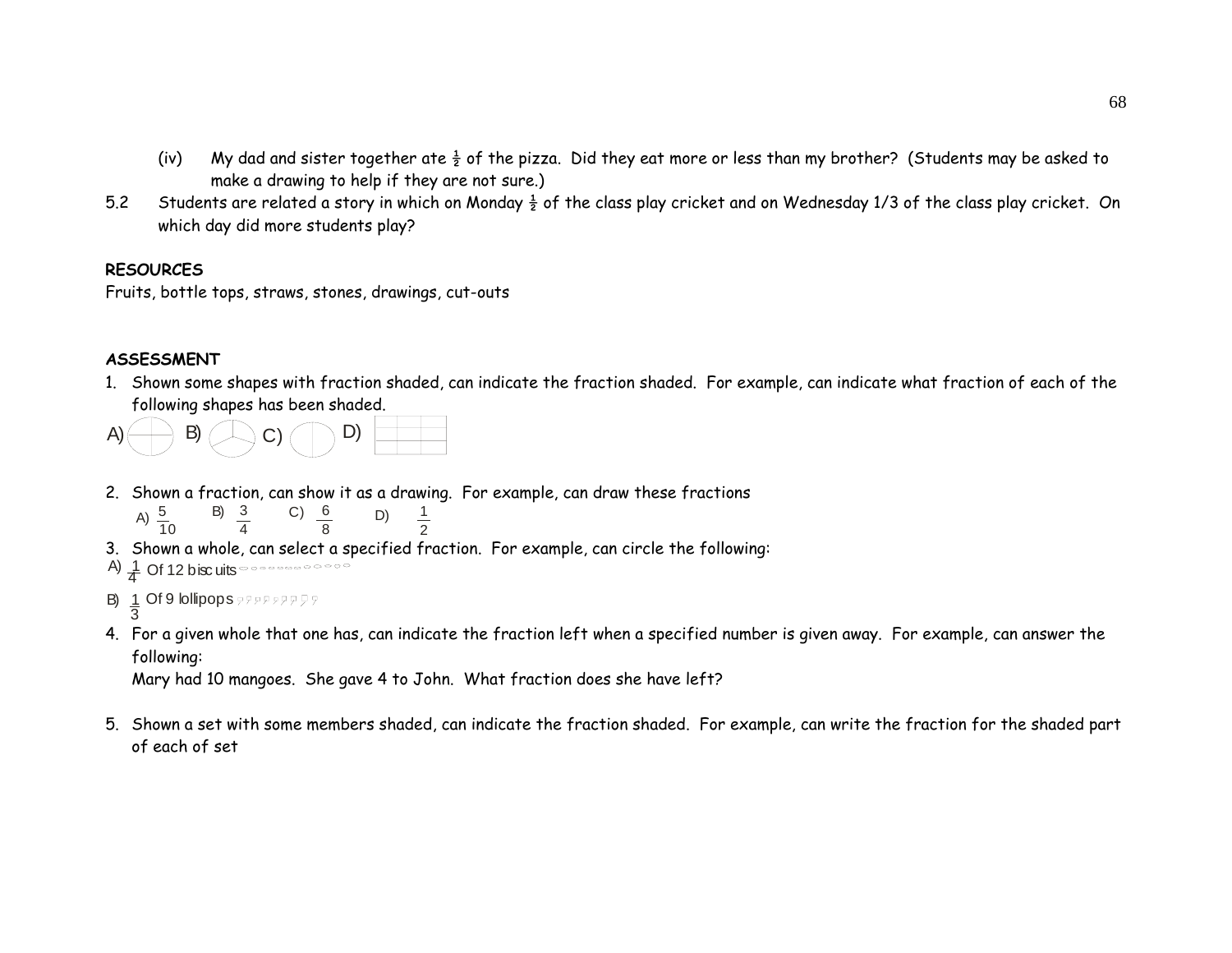

# **TERM 3 STRAND 3 Measurement UNIT 2: HELPING MUMMY**

# **AT 3 LO 5: Tell time in different ways appropriate to age; create and solve time-related problems Success Criteria**

- 1. Read date and month from a calendar.
- 2. Tell, read, write and represent time on the honour, half-hour and quarter honour in a variety of ways, on an analogue or digital clock
- 3. Create and solve problems involving time and duration.

## **ACTIVITIES**

#### **Read date and month from a calendar**

1.1 Students are presented with a calendar.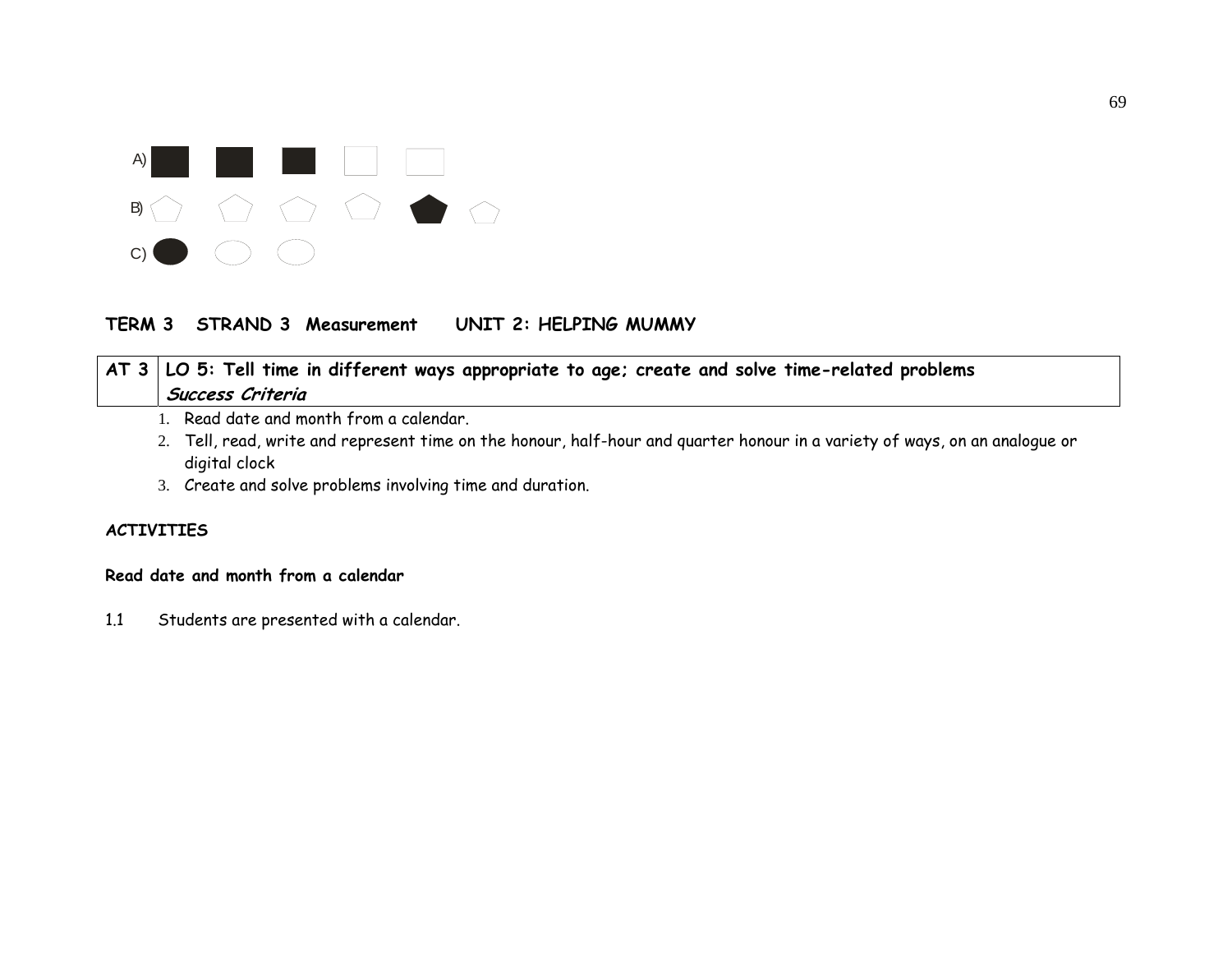| <b>MARCH</b> |     |      |     |                | 2008 |                |
|--------------|-----|------|-----|----------------|------|----------------|
| Sun          | Mon | Tues | Wed | Thurs $ $ Fri  |      | <b>Sat</b>     |
|              |     |      |     |                | 1    | $\overline{2}$ |
| 3            | 4   | 5    | 6   | $\overline{7}$ | 8    | 9              |
| 10           | 11  | 12   | 13  | 14             | 15   | 16             |
| 17           | 18  | 19   | 20  | 21             | 22   | 23             |
| 24           | 25  | 26   | 27  | 28             | 29   | 30             |
| 31           |     |      |     |                |      |                |

Based on the calendar, they are posed with questions, such as the following.

(a) The calendar shows the month of  $\frac{1}{\sqrt{1-\frac{1}{n}}}\$ .

(b) The  $7^{th}$  of March is a \_\_\_\_.

(c) There are \_\_\_\_ Saturdays in the month of March.

(d) Shari's birthday is the  $23^{rd}$  March. What day is this? A \_\_\_\_\_.

(e) The last day of March is a  $\frac{1}{\sqrt{1-\frac{1}{n}}}\$ .

**Tell, read, write and represent time on the honour, half-hour and quarter-hour in a variety of ways, on an analogue or digital clock** 

2.1 Students are shown model clocks on which time is represented on the hour, quarter and half hour, as illustrated.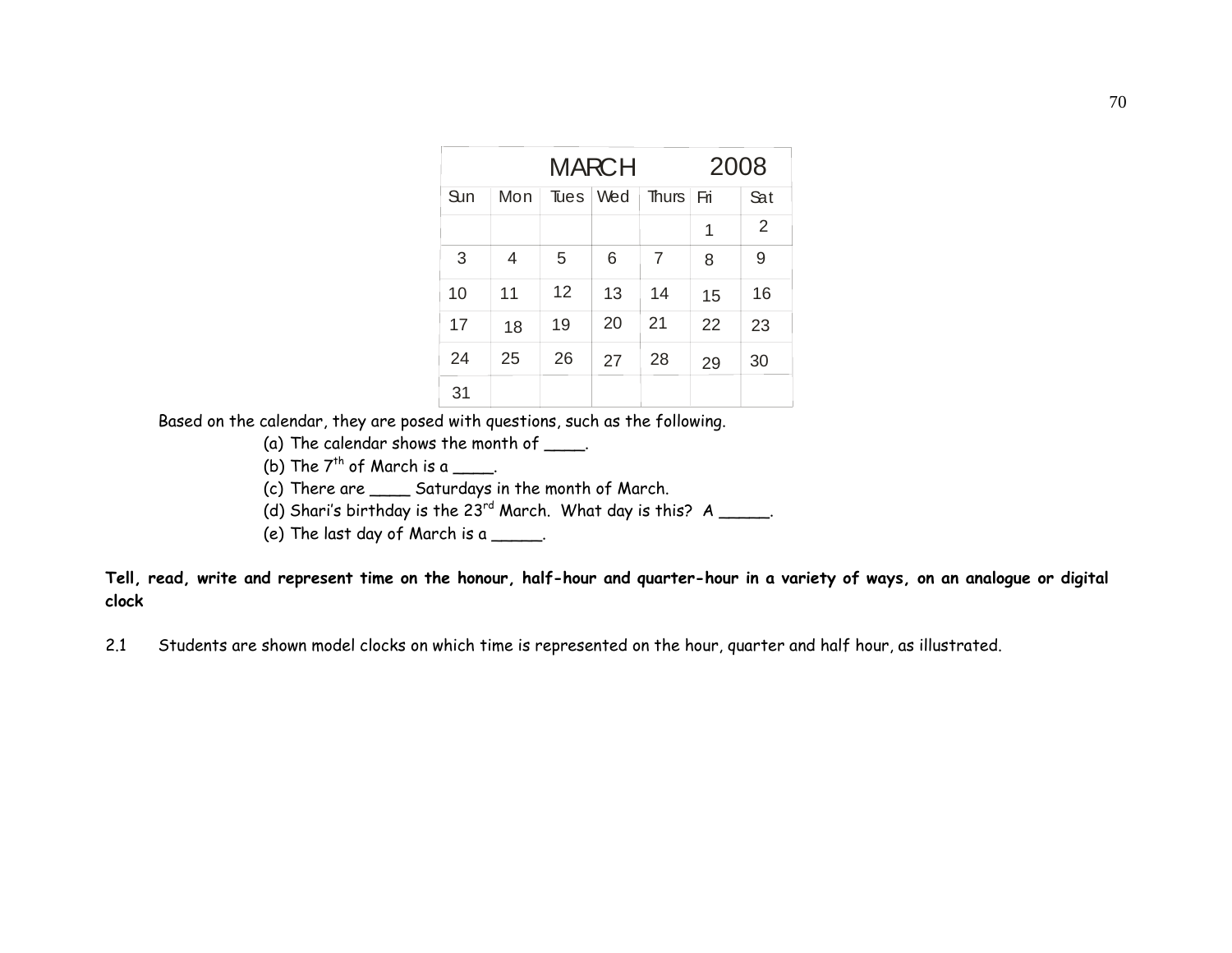

Students tell time and use their clocks to show time. A time (e.g. 9:15) is called out. Students represent it on clock.

#### **Create and solve problems involving time and duration**

- 3.1 Students are placed in groups. Each group is given a different sample question, as illustrated.
	- (1) Tom left his home at 8' o clock. He took 1 hour to get to school. What time did he reach at school?
	- (2) It takes half an hour to make a dress. Susan starts at 10 o' clock. Draw a clock and put in the time to show at what time Susan finishes the dress.

In their groups students discuss and use different strategies (e.g. timelines and clocks) to solve problems. Each group presents solutions of their problems to class.

#### **RESOURCES**

Calendars, clocks, watches, clockfaces

#### **ASSESSMENT**

1. Shown a clock, can indicate the time it shows. For example, can write the time shown on these clocks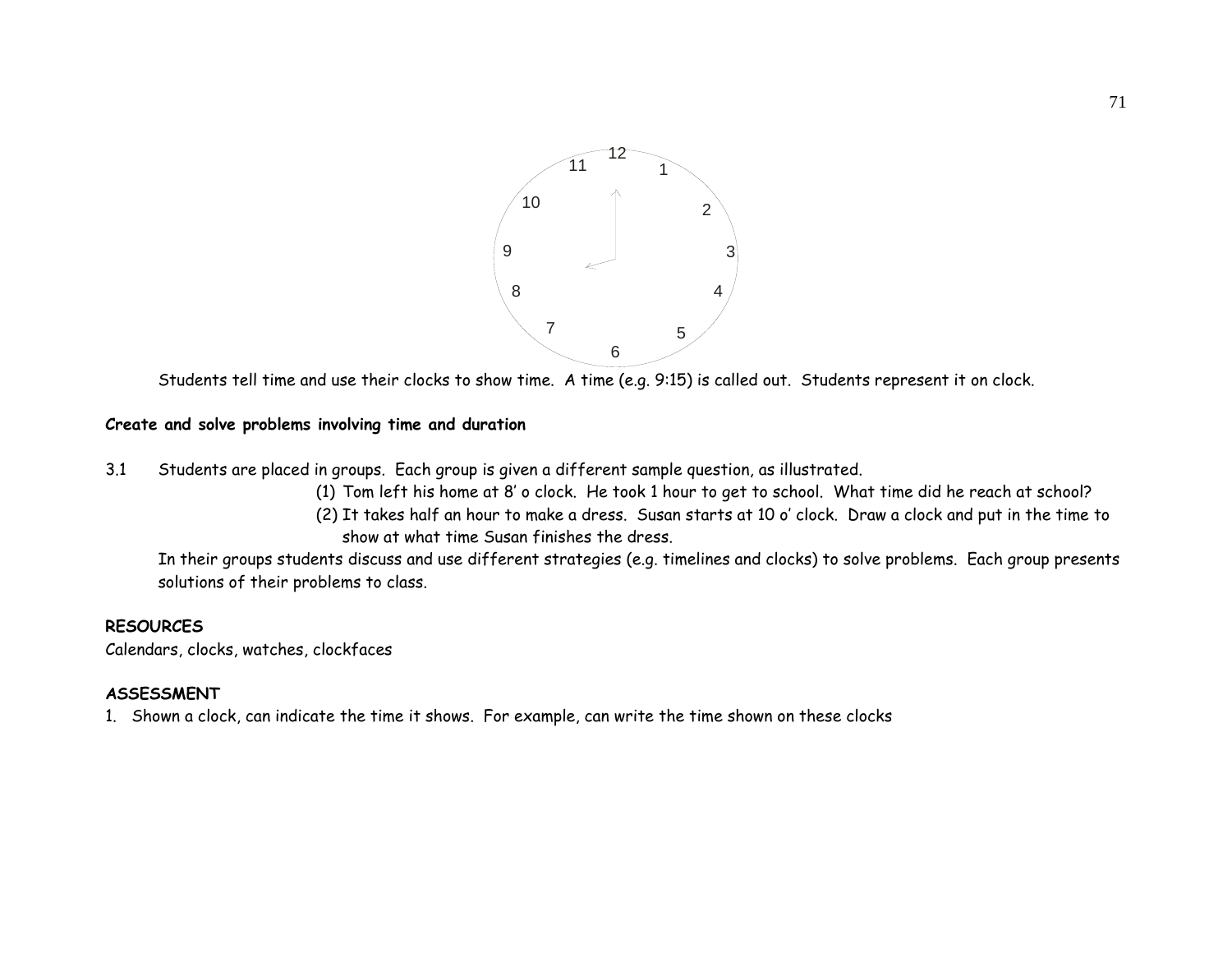

2. Shown a clock without hands and the indicated time, can draw hands to show the time. For example, can draw hands to show the time:



3. Given simple story related to time, can use it to work out solution. For example, can do the following:

(a) Sarah left home at 8:45 am. She took half an hour to get to school. What time did she arrive?

(b) Darly left Dominica on the 15<sup>th</sup> February. He spent 7 days in St. Lucia. On what day did he return?

| February |     |             |     |           | 2008 |     |
|----------|-----|-------------|-----|-----------|------|-----|
| Sun      | Mon | <b>Tues</b> | Wed | Thurs Fri |      | Sat |
|          |     |             |     |           | 1    | 2   |
| 3        | 4   | 5           | 6   | 7         | 8    | 9   |
| 10       | 11  | 12          | 13  | 14        | 15   | 16  |
| 17       | 18  | 19          | 20  | 21        | 22   | 23  |
| 24       | 25  | 26          | 27  | 28        | 29   |     |
|          |     |             |     |           |      |     |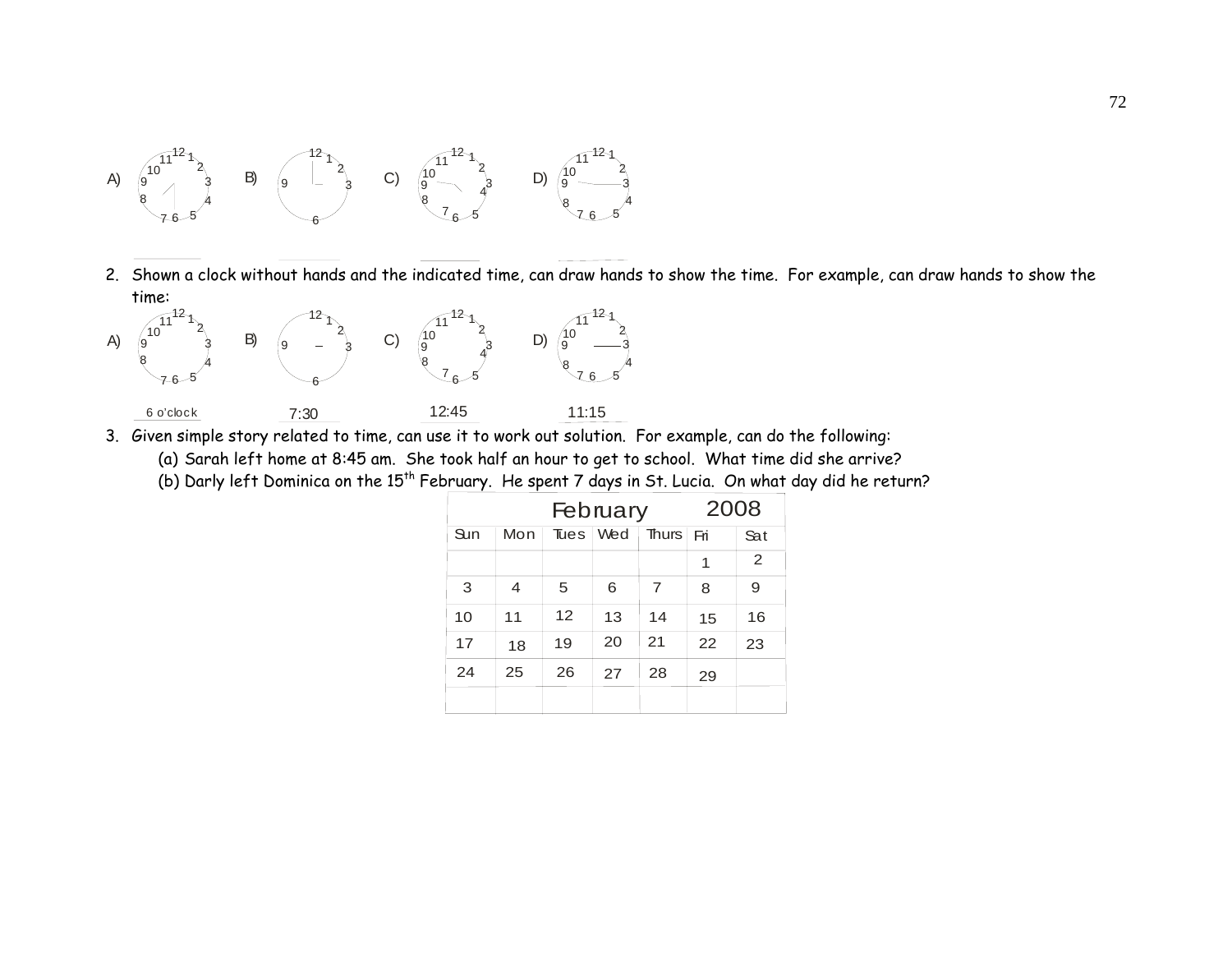# **AT 3 LO 6: Create and solve real life problems involving simple calculations of money Success Criteria**

- 1. Read and write amounts of money up to \$1 000
- 2. Represent amounts of money up to \$50 using various combinations of notes, \$1 coins and other coins as necessary
- 3. Calculate the cost of a set of items given cost of that item
- 4. Create and solve problems involving money with various amounts

## **ACTIVITIES**

## **Read and write amounts of money up to \$1 000**

- 1.1 Students are related a story in which Andy enters a store and speaks to the keeper. He is shown a toy that he can get for \$1 50.00. Students are asked to write the price that the storekeeper is asking. Students suggest other prices the storekeeper could have asked. Their suggestions are written.
- 1.2 Students observe as teacher uses specimen money to show the combination of notes and coins to illustrate examples found in text. Students are led to add up the total value of dollar notes first followed by coins.



Students observe as teacher points to the price tag of the school bag. They are reminded (led to recall) that

- we write the amount as \$31.60
- the dots separate the dollars from cents
- the dollars are written on the left side of the dot and the cents on the right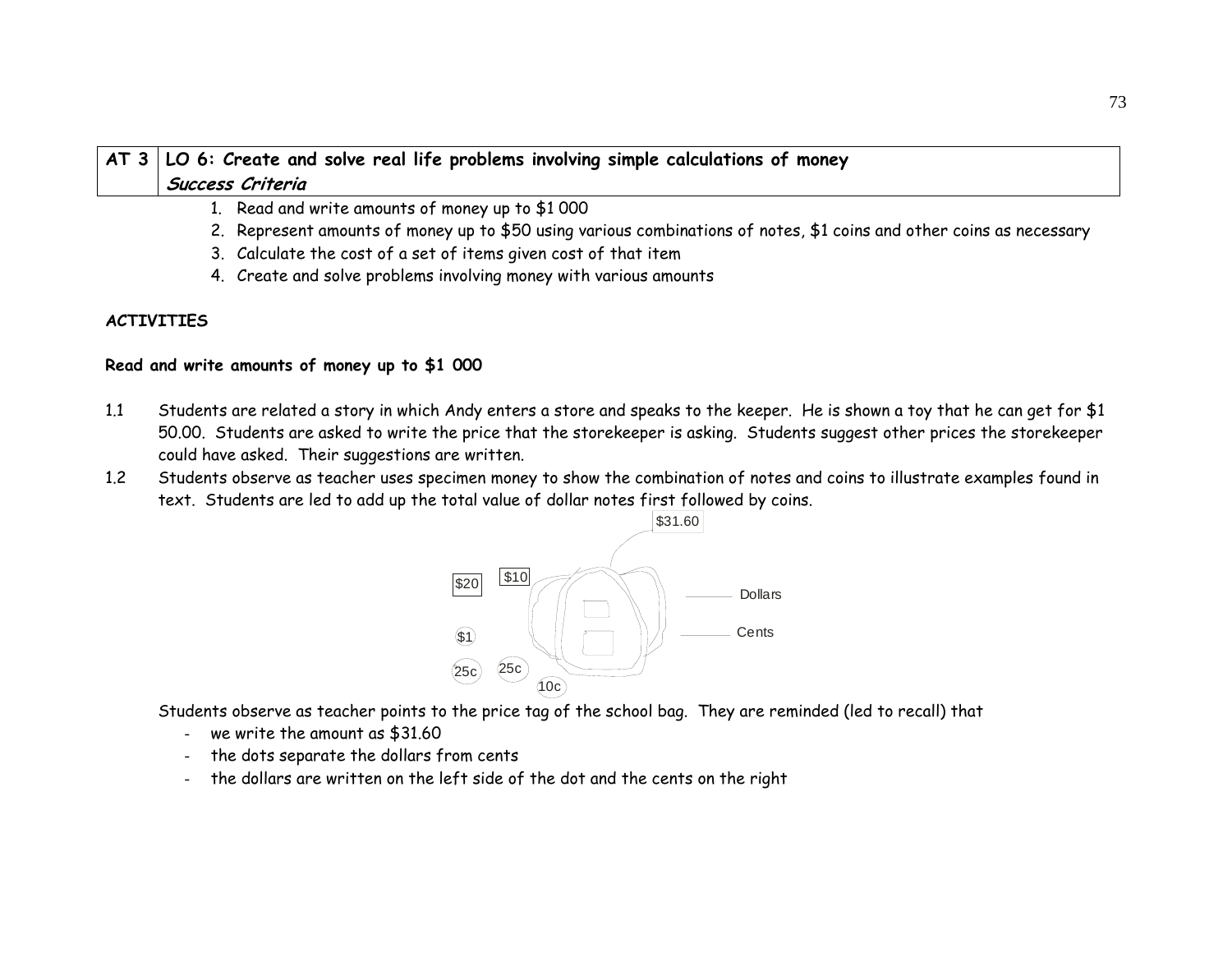- there are always 2 digits on the right side of the dot

## **Represent amounts of money up to \$50 using various combinations of notes, \$1 coins and other coins as necessary**

2.1 Students observe as teacher uses coloured stones to make a shop. Explain that the stones are different prices (for example, red 25 c, blue \$5 and green \$20). Students are each given \$50 to spend. They are allowed to work out all the possible combinations of stones they could buy. They draw all the ways in which they could pay for the stones using notes and coins.

## **Calculate the cost of a set of items given cost of that item**

3.1 Students are placed into groups. Each group is given a variety of objects with the price tags on one of the objects, as illustrated.



Students are to find the total cost of the items in each group of objects.

3.2 L

#### **Create and solve problems involving money with various amounts**

- 4.1 Students could collect all kinds of empty containers and borrow items from home to make a classroom market. Items are priced and counters and 'home made' notes could be used to make purchases and give change.
- 4.2Students related a story in which Ann enters a shop and uses \$1.00 to pay for 3 sweets.

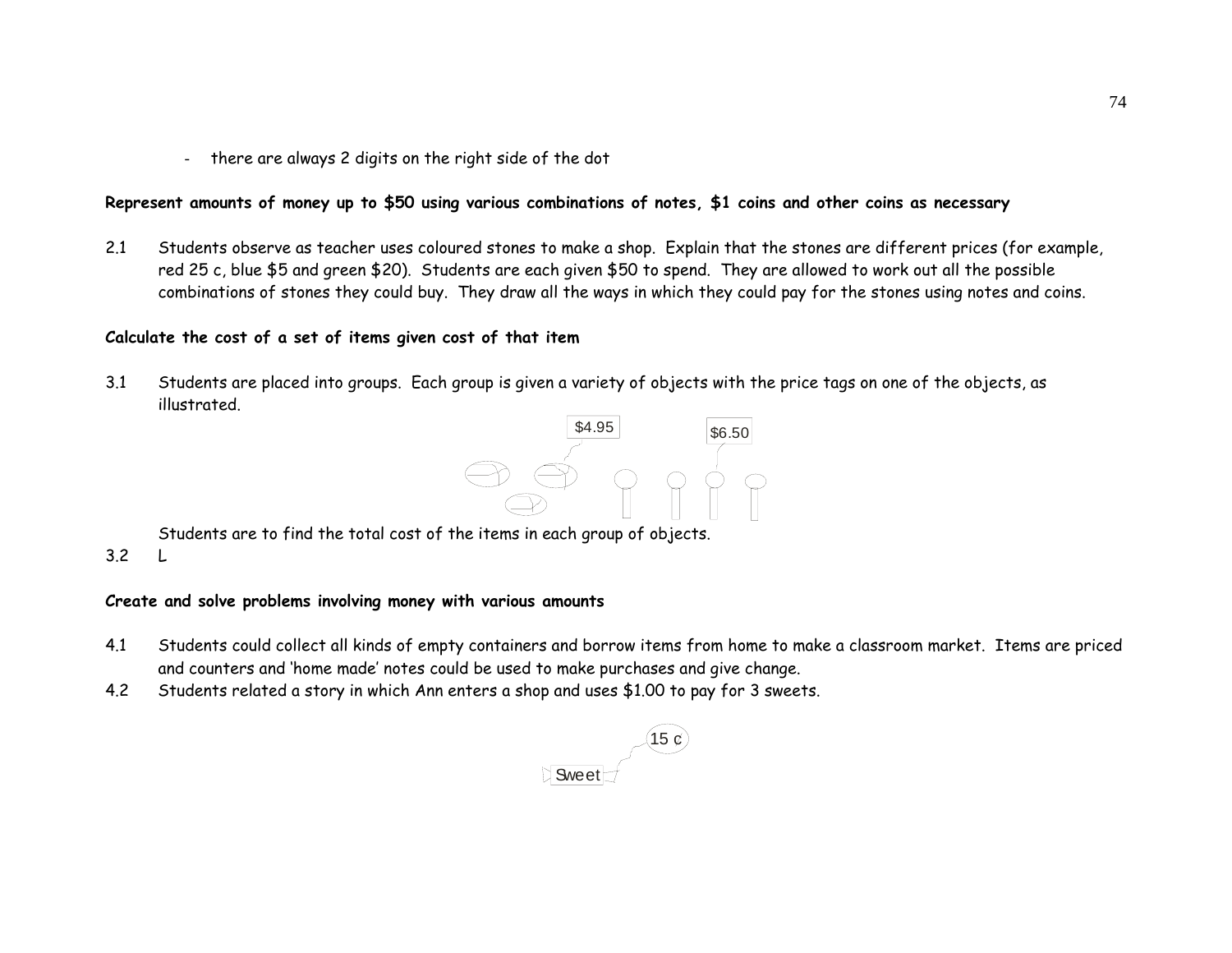They are asked to reveal (i) the cost of 3 sweets and (ii) the change that Ann receives from \$1.00.

4.3Students are told a story in which Elma enters a store and sees a book and a calculator she wants.



Students are asked to find the total cost of the book and the calculator.

## **RESOURCES**

#### **ASSESSMENT**

- 1. Shown
	- a. A combination of coins, can write how much it is worth
	- b. items on a list together with associated prices, can read and write the amount of money for an indicated item.
- 2. Shown an item with a particular price tag, can indicate possible combinations of coins or notes that could be used to pay for the item.
- 3. Shown various items with their price tags, can work out the cost for two or more of the items.
- 4. Shown an amount to be paid, can calculate change on a specified amount.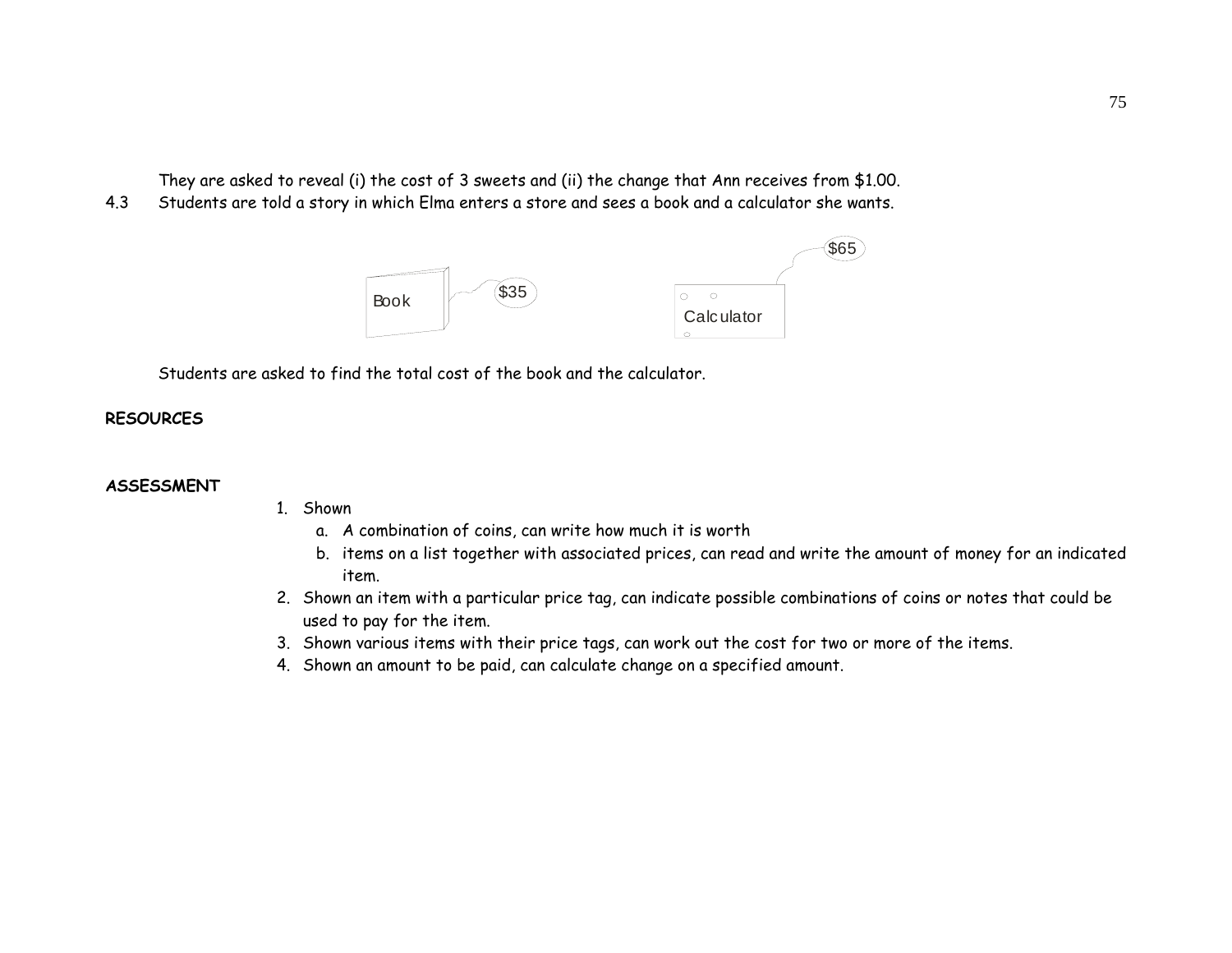## **TERM 2 STRAND 1 Number UNIT 3: ON THE BEACH 2**

# **AT 1 LO 3: Create and solve real life problems involving addition and subtraction with numbers up to 1 000 and involving multiplication and division of one and two digit numbers Success Criteria**

- 6. Discuss and use a variety of strategies to solve simple problems involving multiplication and division of 2-digit numbers by 1-digit numbers in real life settings.
- 7. Discuss and use mental computation strategies or the calculator to carry out calculations where necessary.

## **ACTIVITIES**

**Discuss and use a variety of strategies to solve simple problems involving multiplication and division of 2-digit numbers by 1 digit numbers in real life settings** 

6.1 Students are related a story in which we consider our eggs. Their number is 12, before the fowls lay. As the fowls lay, let their number be multiplied by 2. Students discuss a problem-solving strategy that involves drawing a picture or a diagram, as illustrated below.



Students are led to see that the picture suggests that the number we seek is in the expression  $2\times12$  or the expression  $12 + 12$ , that it is 24.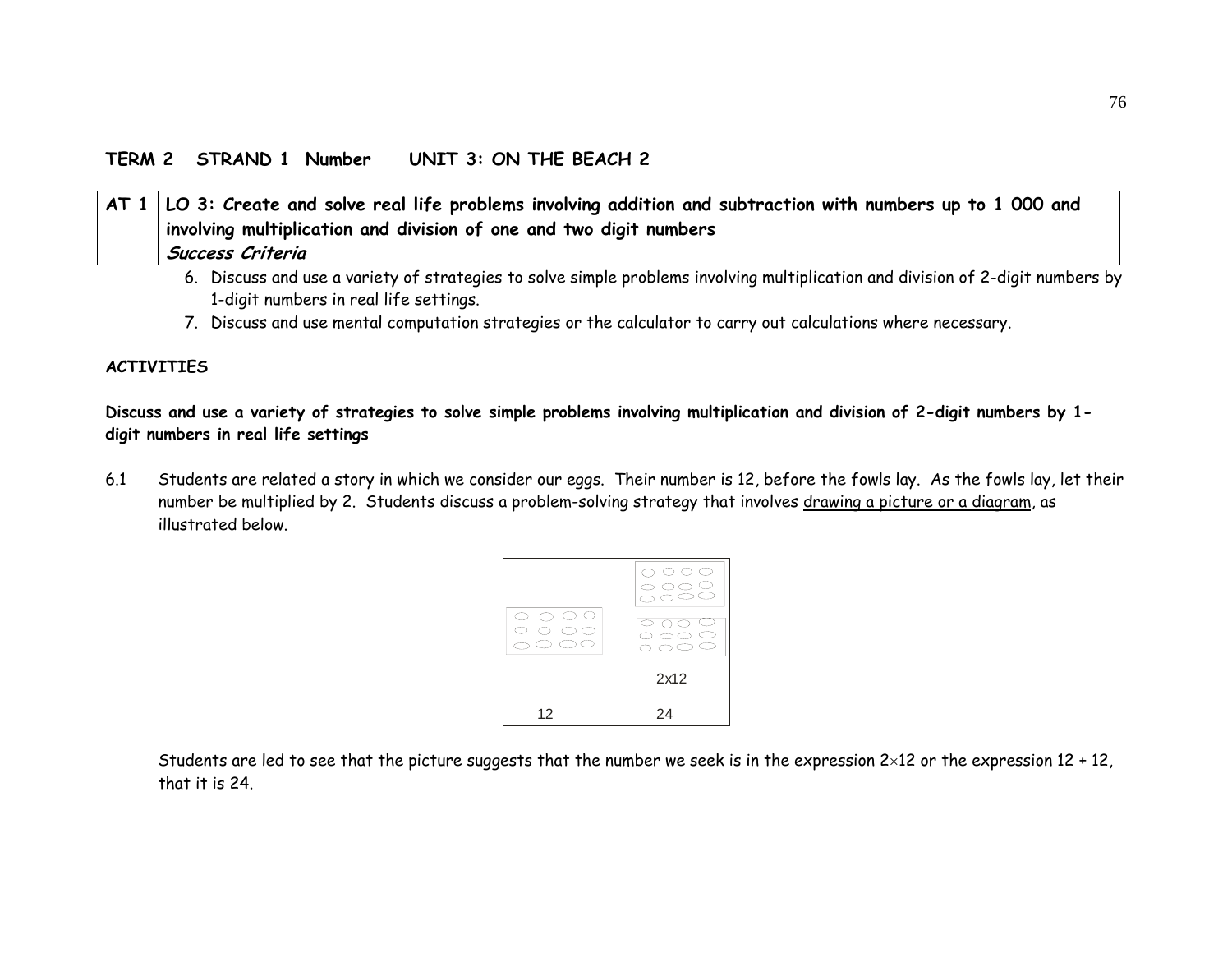6.2 Students are asked to imagine now that the number we have is 20. We can add another 20 to this, can't we? This means there comes the expression 20 + 20, which gives the result 40. If another 20 is added to it, we are left now with 60.

This work could have been done in another way – through multiplication. The expression 3×20 tells us that 20 is multiplied by 3. To carry out the calculation, we could recast the expression in the format

|    | 20 |
|----|----|
| 20 | x3 |
| xЗ | 60 |

6.3 Students are asked to imagine now that the number we have is 21. We know that it has some three's (3's) in it, because it is greater than 3. But we are not yet clear (certain) how many. Mathematics tells us that to ask how many 3's there are in 21, we can write the expression  $21 \div 3$ .

 One way to find out is to keep taking away (subtracting, removing) 3 from it until what's left (in our hand) is 0. One approach uses the number line. Take a strip of paper on which are spaced numbers from 0 to 21. Now with this strip in hand, make a cut at 18, to remove the first 3. Then keep making other cuts until all the three's (3's) are removed (and what's left in hand is 0).

|  |  |  |  |  |  |  | 0 1 2 3 4 5 6 7 8 9 10 11 12 13 14 15 16 17 18 19 20 21 |  |  |  |
|--|--|--|--|--|--|--|---------------------------------------------------------|--|--|--|
|  |  |  |  |  |  |  |                                                         |  |  |  |

Another approach uses the procedure shown below.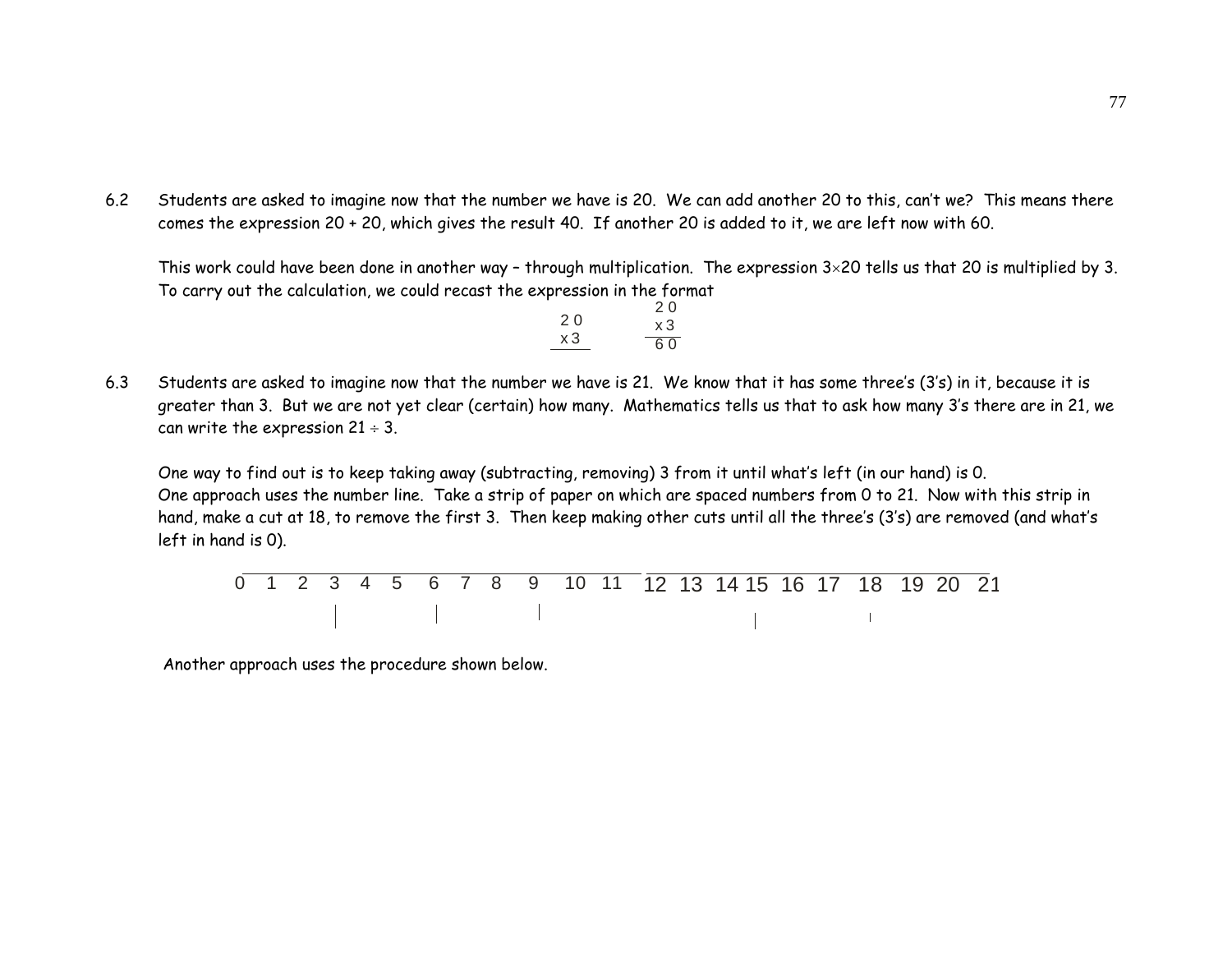$$
\begin{array}{r} 3)2 \underline{1} \\ 2 \underline{3} \\ 1 \underline{8} \\ 1 \underline{3} \\ 1 \underline{5} \\ 1 \underline{2} \\ 1 \underline{3} \\ 2 \underline{3} \\ 0 \\ 2 \underline{3} \\ 6 \\ 3 \underline{3} \\ 0 \\ 0 \end{array}
$$

In this method, we keep subtracting 3 from what we have left until what is left is 0. We then count the three's (3's) that are removed, to find that (in this case) as many as 7 three's were removed. This enables us to conclude that 21 divided by 3 is 7. It is summarised by writing  $^3)^{-2-1}$ 7 or 21 ÷ 3 = 7

6.4 Students are engaged in saying or writing a division statement corresponding to a given multiplication statement. For example, given the statement  $7\times5$  = 35, they write  $35 \div 5$  = 7. And given the expression  $5\times7$  = 35, they reveal  $35 \div 7$  = 5.

#### **Discuss and use mental computation strategies or the calculator to carry out calculations when necessary**

- 7.7Students work mentally to complete written statements like: (i)  $20 \times 2 = \Box$ ; (ii)  $\Box \times 2 = 60$ ; (iii)  $2 \times \Box = 50$
- 7.8Students work mentally to complete written questions like (i)  $50 \div 2 = \Box$ ; (ii)  $\Box \div 2 = 30$

#### **RESOURCES**

Flashcards, base 10 materials, bingo and card games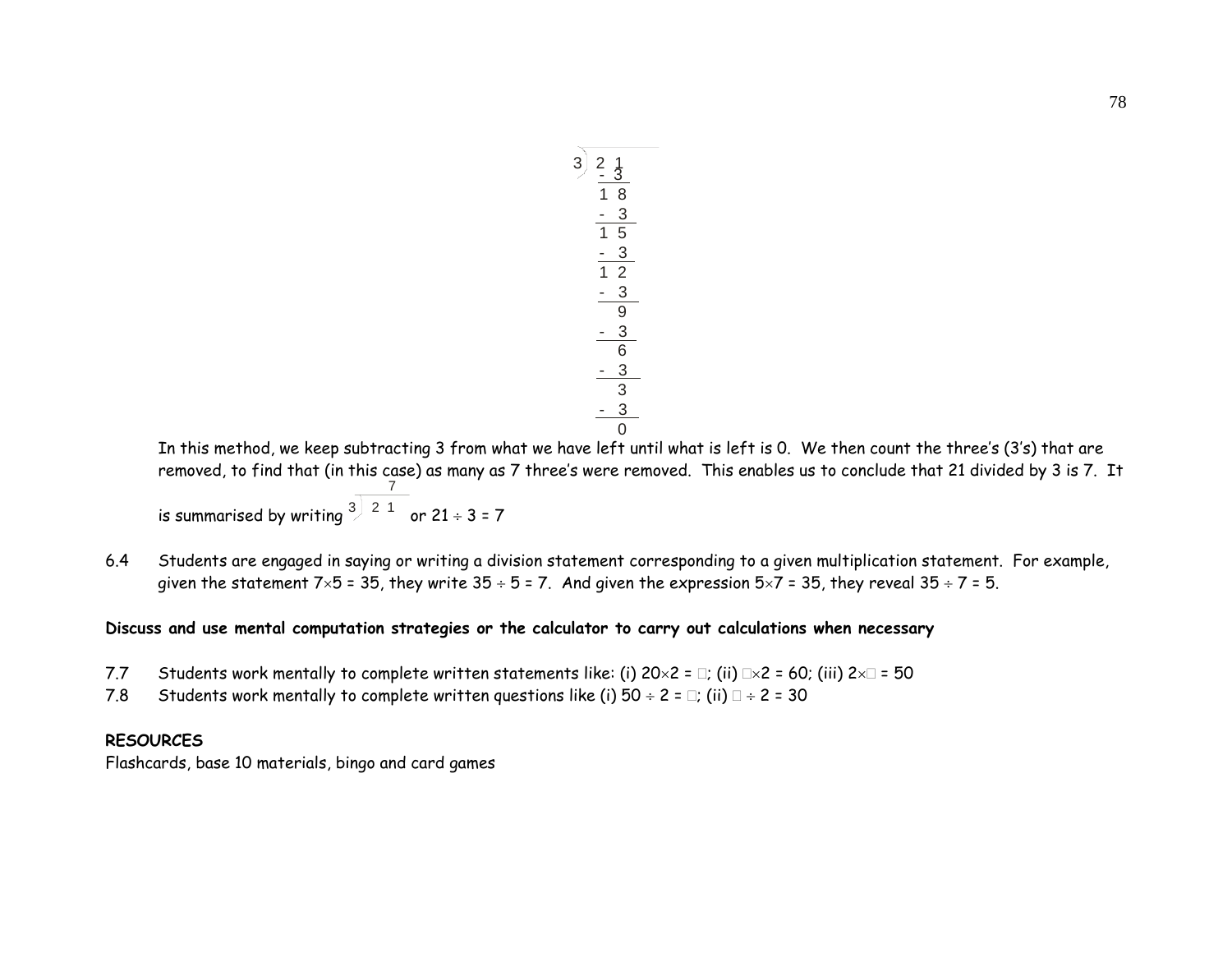#### **ASSESSMENT**

- 7. Shown a number, can work out the number it must be multiplied by to get a particular result. For example, (i) can say what 30 must be multiplied by to get 90; (ii) can find the number if told it is, say, 3 multiplied by a particular number. For example, given that  $3\times45 = 0$ , can find  $\Box$ .
- 8. Can answer question in a story of division. Lead had 45 marbles. She shared it equally among 3 friends. Example: How many marbles does each friend receive?

## **TERM 3 STRAND 4: Statistics and Data Handling UNIT 4: GOING SHOPPING**

|  | $\vert$ AT 4 $\vert$ LO 2: Use, construct and interpret simple pictographs, charts and tables. |
|--|------------------------------------------------------------------------------------------------|
|  | Success Criteria                                                                               |
|  |                                                                                                |

1. Read the data presented in simple pictographs, bar graphs and tables

- 2. Construct simple pictographs, bar graphs and tables for real life problems
- 3. Interpret the data presented in simple pictographs, bar graphs and tables

## **ACTIVITIES**

## **Read and write data presented in simple pictographs, bar graphs and tables**

1.1 Students observe as teacher (i) presents simple pictographs, bar graphs, tables or charts and (ii) demonstrates how information is read from graphs and tables. Students are placed in groups. They look at chart and discuss among themselves information shown. They read data from chart through questioning.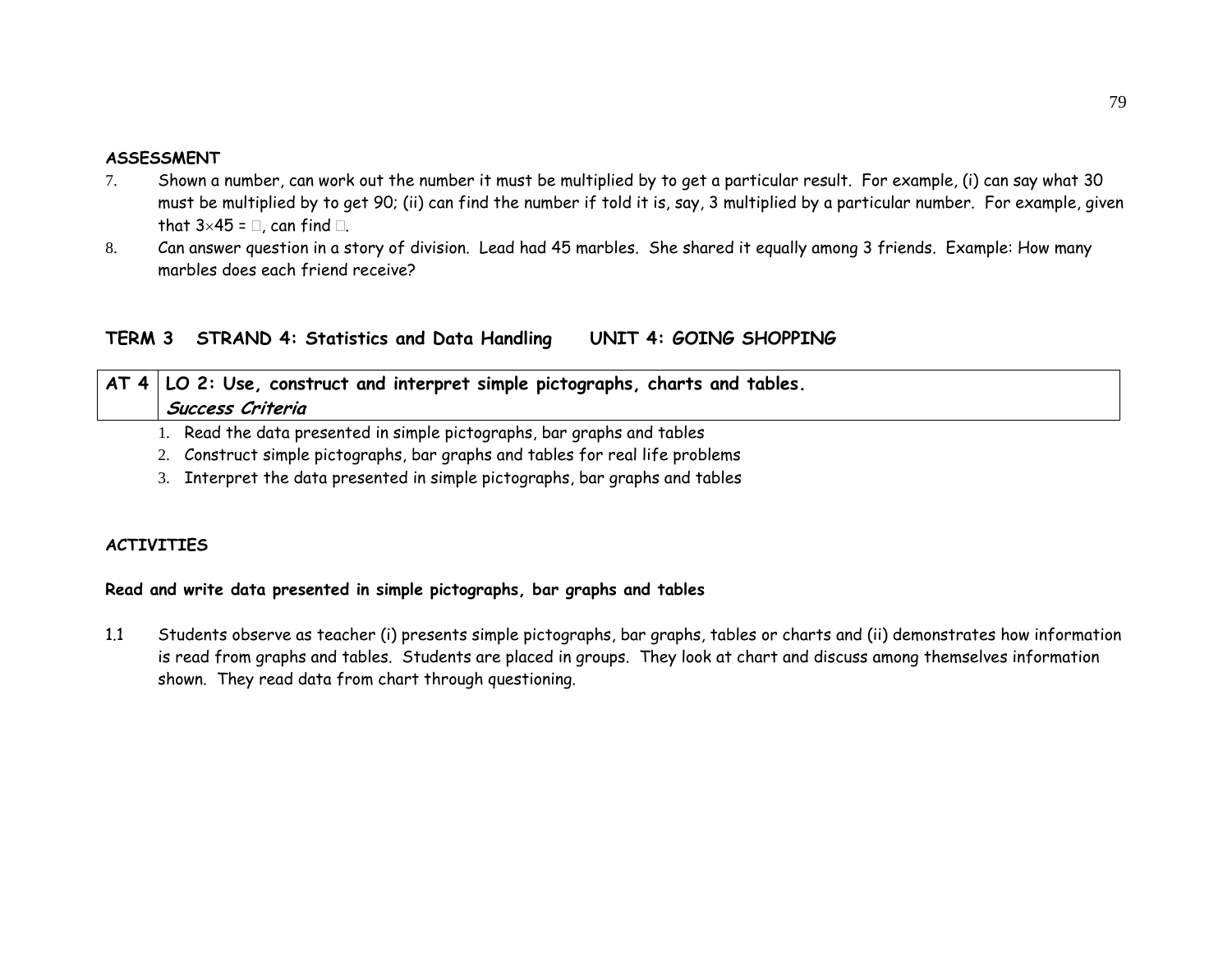## **Construct simple pictographs, bar graphs and tables for real life problems**

2.1 Students devise and carry out a survey of six members of the class. For example, they could ask each student to choose their favourite fruit from a choice of three or four. Students present their results on a bar chart (as illustrated below, where 'A', 'B', 'C' and 'D' stand for the actual names students present).



2.2 Students devise and carry out a survey of all the members of the class. Record data in the form of a tally and draw a pictograph using a suitable scale. Example:

| Favourite game | Number of students |
|----------------|--------------------|
| Basketball     |                    |
| Cricket        |                    |
| Volley-ball    | H H 1              |
| Rounders       |                    |

Students then use the information to construct a pictograph using a  $\searrow$  to represent 2 students.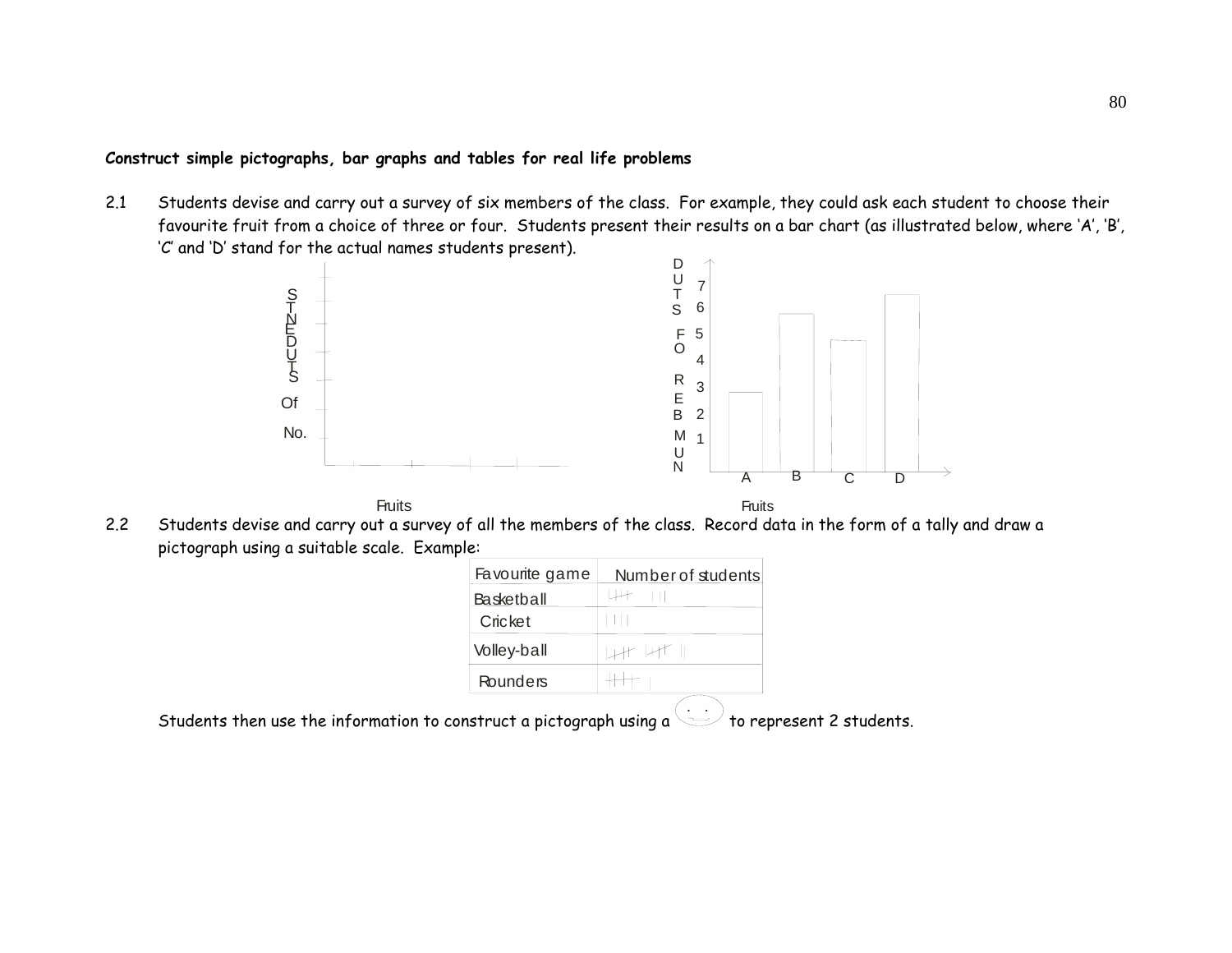**Interpret the data presented in simple pictographs, bar graphs and tables** 

3.1 Students related a story in which each member of the class gave the teacher their favourite geometric object to show.

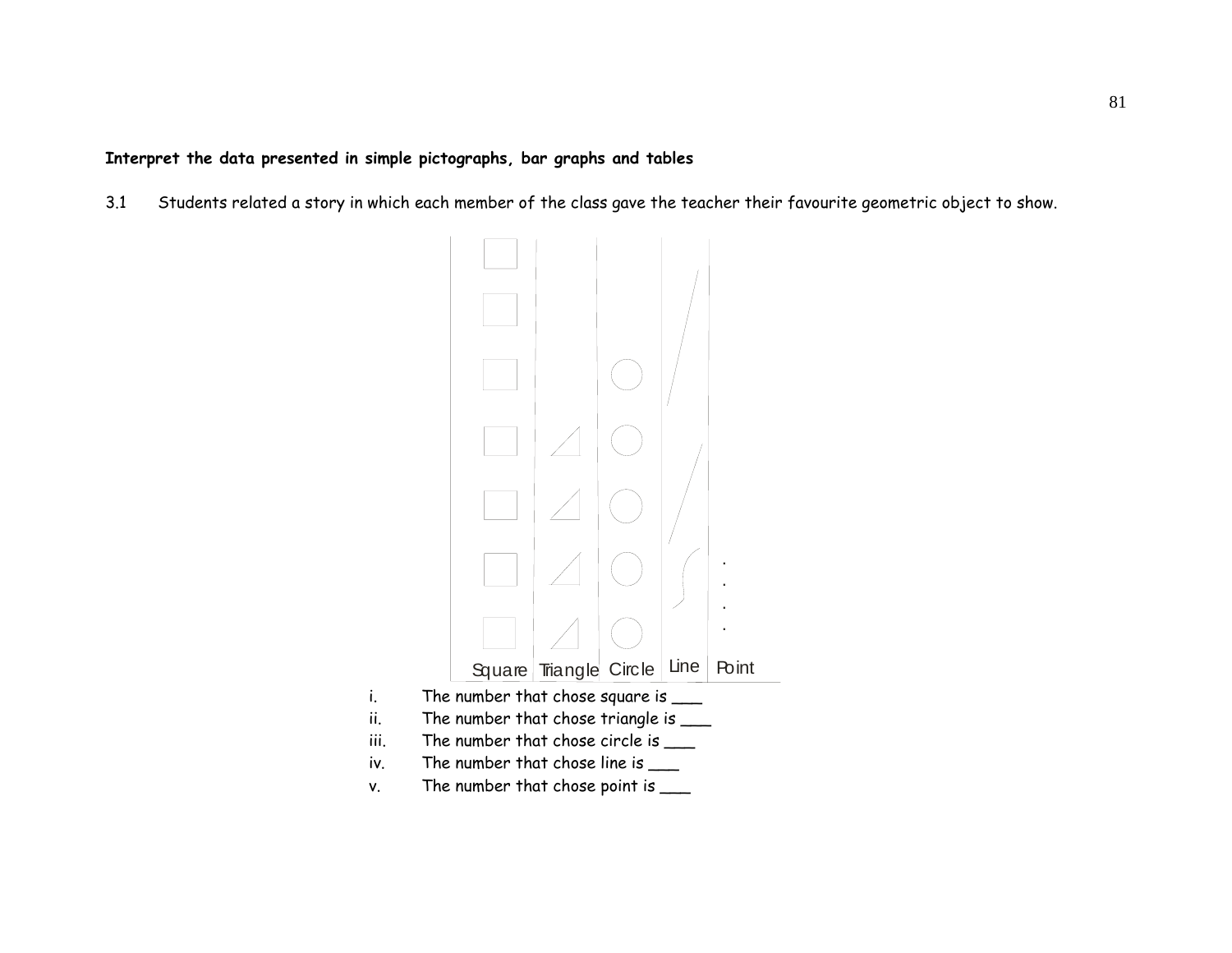vi. \_\_\_ more students chose squares than points.

- vii. \_\_\_\_ was the most popular geometric object for the class.
- 3.2 Students are told a story in which some people were asked to name their favourite mango types. The results were used to make the following tally chart

| Type  | tally             |
|-------|-------------------|
| Long  | 1111 II           |
| Leeka | 1111              |
| Julie | $^{\prime\prime}$ |
| palwi | ₩₩                |
| Tin   | ////              |
| Rose  |                   |

Students are informed that Kyle wants to make a pictograph that shows the same information. They are shown what he started below and asked to help him by completing the pictograph and use  $\odot$  to represent 1 person.

|  |  | Lon Lee Julie Palwi Tin. Rose |  |
|--|--|-------------------------------|--|
|  |  |                               |  |

Students use the graph to respond to questions:

- ii. Which type of mango was most liked by the people
- iii. Which type the people liked least
- iv. The number of people who chose mango long.
- v. The number of people who chose either leeka or tin.
- vi. The number of people who chose leeka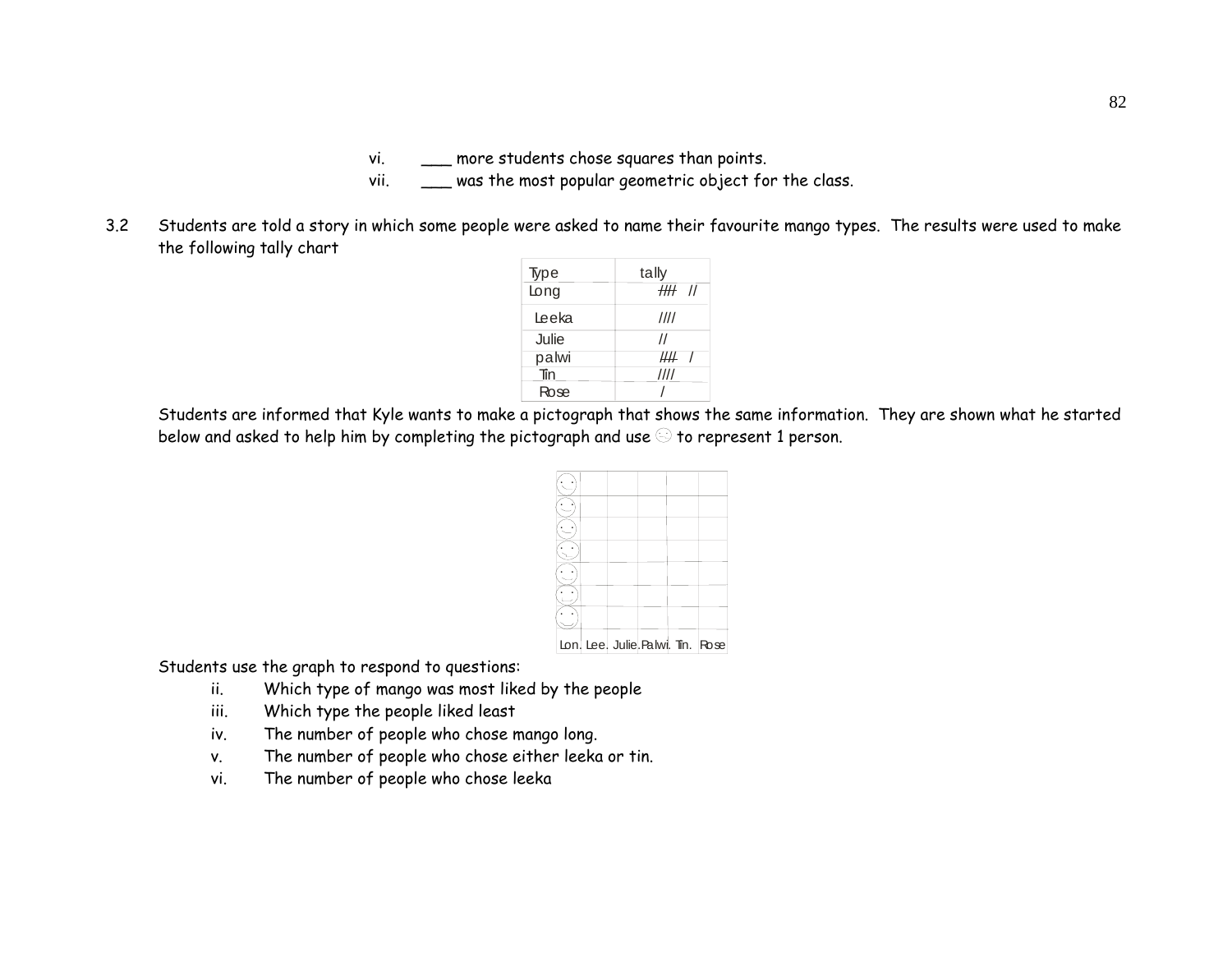- vii. The number of people who chose rose
- viii. The total number of people making a choice

#### **RESOURCES**

Pictures, paper, manila, construction paper

#### **ASSESSMENT**

1. Shown information in a table, can use the table to construct a pictograph. For example, can construct a pictograph using this information.

| Favourite fruit | Number of students |
|-----------------|--------------------|
| Banana          |                    |
| <b>Orange</b>   |                    |
| Apple           | З                  |
| Grapes          |                    |

2. Shown a bar graph, can use it to answer question. For example, can do the following exercise. The graph shows the types of ice cream preferred by 21 students.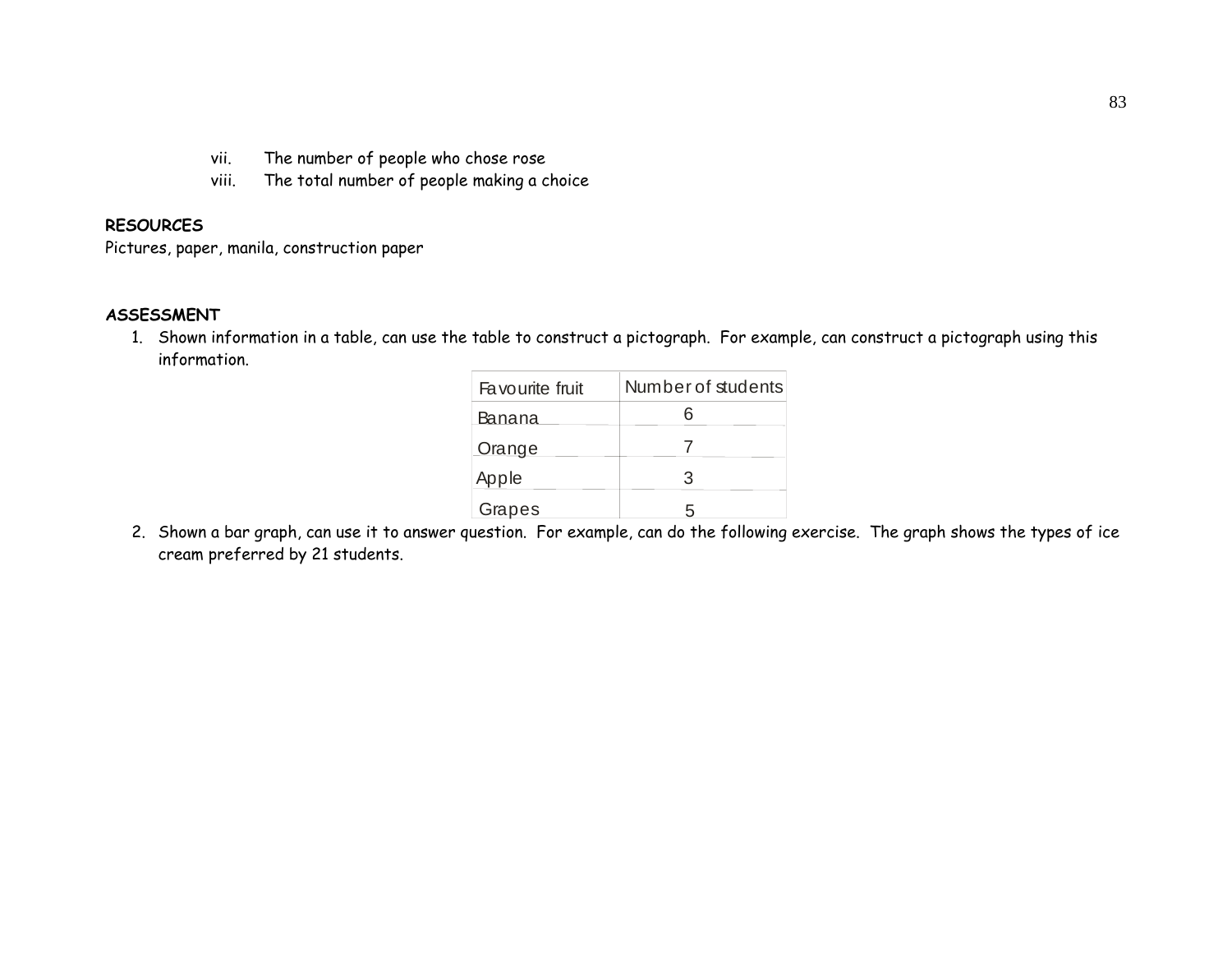

- a) How many types of ice cream are shown in the bar grapg?
- b) How many boys preferred
	- i. Cherry?
	- ii. Peanut?
	- iii. Chocolate?
	- iv. Vanilla?
- c) Which type of ice cream is preferred by
	- i. Most students?
	- ii. The fewest students?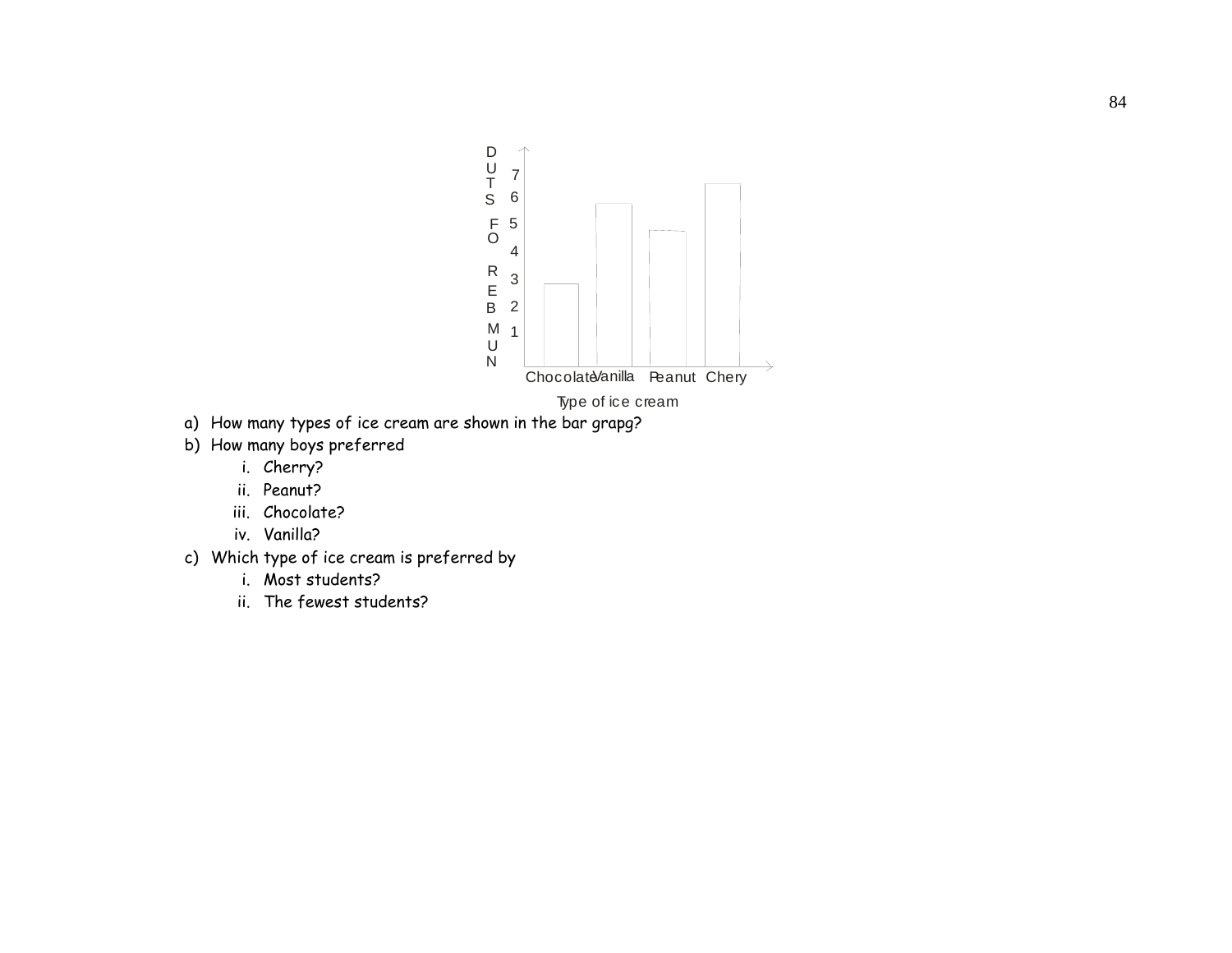| AT 5   LO 2: Build simple number patterns and sequences |  |  |  |  |  |
|---------------------------------------------------------|--|--|--|--|--|
| Success Criteria                                        |  |  |  |  |  |
| 1. Count by 2's, 5's, 10's, 20's, 25's and 100's        |  |  |  |  |  |
| 2. Identify the patterns in a sequence of numbers.      |  |  |  |  |  |

3. Complete and solve problems involving sequences of numbers

#### **ACTIVITIES**

#### **Count by 2's, 5's, 10's, 20's, 25's and 100's**

Students are told a story in which Susan is with 2 'nice things' (which could be ribbons or mangoes or whatever students might find appealing). Every time Susan is met by, say, her Grandma, 2 is added to the previous number of 'nice things'. This means one has the sequence 2, 4, 6, 8, 10, 12, … Students given 100 squares and allowed to colour numbers by 2's, using a particular colour, say, green.



Students are told a story in which some friends enter a yard and proceed to look for stars. At the first stop, they find 5 stars; at their second stop, they find 10 stars; at their third stop, they find 15 stars. Students are told that the way stars are found means one has (we have) the sequence 5, 10, 15, 20, … Students are asked to suggest the number of stars that will be found at various stops, example, the fourth stop or the fifth stop. Students are then given a 100 sqaures and allowed to colour numbers by 5's using a particular colour, say, red, and thereby to continue the 5, 10, 15, 20, 25, 30, 35, 40…

Students are engaged in playing buzz game. Ex. 1, 2, 3, 4, buzz 6, 7, 8, 9, buzz… Person who does not give the correct answer is out.

#### **Identify the pattern in a sequence of numbers**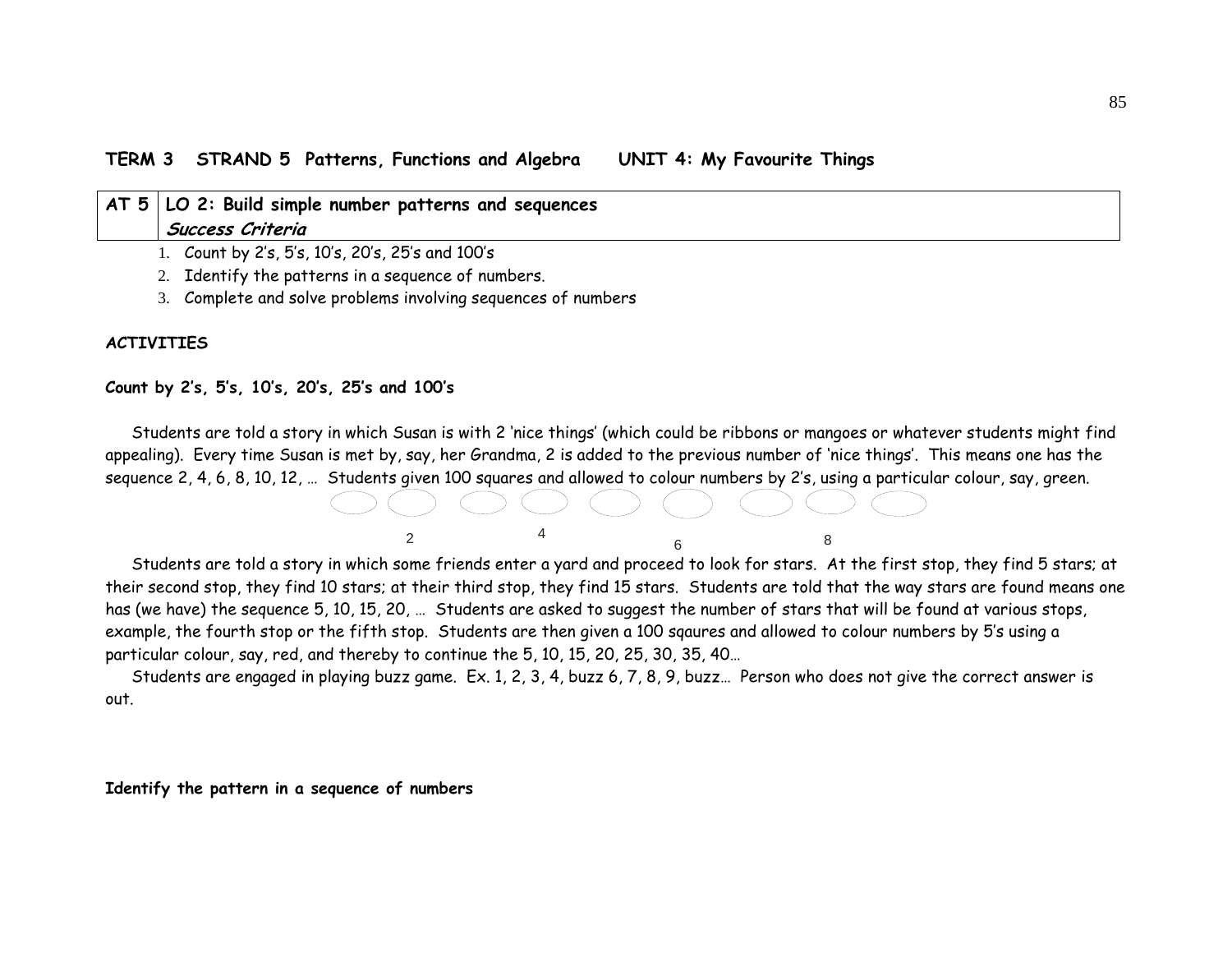Students are told a story in which some friends enter a room and hear claps being produced. A particular number is produced followed by some silence. Then comes another number followed by some silence, and so on. The friends try to work out how claps are produced. They arrive at the sequence 2, 4, 6, 8, … Students discuss the pattern. They are asked to predict the number of claps the friends heard (i) the fifth time, (ii) the sixth time, (iii) the seventh time. [Note: This sequence can be made with other numbers, e.g., with 5's, with 10's, with 25's, with 100's.] Students are allowed to fill in missing numbers in given sequences. Examples:

i. 2, \_\_\_, 6, \_\_\_, 10 ii. 10, \_\_\_, 30, \_\_\_, 50, \_\_\_ iii. \_\_\_, 10, \_\_\_, 20, \_\_\_ iv. 25, \_\_\_, 75, \_\_\_, 125

Students are given number cards in groups and asked to order them from smallest to biggest. Example: (i) 25, 5, 20, 35, 30  $\to$  5, 20, 25, 30, 35 (ii) 2, 10, 8, 12, 6, 4  $\rightarrow$  2, 4, 6, 8, 10, 12

Students are shown a pyramid involving a patterns as illustrated below and asked to complete it.



Students are told a story in which a student called Fibonacci is working to solve a problem about how rabbits produce young ones. Eventually he comes up with the sequence of numbers 1, 1, 2, 3, 5, 8, 13, 21, … Students are asked to look for the pattern in this sequence, by considering how the previous two numbers are related to the last number, for example, how 1, 1 are related to 2; how 1, 2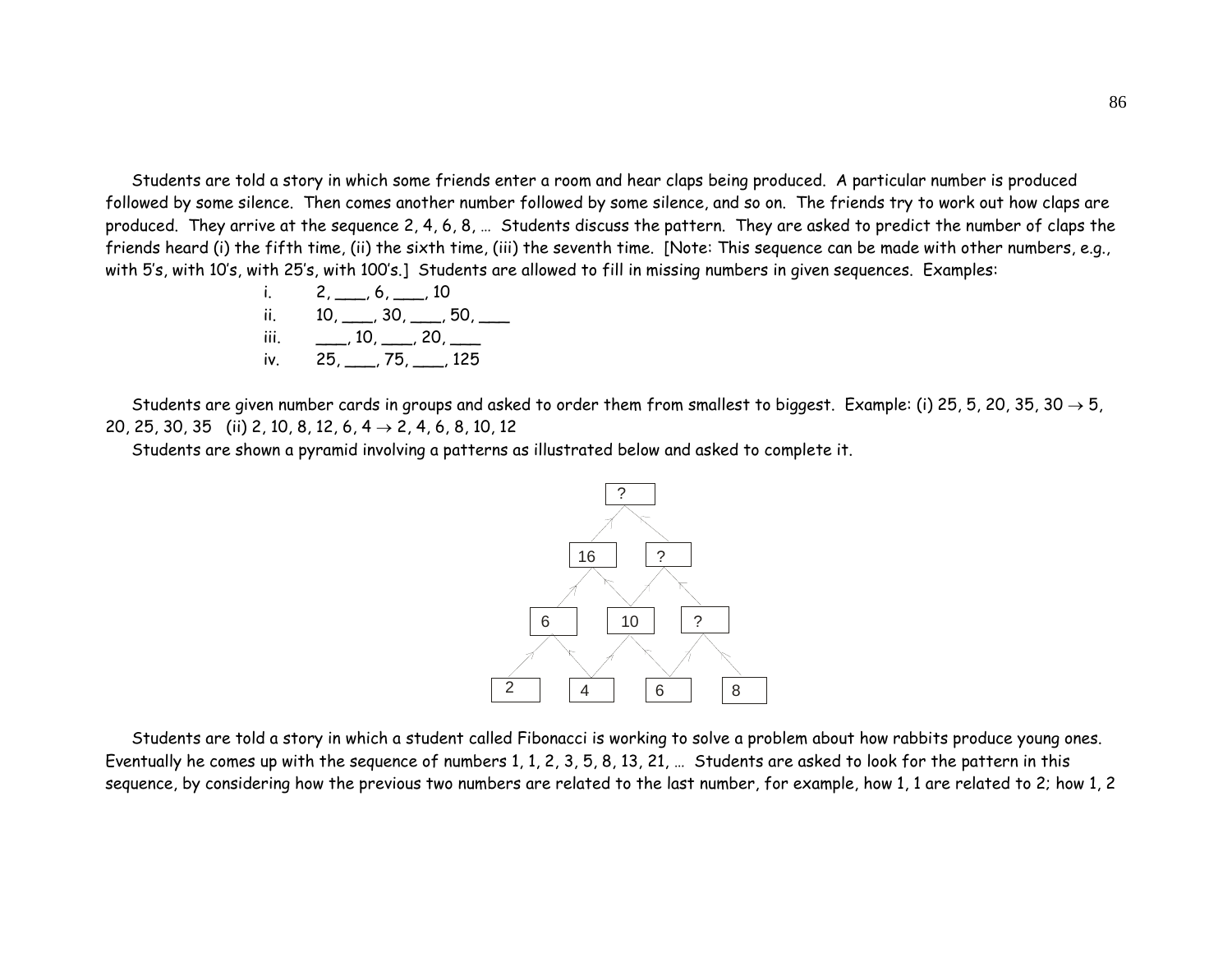are related to 3; how 2, 3 are related to 5 and so on. Students are asked to talk about what the pattern is and to continue the sequence by including at least three more entries.

# **Complete and solve problems involving sequences of numbers**

Students are asked to give an example of a story which illustrates each of the following sequences of numbers and then to complete each: (i) 2, 4, 6, 8, \_\_\_, \_\_\_ (ii) 29, 27, 25, 23, \_\_, \_\_ (iii) 14, 18, 22, 26, \_\_, \_\_

| <b>EXEMPLAR</b> | <b>LESSON PLAN</b> | TERM <sub>1</sub>     |  |
|-----------------|--------------------|-----------------------|--|
| UNIT 2.         |                    | TOPIC:<br>Place value |  |
|                 |                    |                       |  |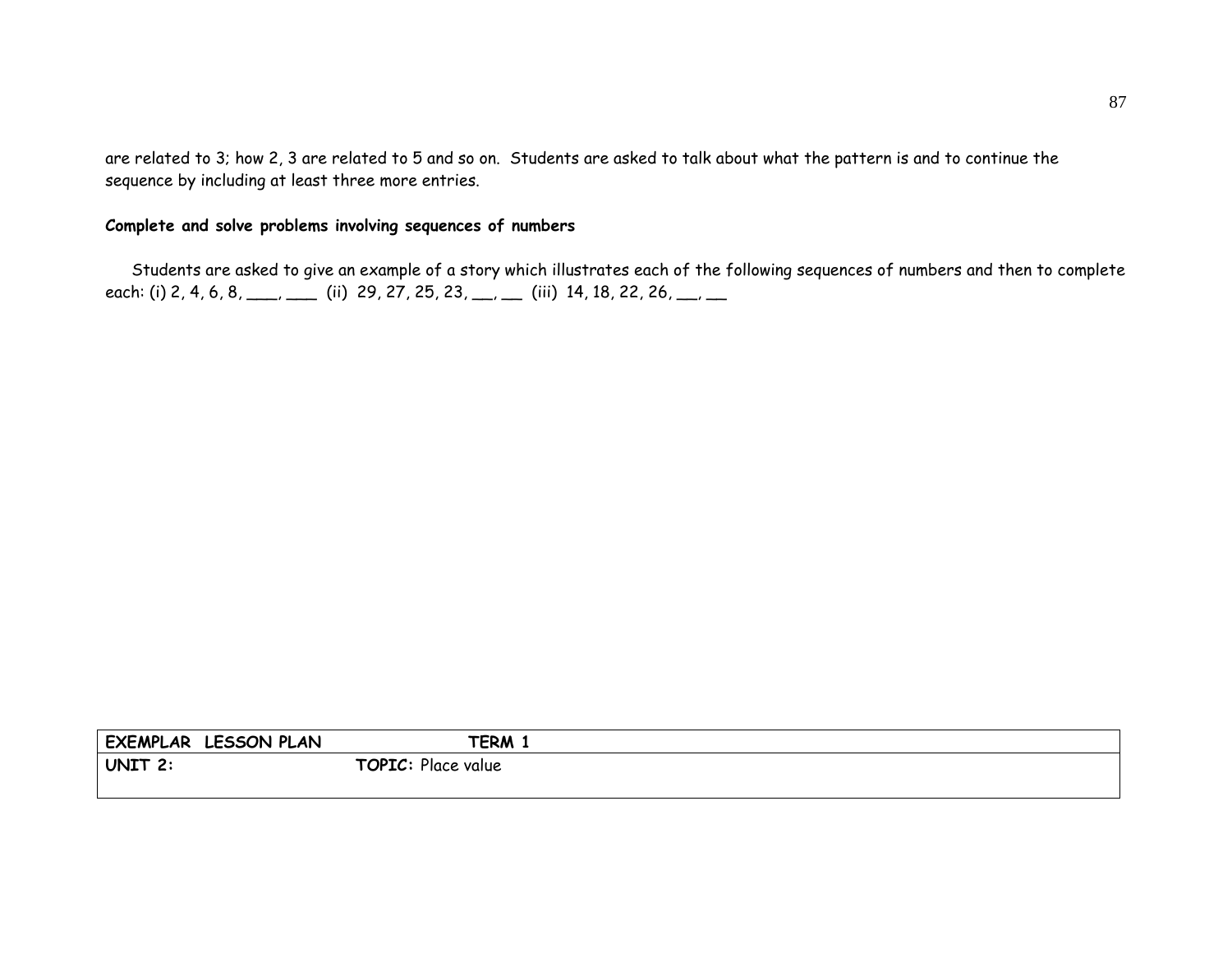| TIME: 30 minutes           |                                                                                                  |                                  |                    |
|----------------------------|--------------------------------------------------------------------------------------------------|----------------------------------|--------------------|
|                            | EXPECTED BACKGROUND KNOWLEDGE OF STUDENTS:                                                       |                                  |                    |
|                            | Students can read and write numbers up to 999                                                    |                                  |                    |
|                            |                                                                                                  |                                  |                    |
|                            | LEARNING OUTCOME 2: Create and solve simple problems using place value and whole number concepts |                                  |                    |
|                            |                                                                                                  |                                  |                    |
| <b>SUCCESS CRITERIA 1:</b> |                                                                                                  |                                  |                    |
|                            | Find the place value of any number up to 3 digits                                                |                                  |                    |
|                            |                                                                                                  |                                  |                    |
| <b>ORGANISATION</b>        | TEACHER ACTIVITY                                                                                 | PUPIL ACTIVITY                   | <b>RESOURCES</b>   |
| & TIME                     |                                                                                                  |                                  |                    |
| <b>WAY IN</b>              | Teacher presents coloured number                                                                 | Each group takes a set of        | Number cards       |
| 5 min                      | cards to students in their groups                                                                | cards and forms two digit        |                    |
|                            |                                                                                                  | numbers                          |                    |
|                            | Teacher writes numbers on board                                                                  | Groups give their number         |                    |
|                            |                                                                                                  | Students read out the number     |                    |
|                            |                                                                                                  | and give place value using       | Base ten materials |
| <b>DEVELOPMENT</b>         | Teacher explains and demonstrates                                                                | Students form 3 digit numbers    | Number cards       |
| $15$ min                   | telling the place value using the base                                                           | with their cards                 |                    |
|                            | ten material and place value chart                                                               |                                  | Place value chart  |
|                            |                                                                                                  | Groups work using their          |                    |
|                            | Teacher moves around class assisting                                                             | material to find the place value |                    |
|                            | groups where necessary                                                                           | of the numbers formed            |                    |
| <b>CONCLUSION</b>          | Teacher questions students - e.g.                                                                | Students tell how they find      |                    |
| 5 min                      | what does the place value tell                                                                   | the place value of numbers       |                    |
|                            |                                                                                                  |                                  |                    |
|                            |                                                                                                  | Students answer questions on     |                    |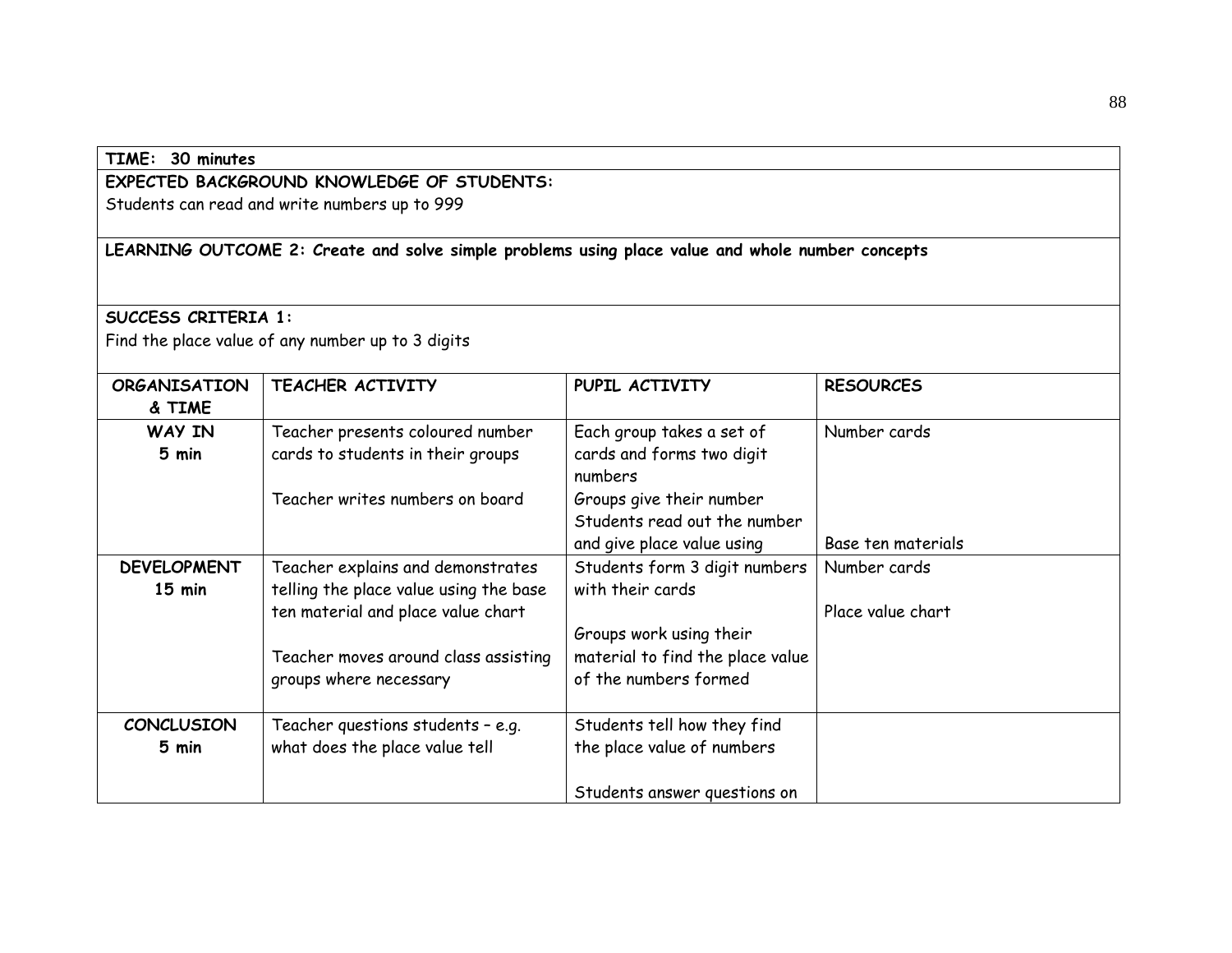|                     |                                                                                         | lesson                                                                                                                        |  |
|---------------------|-----------------------------------------------------------------------------------------|-------------------------------------------------------------------------------------------------------------------------------|--|
|                     |                                                                                         |                                                                                                                               |  |
| WAY ACROSS<br>5 min |                                                                                         | Students tell of instances<br>when place value will be used                                                                   |  |
| <b>ASSESSMENT</b>   | Teacher presents number with an<br>underlined digit - e.g. 769, 254<br>a. 263<br>b. 507 | Students tell the place value<br>of underlined digit<br>Students draw place value<br>chart and put in numbers on<br>the chart |  |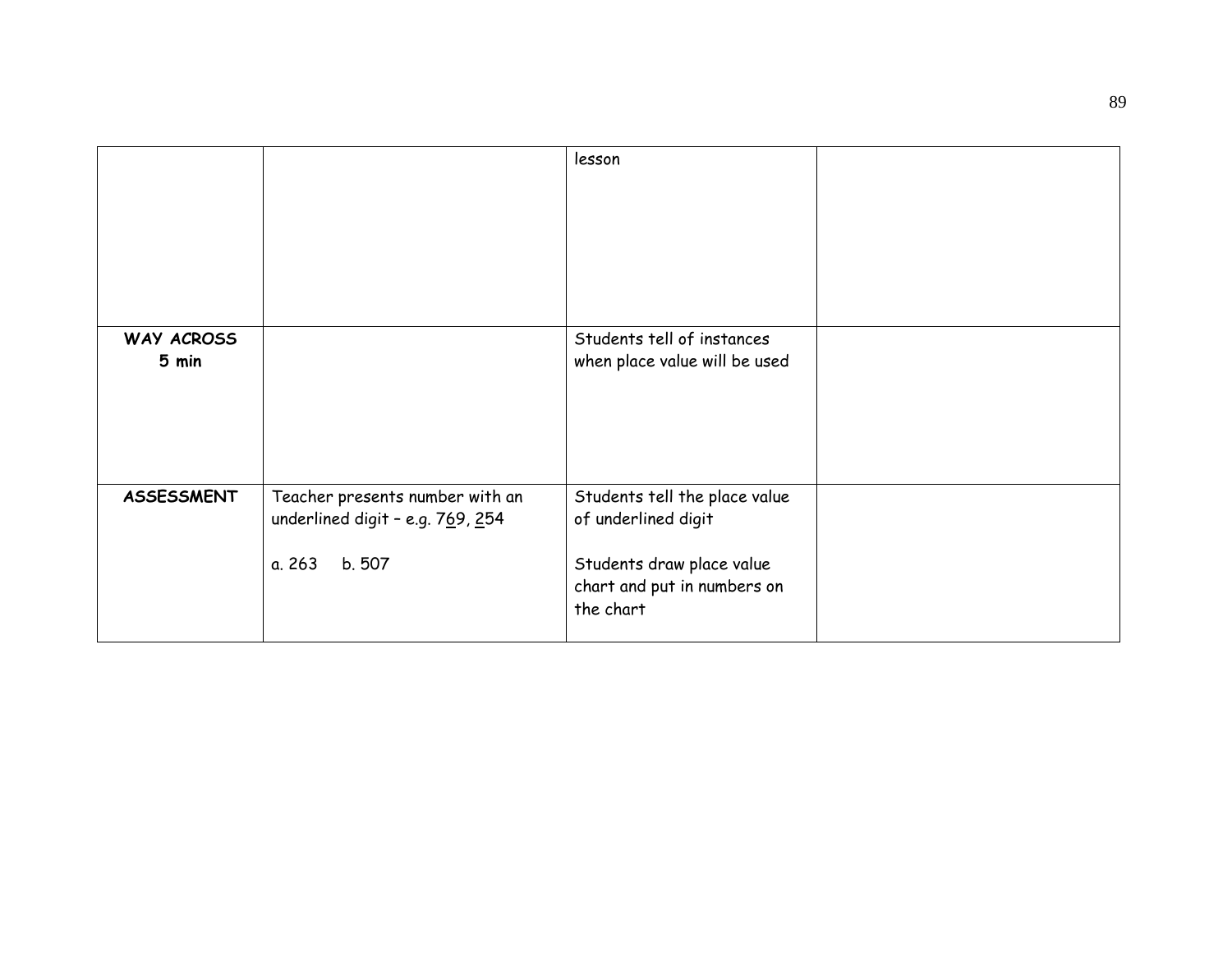# **EVALUATION OF LESSON**

| <b>EXEMPLAR LESSON PLAN</b> | TERM 2                                                                                       |                                |                                                                                                                        |  |  |  |
|-----------------------------|----------------------------------------------------------------------------------------------|--------------------------------|------------------------------------------------------------------------------------------------------------------------|--|--|--|
| UNIT 1:                     | <b>TOPIC: Division</b>                                                                       |                                |                                                                                                                        |  |  |  |
|                             |                                                                                              |                                |                                                                                                                        |  |  |  |
| TIME: 30 minutes            |                                                                                              |                                |                                                                                                                        |  |  |  |
|                             | <b>EXPECTED BACKGROUND KNOWLEDGE OF STUDENTS:</b>                                            |                                |                                                                                                                        |  |  |  |
|                             | Students can already divide by sharing into groups                                           |                                |                                                                                                                        |  |  |  |
|                             |                                                                                              |                                |                                                                                                                        |  |  |  |
|                             |                                                                                              |                                | LEARNING OUTCOME 4: Create and solve real life problems involving addition and subtraction with numbers up to 1000 and |  |  |  |
|                             | involving multiplication and division of one and two digit numbers                           |                                |                                                                                                                        |  |  |  |
|                             |                                                                                              |                                |                                                                                                                        |  |  |  |
| <b>SUCCESS CRITERIA:</b>    |                                                                                              |                                |                                                                                                                        |  |  |  |
|                             | Students will be able to divide a 2 digit number by a 1 digit number using base 10 materials |                                |                                                                                                                        |  |  |  |
|                             |                                                                                              |                                |                                                                                                                        |  |  |  |
| <b>ORGANISATION</b>         | TEACHER ACTIVITY                                                                             | STUDENT ACTIVITY               | <b>RESOURCES</b>                                                                                                       |  |  |  |
| & TIME                      |                                                                                              |                                |                                                                                                                        |  |  |  |
| WAY IN                      | Presents scenario                                                                            | Demonstrates different ways of | Question card                                                                                                          |  |  |  |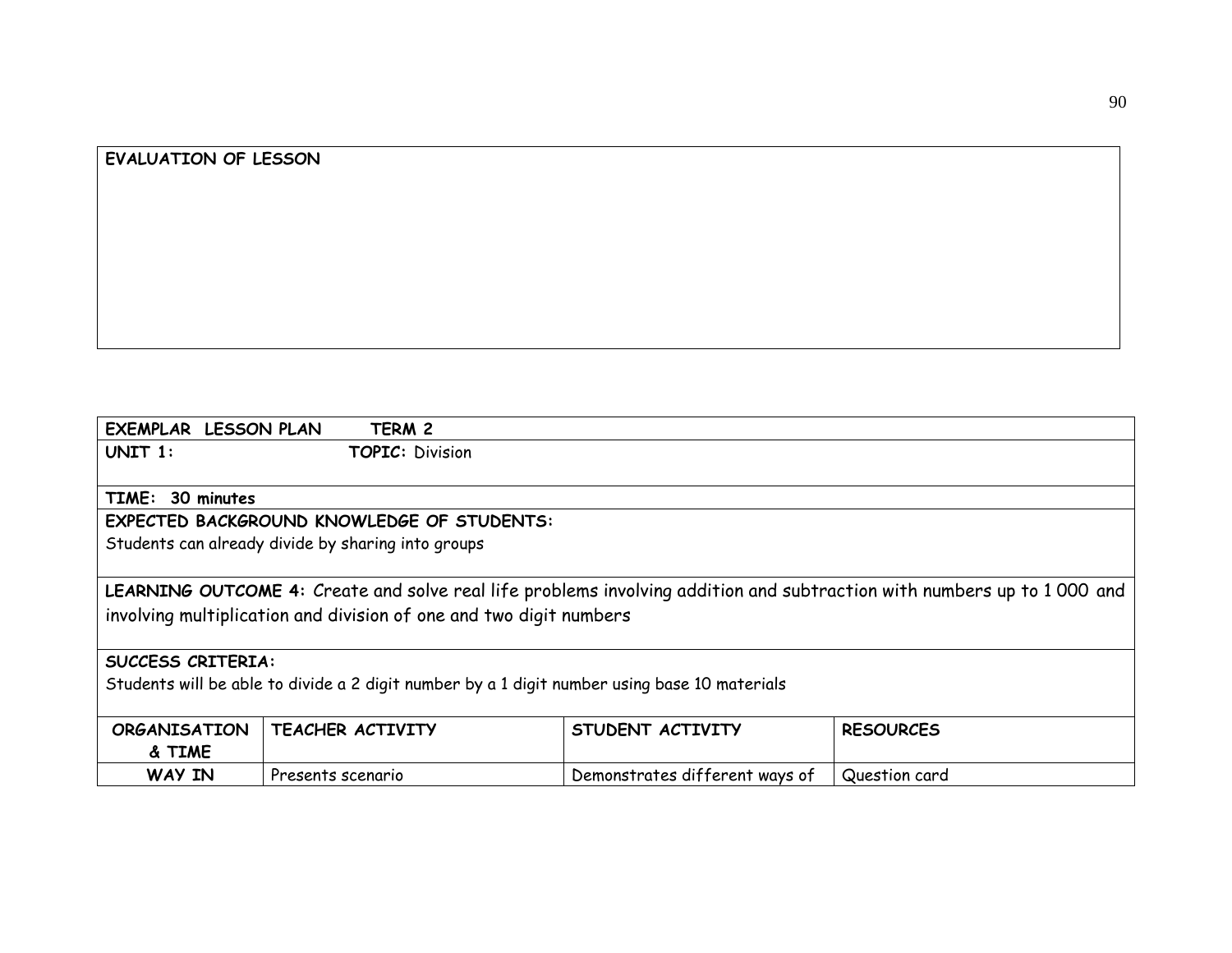| 5 min                          | I have 52 marbles in a bag. I need to<br>put them into bags of 4. How many<br>bags do I need?    | solving problem                                                                                            | Chalkboard<br>Exercise books |
|--------------------------------|--------------------------------------------------------------------------------------------------|------------------------------------------------------------------------------------------------------------|------------------------------|
| <b>DEVELOPMENT</b><br>$15$ min | Teacher demonstrates how to divide<br>using base 10 materials<br>Teacher presents other examples | Students observe and<br>demonstrate their understanding<br>by working on a few examples in<br>their groups | Base 10 materials            |
| <b>CONCLUSION</b><br>5 min     | Teacher recaps lesson through<br>questioning                                                     | Students share findings with the<br>rest of the class                                                      |                              |
| <b>WAY ACROSS</b><br>5 min     |                                                                                                  | Students tell of their<br>experiences with sharing                                                         |                              |
| <b>ASSESSMENT</b>              |                                                                                                  | Use base 10 materials to solve<br>B)<br>4 <sup>1</sup><br>92<br>A)<br>72<br>6                              |                              |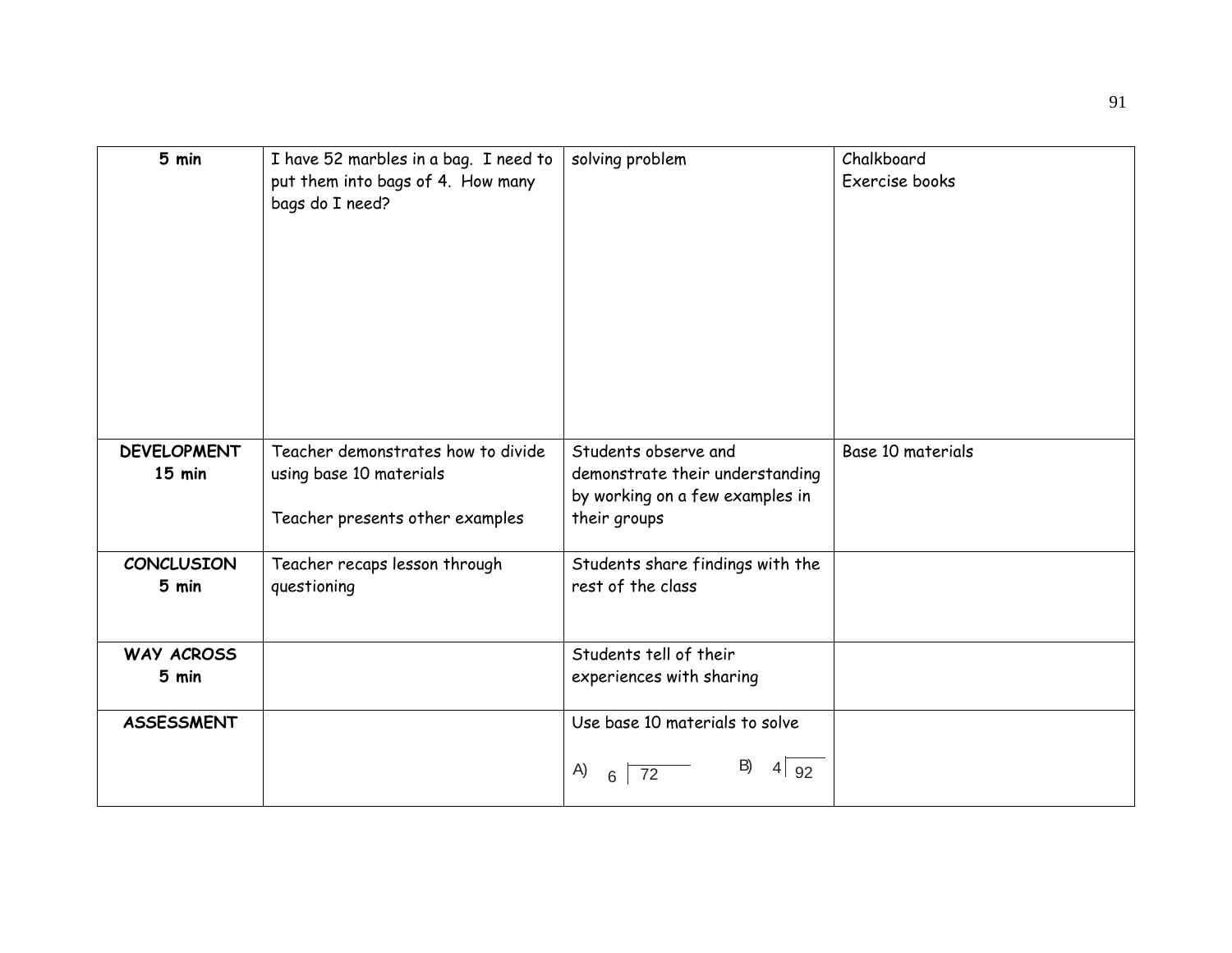|                             |  | C) Joyce had 47 apples to<br>share equally among her 3<br>friends. How many apples did<br>each get? How many was left<br>over? |  |
|-----------------------------|--|--------------------------------------------------------------------------------------------------------------------------------|--|
| <b>EVALUATION OF LESSON</b> |  |                                                                                                                                |  |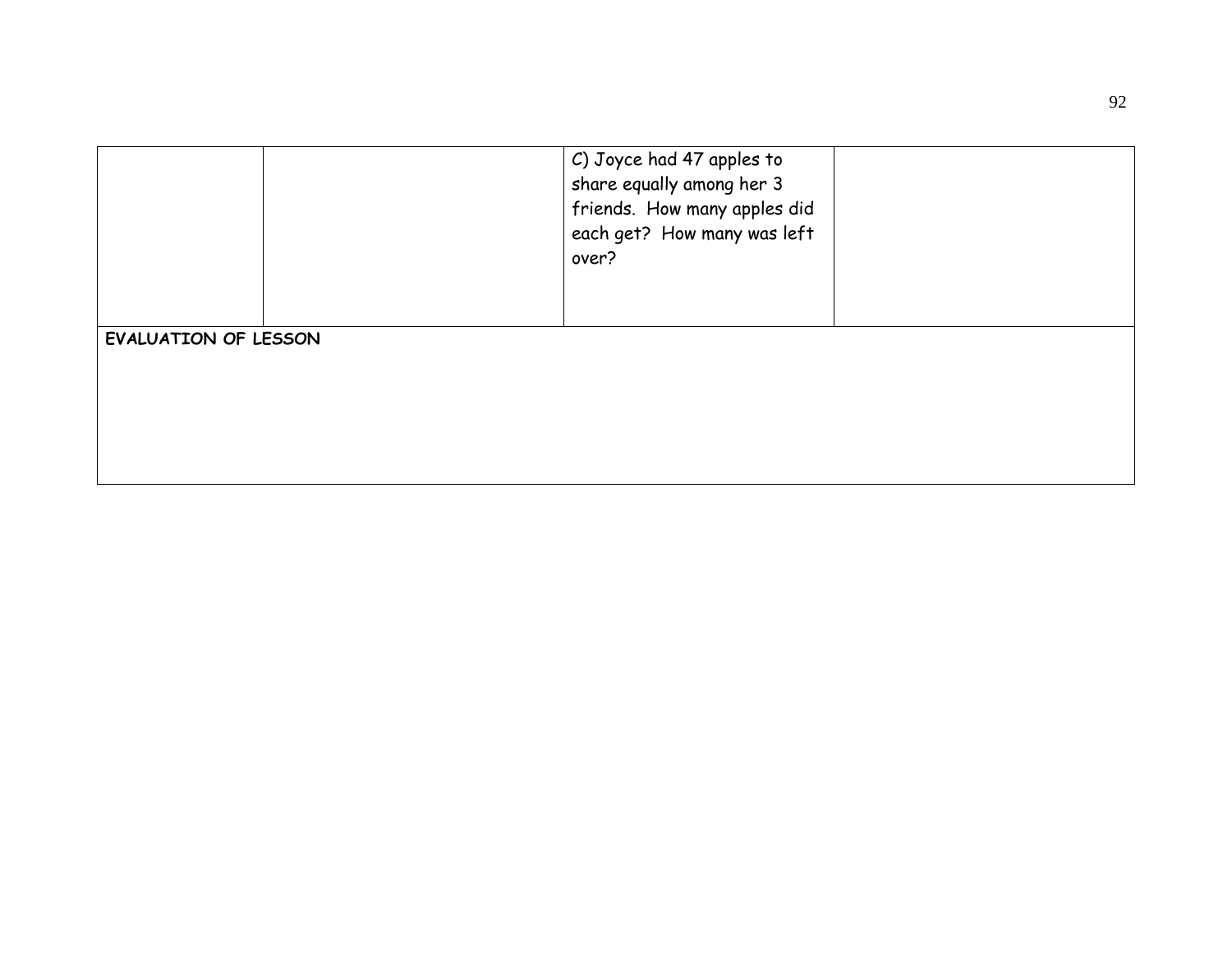| <b>EXEMPLAR LESSON PLAN</b>                       | TERM 3                                                             |                                |                  |  |
|---------------------------------------------------|--------------------------------------------------------------------|--------------------------------|------------------|--|
| <b>UNIT: Helping Mummy</b><br>TOPIC: Time         |                                                                    |                                |                  |  |
|                                                   |                                                                    |                                |                  |  |
| TIME: 30 minutes                                  |                                                                    |                                |                  |  |
|                                                   | EXPECTED BACKGROUND KNOWLEDGE OF STUDENTS:                         |                                |                  |  |
| Students know what a calendar is                  |                                                                    |                                |                  |  |
|                                                   | Students know the days of the week and months of the year          |                                |                  |  |
|                                                   | LEARNING OUTCOME 5: Tell time in different ways appropriate to age |                                |                  |  |
|                                                   |                                                                    |                                |                  |  |
| <b>SUCCESS CRITERIA:</b>                          |                                                                    |                                |                  |  |
| Students will read date and month from a calendar |                                                                    |                                |                  |  |
| <b>ORGANISATION</b>                               | TEACHER ACTIVITY                                                   | Student ACTIVITY               | <b>RESOURCES</b> |  |
| & TIME                                            |                                                                    |                                |                  |  |
| WAY IN                                            | Teacher allows students to say rhyme                               | Students sing out rhyme        | Rhymes           |  |
| 5 min                                             | involving month of the year.                                       | 30 days have<br>$\blacksquare$ |                  |  |
|                                                   |                                                                    | September, April, June         |                  |  |
|                                                   |                                                                    | and November, etc.             |                  |  |
|                                                   | Teacher questions students based on                                | Students answer questions      |                  |  |
|                                                   | rhyme e.g. How many months have 30                                 | based on rhyme.                |                  |  |
|                                                   | days? List the months containing 28                                |                                |                  |  |
|                                                   | or 29 days.                                                        |                                |                  |  |
| <b>DEVELOPMENT</b>                                | Teacher presents groups with                                       | Students observe and discuss   | Calendars        |  |
| 17 min                                            | calendars                                                          | information on calendar        | worksheets       |  |
|                                                   |                                                                    | amongst themselves             |                  |  |
|                                                   | Teacher gives to students a                                        | Students use calendars to      |                  |  |
|                                                   | worksheet containing questions                                     | answer questions               |                  |  |
|                                                   |                                                                    |                                |                  |  |
|                                                   | Teacher moves from group to group                                  | Students give feedback         |                  |  |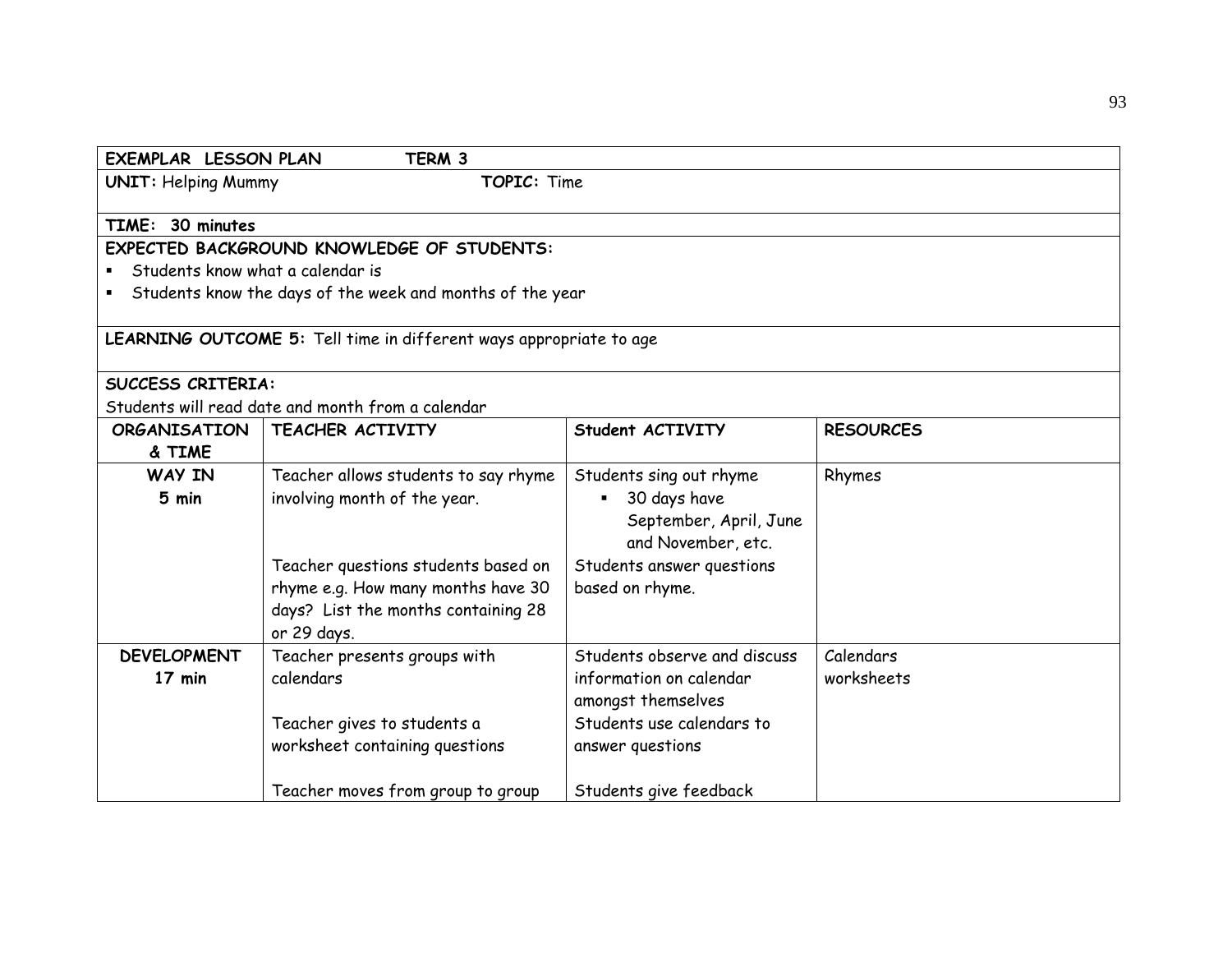|                     | to ensure effective work is being<br>done. |                                                                    |  |
|---------------------|--------------------------------------------|--------------------------------------------------------------------|--|
| CONCLUSION<br>5 min |                                            | Students give the importance<br>of a calendar                      |  |
| WAY ACROSS<br>5 min |                                            | Students tell of dates of<br>different events of everyday<br>life. |  |